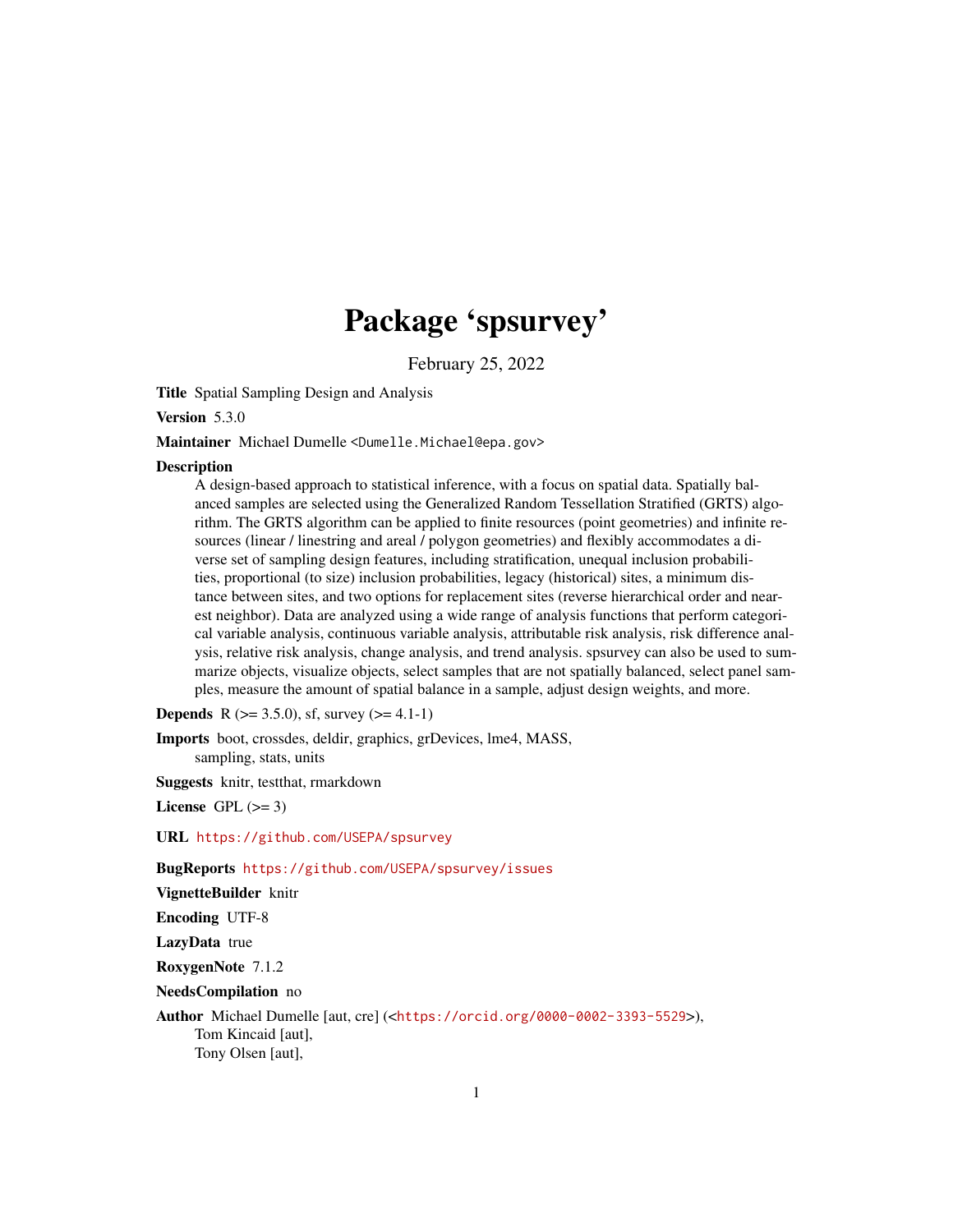```
Marc Weber [aut],
Don Stevens [ctb],
Denis White [ctb]
```
Repository CRAN

Date/Publication 2022-02-25 00:00:02 UTC

# R topics documented:

|            | 3              |
|------------|----------------|
|            | $\overline{4}$ |
|            | 5              |
|            | 6              |
| 12         |                |
| 17         |                |
| 20         |                |
| 25         |                |
| 31         |                |
| 33         |                |
| 39         |                |
| 40         |                |
| 46         |                |
| 47<br>grts |                |
| 53         |                |
| 53         |                |
| 54         |                |
| 60         |                |
| 60         |                |
| 61         |                |
| 62         |                |
| 62         |                |
| 63         |                |
| 64         |                |
| 64         |                |
| 65         |                |
| 66         |                |
| 67         |                |
| 70         |                |
| 73         |                |
| 78         |                |
| 80         |                |
|            |                |
|            |                |
| 86         |                |
| 89         |                |
| 90         |                |
| 91         |                |
| 92         |                |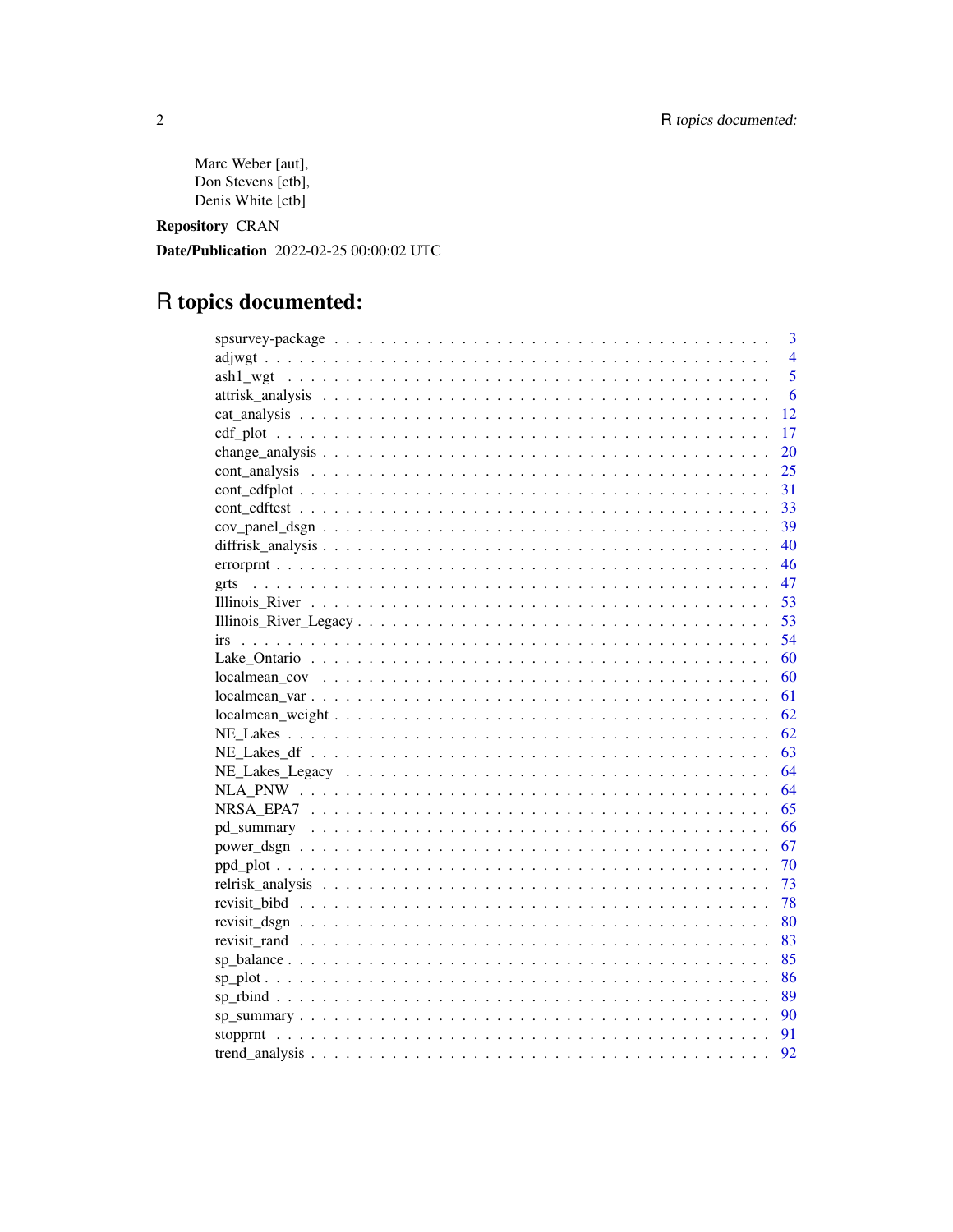<span id="page-2-0"></span>

| Index |  |
|-------|--|

spsurvey-package *spsurvey: Spatial Sampling Design and Analysis*

#### **Description**

spsurvey implements a design-based approach to statistical inference, with a focus on spatial data. Spatially balanced samples are selected using the Generalized Random Tessellation Stratified (GRTS) algorithm. The GRTS algorithm can be applied to finite resources (point geometries) and infinite resources (linear / linestring and areal / polygon geometries) and flexibly accommodates a diverse set of sampling design features, including stratification, unequal inclusion probabilities, proportional (to size) inclusion probabilities, legacy (historical) sites, a minimum distance between sites, and two options for replacement sites (reverse hierarchical order and nearest neighbor). Data are analyzed using a wide range of analysis functions that perform categorical variable analysis, continuous variable analysis, attributable risk analysis, risk difference analysis, relative risk analysis, change analysis, and trend analysis. spsurvey can also be used to summarize objects, visualize objects, select samples that are not spatially balanced, select panel samples, measure the amount of spatial balance in a sample, adjust design weights, and more. This R package has been reviewed in accordance with U.S. Environmental Protection Agency policy and approved for publication. Mention of trade names or commercial products does not constitute endorsement or recommendation for use.

## Author(s)

Maintainer: Michael Dumelle <Dumelle.Michael@epa.gov> [\(ORCID\)](https://orcid.org/0000-0002-3393-5529)

Authors:

- Tom Kincaid <Kincaid.Tom@epa.gov>
- Tony Olsen < Olsen. Tony @epa.gov>
- Marc Weber < Weber. Marc@epa.gov>

Other contributors:

- Don Stevens [contributor]
- Denis White [contributor]

#### See Also

Useful links:

- <https://github.com/USEPA/spsurvey>
- Report bugs at <https://github.com/USEPA/spsurvey/issues>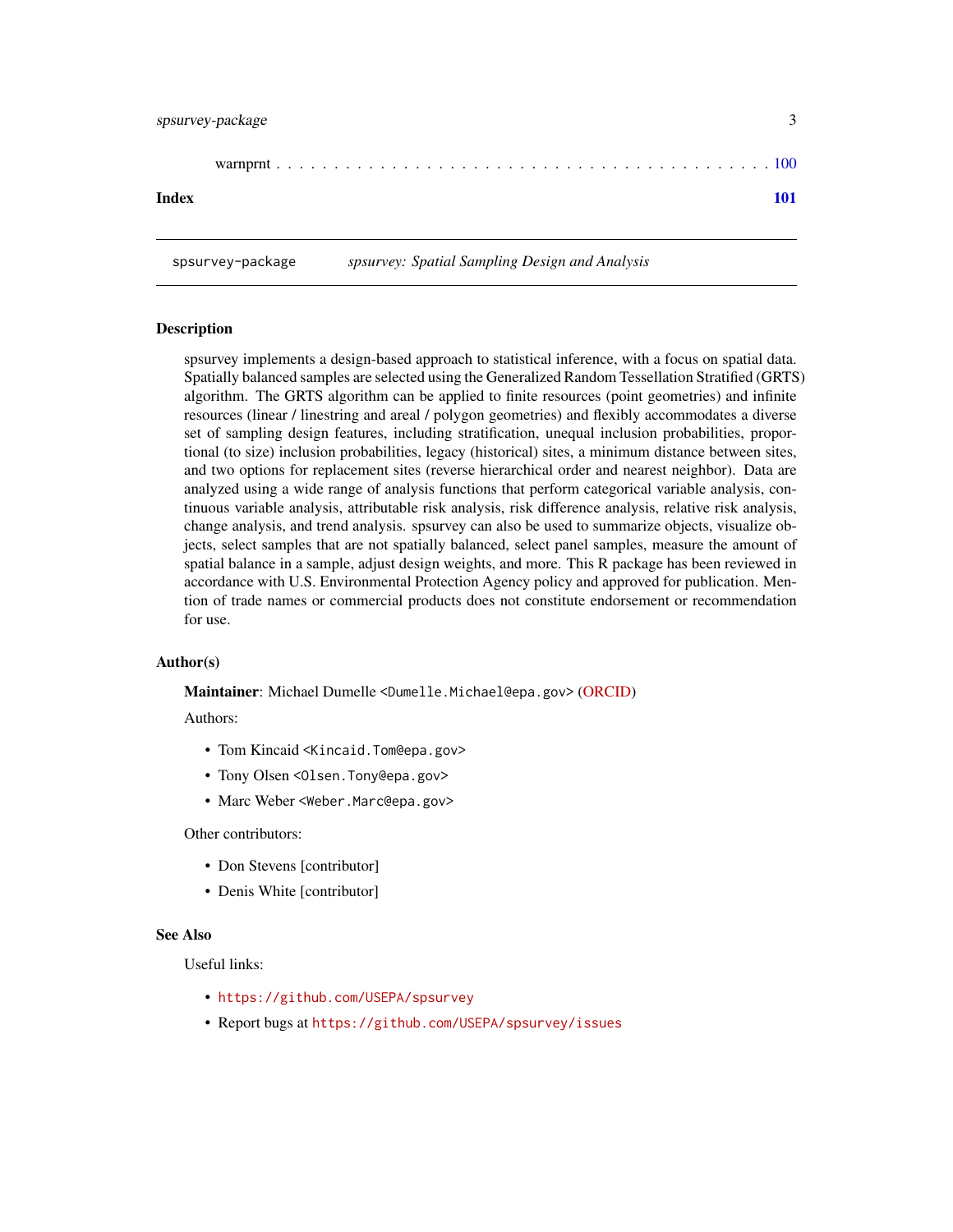<span id="page-3-0"></span>

## Description

Adjust initial survey design weights so that the final weights sum to a desired frame size. Adjusted weights proportionally scale the initial weights to sum to the desired frame size. Separate adjustments are applied to each category specified in wgtcat.

#### Usage

```
adjwgt(wgt, wgtcat = NULL, framesize, sites = NULL)
```
## Arguments

| wgt       | Vector of initial weights for each site. These equal the reciprocal of the site's<br>inclusion probability.                                                                                                                                              |
|-----------|----------------------------------------------------------------------------------------------------------------------------------------------------------------------------------------------------------------------------------------------------------|
| wgtcat    | Vector containing each site's weight adjustment category name. The default is<br>NULL, which assumes every site is in the same category.                                                                                                                 |
| framesize | Vector containing the known size of the frame for each category name in wgtcat.<br>If wgtcat is provided, the names in framesize must match the names in wgtcat.<br>If wgtcat is not provided, an unnamed scalar is given to framesize.                  |
| sites     | Vector indicating site use; TRUE indicates the site should be included in the<br>weight adjustment and FALSE indicates the site should not be included in the<br>weight adjustment. The default is NULL, which assumes every site should be<br>included. |

## Value

Vector of adjusted weights, where the adjusted weight is set to 0 for sites whose value in the sites argument was set to FALSE.

## Author(s)

Tony Olsen <olsen.tony@epa.gov>

# Examples

```
wgt \leftarrow runif(50)
wgtcat <- rep(c("A", "B"), c(30, 20))
framesize <-c(A = 15, B = 10)sites <- rep(rep(c(TRUE, FALSE), c(9, 1)), 5)
adjwgt(wgt, wgtcat, framesize, sites)
```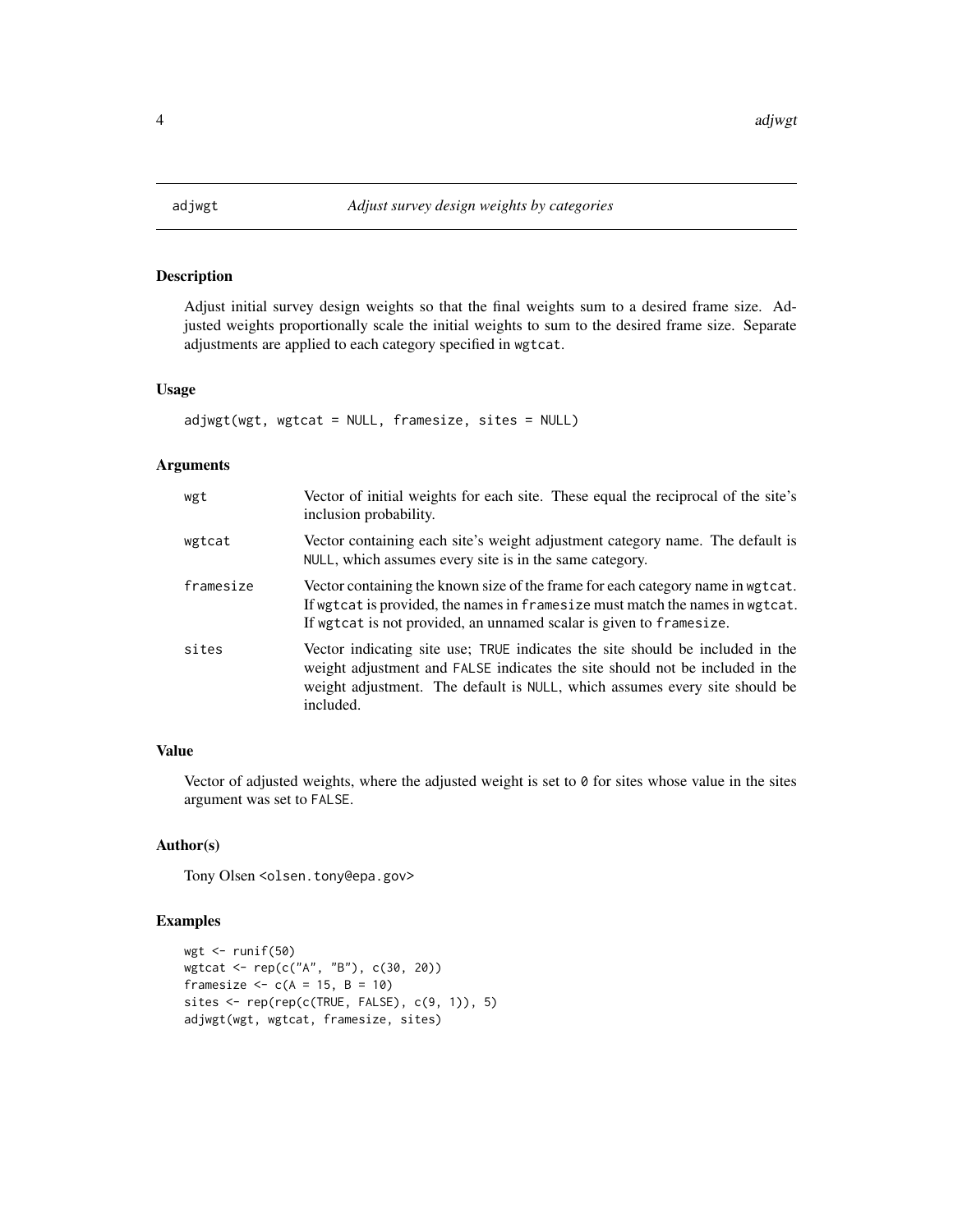<span id="page-4-0"></span>

## Description

Calculate the average shifted histogram estimate of a density based on one-dimensional data from a survey design with weights.

## Usage

```
ash1_wgt(
  x,
  wgt = rep(1, length(x)),m = 5,
  nbin = 50,
  ab = NULL,support = "Continuous"
\mathcal{L}
```
## Arguments

| x       | Vector used to estimate the density. NA values are allowed.                                                                                                                                                              |
|---------|--------------------------------------------------------------------------------------------------------------------------------------------------------------------------------------------------------------------------|
| wgt     | Vector of weights for each observation from a probability sample. The default<br>assigns equal weights (equal probability).                                                                                              |
| m       | Number of empty bins to add to the ends when the range is not completely<br>specified. The default is 5.                                                                                                                 |
| nbin    | Number of bins for density estimation. The default is 50.                                                                                                                                                                |
| ab      | Optional range for support associated with the density. Both values may be equal<br>to NA. If equal to NA, then corresponding limit will be based on nicerange().<br>The default is NULL.                                |
| support | Type of support. If equal to "Continuous", then data are from a continuous<br>distribution. If equal to "Ordinal", then data are from a discrete distribution<br>defined for integers only. The default is "Continuous". |

## Value

List containing the ASH density estimate. List consists of

tcen x-coordinate for center of bin

f y-coordinate for density estimate height

## Author(s)

Tony Olsen < Olsen.tony@epa.gov>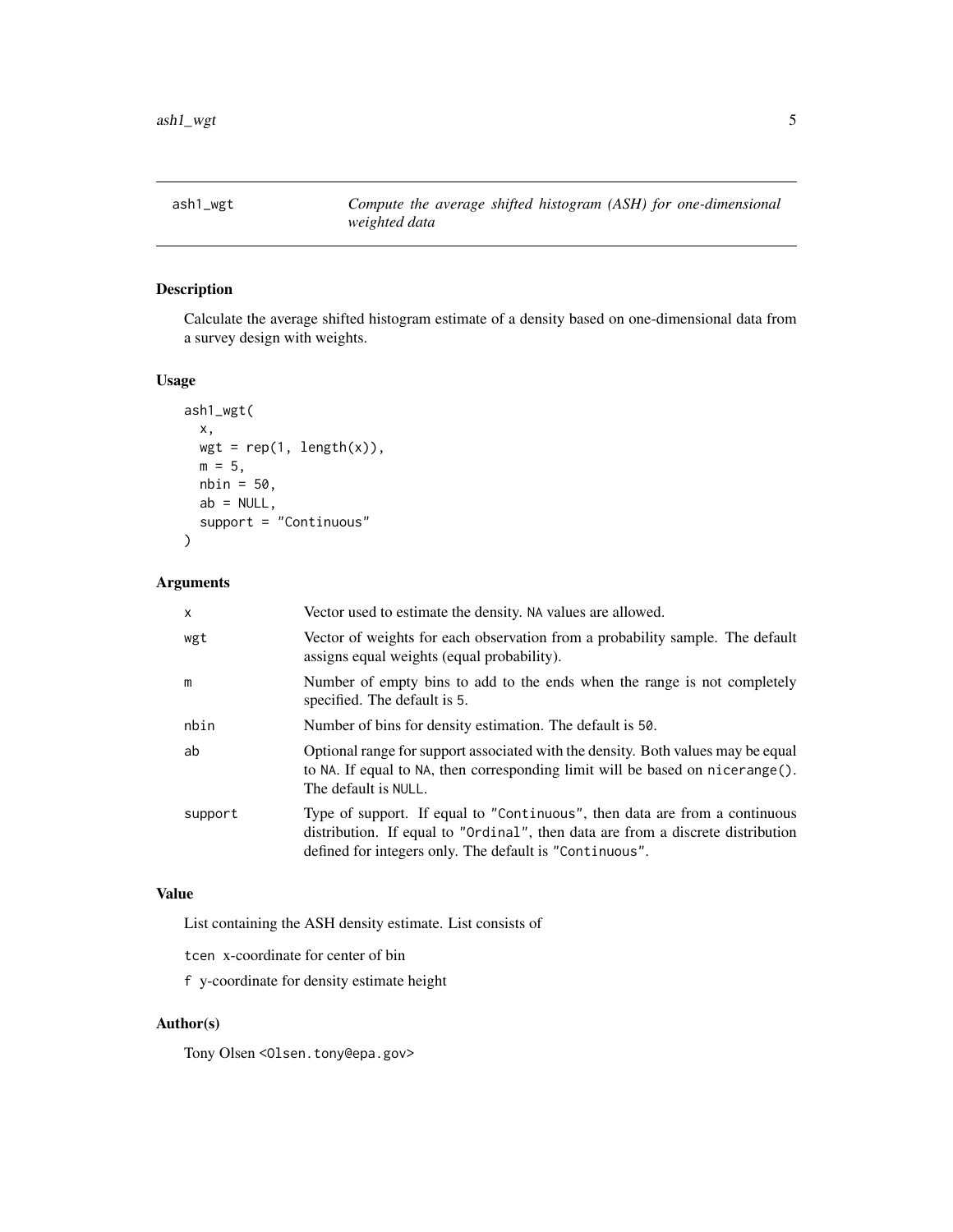## <span id="page-5-0"></span>References

Scott, D. W. (1985). "Averaged shifted histograms: effective nonparametric density estimators in several dimensions." *The Annals of Statistics* 13(3): 1024-1040.

### Examples

```
x <- rnorm(100, 10, sqrt(10))
wgt <- runif(100, 10, 100)
rslt <- ash1_wgt(x, wgt)
plot(rslt)
```
attrisk\_analysis *Attributable risk analysis*

## Description

This function organizes input and output for the analysis of attributable risk (for categorical variables). The analysis data, dframe, can be either a data frame or a simple features (sf) object. If an sf object is used, coordinates are extracted from the geometry column in the object, arguments xcoord and ycoord are assigned values "xcoord" and "ycoord", respectively, and the geometry column is dropped from the object.

#### Usage

```
attrisk_analysis(
  dframe,
  vars_response,
  vars_stressor,
  response_levels = NULL,
  stressor_levels = NULL,
  subpops = NULL,
  siteID = NULL,
 weight = "weight",
  xcoord = NULL,ycoord = NULL,
  stratumID = NULL,
 clusterID = NULL,
  weight1 = NULL,xcoord1 = NULL,ycoord1 = NULL,sizeweight = FALSE,
  sweight = NULL,
  sweight1 = NULL,fpc = NULL,
  popsize = NULL,
  vartype = "Local",
  conf = 95,
```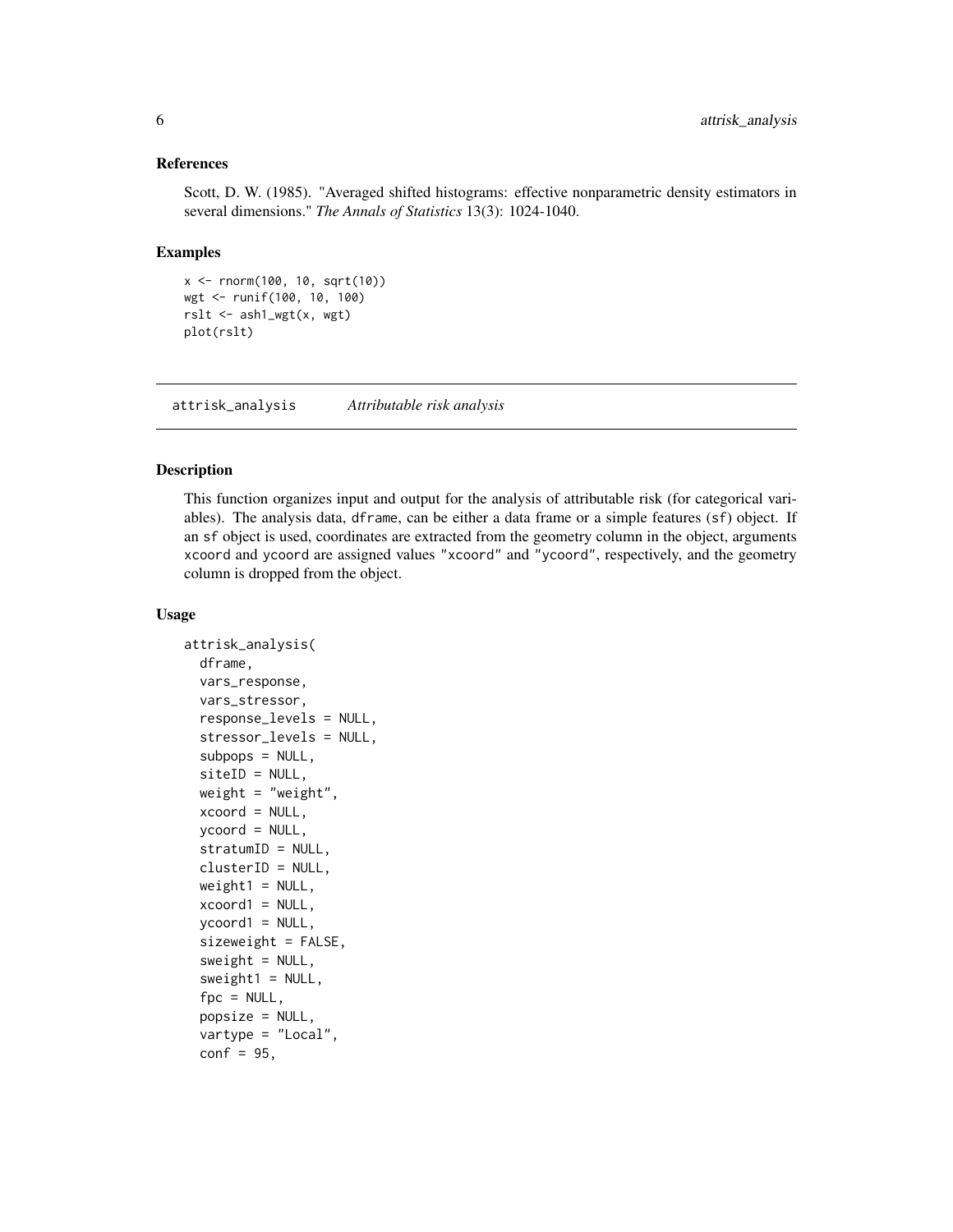All\_Sites = FALSE  $\lambda$ 

#### Arguments

| dframe | Data to be analyzed (analysis data). A data frame or sf object containing sur-  |
|--------|---------------------------------------------------------------------------------|
|        | vey design variables, response variables, stressor variables, and subpopulation |
|        | (domain) variables.                                                             |

- vars\_response Vector composed of character values that identify the names of response variables in dframe. Each response variable must have two category values (levels), where one level is associated with poor condition and the other level is associated with good condition.
- vars\_stressor Vector composed of character values that identify the names of stressor variables in dframe. Each stressor variable must have two category values (levels), where one level is associated with poor condition and the other level is associated with good condition.

response\_levels

List providing the category values (levels) for each element in the vars\_response argument. Each element in the list must contain two values, where the first value identifies poor condition, and the second value identifies good condition. This argument must be named and must be the same length as argument vars\_response. Names for this argument must match the values in the vars\_response argument. If this argument equals NULL, then a named list is created that contains the values "Poor" and "Good" for the first and second levels, respectively, of each element in the vars\_response argument and that uses values in the vars\_response argument as names for the list. The default value is NULL.

```
stressor_levels
```
List providing the category values (levels) for each element in the vars\_stressor argument. Each element in the list must contain two values, where the first value identifies poor condition, and the second value identifies good condition. This argument must be named and must be the same length as argument vars\_stressor. Names for this argument must match the values in the vars\_stressor argument. If this argument equals NULL, then a named list is created that contains the values "Poor" and "Good" for the first and second levels, respectively, of each element in the vars\_stressor argument and that uses values in the vars\_stressor argument as names for the list. The default value is NULL.

subpops Vector composed of character values that identify the names of subpopulation (domain) variables in dframe. If a value is not provided, the value "All\_Sites" is assigned to the subpops argument and a factor variable named "All\_Sites" that takes the value "All Sites" is added to dframe. The default value is NULL. siteID Character value providing the name of the site ID variable in dframe. For a two-stage sample, the site ID variable identifies stage two site IDs. The default value is NULL, which assumes that each row in dframe represents a unique site.

weight Character value providing the name of the design weight variable in dframe. For a two-stage sample, the weight variable identifies stage two weights. The default value is "weight".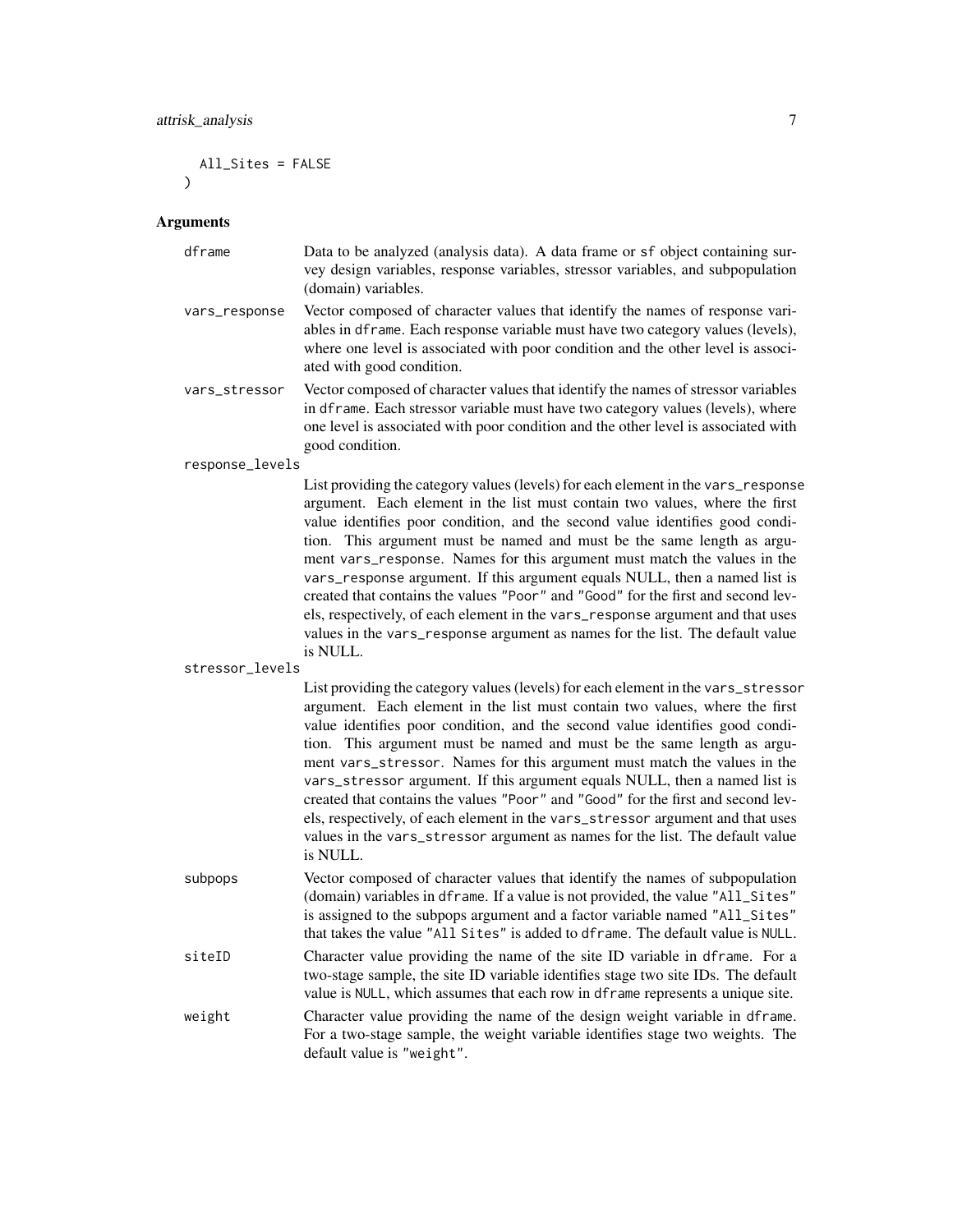| xcoord     | Character value providing name of the x-coordinate variable in dframe. For a<br>two-stage sample, the x-coordinate variable identifies stage two x-coordinates.<br>Note that x-coordinates are required for calculation of the local mean variance<br>estimator. If dframe is an sf object, this argument is not required (as the ge-<br>ometry column in dframe is used to find the x-coordinate). The default value is<br>NULL.                                                                                                                                                                                                                                                                                                                                                                                                                                                                                                                    |
|------------|------------------------------------------------------------------------------------------------------------------------------------------------------------------------------------------------------------------------------------------------------------------------------------------------------------------------------------------------------------------------------------------------------------------------------------------------------------------------------------------------------------------------------------------------------------------------------------------------------------------------------------------------------------------------------------------------------------------------------------------------------------------------------------------------------------------------------------------------------------------------------------------------------------------------------------------------------|
| ycoord     | Character value providing name of the y-coordinate variable in dframe. For a<br>two-stage sample, the y-coordinate variable identifies stage two y-coordinates.<br>Note that y-coordinates are required for calculation of the local mean variance<br>estimator. If dframe is an sf object, this argument is not required (as the ge-<br>ometry column in dframe is used to find the t-coordinate). The default value is<br>NULL.                                                                                                                                                                                                                                                                                                                                                                                                                                                                                                                    |
| stratumID  | Character value providing the name of the stratum ID variable in dframe. The<br>default value is NULL.                                                                                                                                                                                                                                                                                                                                                                                                                                                                                                                                                                                                                                                                                                                                                                                                                                               |
| clusterID  | Character value providing the name of the cluster (stage one) ID variable in<br>dframe. Note that cluster IDs are required for a two-stage sample. The default<br>value is NULL.                                                                                                                                                                                                                                                                                                                                                                                                                                                                                                                                                                                                                                                                                                                                                                     |
| weight1    | Character value providing the name of the stage one weight variable in dframe.<br>The default value is NULL.                                                                                                                                                                                                                                                                                                                                                                                                                                                                                                                                                                                                                                                                                                                                                                                                                                         |
| xcoord1    | Character value providing the name of the stage one x-coordinate variable in<br>dframe. Note that x coordinates are required for calculation of the local mean<br>variance estimator. The default value is NULL.                                                                                                                                                                                                                                                                                                                                                                                                                                                                                                                                                                                                                                                                                                                                     |
| ycoord1    | Character value providing the name of the stage one y-coordinate variable in<br>dframe. Note that y-coordinates are required for calculation of the local mean<br>variance estimator. The default value is NULL.                                                                                                                                                                                                                                                                                                                                                                                                                                                                                                                                                                                                                                                                                                                                     |
| sizeweight | Logical value that indicates whether size weights should be used during estima-<br>tion, where TRUE uses size weights and FALSE does not use size weights. To<br>employ size weights for a single-stage sample, a value must be supplied for ar-<br>gument weight. To employ size weights for a two-stage sample, values must be<br>supplied for arguments weight and weight1. The default value is FALSE.                                                                                                                                                                                                                                                                                                                                                                                                                                                                                                                                           |
| sweight    | Character value providing the name of the size weight variable in dframe. For<br>a two-stage sample, the size weight variable identifies stage two size weights.<br>The default value is NULL.                                                                                                                                                                                                                                                                                                                                                                                                                                                                                                                                                                                                                                                                                                                                                       |
| sweight1   | Character value providing the name of the stage one size weight variable in<br>dframe. The default value is NULL.                                                                                                                                                                                                                                                                                                                                                                                                                                                                                                                                                                                                                                                                                                                                                                                                                                    |
| fpc        | Object that specifies values required for calculation of the finite population cor-<br>rection factor used during variance estimation. The object must match the survey<br>design in terms of stratification and whether the design is single-stage or two-<br>stage. For an unstratified design, the object is a vector. The vector is composed<br>of a single numeric value for a single-stage design. For a two-stage unstratified<br>design, the object is a named vector containing one more than the number of<br>clusters in the sample, where the first item in the vector specifies the number<br>of clusters in the population and each subsequent item specifies the number of<br>stage two units for the cluster. The name for the first item in the vector is ar-<br>bitrary. Subsequent names in the vector identify clusters and must match the<br>cluster IDs. For a stratified design, the object is a named list of vectors, where |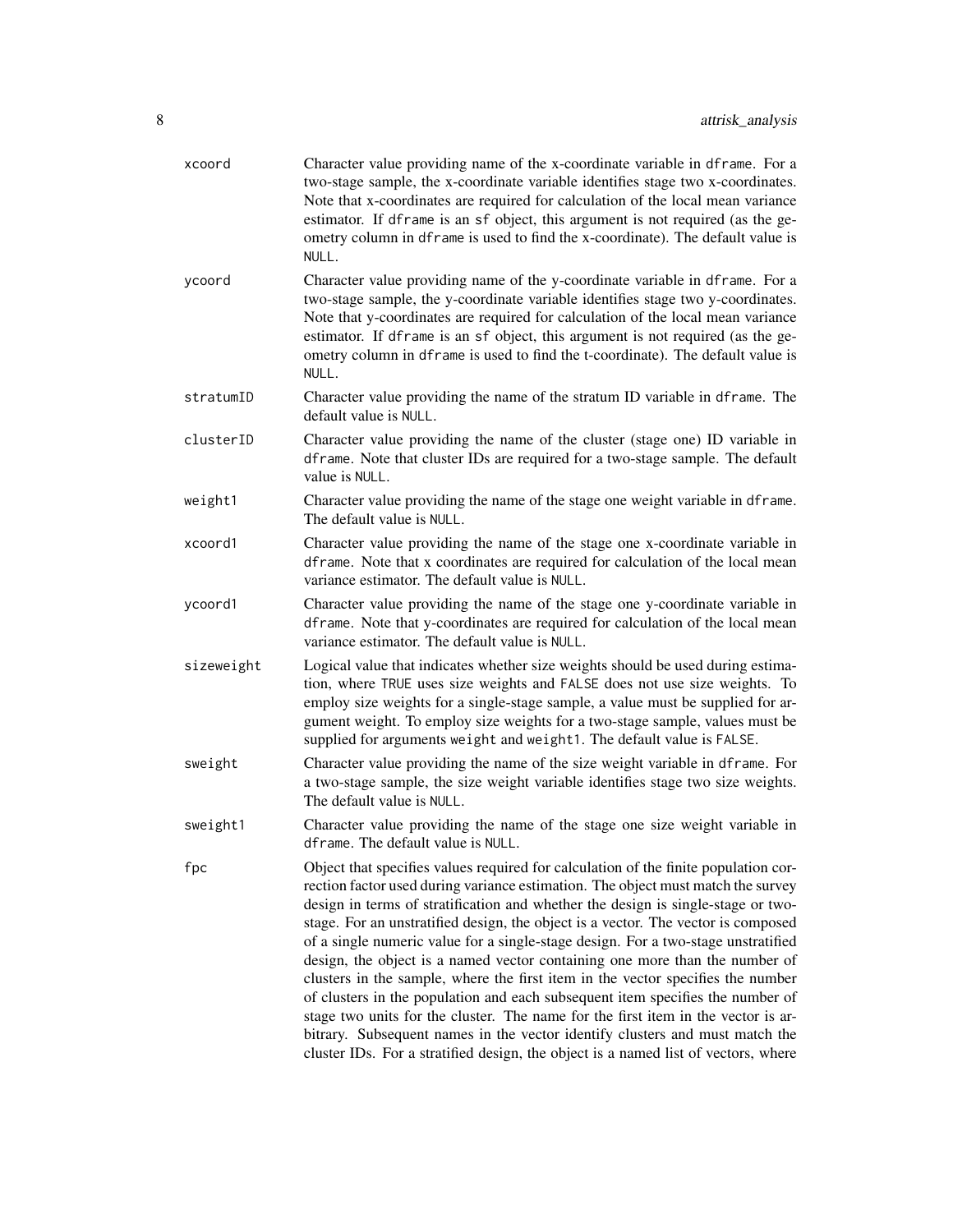names must match the strata IDs. For each stratum, the format of the vector is identical to the format described for unstratified single-stage and two-stage designs. Note that the finite population correction factor is not used with the local mean variance estimator.

Example fpc for a single-stage unstratified survey design: fpc <- 15000

Example fpc for a single-stage stratified survey design:

fpc  $\lt$ - list(

 $Stratum_1 = 9000,$ Stratum  $2 = 6000$ 

Example fpc for a two-stage unstratified survey design: fpc  $\lt$ - c(  $Ncluster = 150$ ,

Cluster  $1 = 150$ , Cluster $2 = 75$ ,  $Cluster_3 = 75$ ,  $Cluster_4 = 125$ ,  $Cluster_5 = 75$ 

Example fpc for a two-stage stratified survey design:

fpc <- list(

 $Stratum_1 = c($  $Ncluster_1 = 100$ , Cluster  $1 = 125$ ,  $Cluster_2 = 100$ ,  $Cluster_3 = 100$ ,  $Cluster_4 = 125$ , Cluster $_5 = 50$ , Stratum $2 = c($  $Ncluster_2 = 50$ , Cluster $1 = 75$ ,  $Cluster_2 = 150$ , Cluster $3 = 75$ , Cluster $4 = 75$ , Cluster  $5 = 125$ )

popsize Object that provides values for the population argument of the calibrate or postStratify functions in the survey package. If a value is provided for popsize, then either the calibrate or postStratify function is used to modify the survey design object that is required by functions in the survey package. Whether to use the calibrate or postStratify function is dictated by the format of popsize, which is discussed below. Post-stratification adjusts the sampling and replicate weights so that the joint distribution of a set of poststratifying variables matches the known population joint distribution. Calibration, generalized raking, or GREG estimators generalize post-stratification and raking by calibrating a sample to the marginal totals of variables in a linear regression model. For the calibrate function, the object is a named list, where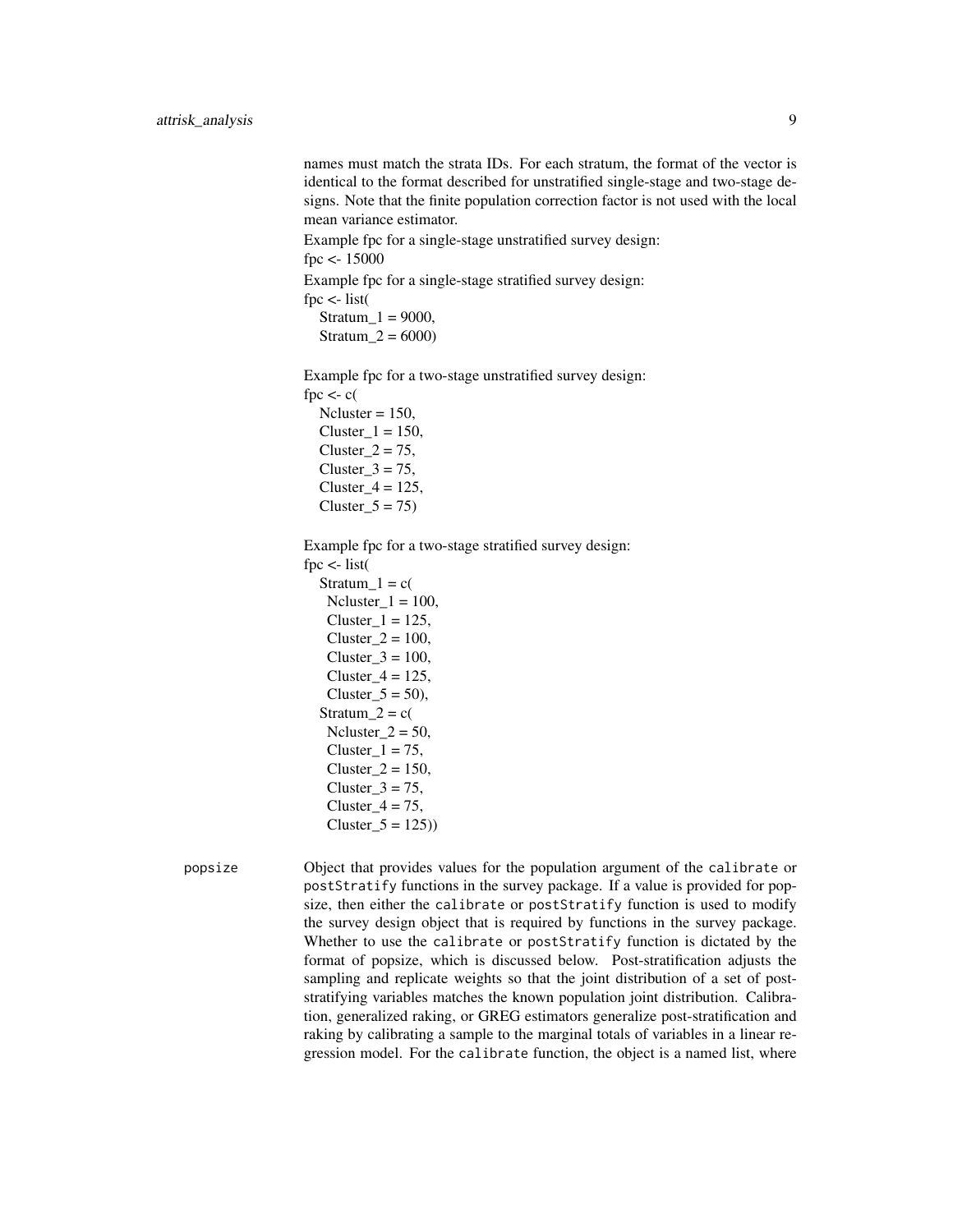|           | the names identify factor variables in dframe. Each element of the list is a<br>named vector containing the population total for each level of the associated<br>factor variable. For the postStratify function, the object is either a data<br>frame, table, or xtabs object that provides the population total for all combi-<br>nations of selected factor variables in the dframe data frame. If a data frame<br>is used for popsize, the variable containing population totals must be the last<br>variable in the data frame. If a table is used for popsize, the table must have<br>named dimnames where the names identify factor variables in the dframe data<br>frame. If the popsize argument is equal to NULL, then neither calibration nor<br>post-stratification is performed. The default value is NULL.<br>Example popsize for calibration:<br>popsize $\le$ - list(<br>Ecoregion = $c($<br>$East = 750,$<br>Central = $500$ ,<br>$West = 250$ ,<br>$Type = c($ |
|-----------|---------------------------------------------------------------------------------------------------------------------------------------------------------------------------------------------------------------------------------------------------------------------------------------------------------------------------------------------------------------------------------------------------------------------------------------------------------------------------------------------------------------------------------------------------------------------------------------------------------------------------------------------------------------------------------------------------------------------------------------------------------------------------------------------------------------------------------------------------------------------------------------------------------------------------------------------------------------------------------|
|           | Streams = $1150$ ,<br>$Rivers = 350)$                                                                                                                                                                                                                                                                                                                                                                                                                                                                                                                                                                                                                                                                                                                                                                                                                                                                                                                                           |
|           | Example popsize for post-stratification using a data frame:<br>popsize <- data.frame(<br>Ecoregion = $rep(c("East", "Central", "West"),$<br>$rep(2, 3)$ ),<br>Type = $rep(c("Streams", "Rivers"), 3),$<br>Total = $c(575, 175, 400, 100, 175, 75)$                                                                                                                                                                                                                                                                                                                                                                                                                                                                                                                                                                                                                                                                                                                              |
|           | Example popsize for post-stratification using a table:<br>popsize <- with(MySurveyFrame,<br>table(Ecoregion, Type))                                                                                                                                                                                                                                                                                                                                                                                                                                                                                                                                                                                                                                                                                                                                                                                                                                                             |
|           | Example popsize for post-stratification using an xtabs object:<br>popsize <- xtabs(~Ecoregion + Type,<br>$data = MySurveyFrame)$                                                                                                                                                                                                                                                                                                                                                                                                                                                                                                                                                                                                                                                                                                                                                                                                                                                |
| vartype   | Character value providing the choice of the variance estimator, where "Local"<br>indicates the local mean estimator and "SRS" indicates the simple random sam-<br>pling estimator. The default value is "Local".                                                                                                                                                                                                                                                                                                                                                                                                                                                                                                                                                                                                                                                                                                                                                                |
| conf      | Numeric value providing the Gaussian-based confidence level. The default value<br>is 95.                                                                                                                                                                                                                                                                                                                                                                                                                                                                                                                                                                                                                                                                                                                                                                                                                                                                                        |
| All_Sites | A logical variable used when subpops is not NULL. If All_Sites is TRUE, then<br>alongside the subpopulation output, output for all sites (ignoring subpopula-<br>tions) is returned for each variable in vars. If All_Sites is FALSE, then along-<br>side the subpopulation output, output for all sites (ignoring subpopulations) is<br>not returned for each variable in vars. The default is FALSE.                                                                                                                                                                                                                                                                                                                                                                                                                                                                                                                                                                          |

The analysis results. A data frame of population estimates for all combinations of subpopulations, categories within each subpopulation, response variables, and categories within each response vari-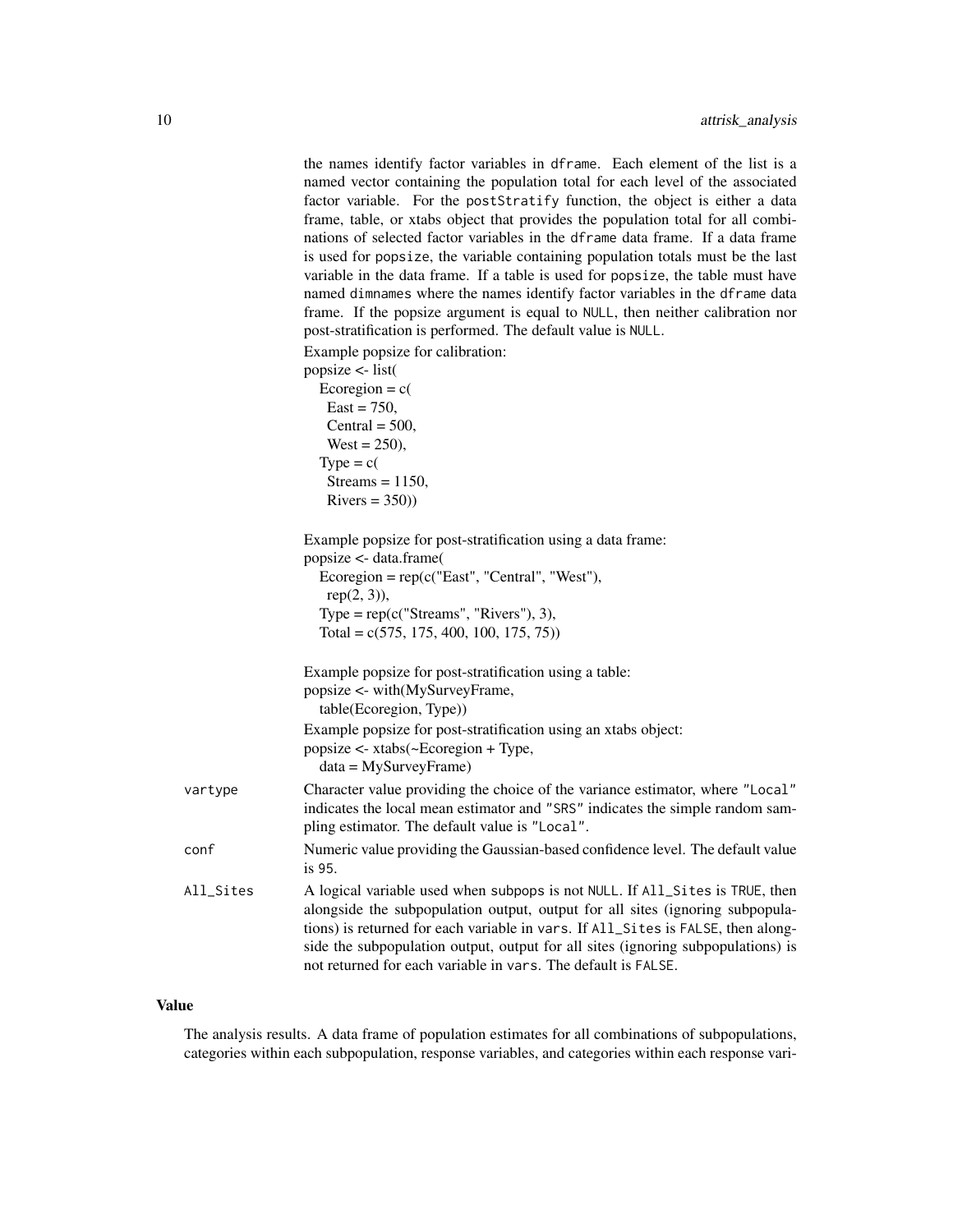#### attrisk\_analysis 11

able. Estimates are provided for proportion and size of the population plus standard error, margin of error, and confidence interval estimates.

## Details

Attributable risk measures the proportional reduction in the extent of poor condition of a response variable that presumably would result from eliminating a stressor variable, where the response and stressor variables are classified as either good (i.e., reference condition) or poor (i.e., different from reference condition). Attributable risk is defined as one minus the ratio of two probabilities. The numerator of the ratio is the conditional probability that the response variable is in poor condition given that the stressor variable is in good condition. The denominator of the ratio is the probability that the response variable is in poor condition. Attributable risk values close to zero indicate that removing the stressor variable will have little or no impact on the probability that the response variable is in poor condition. Attributable risk values close to one indicate that removing the stressor variable will result in extensive reduction of the probability that the response variable is in poor condition.

## Author(s)

Tom Kincaid <Kincaid.Tom@epa.gov>

## References

Sickle, J. V., & Paulsen, S. G. (2008). Assessing the attributable risks, relative risks, and regional extents of aquatic stressors. *Journal of the North American Benthological Society*, 27(4), 920-931.

## See Also

[relrisk\\_analysis](#page-72-1) for relative risk analysis [diffrisk\\_analysis](#page-39-1) for risk difference analysis

## Examples

```
dframe <- data.frame(
 siteID = paste0("Site", 1:100),
 wgt = runif(100, 10, 100),
 xcoord = runif(100),
 ycoord = runif(100),
 stratum = rep(c("Stratum1", "Stratum2"), 50),
 RespVar1 = sample(c("Poor", "Good"), 100, replace = TRUE),
 RespVar2 = sample(c("Poor", "Good"), 100, replace = TRUE),StressVar = sample(c("Poor", "Good"), 100, replace = TRUE),
 All_Sites = rep("All Sites", 100),
 Resource\_Class = rep(c("Agr", "Forest"), c(55, 45)))
myresponse <- c("RespVar1", "RespVar2")
mystressor <- c("StressVar")
mysubpops <- c("All_Sites", "Resource_Class")
attrisk_analysis(dframe,
 vars_response = myresponse,
 vars_stressor = mystressor, subpops = mysubpops, siteID = "siteID",
```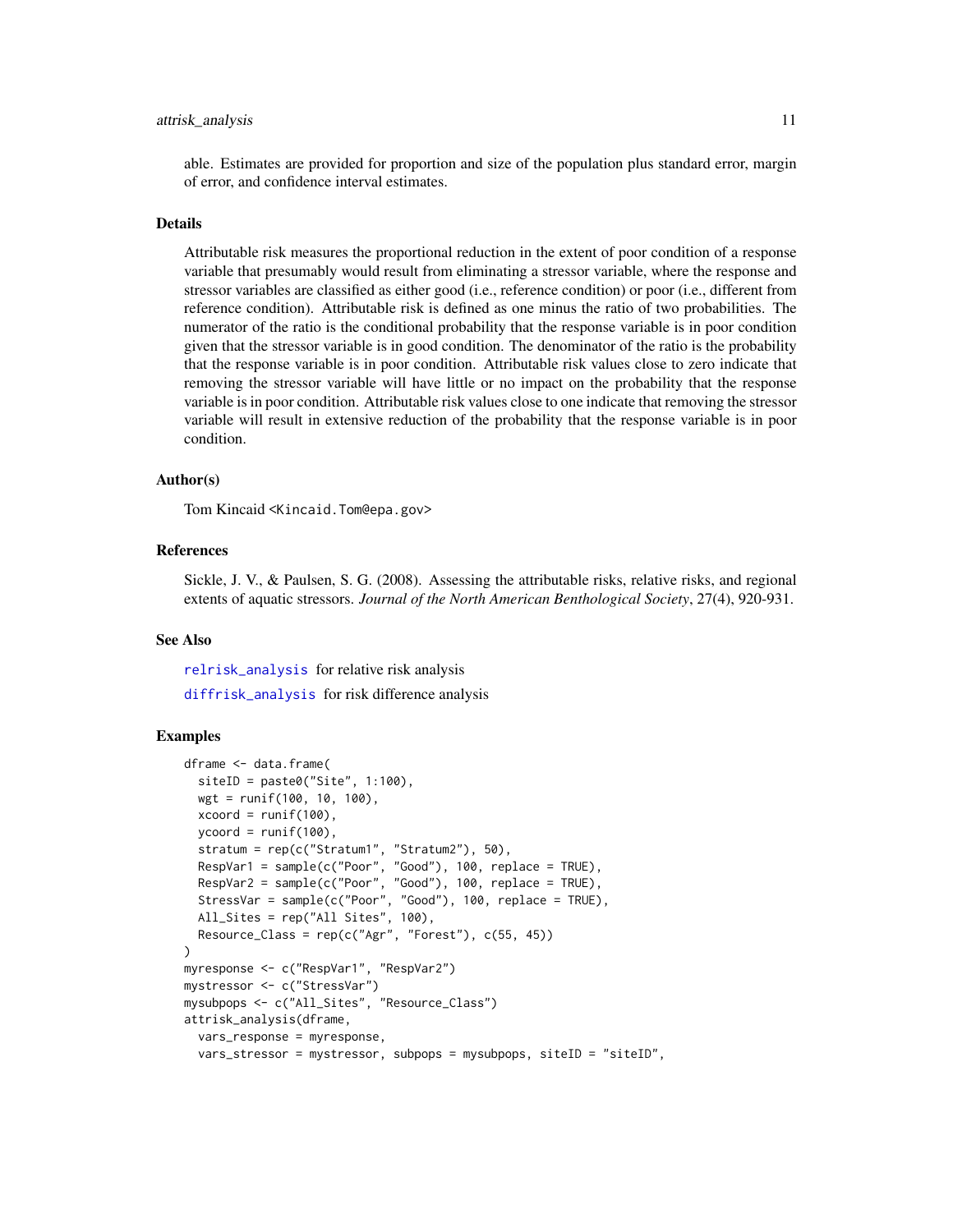```
weight = "wgt", xcoord = "xcoord", ycoord = "ycoord",
 stratumID = "stratum"
)
```
<span id="page-11-1"></span>cat\_analysis *Categorical variable analysis*

## Description

This function organizes input and output for the analysis of categorical variables. The analysis data, dframe, can be either a data frame or a simple features (sf) object. If an sf object is used, coordinates are extracted from the geometry column in the object, arguments xcoord and ycoord are assigned values "xcoord" and "ycoord", respectively, and the geometry column is dropped from the object.

#### Usage

```
cat_analysis(
  dframe,
  vars,
  subpos = NULL,siteID = NULL,
  weight = "weight",
  xcoord = NULL,
  ycoord = NULL,
  stratumID = NULL,
  clusterID = NULL,
  weight1 = NULL,xcoord1 = NULL,
  ycoord1 = NULL,sizeweight = FALSE,
  sweight = NULL,sweight1 = NULL,fpc = NULL,popsize = NULL,
  vartype = "Local",
  jointprob = "overton",
  conf = 95,
  All_Sites = FALSE
```

```
\lambda
```
## Arguments

| dframe | Data to be analyzed (analysis data). A data frame or sf object containing survey<br>design variables, response variables, and subpopulation (domain) variables. |
|--------|-----------------------------------------------------------------------------------------------------------------------------------------------------------------|
| vars   | Vector composed of character values that identify the names of response vari-<br>ables in dframe.                                                               |

<span id="page-11-0"></span>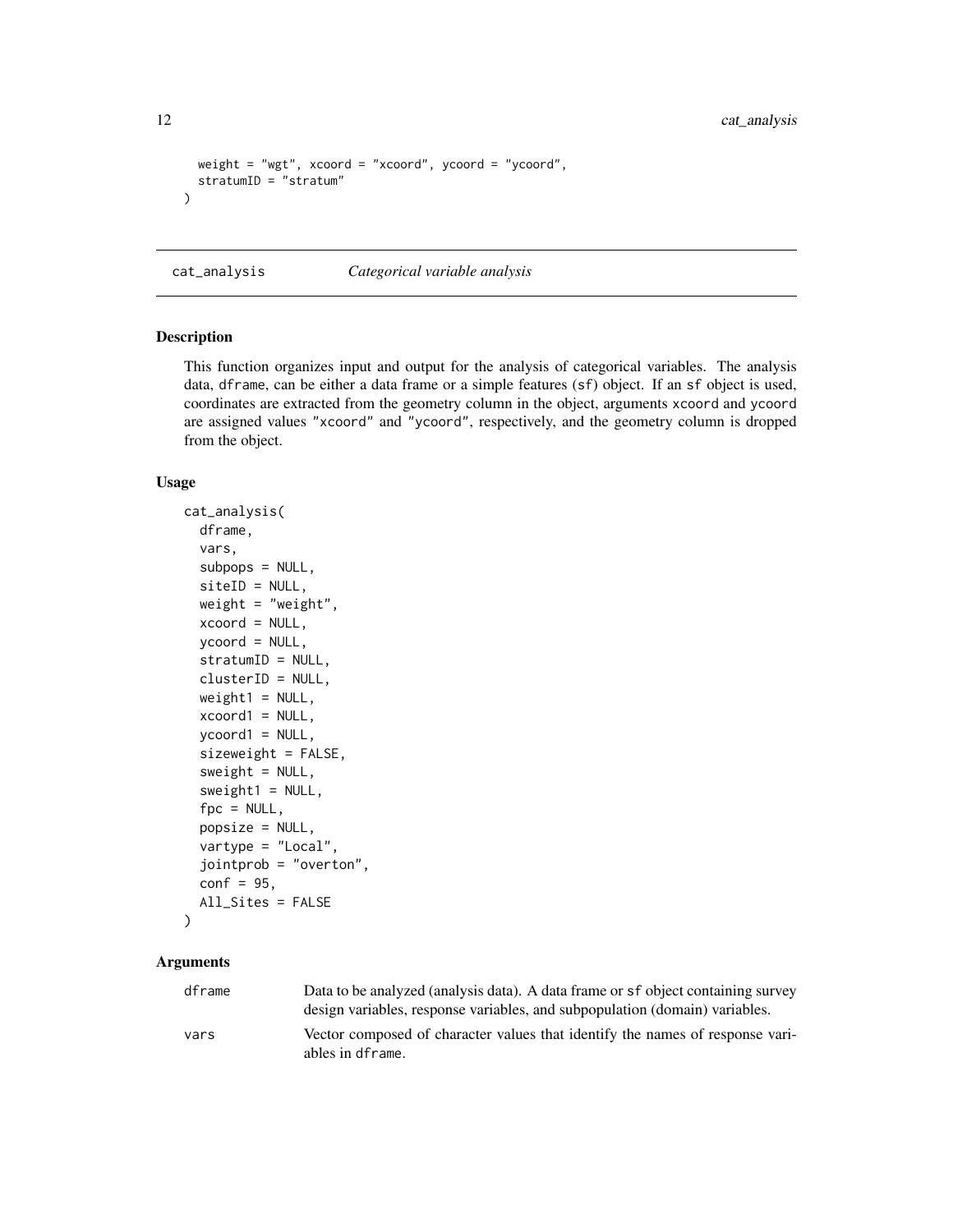| subpops    | Vector composed of character values that identify the names of subpopulation<br>(domain) variables in dframe. If a value is not provided, the value "All_Sites"<br>is assigned to the subpops argument and a factor variable named "All_Sites"<br>that takes the value "All Sites" is added to the dframe data frame. The default<br>value is NULL.                                                                                            |
|------------|------------------------------------------------------------------------------------------------------------------------------------------------------------------------------------------------------------------------------------------------------------------------------------------------------------------------------------------------------------------------------------------------------------------------------------------------|
| siteID     | Character value providing name of the site ID variable in the dframe data frame.<br>For a two-stage sample, the site ID variable identifies stage two site IDs. The de-<br>fault value is NULL, which assumes that each row in dframe represents a unique<br>site.                                                                                                                                                                             |
| weight     | Character value providing name of the design weight variable in dframe. For a<br>two-stage sample, the weight variable identifies stage two weights. The default<br>value is "weight".                                                                                                                                                                                                                                                         |
| xcoord     | Character value providing name of the x-coordinate variable in the dframe data<br>frame. For a two-stage sample, the x-coordinate variable identifies stage two<br>x-coordinates. Note that x-coordinates are required for calculation of the local<br>mean variance estimator. If dframe is an sf object, this argument is not required<br>(as the geometry column in dframe is used to find the x-coordinate). The default<br>value is NULL. |
| ycoord     | Character value providing name of the y-coordinate variable in the dframe data<br>frame. For a two-stage sample, the y-coordinate variable identifies stage two<br>y-coordinates. Note that y-coordinates are required for calculation of the local<br>mean variance estimator. If dframe is an sf object, this argument is not required<br>(as the geometry column in dframe is used to find the y-coordinate). The default<br>value is NULL. |
| stratumID  | Character value providing name of the stratum ID variable in the dframe data<br>frame. The default value is NULL.                                                                                                                                                                                                                                                                                                                              |
| clusterID  | Character value providing the name of the cluster (stage one) ID variable in<br>dframe. Note that cluster IDs are required for a two-stage sample. The default<br>value is NULL.                                                                                                                                                                                                                                                               |
| weight1    | Character value providing name of the stage one weight variable in dframe. The<br>default value is NULL.                                                                                                                                                                                                                                                                                                                                       |
| xcoord1    | Character value providing the name of the stage one x-coordinate variable in<br>dframe. Note that x coordinates are required for calculation of the local mean<br>variance estimator. The default value is NULL.                                                                                                                                                                                                                               |
| ycoord1    | Character value providing the name of the stage one y-coordinate variable in<br>dframe. Note that y-coordinates are required for calculation of the local mean<br>variance estimator. The default value is NULL.                                                                                                                                                                                                                               |
| sizeweight | Logical value that indicates whether size weights should be used during estima-<br>tion, where TRUE uses size weights and FALSE does not use size weights. To<br>employ size weights for a single-stage sample, a value must be supplied for ar-<br>gument weight. To employ size weights for a two-stage sample, values must be<br>supplied for arguments weight and weight1. The default value is FALSE.                                     |
| sweight    | Character value providing the name of the size weight variable in dframe. For<br>a two-stage sample, the size weight variable identifies stage two size weights.<br>The default value is NULL.                                                                                                                                                                                                                                                 |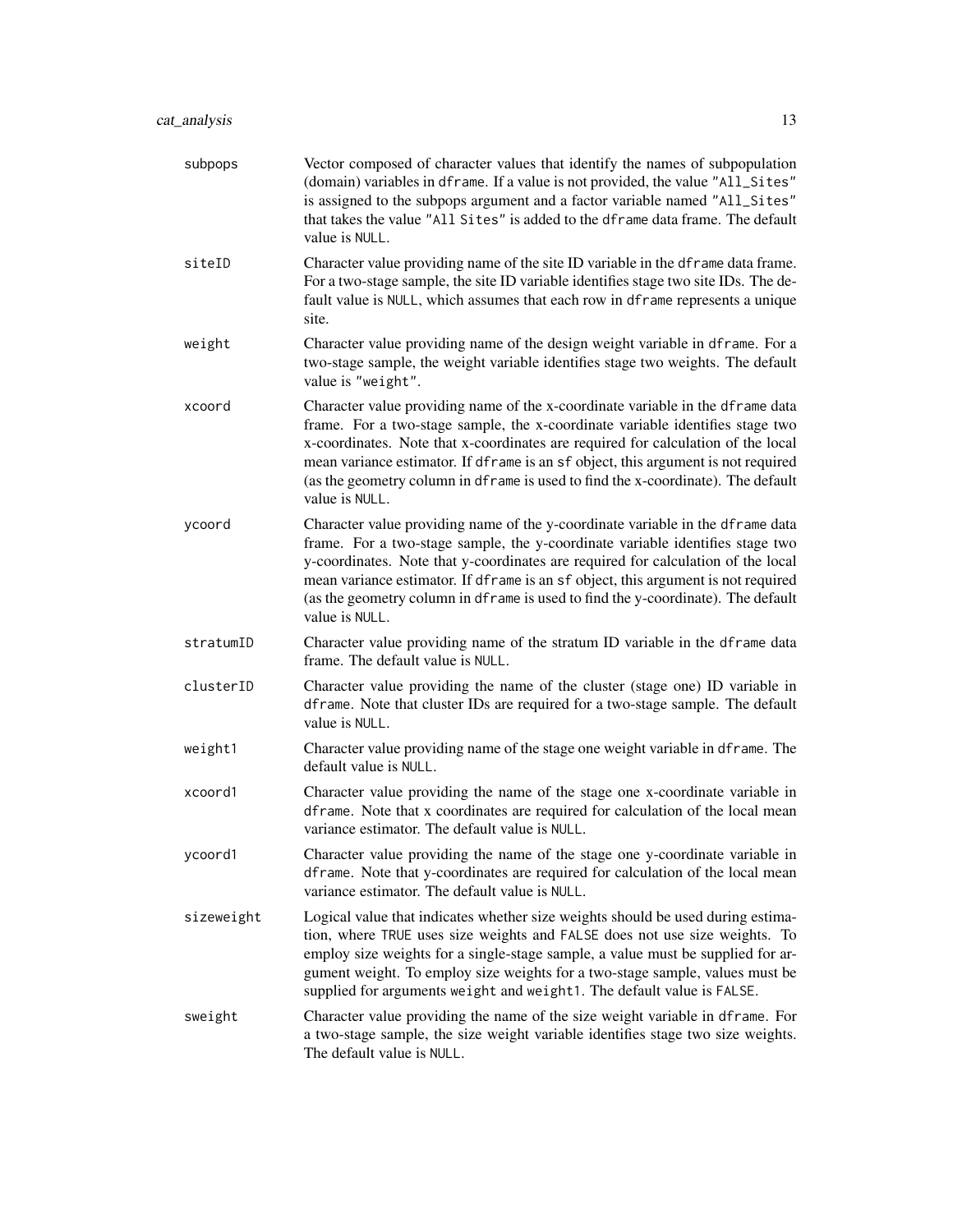| sweight1 | Character value providing name of the stage one size weight variable in dframe. |
|----------|---------------------------------------------------------------------------------|
|          | The default value is NULL.                                                      |

fpc Object that specifies values required for calculation of the finite population correction factor used during variance estimation. The object must match the survey design in terms of stratification and whether the design is single-stage or twostage. For an unstratified design, the object is a vector. The vector is composed of a single numeric value for a single-stage design. For a two-stage unstratified design, the object is a named vector containing one more than the number of clusters in the sample, where the first item in the vector specifies the number of clusters in the population and each subsequent item specifies the number of stage two units for the cluster. The name for the first item in the vector is arbitrary. Subsequent names in the vector identify clusters and must match the cluster IDs. For a stratified design, the object is a named list of vectors, where names must match the strata IDs. For each stratum, the format of the vector is identical to the format described for unstratified single-stage and two-stage designs. Note that the finite population correction factor is not used with the local mean variance estimator.

> Example fpc for a single-stage unstratified survey design: fpc <- 15000

Example fpc for a single-stage stratified survey design: fpc  $\lt$ - list(

 $Stratum_1 = 9000,$  $Stratum_2 = 6000$ 

Example fpc for a two-stage unstratified survey design: fpc  $\lt$ - c(

 $Ncluster = 150$ , Cluster  $1 = 150$ , Cluster  $2 = 75$ ,  $Cluster_3 = 75$ , Cluster  $4 = 125$ ,  $Cluster_5 = 75$ 

Example fpc for a two-stage stratified survey design: fpc  $\lt$ - list(  $Stratum_1 = c($ Ncluster  $1 = 100$ ,

 $Cluster_1 = 125$ , Cluster $2 = 100$ ,  $Cluster_3 = 100$ , Cluster $_4$  = 125,  $Cluster_5 = 50$ , Stratum  $2 = c($ Ncluster $2 = 50$ , Cluster  $1 = 75$ ,  $Cluster_2 = 150$ , Cluster  $3 = 75$ ,

Cluster $_4$  = 75,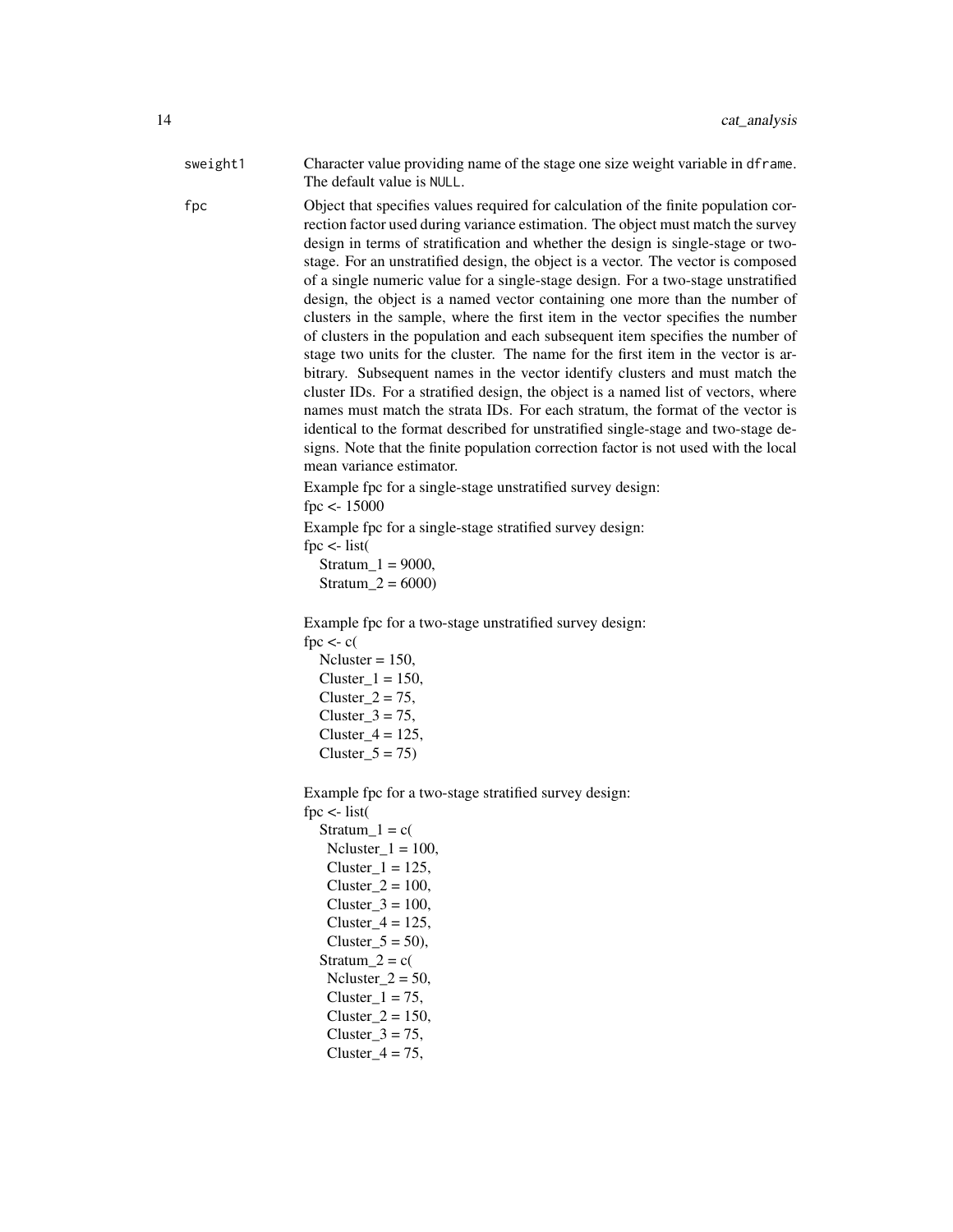$Cluster_5 = 125)$ 

popsize Object that provides values for the population argument of the calibrate or postStratify functions in the survey package. If a value is provided for popsize, then either the calibrate or postStratify function is used to modify the survey design object that is required by functions in the survey package. Whether to use the calibrate or postStratify function is dictated by the format of popsize, which is discussed below. Post-stratification adjusts the sampling and replicate weights so that the joint distribution of a set of poststratifying variables matches the known population joint distribution. Calibration, generalized raking, or GREG estimators generalize post-stratification and raking by calibrating a sample to the marginal totals of variables in a linear regression model. For the calibrate function, the object is a named list, where the names identify factor variables in dframe. Each element of the list is a named vector containing the population total for each level of the associated factor variable. For the postStratify function, the object is either a data frame, table, or xtabs object that provides the population total for all combinations of selected factor variables in the dframe data frame. If a data frame is used for popsize, the variable containing population totals must be the last variable in the data frame. If a table is used for popsize, the table must have named dimnames where the names identify factor variables in the dframe data frame. If the popsize argument is equal to NULL, then neither calibration nor post-stratification is performed. The default value is NULL. Example popsize for calibration: popsize <- list( Ecoregion =  $c$ (  $East = 750$ .  $Central = 500,$  $West = 250$ ),  $Type = c($  $Streams = 1150$ ,  $Rivers = 350)$ 

> Example popsize for post-stratification using a data frame: popsize <- data.frame(

 $Ecoregion = rep(c("East", "Central", "West"),$  $rep(2, 3)$ ),  $Type = rep(c("Streams", "Rivers"), 3),$ Total =  $c(575, 175, 400, 100, 175, 75)$ 

Example popsize for post-stratification using a table: popsize <- with(MySurveyFrame, table(Ecoregion, Type)) Example popsize for post-stratification using an xtabs object: popsize <- xtabs(~Ecoregion + Type, data = MySurveyFrame) vartype Character value providing the choice of the variance estimator, where "Local"

indicates the local mean estimator, "SRS" indicates the simple random sampling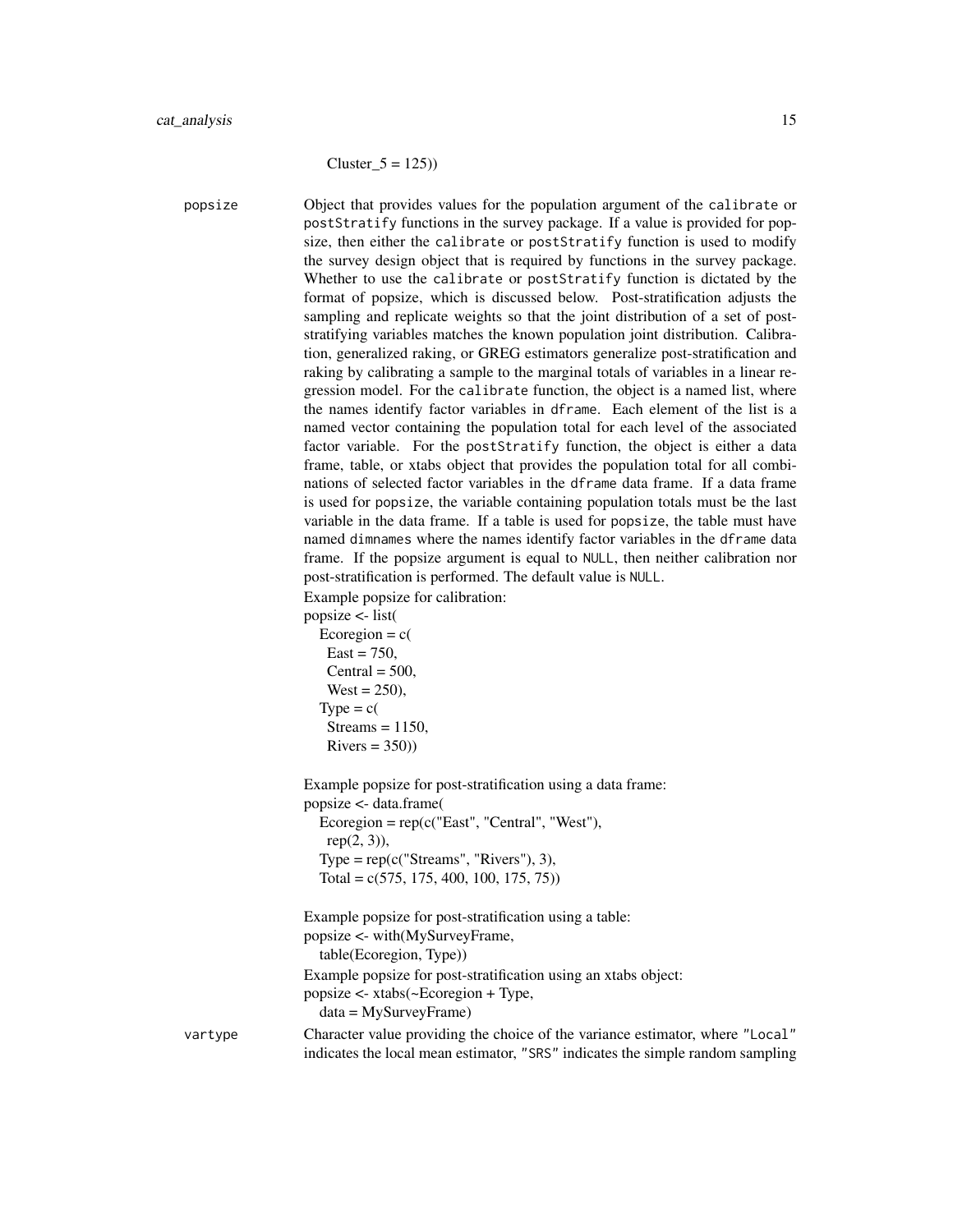|           | estimator, "HT" indicates the Horvitz-Thompson estimator, and "YG" indicates<br>the Yates-Grundy estimator. The default value is "Local".                                                                                                                                                                                                                                                              |
|-----------|--------------------------------------------------------------------------------------------------------------------------------------------------------------------------------------------------------------------------------------------------------------------------------------------------------------------------------------------------------------------------------------------------------|
| jointprob | Character value providing the choice of joint inclusion probability approxi-<br>mation for use with Horvitz-Thompson and Yates-Grundy variance estimators,<br>where "overton" indicates the Overton approximation, "hr" indicates the Hartley-<br>Rao approximation, and "brewer" equals the Brewer approximation. The de-<br>fault value is "overton".                                                |
| conf      | Numeric value providing the Gaussian-based confidence level. The default value<br>is 95.                                                                                                                                                                                                                                                                                                               |
| All_Sites | A logical variable used when subpops is not NULL. If All_Sites is TRUE, then<br>alongside the subpopulation output, output for all sites (ignoring subpopula-<br>tions) is returned for each variable in vars. If All_Sites is FALSE, then along-<br>side the subpopulation output, output for all sites (ignoring subpopulations) is<br>not returned for each variable in vars. The default is FALSE. |

The analysis results. A data frame of population estimates for all combinations of subpopulations, categories within each subpopulation, response variables, and categories within each response variable. Estimates are provided for proportion and total of the population plus standard error, margin of error, and confidence interval estimates.

#### Author(s)

Tom Kincaid <Kincaid.Tom@epa.gov>

#### See Also

[cont\\_analysis](#page-24-1) for continuous variable analysis

## Examples

```
dframe <- data.frame(
  siteID = paste0("Site", 1:100),
 wgt = runif(100, 10, 100),
 xcoord = runif(100),
 ycoord = runif(100),
  stratum = rep(c("Stratum1", "Stratum2"), 50),
  CatVar = rep(c("north", "south", "east", "west"), 25),
  All_Sites = rep("All Sites", 100),
  Resource\_Class = rep(c("Good", "Poor"), c(55, 45))\mathcal{L}myvars <- c("CatVar")
mysubpops <- c("All_Sites", "Resource_Class")
mypopsize <- data.frame(
  Resource_Class = c("Good", "Poor"),
  Total = c(4000, 1500))
cat_analysis(dframe,
  vars = myvars, subpops = mysubpops, siteID = "siteID",
```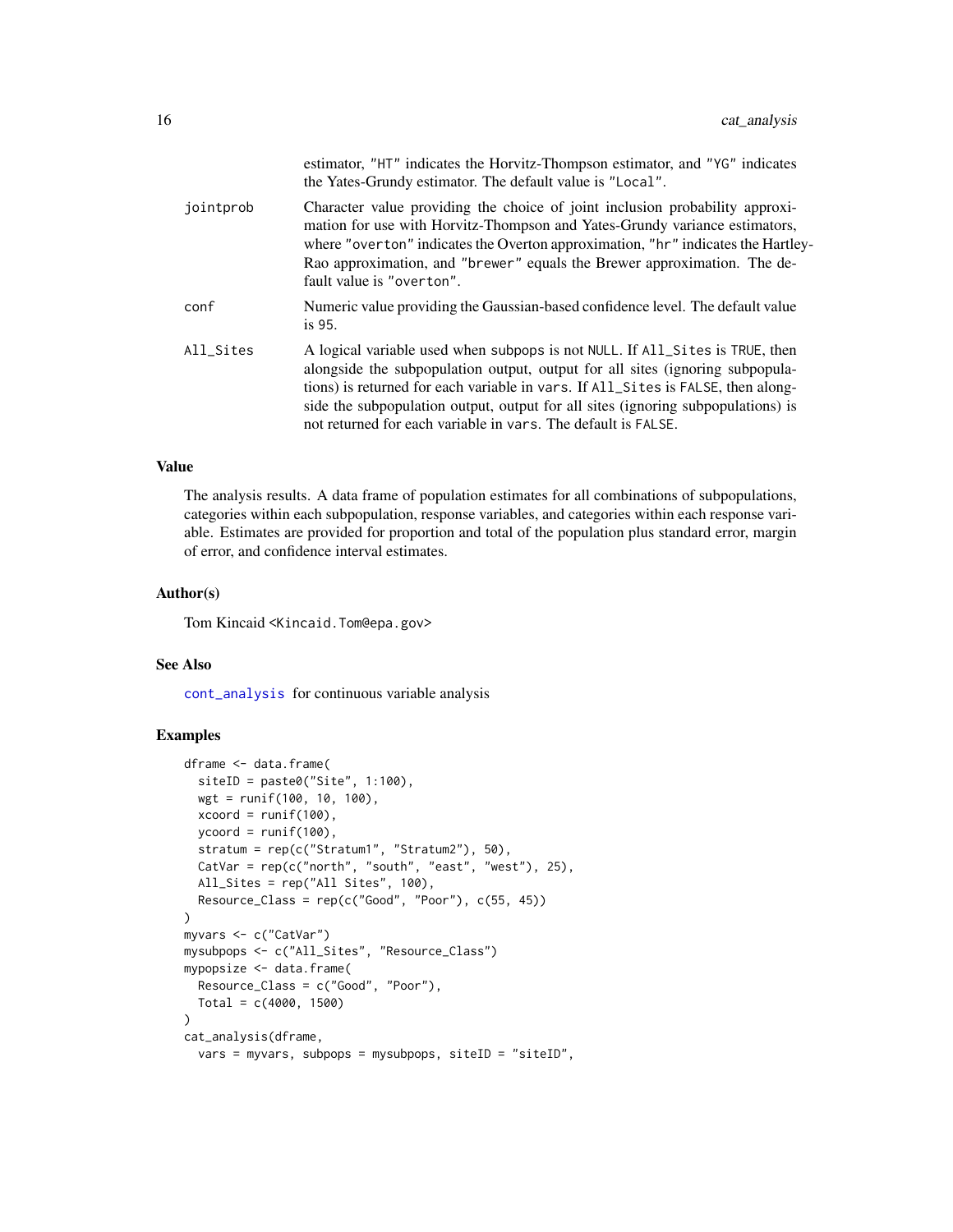```
weight = "wgt", xcoord = "xcoord", ycoord = "ycoord",
 stratumID = "stratum", popsize = mypopsize
)
```
<span id="page-16-1"></span>

cdf\_plot *Plot a cumulative distribution function (CDF)*

#### Description

This function creates a CDF plot. Input data for the plots is provided by a data frame with the same structure as the "CDF" output from cont\_analysis. Confidence limits for the CDF also are plotted.

## Usage

```
cdf_plot(
  cdfest,
  var = NULL,subpop = NULL,subpop_level = NULL,
  units_cdf = "Percent",
  type_cdf = "Continuous",
  log = "".xlab = NULL,
  ylab = NULL,
 ylab_r = NULL,main = NULL,legloc = NULL,
  confcut = 0,
  conflex = 95,
  cex.main = 1.2,cex.legend = 1,
  ...
)
```
#### Arguments

| cdfest       | Data frame with the same structure as the "CDF" output from cont_analysis.                                                                                                                                                             |
|--------------|----------------------------------------------------------------------------------------------------------------------------------------------------------------------------------------------------------------------------------------|
| var          | If cdfest has multiple variables in the "Indicator" column, then var is the single<br>variable to be plotted. The default is NULL, which assumes that only one variable<br>is in the "Indicator" column of cdfest.                     |
| subpop       | If cdfest has multiple variables in the "Type" column, then subpop is the single<br>variable to be plotted. The default is NULL, which assumes that only one variable<br>is in the "Type" column of cdfest.                            |
| subpop_level | If cdfest has multiple levels of subpop in the "Subpopulation" column, then<br>subpop_level is the single level to be plotted. The default is NULL, which as-<br>sumes that only one level is in the "Subpopulation" column of cdfest. |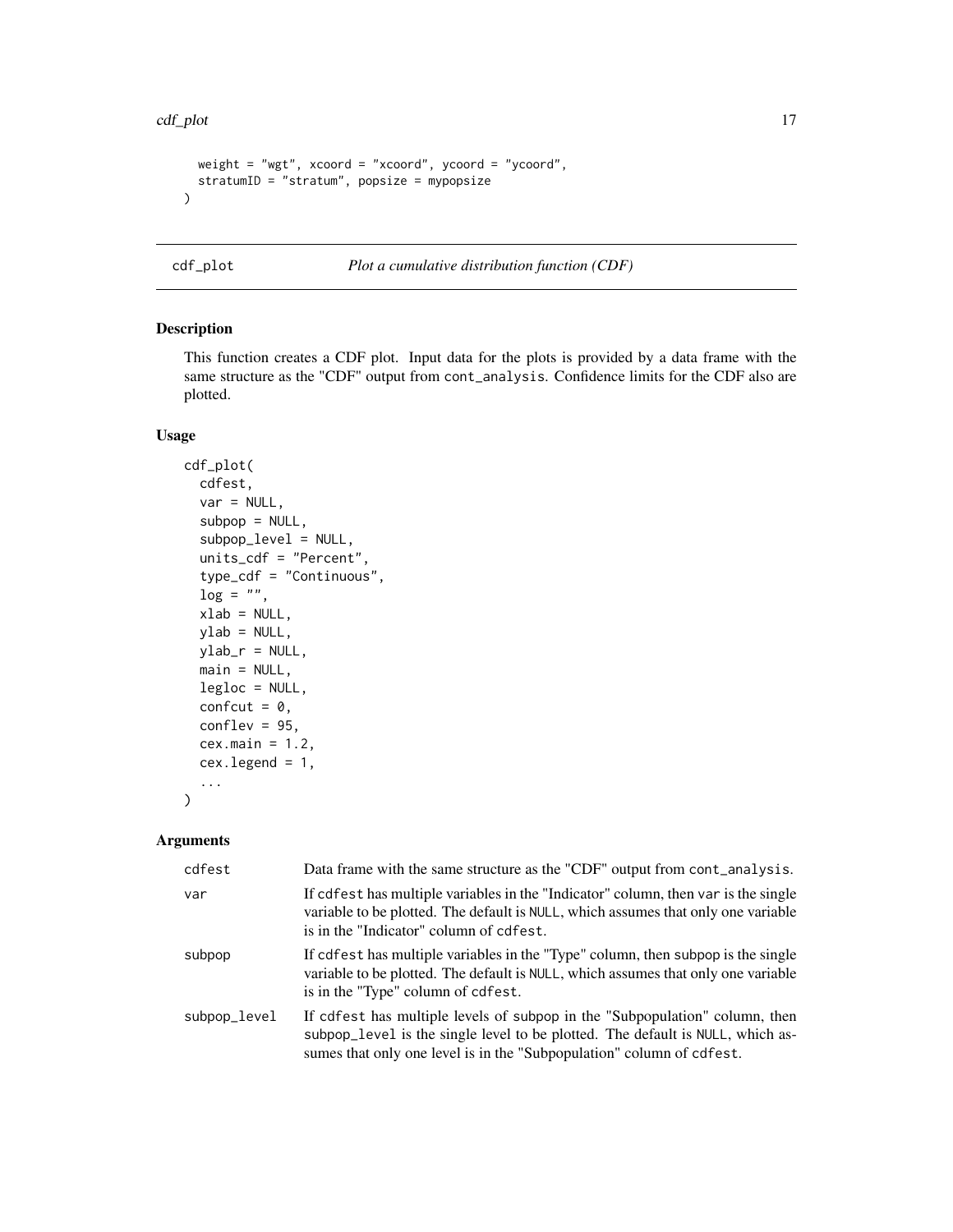| units_cdf  | Indicator for the label utilized for the left side y-axis and the values used for<br>the left side y-axis tick marks, where "Percent" means the label and values are<br>in terms of percent of the population, and "Units" means the label and values<br>are in terms of units (count, length, or area) of the population. The default is<br>"Percent".                                                                                                                                                                                                                                                                                                                                                                                                                                                                                                                  |
|------------|--------------------------------------------------------------------------------------------------------------------------------------------------------------------------------------------------------------------------------------------------------------------------------------------------------------------------------------------------------------------------------------------------------------------------------------------------------------------------------------------------------------------------------------------------------------------------------------------------------------------------------------------------------------------------------------------------------------------------------------------------------------------------------------------------------------------------------------------------------------------------|
| type_cdf   | Character string consisting of the value "Continuous" or "Ordinal" that controls<br>the type of CDF plot. The default is "Continuous".                                                                                                                                                                                                                                                                                                                                                                                                                                                                                                                                                                                                                                                                                                                                   |
| log        | Character string consisting of the value "" or "x" that controls whether the x axis<br>uses the original scale ("") or the base 10 logarithmic scale ("x"). The default is<br>"".                                                                                                                                                                                                                                                                                                                                                                                                                                                                                                                                                                                                                                                                                        |
| xlab       | Character string providing the x-axis label. If this argument equals NULL, then<br>the indicator name is used as the label. The default is NULL.                                                                                                                                                                                                                                                                                                                                                                                                                                                                                                                                                                                                                                                                                                                         |
| ylab       | Character string providing the left side y-axis label. If argument units_cdf equals<br>"Units", a value should be provided for this argument. Otherwise, the label will<br>be "Percent". The default is "Percent".                                                                                                                                                                                                                                                                                                                                                                                                                                                                                                                                                                                                                                                       |
| ylab_r     | Character string providing the label for the right side y-axis (and, hence, de-<br>termining the values used for the right side y-axis tick marks), where NULL<br>means a right side y-axis is not created. If this argument equals "Same", the<br>right side y-axis will have the same label and tick mark values as the left side y-<br>axis. If this argument equals a character string other than "Same", the right side<br>y-axis label will be the value provided for argument ylab_r, and the right side<br>y-axis tick mark values will be determined by the choice not utilized for argu-<br>ment units_cdf, which means that the default value of argument units_cdf (i.e.,<br>"Percent") will result in the right side y-axis tick mark values being expressed<br>in terms of units of the population (i.e., count, length, or area). The default is<br>NULL. |
| main       | Character string providing the plot title. The default is NULL.                                                                                                                                                                                                                                                                                                                                                                                                                                                                                                                                                                                                                                                                                                                                                                                                          |
| legloc     | Indicator for location of the plot legend, where "BR" means bottom right, "BL"<br>means bottom left, "TR" means top right, "TL" means top left, and NULL means<br>no legend. The default is NULL.                                                                                                                                                                                                                                                                                                                                                                                                                                                                                                                                                                                                                                                                        |
| confcut    | Numeric value that controls plotting confidence limits at the CDF extremes.<br>Confidence limits for CDF values (percent scale) less than confcut or greater<br>than 100 minus confcut are not plotted. A value of zero means confidence limits<br>are plotted for the complete range of the CDF. The default is 0.                                                                                                                                                                                                                                                                                                                                                                                                                                                                                                                                                      |
| conflev    | Numeric value of the confidence level used for confidence limits. The default is<br>95.                                                                                                                                                                                                                                                                                                                                                                                                                                                                                                                                                                                                                                                                                                                                                                                  |
| cex.main   | Expansion factor for the plot title. The default is 1.2.                                                                                                                                                                                                                                                                                                                                                                                                                                                                                                                                                                                                                                                                                                                                                                                                                 |
| cex.legend | Expansion factor for the legend title. The default is 1.                                                                                                                                                                                                                                                                                                                                                                                                                                                                                                                                                                                                                                                                                                                                                                                                                 |
|            | Additional arguments passed to the plot.default function (aside from those<br>already used and ylim).                                                                                                                                                                                                                                                                                                                                                                                                                                                                                                                                                                                                                                                                                                                                                                    |

A plot of a variable's CDF estimates associated confidence limits.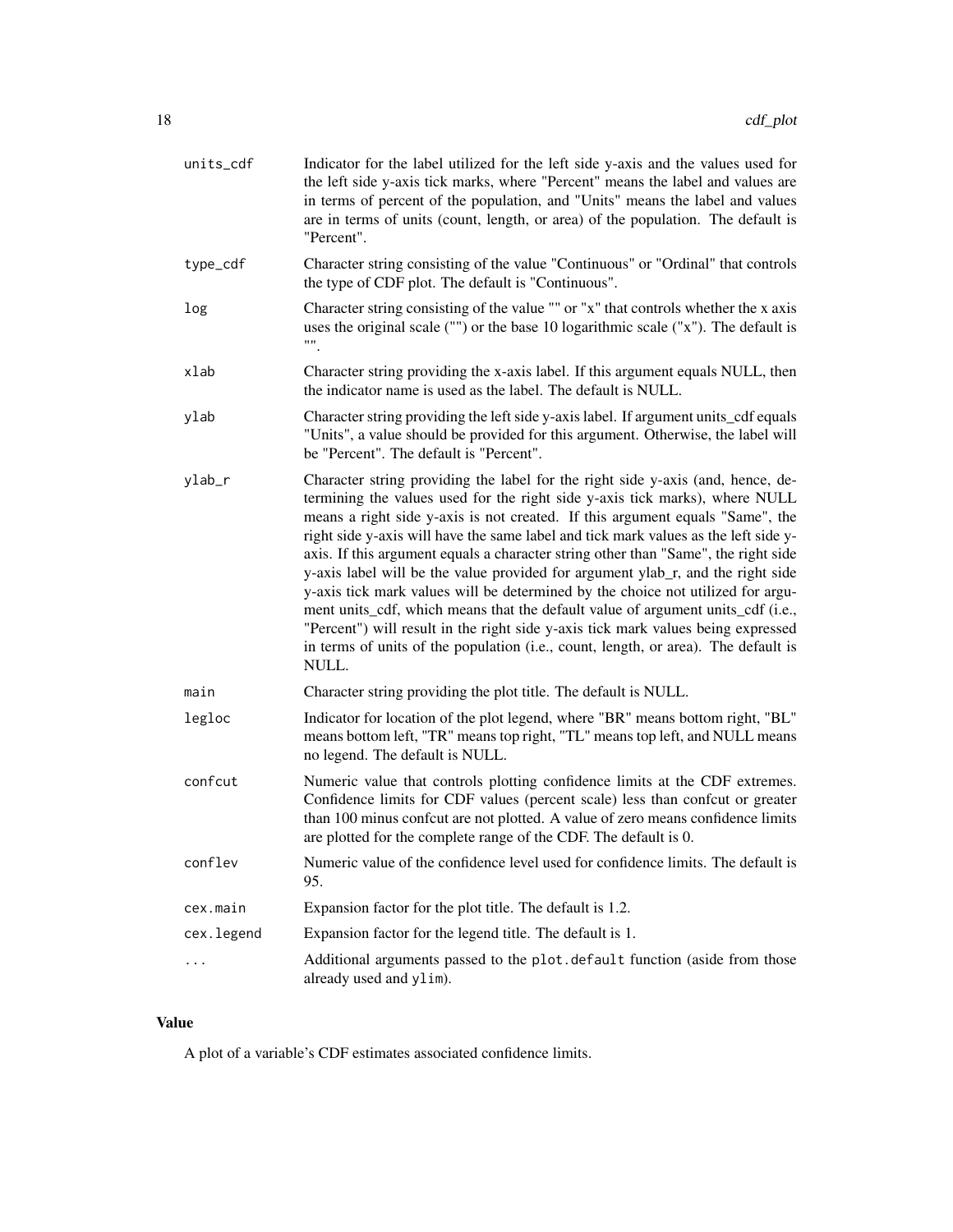```
cdf_plot 19
```
## Author(s)

Tom Kincaid <Kincaid.Tom@epa.gov>

## See Also

[cont\\_cdfplot](#page-30-1) for creating a PDF file containing CDF plots

[cont\\_cdftest](#page-32-1) for CDF hypothesis testing

## Examples

```
## Not run:
dframe <- data.frame(
  siteID = paste0("Site", 1:100),
  wgt = runif(100, 10, 100),
  xcoord = runif(100),
  ycoord = runif(100),
  stratum = rep(c("Stratum1", "Stratum2"), 50),
  ContVar = rnorm(100, 10, 1),
 All_Sites = rep("All Sites", 100),
  Resource\_Class = rep(c("Good", "Poor"), c(55, 45))\lambdamyvars <- c("ContVar")
mysubpops <- c("All_Sites", "Resource_Class")
mypopsize <- data.frame(
  Resource_Class = c("Good", "Poor"),
  Total = c(4000, 1500)\lambdamyanalysis <- cont_analysis(dframe,
  vars = myvars, subpops = mysubpops,
  siteID = "siteID", weight = "wgt", xcoord = "xcoord", ycoord = "ycoord",
  stratumID = "stratum", popsize = mypopsize
)
keep <- with(myanalysis$CDF, Type == "Resource_Class" &
  Subpopulation == "Good")
par(mfrow = c(2, 1))cdf_plot(myanalysis$CDF[keep, ],
  xlab = "ContVar",
  ylab = "Percent of Stream Length", ylab_r = "Stream Length (km)",
  main = "Estimates for Resource Class: Good"
)
cdf_plot(myanalysis$CDF[keep, ],
  xlab = "ContVar",
  ylab = "Percent of Stream Length", ylab_r = "Same",
  main = "Estimates for Resource Class: Good"
)
```
## End(Not run)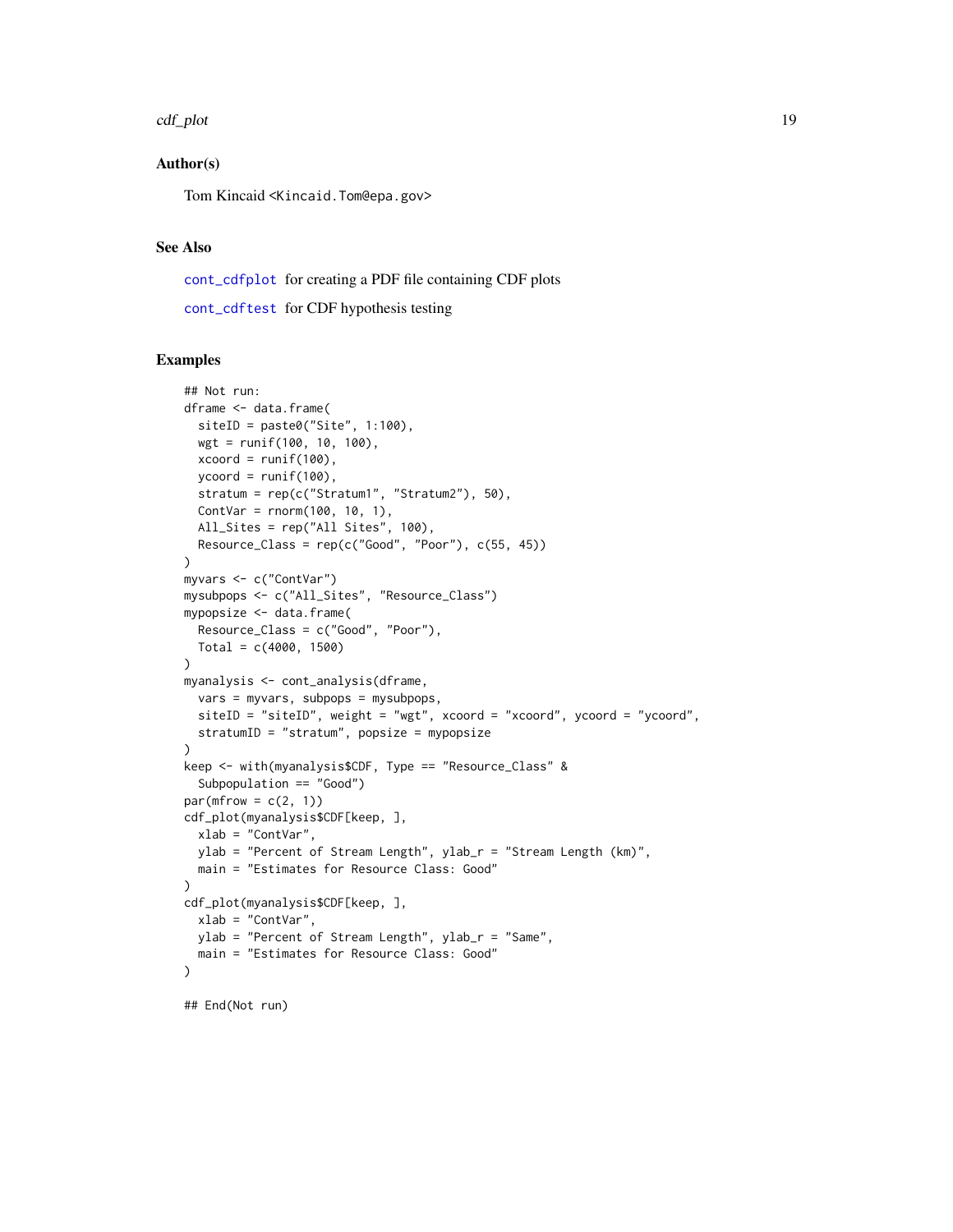<span id="page-19-0"></span>change\_analysis *Change analysis*

## Description

This function organizes input and output for the estimation of change between two samples (for categorical and continuous variables). The analysis data, dframe, can be either a data frame or a simple features (sf) object. If an sf object is used, coordinates are extracted from the geometry column in the object, arguments xcoord and ycoord are assigned values "xcoord" and "ycoord", respectively, and the geometry column is dropped from the object.

#### Usage

```
change_analysis(
  dframe,
  vars_cat = NULL,
  vars_cont = NULL,
  test = "mean",subpos = NULL,surveyID = "surveyID",
  survey\_names = NULL,
  siteID = "siteID",
  weight = "weight",
  revisitwgt = FALSE,
  xcoord = NULL,
  ycoord = NULL,
  stratumID = NULL,
  clusterID = NULL,
  weight1 = NULL,xcoord1 = NULL,
  ycoord1 = NULL,
  sizeweight = FALSE,sweight = NULL,sweight1 = NULL,fpc = NULL,popsize = NULL,
  vartype = "Local",
  jointprob = "overton",
  conf = 95,
  All_Sites = FALSE
\mathcal{E}
```
## Arguments

dframe Data to be analyzed (analysis data). A data frame or sf object containing survey design variables, response variables, and subpopulation (domain) variables.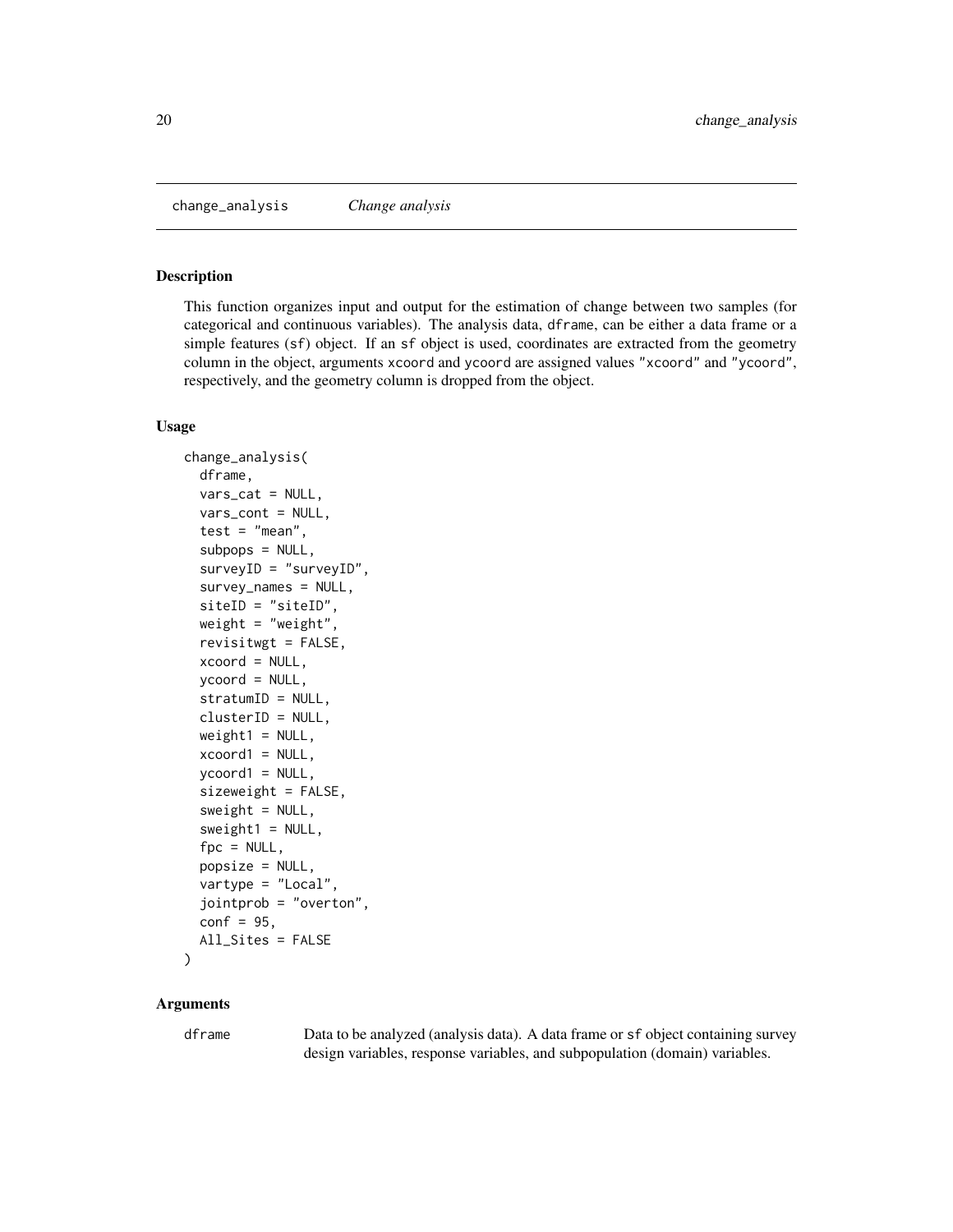| vars_cat     | Vector composed of character values that identify the names of categorical re-<br>sponse variables in dframe. The default is NULL.                                                                                                                                                                                                                                                                                                                             |
|--------------|----------------------------------------------------------------------------------------------------------------------------------------------------------------------------------------------------------------------------------------------------------------------------------------------------------------------------------------------------------------------------------------------------------------------------------------------------------------|
| vars_cont    | Vector composed of character values that identify the names of continuous re-<br>sponse variables in dframe. The default is NULL.                                                                                                                                                                                                                                                                                                                              |
| test         | Character string or character vector providing the location measure(s) to use for<br>change estimation for continuous variables. The choices are "mean", "median",<br>or c("mean", "median"). The default is "mean".                                                                                                                                                                                                                                           |
| subpops      | Vector composed of character values that identify the names of subpopulation<br>(domain) variables in dframe. If a value is not provided, the value "All_Sites"<br>is assigned to the subpops argument and a factor variable named "All_Sites"<br>that takes the value "All Sites" is added to dframe. The default value is NULL.                                                                                                                              |
| surveyID     | Character value providing name of the survey ID variable in dframe. The default<br>value is "surveyID".                                                                                                                                                                                                                                                                                                                                                        |
| survey_names | Character vector of length two that provides the survey names contained in the<br>surveyID variable in the dframe data frame. The two values in the vector iden-<br>tify the first survey and second survey, respectively. If a value is not provided,<br>unique values of the surveyID variable are assigned to the survey_names argu-<br>ment. The default is NULL.                                                                                          |
| siteID       | Character value providing name of the site ID variable in dframe. For a two-<br>stage sample, the site ID variable identifies stage two site IDs. The default value<br>is "siteID".                                                                                                                                                                                                                                                                            |
| weight       | Character value providing name of the design weight variable in dframe. For a<br>two-stage sample, the weight variable identifies stage two weights. The default<br>value is "weight".                                                                                                                                                                                                                                                                         |
| revisitwgt   | Logical value that indicates whether each repeat visit site has the same design<br>weight in the two surveys, where $TRUE =$ the weight for each repeat visit site is<br>the same and $FALSE$ = the weight for each repeat visit site is not the same. When<br>this argument is FALSE, all of the repeat visit sites are assigned equal weights<br>when calculating the covariance component of the change estimate standard er-<br>ror. The default is FALSE. |
| xcoord       | Character value providing name of the x-coordinate variable in dframe. For a<br>two-stage sample, the x-coordinate variable identifies stage two x-coordinates.<br>Note that x-coordinates are required for calculation of the local mean variance<br>estimator. If dframe is an sf object, this argument is not required (as the ge-<br>ometry column in dframe is used to find the x-coordinate). The default value is<br>NULL.                              |
| ycoord       | Character value providing name of the y-coordinate variable in dframe. For a<br>two-stage sample, the y-coordinate variable identifies stage two y-coordinates.<br>Note that y-coordinates are required for calculation of the local mean variance<br>estimator. If dframe is an sf object, this argument is not required (as the ge-<br>ometry column in dframe is used to find the y-coordinate). The default value is<br>NULL.                              |
| stratumID    | Character value providing name of the stratum ID variable in dframe. The de-<br>fault value is NULL.                                                                                                                                                                                                                                                                                                                                                           |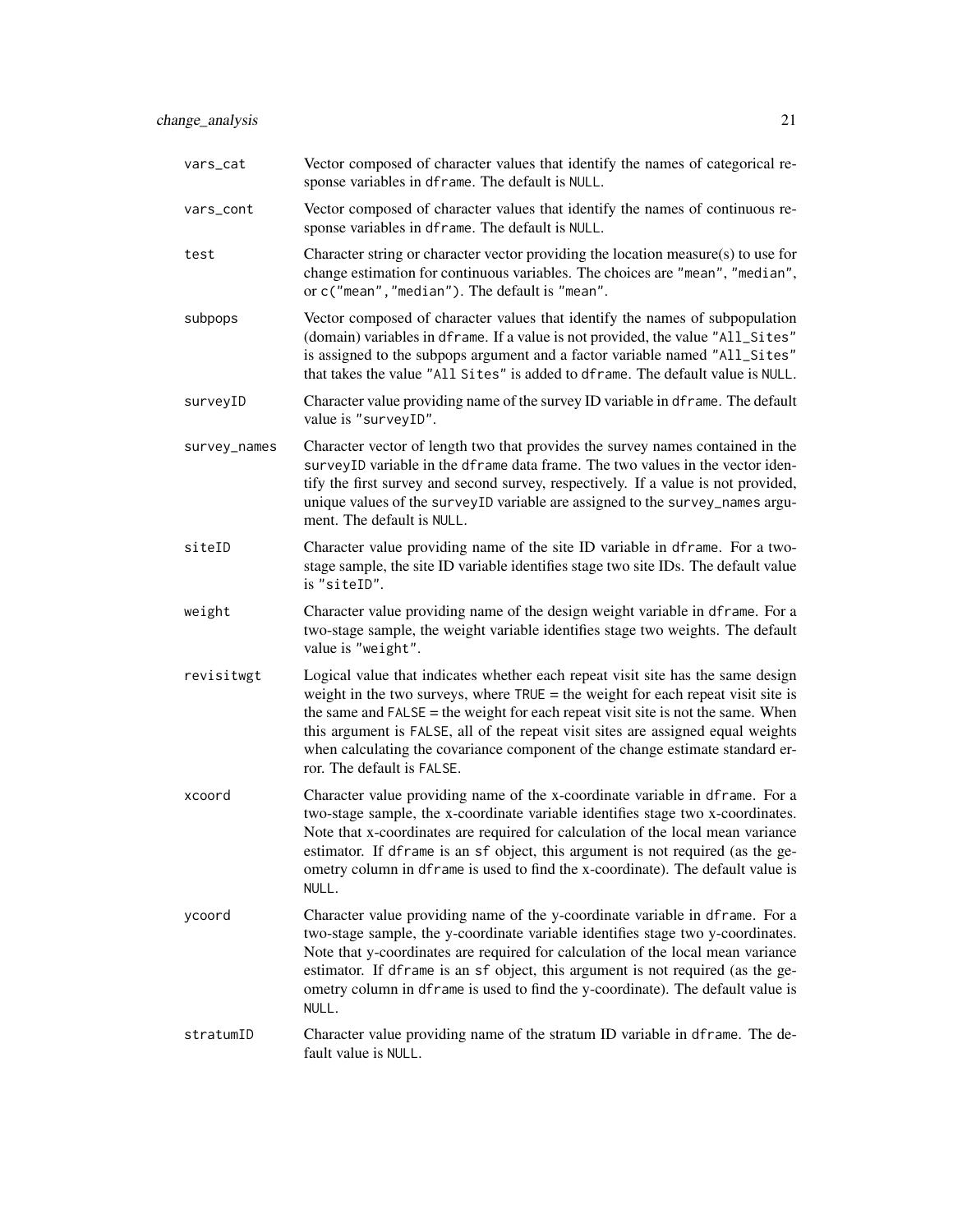| clusterID  | Character value providing the name of the cluster (stage one) ID variable in<br>dframe. Note that cluster IDs are required for a two-stage sample. The default<br>value is NULL.                                                                                                                                                                                                                                                                                                                                                                                                                                                                                                                                                                                                                                                                                                                                                                                                                                                                                                                                                                                                                                                                                                                                                                                                                                                                            |
|------------|-------------------------------------------------------------------------------------------------------------------------------------------------------------------------------------------------------------------------------------------------------------------------------------------------------------------------------------------------------------------------------------------------------------------------------------------------------------------------------------------------------------------------------------------------------------------------------------------------------------------------------------------------------------------------------------------------------------------------------------------------------------------------------------------------------------------------------------------------------------------------------------------------------------------------------------------------------------------------------------------------------------------------------------------------------------------------------------------------------------------------------------------------------------------------------------------------------------------------------------------------------------------------------------------------------------------------------------------------------------------------------------------------------------------------------------------------------------|
| weight1    | Character value providing name of the stage one weight variable in dframe. The<br>default value is NULL.                                                                                                                                                                                                                                                                                                                                                                                                                                                                                                                                                                                                                                                                                                                                                                                                                                                                                                                                                                                                                                                                                                                                                                                                                                                                                                                                                    |
| xcoord1    | Character value providing the name of the stage one x-coordinate variable in<br>dframe. Note that x coordinates are required for calculation of the local mean<br>variance estimator. The default value is NULL.                                                                                                                                                                                                                                                                                                                                                                                                                                                                                                                                                                                                                                                                                                                                                                                                                                                                                                                                                                                                                                                                                                                                                                                                                                            |
| ycoord1    | Character value providing the name of the stage one y-coordinate variable in<br>dframe. Note that y-coordinates are required for calculation of the local mean<br>variance estimator. The default value is NULL.                                                                                                                                                                                                                                                                                                                                                                                                                                                                                                                                                                                                                                                                                                                                                                                                                                                                                                                                                                                                                                                                                                                                                                                                                                            |
| sizeweight | Logical value that indicates whether size weights should be used during estima-<br>tion, where TRUE uses size weights and FALSE does not use size weights. To<br>employ size weights for a single-stage sample, a value must be supplied for ar-<br>gument weight. To employ size weights for a two-stage sample, values must be<br>supplied for arguments weight and weight1. The default value is FALSE.                                                                                                                                                                                                                                                                                                                                                                                                                                                                                                                                                                                                                                                                                                                                                                                                                                                                                                                                                                                                                                                  |
| sweight    | Character value providing the name of the size weight variable in dframe. For<br>a two-stage sample, the size weight variable identifies stage two size weights.<br>The default value is NULL.                                                                                                                                                                                                                                                                                                                                                                                                                                                                                                                                                                                                                                                                                                                                                                                                                                                                                                                                                                                                                                                                                                                                                                                                                                                              |
| sweight1   | Character value providing name of the stage one size weight variable in dframe.<br>The default value is NULL.                                                                                                                                                                                                                                                                                                                                                                                                                                                                                                                                                                                                                                                                                                                                                                                                                                                                                                                                                                                                                                                                                                                                                                                                                                                                                                                                               |
| fpc        | Object that specifies values required for calculation of the finite population cor-<br>rection factor used during variance estimation. The object must match the survey<br>design in terms of stratification and whether the design is single-stage or two-<br>stage. For an unstratified design, the object is a vector. The vector is composed<br>of a single numeric value for a single-stage design. For a two-stage unstratified<br>design, the object is a named vector containing one more than the number of<br>clusters in the sample, where the first item in the vector specifies the number<br>of clusters in the population and each subsequent item specifies the number of<br>stage two units for the cluster. The name for the first item in the vector is ar-<br>bitrary. Subsequent names in the vector identify clusters and must match the<br>cluster IDs. For a stratified design, the object is a named list of vectors, where<br>names must match the strata IDs. For each stratum, the format of the vector is<br>identical to the format described for unstratified single-stage and two-stage de-<br>signs. Note that the finite population correction factor is not used with the local<br>mean variance estimator.<br>Example fpc for a single-stage unstratified survey design:<br>$fpc < -15000$<br>Example fpc for a single-stage stratified survey design:<br>$fpc < -list($<br>$Stratum_1 = 9000,$<br>Stratum_2 = $6000$ ) |
|            | Example fpc for a two-stage unstratified survey design:<br>fpc $\lt$ - c(<br>Neluster = $150$ ,                                                                                                                                                                                                                                                                                                                                                                                                                                                                                                                                                                                                                                                                                                                                                                                                                                                                                                                                                                                                                                                                                                                                                                                                                                                                                                                                                             |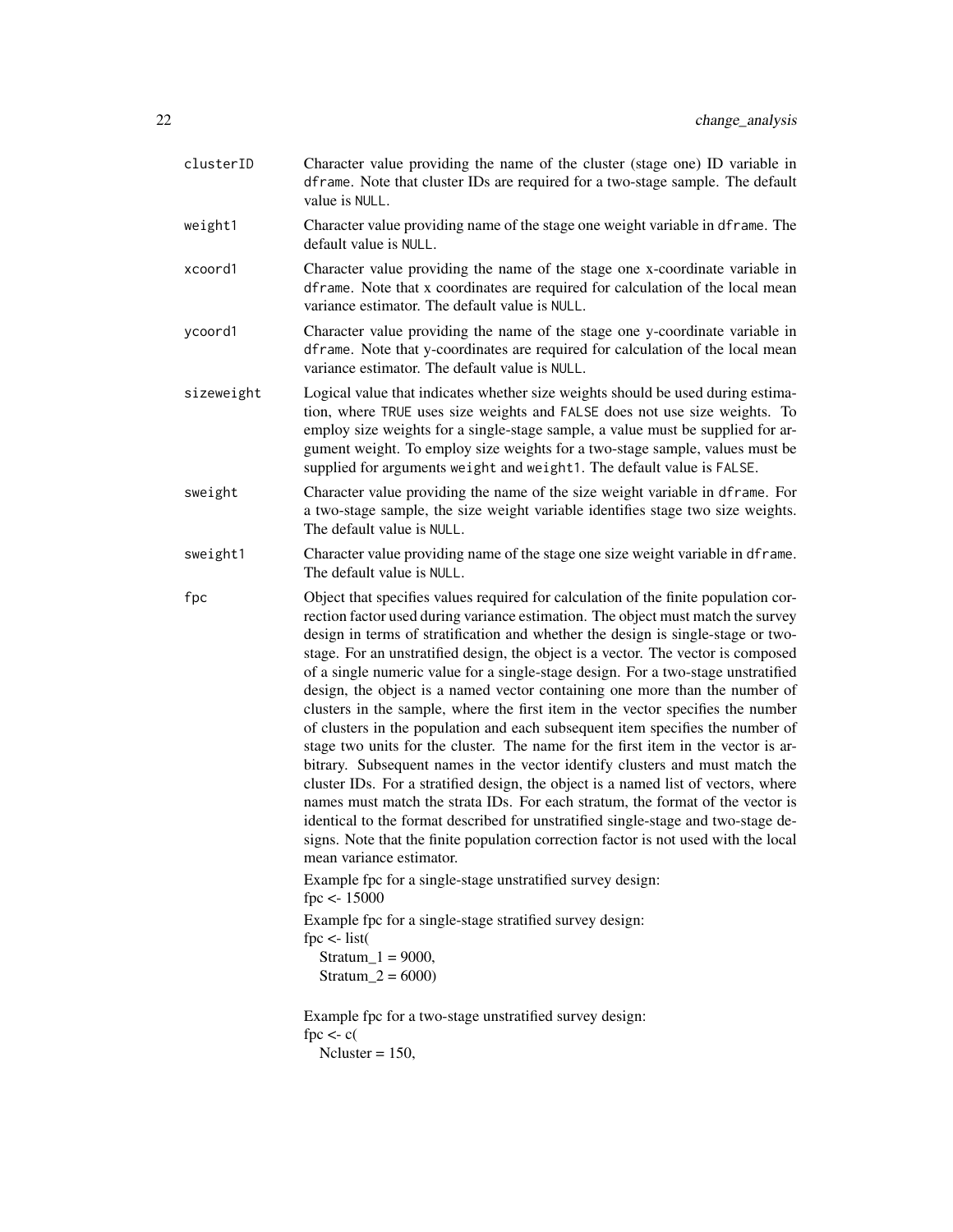$Cluster_1 = 150$ , Cluster  $2 = 75$ , Cluster  $3 = 75$ , Cluster $_4$  = 125, Cluster  $5 = 75$ )

Example fpc for a two-stage stratified survey design: fpc  $\lt$ - list( Stratum  $1 = c($  $Ncluster_1 = 100$ ,

Cluster  $1 = 125$ ,  $Cluster_2 = 100$ , Cluster  $3 = 100$ ,  $Cluster_4 = 125$ , Cluster $_5 = 50$ , Stratum  $2 = c($  $Ncluster_2 = 50$ , Cluster  $1 = 75$ ,  $Cluster_2 = 150$ , Cluster $3 = 75$ ,  $Cluster_4 = 75$ ,  $Cluster_5 = 125)$ 

popsize Object that provides values for the population argument of the calibrate or postStratify functions in the survey package. If a value is provided for popsize, then either the calibrate or postStratify function is used to modify the survey design object that is required by functions in the survey package. Whether to use the calibrate or postStratify function is dictated by the format of popsize, which is discussed below. Post-stratification adjusts the sampling and replicate weights so that the joint distribution of a set of poststratifying variables matches the known population joint distribution. Calibration, generalized raking, or GREG estimators generalize post-stratification and raking by calibrating a sample to the marginal totals of variables in a linear regression model. For the calibrate function, the object is a named list, where the names identify factor variables in dframe. Each element of the list is a named vector containing the population total for each level of the associated factor variable. For the postStratify function, the object is either a data frame, table, or xtabs object that provides the population total for all combinations of selected factor variables in the dframe data frame. If a data frame is used for popsize, the variable containing population totals must be the last variable in the data frame. If a table is used for popsize, the table must have named dimnames where the names identify factor variables in the dframe data frame. If the popsize argument is equal to NULL, then neither calibration nor post-stratification is performed. The default value is NULL.

Example popsize for calibration:

popsize <- list(

Ecoregion =  $c$ (  $East = 750$ ,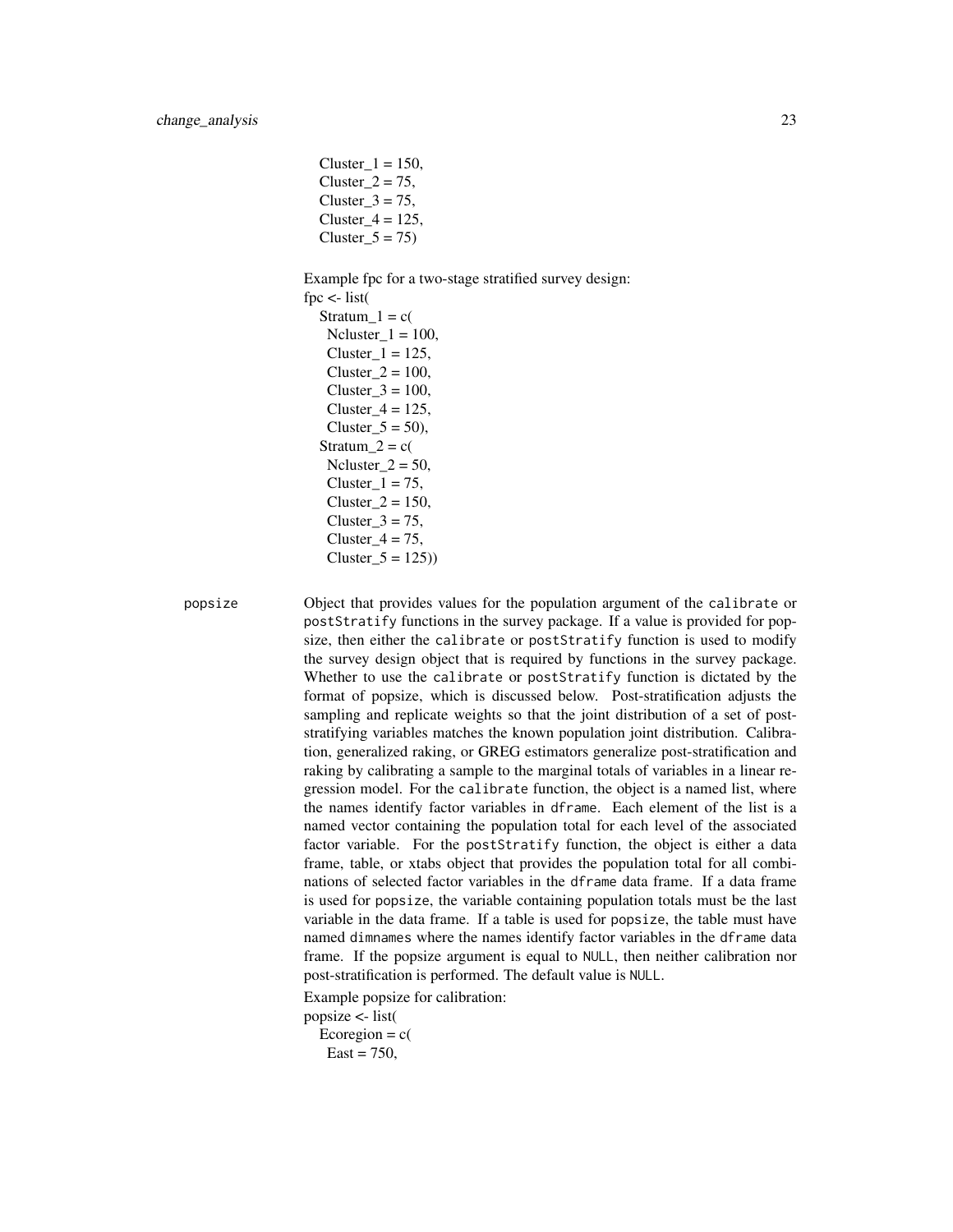|           | Central = $500$ ,<br>West = $250$ ),<br>$Type = c($<br>Streams = $1150$ ,<br>$Rivers = 350)$                                                                                                                                                                                                                                                                                                           |
|-----------|--------------------------------------------------------------------------------------------------------------------------------------------------------------------------------------------------------------------------------------------------------------------------------------------------------------------------------------------------------------------------------------------------------|
|           | Example popsize for post-stratification using a data frame:<br>popsize <- data.frame(<br>Ecoregion = $rep(c("East", "Central", "West"),$<br>$rep(2, 3)$ ),<br>Type = $rep(c("Streams", "Rivers"), 3),$<br>Total = $c(575, 175, 400, 100, 175, 75)$ )                                                                                                                                                   |
|           | Example popsize for post-stratification using a table:<br>popsize <- with(MySurveyFrame,<br>table(Ecoregion, Type))                                                                                                                                                                                                                                                                                    |
|           | Example popsize for post-stratification using an xtabs object:<br>popsize <- xtabs(~Ecoregion + Type,<br>$data = MySurveyFrame)$                                                                                                                                                                                                                                                                       |
| vartype   | Character value providing the choice of the variance estimator, where "Local"<br>indicates the local mean estimator and "SRS" indicates the simple random sam-<br>pling estimator. The default value is "Local".                                                                                                                                                                                       |
| jointprob | Character value providing the choice of joint inclusion probability approxi-<br>mation for use with Horvitz-Thompson and Yates-Grundy variance estimators,<br>where "overton" indicates the Overton approximation, "hr" indicates the Hartley-<br>Rao approximation, and "brewer" equals the Brewer approximation. The de-<br>fault value is "overton".                                                |
| conf      | Numeric value providing the Gaussian-based confidence level. The default value<br>is 95.                                                                                                                                                                                                                                                                                                               |
| All_Sites | A logical variable used when subpops is not NULL. If All_Sites is TRUE, then<br>alongside the subpopulation output, output for all sites (ignoring subpopula-<br>tions) is returned for each variable in vars. If All_Sites is FALSE, then along-<br>side the subpopulation output, output for all sites (ignoring subpopulations) is<br>not returned for each variable in vars. The default is FALSE. |

List of change estimates composed of three items: (1) catsum contains change estimates for categorical variables, (2) contsum\_mean contains estimates for continuous variables using the mean, and (3) contsum\_median contains estimates for continuous variables using the median. The items in the list will contain NULL for estimates that were not calculated. Each data frame includes estimates for all combinations of population Types, subpopulations within types, response variables, and categories within each response variable (for categorical variables and continuous variables using the median). Change estimates are provided plus standard error estimates and confidence interval estimates.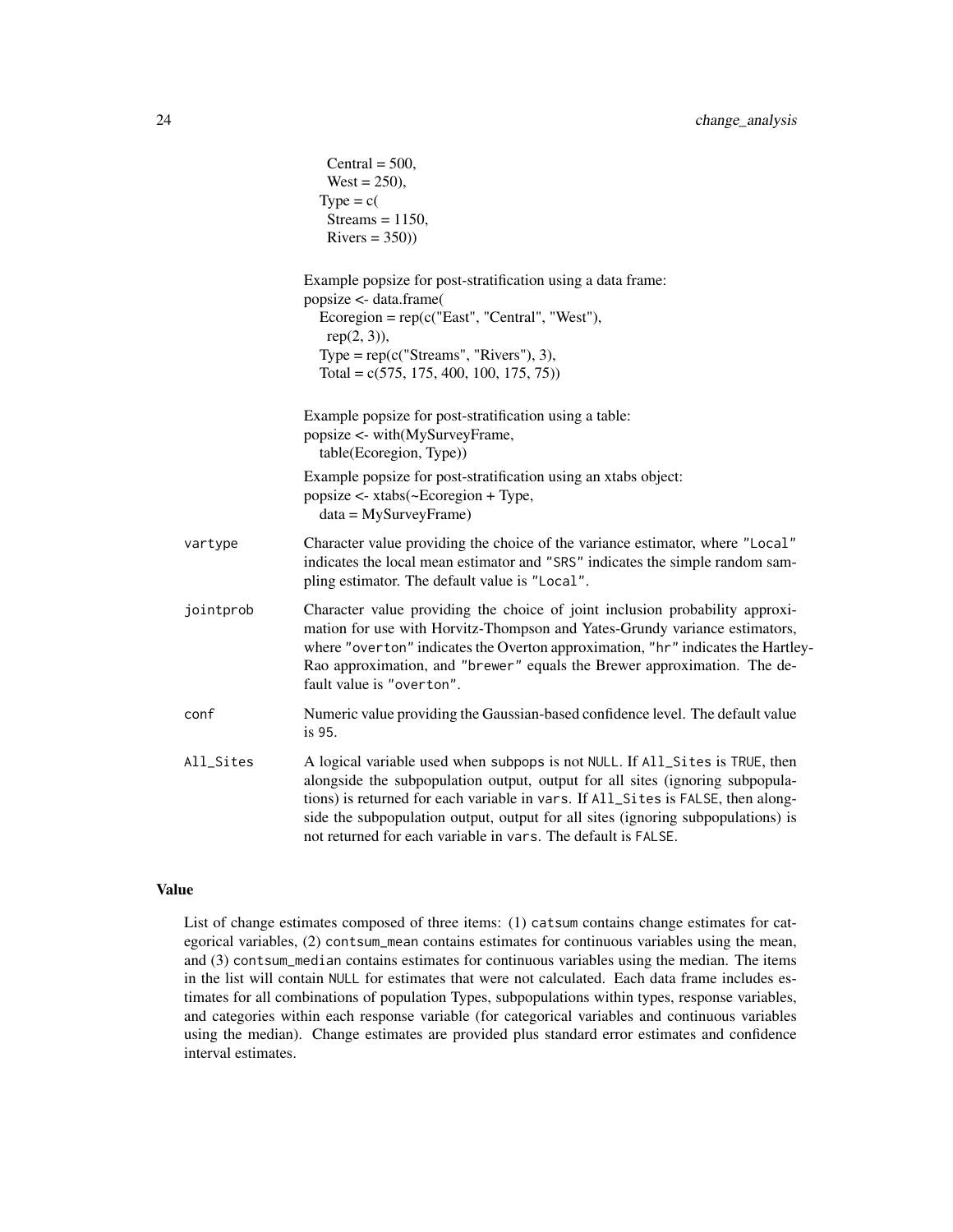## <span id="page-24-0"></span>cont\_analysis 25

## Author(s)

Tom Kincaid <Kincaid.Tom@epa.gov>

## See Also

[trend\\_analysis](#page-91-1) for trend analysis

#### Examples

```
# Categorical variable example for three resource classes
dframe <- data.frame(
  surveyID = rep(c("Survey 1", "Survey 2"), c(100, 100)),
  siteID = paste0("Site", 1:200),
  wgt = runif(200, 10, 100),
  xcoord = runif(200),
  ycoord = runif(200),
  stratum = rep(rep(c("Stratum 1", "Stratum 2"), c(2, 2)), 50),
  CatVar = rep(c("North", "South"), 100),All_Sites = rep("All Sites", 200),
  Resource_Class = sample(c("Good", "Fair", "Poor"), 200, replace = TRUE)
\mathcal{L}myvars <- c("CatVar")
mysubpops <- c("All_Sites", "Resource_Class")
change_analysis(dframe,
  vars_cat = myvars, subpops = mysubpops,
  surveyID = "surveyID", siteID = "siteID", weight = "wgt",
  xcoord = "xcoord", ycoord = "ycoord", stratumID = "stratum"
\mathcal{L}
```
<span id="page-24-1"></span>cont\_analysis *Continuous variable analysis*

#### Description

This function organizes input and output for the analysis of continuous variables. The analysis data, dframe, can be either a data frame or a simple features (sf) object. If an sf object is used, coordinates are extracted from the geometry column in the object, arguments xcoord and ycoord are assigned values "xcoord" and "ycoord", respectively, and the geometry column is dropped from the object.

## Usage

```
cont_analysis(
  dframe,
  vars,
  subpops = NULL,siteID = NULL,
 weight = "weight",
```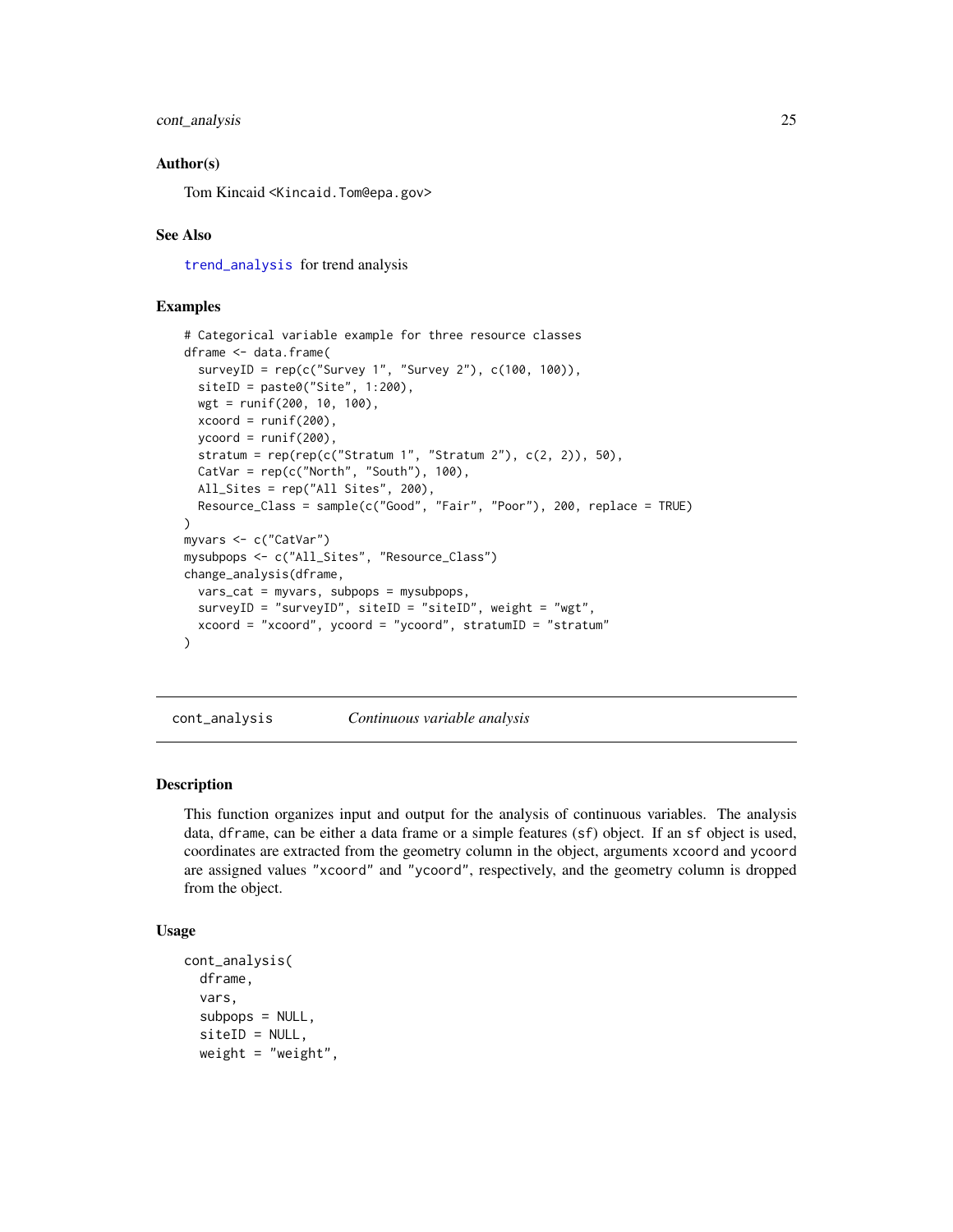```
xcoord = NULL,
 ycoord = NULL,
 stratumID = NULL,
 clusterID = NULL,
 weight1 = NULL,xcoord1 = NULL,
 ycoord1 = NULL,
 sizeweight = FALSE,
 sweight = NULL,sweight1 = NULL,fpc = NULL,popsize = NULL,
 vartype = "Local",
 jointprob = "overton",
 conf = 95,pctval = c(5, 10, 25, 50, 75, 90, 95),
  statistics = c("CDF", "Pct", "Mean", "Total"),
 All_Sites = FALSE
\mathcal{L}
```
# Arguments

| dframe  | Data to be analyzed (analysis data). A data frame or sf object containing survey<br>design variables, response variables, and subpopulation (domain) variables.                                                                                                                                                                                                                                                                                |
|---------|------------------------------------------------------------------------------------------------------------------------------------------------------------------------------------------------------------------------------------------------------------------------------------------------------------------------------------------------------------------------------------------------------------------------------------------------|
| vars    | Vector composed of character values that identify the names of response vari-<br>ables in dframe.                                                                                                                                                                                                                                                                                                                                              |
| subpops | Vector composed of character values that identify the names of subpopulation<br>(domain) variables in dframe. If a value is not provided, the value "All_Sites"<br>is assigned to the subpops argument and a factor variable named "All_Sites"<br>that takes the value "All Sites" is added to the dframe data frame. The default<br>value is NULL.                                                                                            |
| siteID  | Character value providing name of the site ID variable in the dframe data frame.<br>For a two-stage sample, the site ID variable identifies stage two site IDs. The de-<br>fault value is NULL, which assumes that each row in dframe represents a unique<br>site.                                                                                                                                                                             |
| weight  | Character value providing name of the design weight variable in dframe. For a<br>two-stage sample, the weight variable identifies stage two weights. The default<br>value is "weight".                                                                                                                                                                                                                                                         |
| xcoord  | Character value providing name of the x-coordinate variable in the dframe data<br>frame. For a two-stage sample, the x-coordinate variable identifies stage two<br>x-coordinates. Note that x-coordinates are required for calculation of the local<br>mean variance estimator. If dframe is an sf object, this argument is not required<br>(as the geometry column in dframe is used to find the x-coordinate). The default<br>value is NULL. |
| vcoord  | Character value providing name of the y-coordinate variable in the dframe data<br>frame. For a two-stage sample, the y-coordinate variable identifies stage two<br>y-coordinates. Note that y-coordinates are required for calculation of the local                                                                                                                                                                                            |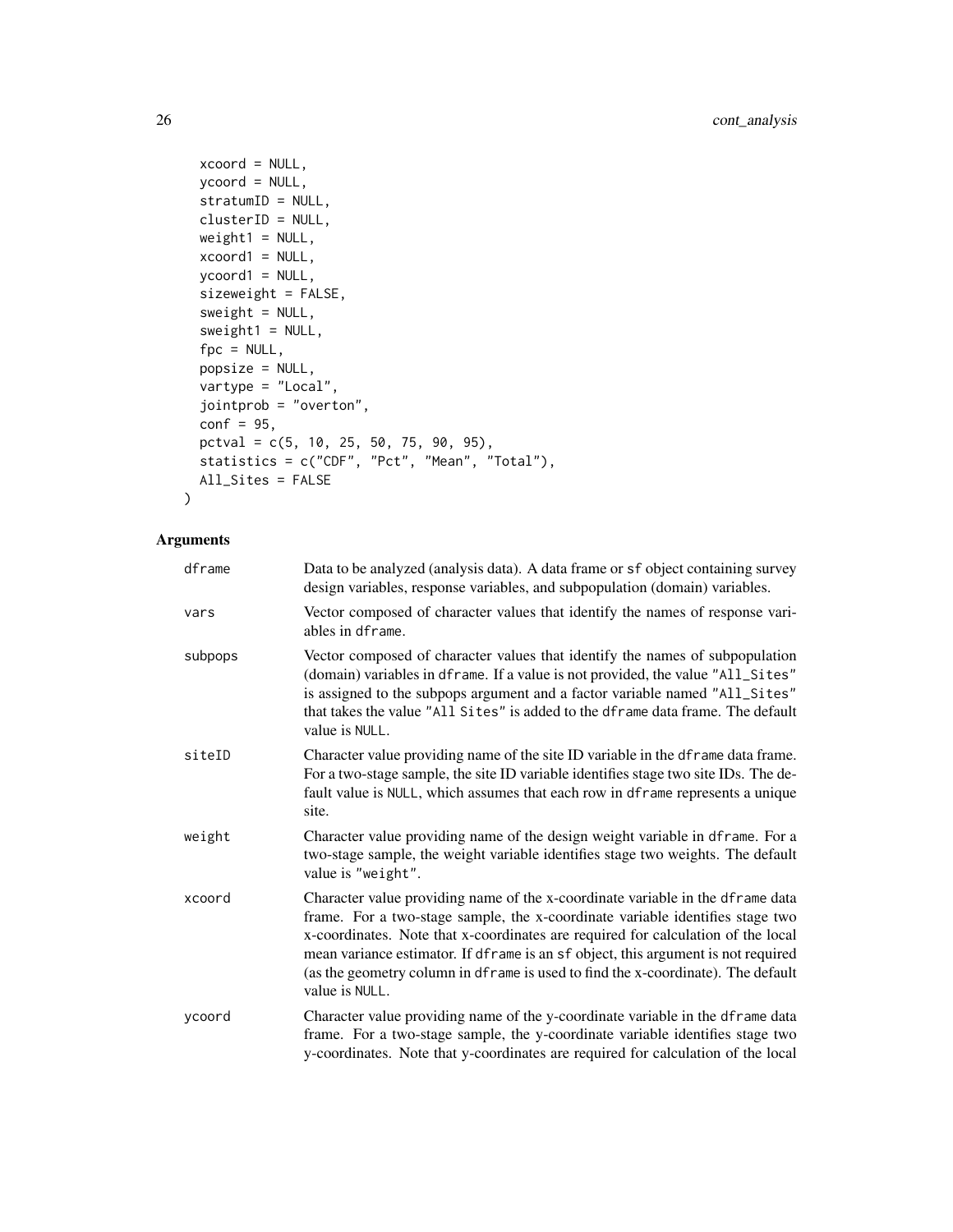|            | mean variance estimator. If dframe is an sf object, this argument is not required<br>(as the geometry column in dframe is used to find the y-coordinate). The default<br>value is NULL.                                                                                                                                                                                                                                                                                                                                                                                                                                                                                                                                                                                                                                                                                                                                                                                                                                                                                                                                                                                                                                                                                                                                        |
|------------|--------------------------------------------------------------------------------------------------------------------------------------------------------------------------------------------------------------------------------------------------------------------------------------------------------------------------------------------------------------------------------------------------------------------------------------------------------------------------------------------------------------------------------------------------------------------------------------------------------------------------------------------------------------------------------------------------------------------------------------------------------------------------------------------------------------------------------------------------------------------------------------------------------------------------------------------------------------------------------------------------------------------------------------------------------------------------------------------------------------------------------------------------------------------------------------------------------------------------------------------------------------------------------------------------------------------------------|
| stratumID  | Character value providing name of the stratum ID variable in the dframe data<br>frame. The default value is NULL.                                                                                                                                                                                                                                                                                                                                                                                                                                                                                                                                                                                                                                                                                                                                                                                                                                                                                                                                                                                                                                                                                                                                                                                                              |
| clusterID  | Character value providing the name of the cluster (stage one) ID variable in<br>dframe. Note that cluster IDs are required for a two-stage sample. The default<br>value is NULL.                                                                                                                                                                                                                                                                                                                                                                                                                                                                                                                                                                                                                                                                                                                                                                                                                                                                                                                                                                                                                                                                                                                                               |
| weight1    | Character value providing name of the stage one weight variable in dframe. The<br>default value is NULL.                                                                                                                                                                                                                                                                                                                                                                                                                                                                                                                                                                                                                                                                                                                                                                                                                                                                                                                                                                                                                                                                                                                                                                                                                       |
| xcoord1    | Character value providing the name of the stage one x-coordinate variable in<br>dframe. Note that x coordinates are required for calculation of the local mean<br>variance estimator. The default value is NULL.                                                                                                                                                                                                                                                                                                                                                                                                                                                                                                                                                                                                                                                                                                                                                                                                                                                                                                                                                                                                                                                                                                               |
| ycoord1    | Character value providing the name of the stage one y-coordinate variable in<br>dframe. Note that y-coordinates are required for calculation of the local mean<br>variance estimator. The default value is NULL.                                                                                                                                                                                                                                                                                                                                                                                                                                                                                                                                                                                                                                                                                                                                                                                                                                                                                                                                                                                                                                                                                                               |
| sizeweight | Logical value that indicates whether size weights should be used during estima-<br>tion, where TRUE uses size weights and FALSE does not use size weights. To<br>employ size weights for a single-stage sample, a value must be supplied for ar-<br>gument weight. To employ size weights for a two-stage sample, values must be<br>supplied for arguments weight and weight1. The default value is FALSE.                                                                                                                                                                                                                                                                                                                                                                                                                                                                                                                                                                                                                                                                                                                                                                                                                                                                                                                     |
| sweight    | Character value providing the name of the size weight variable in dframe. For<br>a two-stage sample, the size weight variable identifies stage two size weights.<br>The default value is NULL.                                                                                                                                                                                                                                                                                                                                                                                                                                                                                                                                                                                                                                                                                                                                                                                                                                                                                                                                                                                                                                                                                                                                 |
| sweight1   | Character value providing name of the stage one size weight variable in dframe.<br>The default value is NULL.                                                                                                                                                                                                                                                                                                                                                                                                                                                                                                                                                                                                                                                                                                                                                                                                                                                                                                                                                                                                                                                                                                                                                                                                                  |
| fpc        | Object that specifies values required for calculation of the finite population cor-<br>rection factor used during variance estimation. The object must match the survey<br>design in terms of stratification and whether the design is single-stage or two-<br>stage. For an unstratified design, the object is a vector. The vector is composed<br>of a single numeric value for a single-stage design. For a two-stage unstratified<br>design, the object is a named vector containing one more than the number of<br>clusters in the sample, where the first item in the vector specifies the number<br>of clusters in the population and each subsequent item specifies the number of<br>stage two units for the cluster. The name for the first item in the vector is ar-<br>bitrary. Subsequent names in the vector identify clusters and must match the<br>cluster IDs. For a stratified design, the object is a named list of vectors, where<br>names must match the strata IDs. For each stratum, the format of the vector is<br>identical to the format described for unstratified single-stage and two-stage de-<br>signs. Note that the finite population correction factor is not used with the local<br>mean variance estimator.<br>Example fpc for a single-stage unstratified survey design:<br>$fpc < -15000$ |
|            | Example fpc for a single-stage stratified survey design:<br>$fpc < -list($<br>$Stratum_1 = 9000,$                                                                                                                                                                                                                                                                                                                                                                                                                                                                                                                                                                                                                                                                                                                                                                                                                                                                                                                                                                                                                                                                                                                                                                                                                              |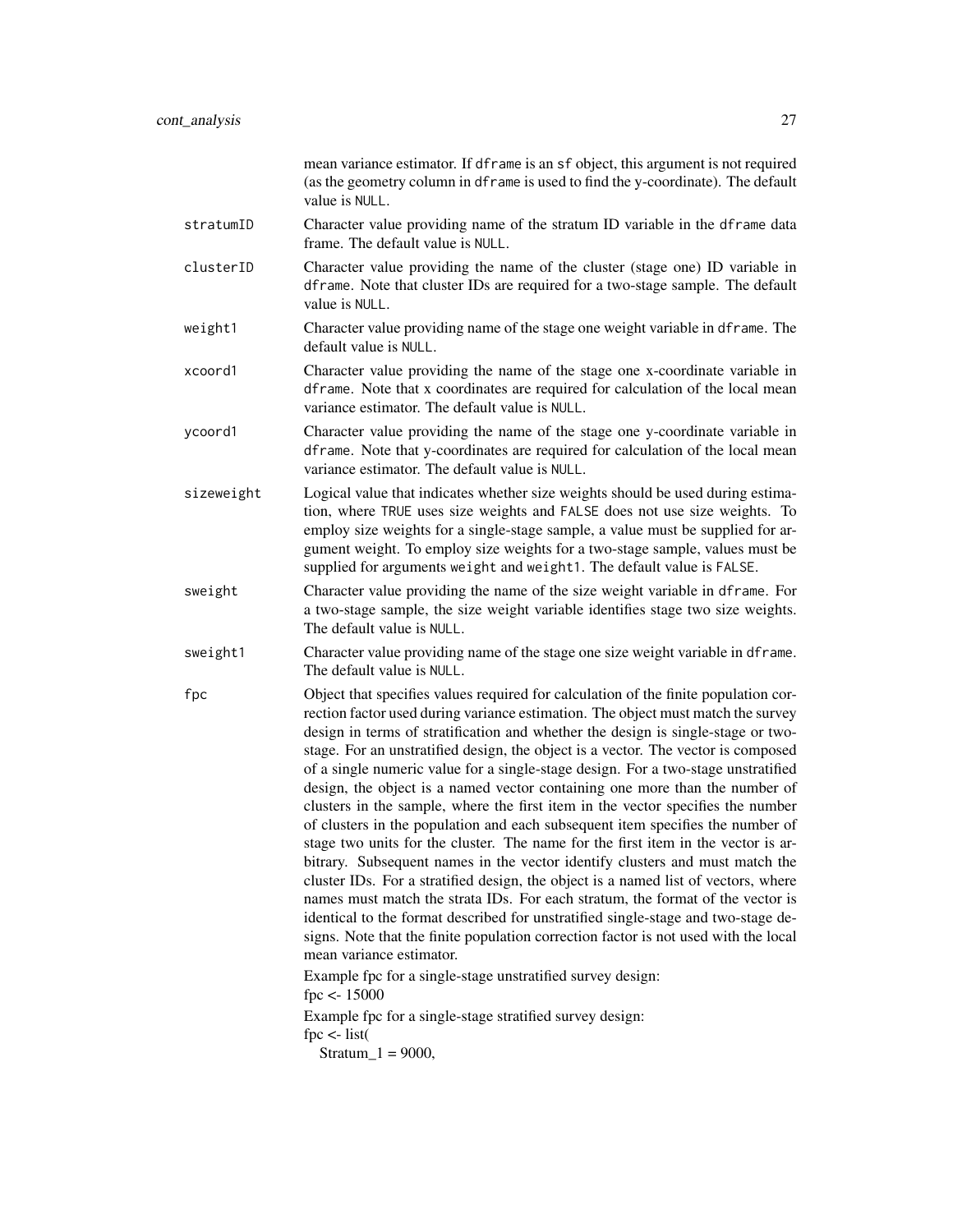$Stratum_2 = 6000$ 

Example fpc for a two-stage unstratified survey design: fpc  $\lt$ - c(  $Ncluster = 150$ ,  $Cluster_1 = 150$ , Cluster $2 = 75$ , Cluster $3 = 75$ ,

Cluster  $4 = 125$ ,  $Cluster_5 = 75$ 

Example fpc for a two-stage stratified survey design:

fpc  $\lt$ - list( Stratum  $1 = c($ Ncluster  $1 = 100$ ,  $Cluster_1 = 125$ ,  $Cluster_2 = 100$ ,  $Cluster_3 = 100$ ,  $Cluster_4 = 125$ , Cluster  $5 = 50$ ), Stratum $2 = c($ Ncluster  $2 = 50$ ,  $Cluster_1 = 75$ , Cluster  $2 = 150$ , Cluster $3 = 75$ , Cluster $4 = 75$ ,  $Cluster_5 = 125)$ 

popsize Object that provides values for the population argument of the calibrate or postStratify functions in the survey package. If a value is provided for popsize, then either the calibrate or postStratify function is used to modify the survey design object that is required by functions in the survey package. Whether to use the calibrate or postStratify function is dictated by the format of popsize, which is discussed below. Post-stratification adjusts the sampling and replicate weights so that the joint distribution of a set of poststratifying variables matches the known population joint distribution. Calibration, generalized raking, or GREG estimators generalize post-stratification and raking by calibrating a sample to the marginal totals of variables in a linear regression model. For the calibrate function, the object is a named list, where the names identify factor variables in dframe. Each element of the list is a named vector containing the population total for each level of the associated factor variable. For the postStratify function, the object is either a data frame, table, or xtabs object that provides the population total for all combinations of selected factor variables in the dframe data frame. If a data frame is used for popsize, the variable containing population totals must be the last variable in the data frame. If a table is used for popsize, the table must have named dimnames where the names identify factor variables in the dframe data frame. If the popsize argument is equal to NULL, then neither calibration nor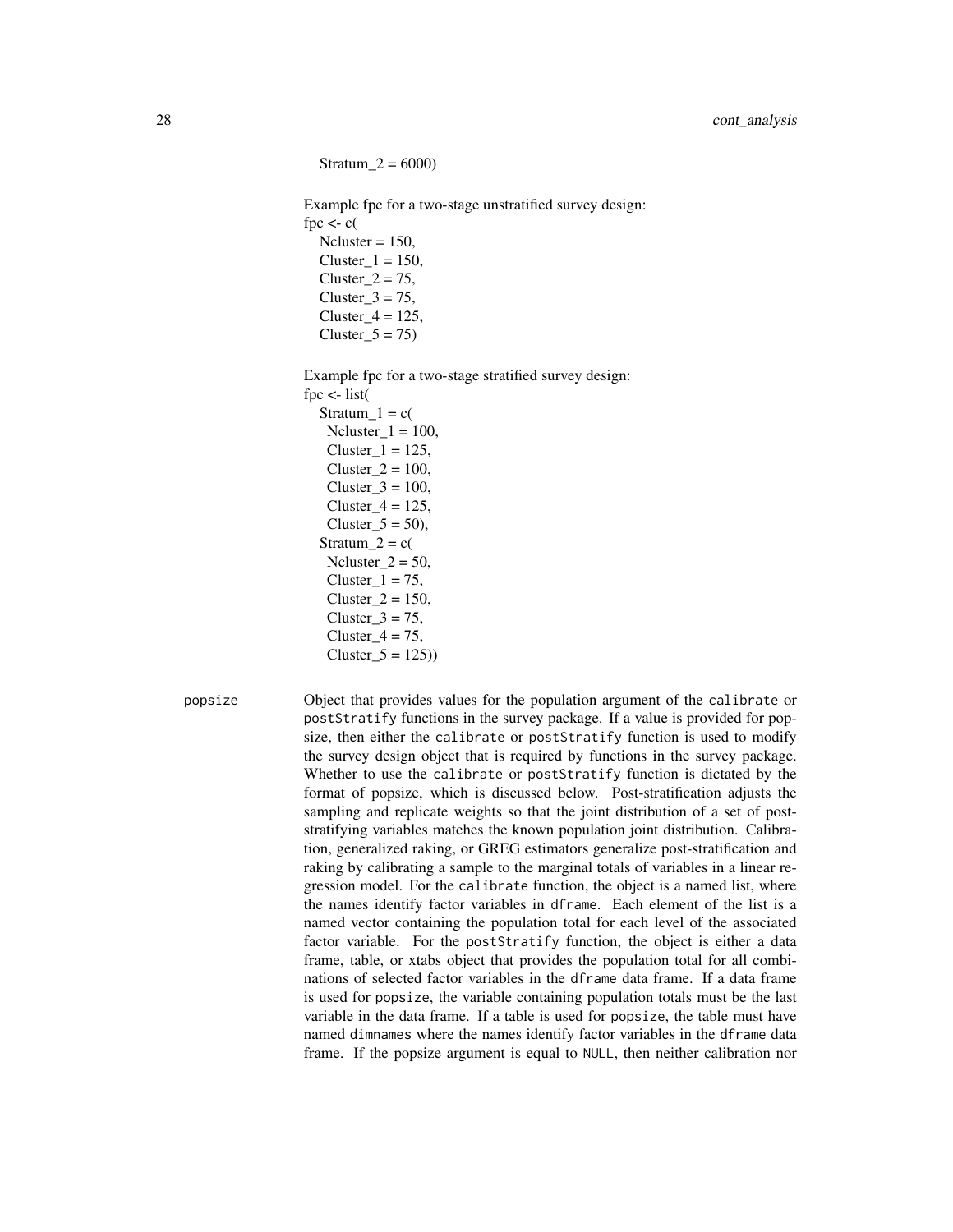|            | post-stratification is performed. The default value is NULL.                                                                                                                                                                                                                                                                                                                                           |
|------------|--------------------------------------------------------------------------------------------------------------------------------------------------------------------------------------------------------------------------------------------------------------------------------------------------------------------------------------------------------------------------------------------------------|
|            | Example popsize for calibration:<br>popsize $\le$ - list(                                                                                                                                                                                                                                                                                                                                              |
|            | Ecoregion = $c$ (<br>$East = 750,$                                                                                                                                                                                                                                                                                                                                                                     |
|            | Central = $500$ ,                                                                                                                                                                                                                                                                                                                                                                                      |
|            | $West = 250$ ,<br>Type = $c($                                                                                                                                                                                                                                                                                                                                                                          |
|            | Streams = $1150$ ,<br>$Rivers = 350)$                                                                                                                                                                                                                                                                                                                                                                  |
|            | Example popsize for post-stratification using a data frame:<br>popsize <- data.frame(                                                                                                                                                                                                                                                                                                                  |
|            | Ecoregion = $rep(c("East", "Central", "West"),$<br>$rep(2, 3)$ ),                                                                                                                                                                                                                                                                                                                                      |
|            | Type = $rep(c("Streams", "Rivers"), 3),$<br>Total = $c(575, 175, 400, 100, 175, 75)$                                                                                                                                                                                                                                                                                                                   |
|            | Example popsize for post-stratification using a table:<br>popsize <- with(MySurveyFrame,                                                                                                                                                                                                                                                                                                               |
|            | table(Ecoregion, Type))                                                                                                                                                                                                                                                                                                                                                                                |
|            | Example popsize for post-stratification using an xtabs object:<br>popsize <- xtabs(~Ecoregion + Type,<br>$data = MySurveyFrame)$                                                                                                                                                                                                                                                                       |
| vartype    | Character value providing the choice of the variance estimator, where "Local"<br>indicates the local mean estimator, "SRS" indicates the simple random sampling<br>estimator, "HT" indicates the Horvitz-Thompson estimator, and "YG" indicates<br>the Yates-Grundy estimator. The default value is "Local".                                                                                           |
| jointprob  | Character value providing the choice of joint inclusion probability approxi-<br>mation for use with Horvitz-Thompson and Yates-Grundy variance estimators,<br>where "overton" indicates the Overton approximation, "hr" indicates the Hartley-<br>Rao approximation, and "brewer" equals the Brewer approximation. The de-<br>fault value is "overton".                                                |
| conf       | Numeric value providing the Gaussian-based confidence level. The default value<br>is 95.                                                                                                                                                                                                                                                                                                               |
| pctval     | Vector of the set of values at which percentiles are estimated. The default set is:<br>c(5, 10, 25, 50, 75, 90, 95).                                                                                                                                                                                                                                                                                   |
| statistics | Character vector specifying desired estimates, where "CDF" specifies CDF es-<br>timates, "Pct" specifies percentile estimates, "Mean" specifies mean estimates,<br>and "Total" specifies total estimates. Any combination of the four choices may<br>be provided by the user. The default value is c("CDF", "Pct", "Mean", "Total").                                                                   |
| All_Sites  | A logical variable used when subpops is not NULL. If All_Sites is TRUE, then<br>alongside the subpopulation output, output for all sites (ignoring subpopula-<br>tions) is returned for each variable in vars. If All_Sites is FALSE, then along-<br>side the subpopulation output, output for all sites (ignoring subpopulations) is<br>not returned for each variable in vars. The default is FALSE. |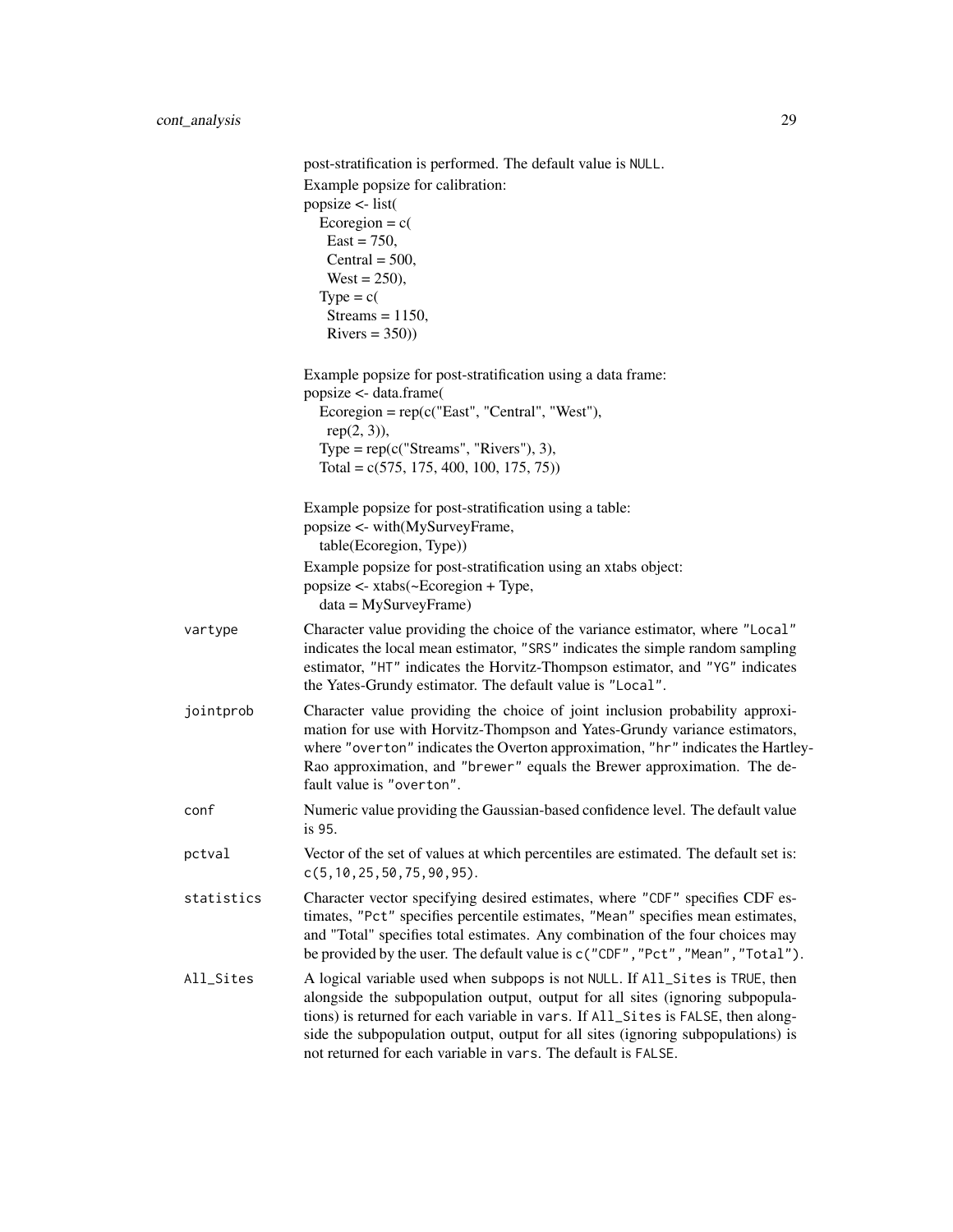The analysis results. A list composed of one, two, three, or four data frames that contain population estimates for all combinations of subpopulations, categories within each subpopulation, and response variables, where the number of data frames is determined by argument statistics. The possible data frames in the output list are:

CDF : a data frame containing CDF estimates

Pct : data frame containing percentile estimates

Mean : a data frame containing mean estimates

Total : a data frame containing total estimates

## Author(s)

Tom Kincaid <Kincaid.Tom@epa.gov>

## See Also

[cat\\_analysis](#page-11-1) for categorical variable analysis

## Examples

```
dframe <- data.frame(
  siteID = paste0("Site", 1:100),
  wgt = runif(100, 10, 100),
  xcoord = runif(100),
  ycoord = runif(100),
  stratum = rep(c("Stratum1", "Stratum2"), 50),
  ContVar = rnorm(100, 10, 1),
  All_Sites = rep("All Sites", 100),
  Resource\_Class = rep(c("Good", "Poor"), c(55, 45)))
myvars <- c("ContVar")
mysubpops <- c("All_Sites", "Resource_Class")
mypopsize <- data.frame(
  Resource_Class = c("Good", "Poor"),
  Total = c(4000, 1500)
\lambdacont_analysis(dframe,
  vars = myvars, subpops = mysubpops, siteID = "siteID",
  weight = "wgt", xcoord = "xcoord", ycoord = "ycoord",
  stratumID = "stratum", popsize = mypopsize, statistics = "Mean"
)
```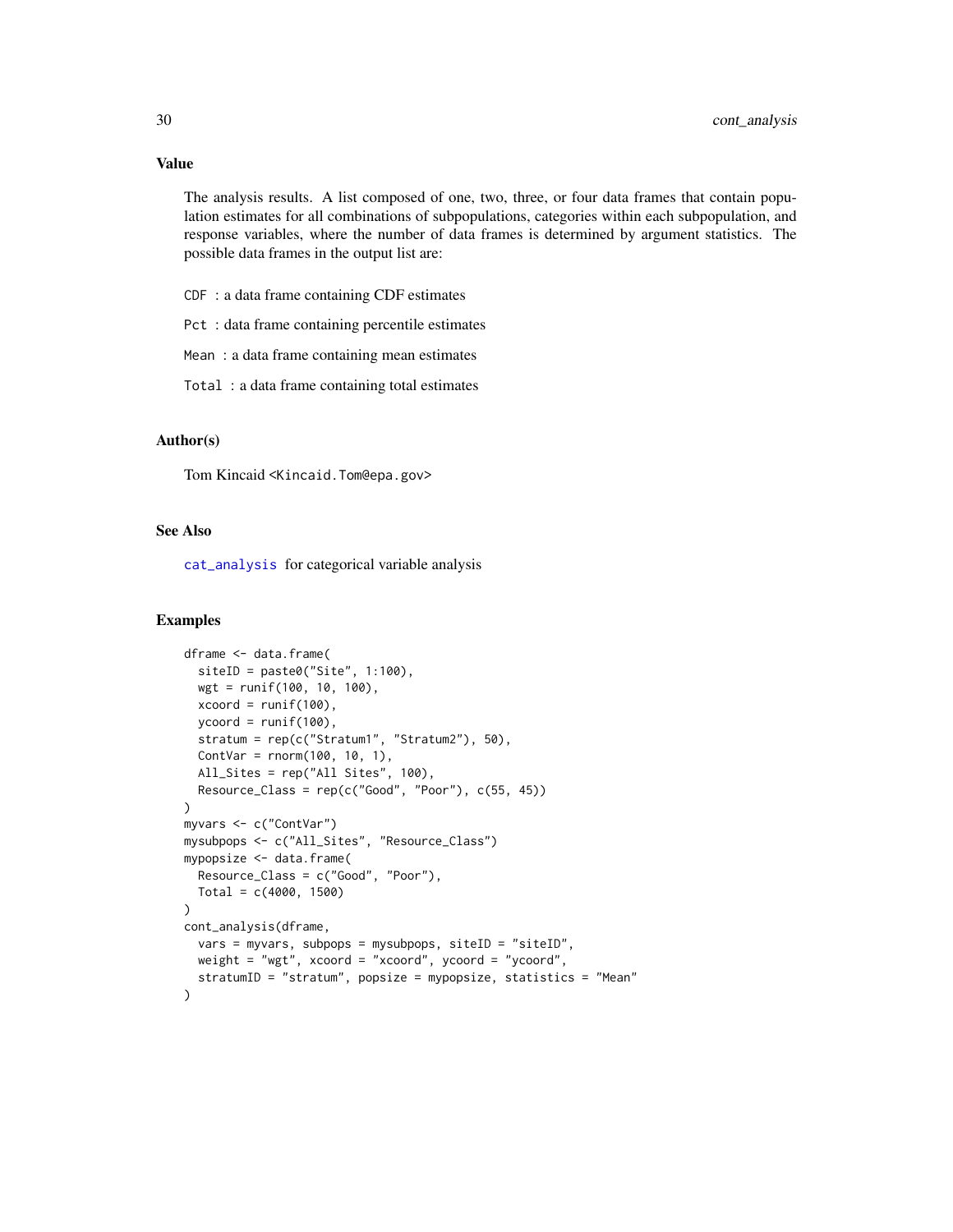<span id="page-30-1"></span><span id="page-30-0"></span>cont\_cdfplot *Create a PDF file containing cumulative distribution functions (CDF) plots*

## Description

This function creates a PDF file containing CDF plots. Input data for the plots is provided by a data frame with the same structure as the "CDF" output from cont\_analysis. Plots are produced for every combination of Type of population, Subpopulation within Type, and Indicator (every combination of subpopulations, subpopulation levels, and variables).

#### Usage

```
cont_cdfplot(
  pdffile = "cdf2x2.pdf",
  cdfest,
  units_cdf = "Percent",
  ind_type = rep("Continuous", nind),
  log = rep("", nind),xlab = NULL,ylab = NULL,
 ylab_r = NULL,legloc = NULL,
  cdf\_page = 4,
 width = 10,
  height = 8,
  confcut = 0,
  cex.mainloop = 1.2cex.legend = 1,
  ...
\mathcal{E}
```
## Arguments

| pdffile   | Name of the PDF file. The default is "cdf2x2.pdf".                                                                                                                                                                                                                                                                                                      |
|-----------|---------------------------------------------------------------------------------------------------------------------------------------------------------------------------------------------------------------------------------------------------------------------------------------------------------------------------------------------------------|
| cdfest    | Data frame with the same structure as the "CDF" output from cont_analysis.                                                                                                                                                                                                                                                                              |
| units_cdf | Indicator for the label utilized for the left side y-axis and the values used for<br>the left side y-axis tick marks, where "Percent" means the label and values are<br>in terms of percent of the population, and "Units" means the label and values<br>are in terms of units (count, length, or area) of the population. The default is<br>"Percent". |
| ind_type  | Character vector consisting of the values "Continuous" or "Ordinal" that controls<br>the type of CDF plot for each indicator. The default is "Continuous" for every<br>indicator.                                                                                                                                                                       |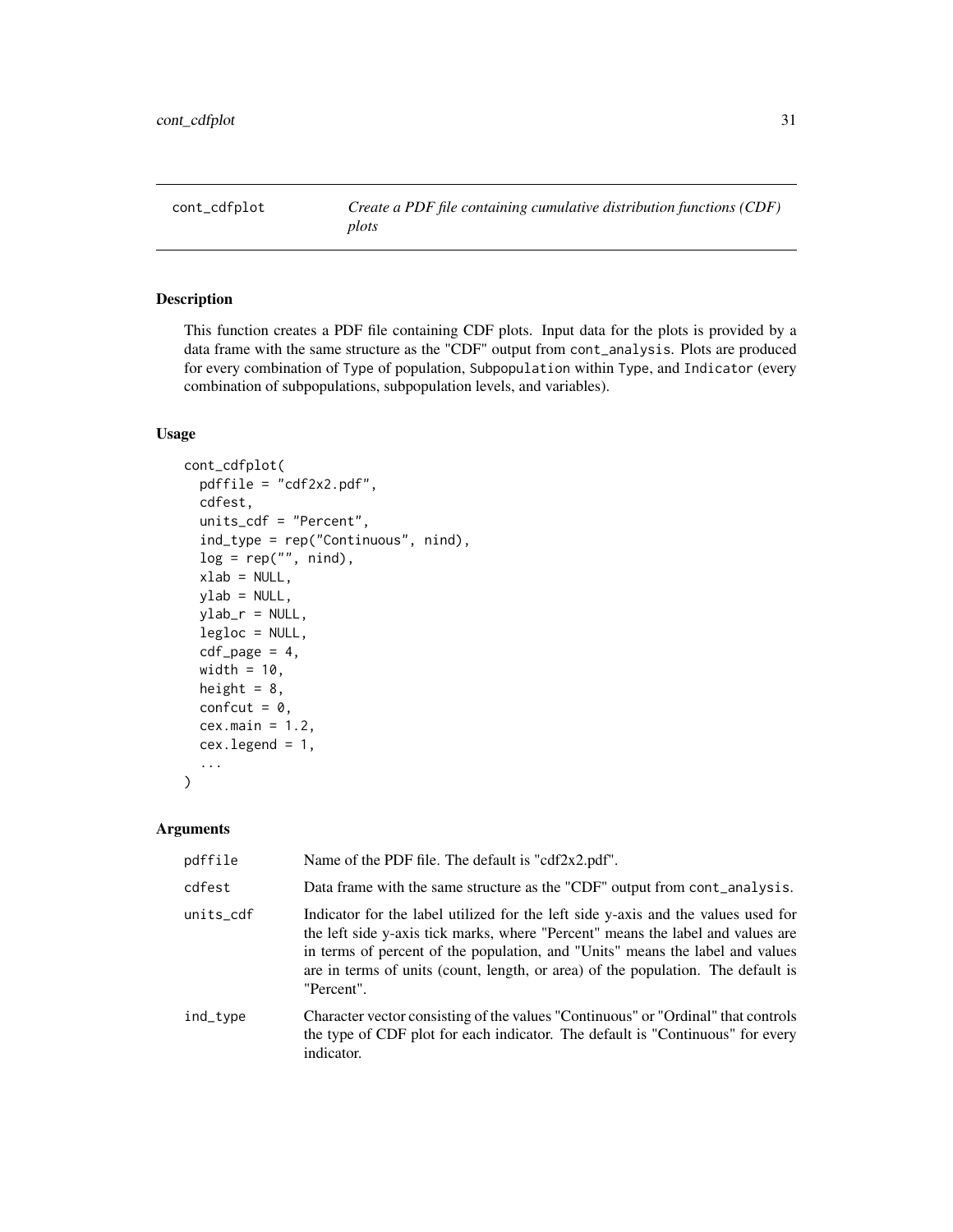| log        | Character vector consisting of the values "" or "x" that controls whether the x<br>axis uses the original scale ("") or the base 10 logarithmic scale ("x") for each<br>indicator. The default is "" for every indicator.                                                                                                                                                                                                                                                                                                                                                                                                                                                                                                                                                                                                                                                |
|------------|--------------------------------------------------------------------------------------------------------------------------------------------------------------------------------------------------------------------------------------------------------------------------------------------------------------------------------------------------------------------------------------------------------------------------------------------------------------------------------------------------------------------------------------------------------------------------------------------------------------------------------------------------------------------------------------------------------------------------------------------------------------------------------------------------------------------------------------------------------------------------|
| xlab       | Character vector consisting of the x-axis label for each indicator. If this argu-<br>ment equals NULL, then indicator names are used as the labels. The default is<br>NULL.                                                                                                                                                                                                                                                                                                                                                                                                                                                                                                                                                                                                                                                                                              |
| ylab       | Character string providing the left side y-axis label. If argument units_cdf equals<br>"Units", a value should be provided for this argument. Otherwise, the label will<br>be "Percent". The default is "Percent".                                                                                                                                                                                                                                                                                                                                                                                                                                                                                                                                                                                                                                                       |
| ylab_r     | Character string providing the label for the right side y-axis (and, hence, de-<br>termining the values used for the right side y-axis tick marks), where NULL<br>means a right side y-axis is not created. If this argument equals "Same", the<br>right side y-axis will have the same label and tick mark values as the left side y-<br>axis. If this argument equals a character string other than "Same", the right side<br>y-axis label will be the value provided for argument ylab_r, and the right side<br>y-axis tick mark values will be determined by the choice not utilized for argu-<br>ment units_cdf, which means that the default value of argument units_cdf (i.e.,<br>"Percent") will result in the right side y-axis tick mark values being expressed<br>in terms of units of the population (i.e., count, length, or area). The default is<br>NULL. |
| legloc     | Indicator for location of the plot legend, where "BR" means bottom right, "BL"<br>means bottom left, "TR" means top right, "TL" means top left, and NULL means<br>no legend. The default is NULL.                                                                                                                                                                                                                                                                                                                                                                                                                                                                                                                                                                                                                                                                        |
| cdf_page   | Number of CDF plots on each page, which must be chosen from the values: 1,<br>$2, 4,$ or 6. The default is 4.                                                                                                                                                                                                                                                                                                                                                                                                                                                                                                                                                                                                                                                                                                                                                            |
| width      | Width of the graphic region in inches. The default is 10.                                                                                                                                                                                                                                                                                                                                                                                                                                                                                                                                                                                                                                                                                                                                                                                                                |
| height     | Height of the graphic region in inches. The default is 8.                                                                                                                                                                                                                                                                                                                                                                                                                                                                                                                                                                                                                                                                                                                                                                                                                |
| confcut    | Numeric value that controls plotting confidence limits at the CDF extremes.<br>Confidence limits for CDF values (percent scale) less than confcut or greater<br>than 100 minus confcut are not plotted. A value of zero means confidence limits<br>are plotted for the complete range of the CDF. The default is 0.                                                                                                                                                                                                                                                                                                                                                                                                                                                                                                                                                      |
| cex.main   | Expansion factor for the plot title. The default is 1.2.                                                                                                                                                                                                                                                                                                                                                                                                                                                                                                                                                                                                                                                                                                                                                                                                                 |
| cex.legend | Expansion factor for the legend title. The default is 1.                                                                                                                                                                                                                                                                                                                                                                                                                                                                                                                                                                                                                                                                                                                                                                                                                 |
| $\cdots$   | Additional arguments passed to the cdf_plot function.                                                                                                                                                                                                                                                                                                                                                                                                                                                                                                                                                                                                                                                                                                                                                                                                                    |

A PDF file containing the CDF plots.

# Author(s)

Tom Kincaid <Kincaid.Tom@epa.gov>

# See Also

[cdf\\_plot](#page-16-1) for plotting a cumulative distribution function (CDF) [cont\\_cdftest](#page-32-1) for CDF hypothesis testing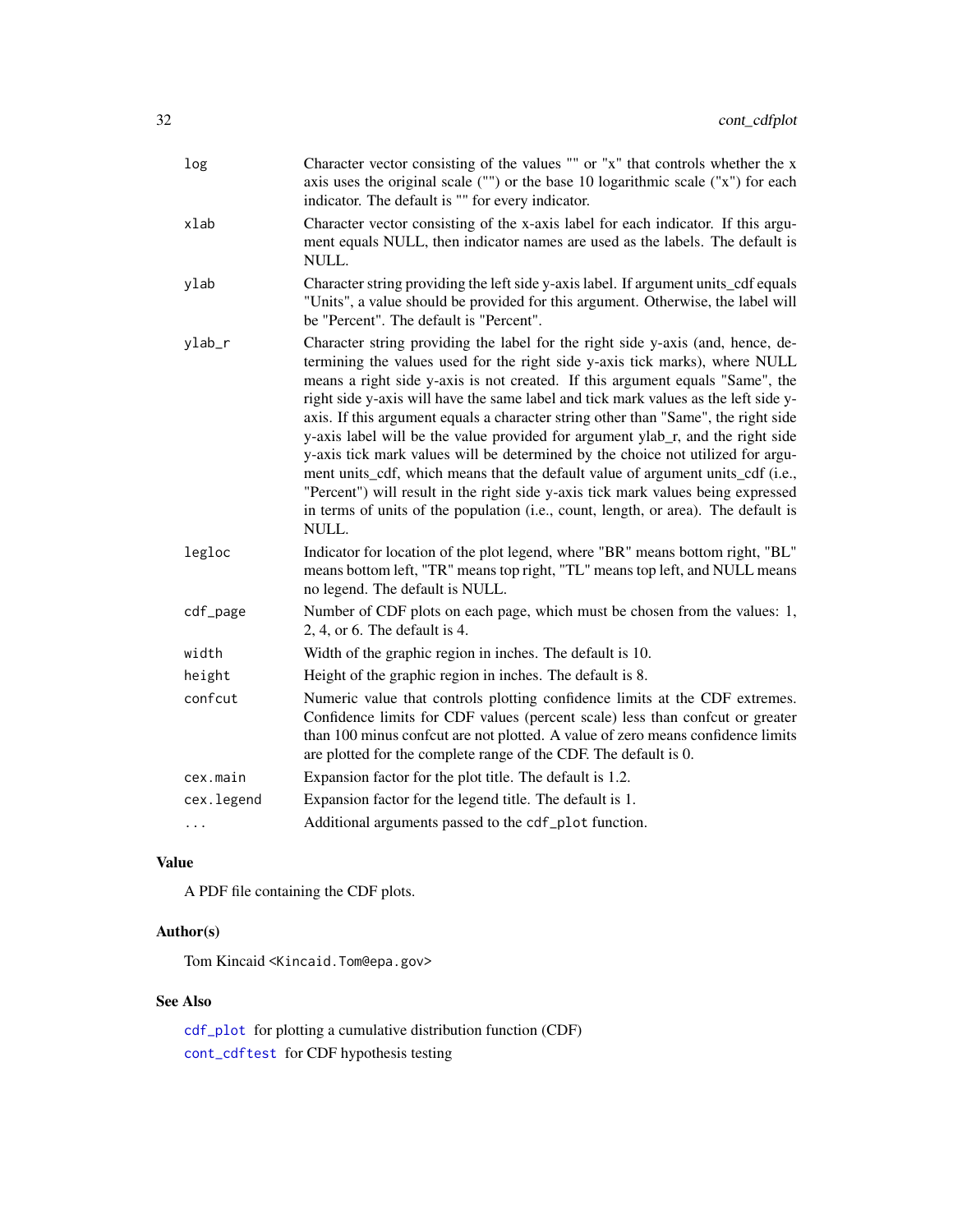## <span id="page-32-0"></span>cont\_cdftest 33

#### Examples

```
## Not run:
dframe <- data.frame(
 siteID = paste0("Site", 1:100),wgt = runif(100, 10, 100),
 xcoord = runif(100),
 ycoord = runif(100),
 stratum = rep(c("Stratum1", "Stratum2"), 50),
 ContVar = rnorm(100, 10, 1),
 All_Sites = rep("All Sites", 100),
 Resource\_Class = rep(c("Good", "Poor"), c(55, 45)))
myvars <- c("ContVar")
mysubpops <- c("All_Sites", "Resource_Class")
mypopsize <- data.frame(
 Resource_Class = c("Good", "Poor"),
 Total = c(4000, 1500))
myanalysis <- cont_analysis(dframe,
 vars = myvars, subpops = mysubpops,
 siteID = "siteID", weight = "wgt", xcoord = "xcoord", ycoord = "ycoord",
 stratumID = "stratum", popsize = mypopsize
)
cont_cdfplot("myanalysis.pdf", myanalysis$CDF, ylab_r = "Stream Length (km)")
## End(Not run)
```
<span id="page-32-1"></span>cont\_cdftest *Cumulative distribution function (CDF) inference for a probability survey*

## **Description**

This function organizes input and output for conducting inference regarding cumulative distribution functions (CDFs) generated by a probability survey. For every response variable and every subpopulation (domain) variable, differences between CDFs are tested for every pair of subpopulations within the domain. Data input to the function can be either a single survey or multiple surveys (two or more). If the data contain multiple surveys, then the domain variables will reference those surveys and (potentially) subpopulations within those surveys. The inferential procedures divide the CDFs into a discrete set of intervals (classes) and then utilize procedures that have been developed for analysis of categorical data from probability surveys. Choices for inference are the Wald, adjusted Wald, Rao-Scott first order corrected (mean eigenvalue corrected), and Rao-Scott second order corrected (Satterthwaite corrected) test statistics. The default test statistic is the adjusted Wald statistic. The input data argument can be either a data frame or a simple features (sf) object. If an sf object is used, coordinates are extracted from the geometry column in the object, arguments xcoord and ycoord are assigned values "xcoord" and "ycoord", respectively, and the geometry column is dropped from the object.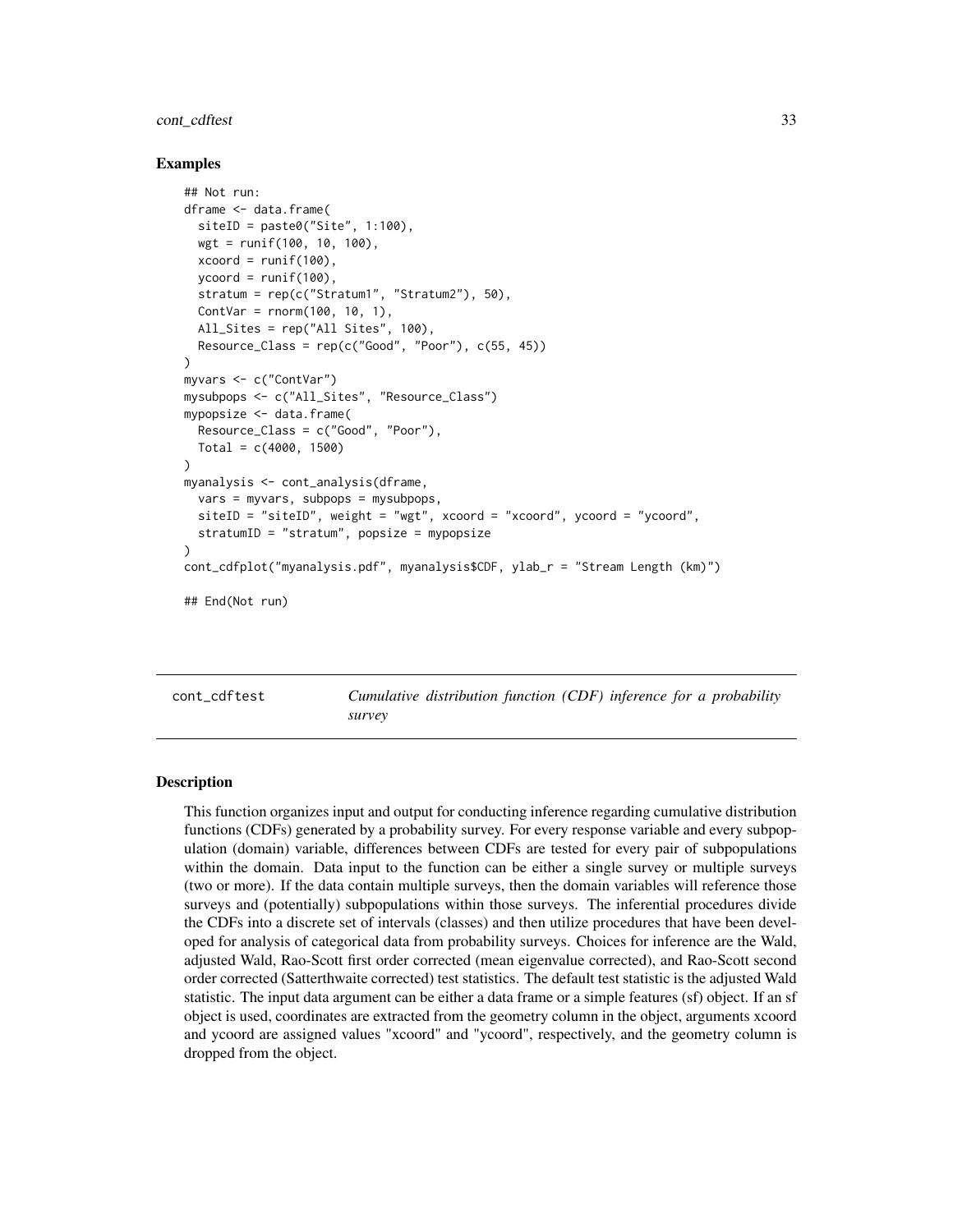# Usage

```
cont_cdftest(
  dframe,
  vars,
  subpops = NULL,
  surveyID = NULL,
  siteID = "siteID",weight = "weight",
  xcoord = NULL,
  ycoord = NULL,
  stratumID = NULL,
  clusterID = NULL,
  weight1 = NULL,xcoord1 = NULL,
  ycoord1 = NULL,
  sizeweight = FALSE,
  sweight = NULL,
  sweight1 = NULL,fpc = NULL,popsize = NULL,
  vartype = "Local",
  jointprob = "overton",
  testname = "adjWald",
  nclass = 3
\mathcal{L}
```
# Arguments

| dframe   | Data frame containing survey design variables, response variables, and subpop-<br>ulation (domain) variables.                                                                                                                                                                                                                                                      |
|----------|--------------------------------------------------------------------------------------------------------------------------------------------------------------------------------------------------------------------------------------------------------------------------------------------------------------------------------------------------------------------|
| vars     | Vector composed of character values that identify the names of response vari-<br>ables in the dframe data frame.                                                                                                                                                                                                                                                   |
| subpops  | Vector composed of character values that identify the names of subpopulation<br>(domain) variables in the dframe data frame. If a value is not provided, the<br>value "All_Sites" is assigned to the subpops argument and a factor variable<br>named "All_Sites" that takes the value "All Sites" is added to the dframe<br>data frame. The default value is NULL. |
| surveyID | Character value providing name of the survey ID variable in the dframe data<br>frame. If this argument equals NULL, then the dframe data frame contains data<br>for a single survey. The default value is NULL.                                                                                                                                                    |
| siteID   | Character value providing name of the site ID variable in the detainer data frame.<br>For a two-stage sample, the site ID variable identifies stage two site IDs. The<br>default value is "siteID".                                                                                                                                                                |
| weight   | Character value providing name of the survey design weight variable in the<br>dframe data frame. For a two-stage sample, the weight variable identifies stage<br>two weights. The default value is "weight".                                                                                                                                                       |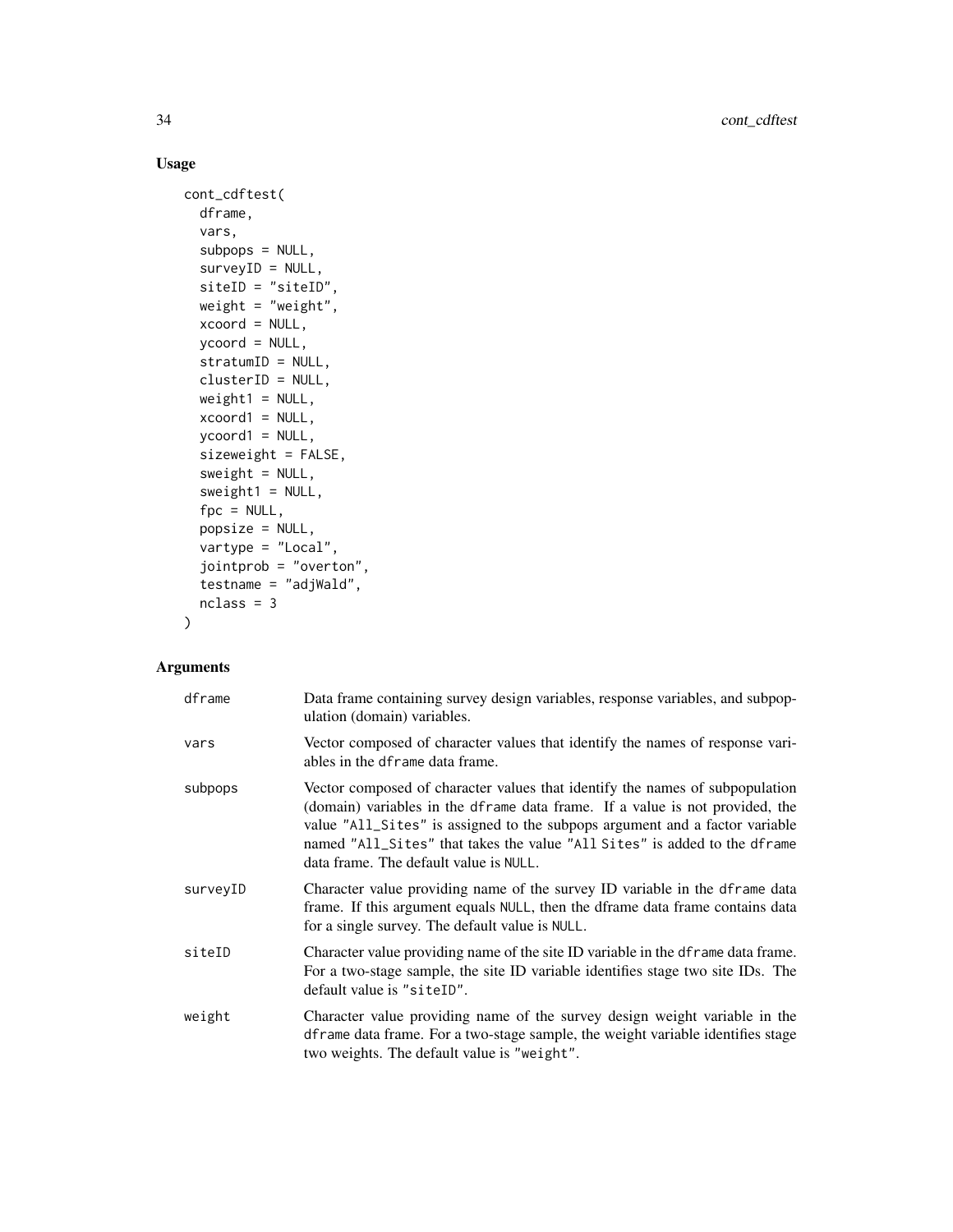| xcoord     | Character value providing name of the x-coordinate variable in the dframe data<br>frame. For a two-stage sample, the x-coordinate variable identifies stage two<br>x-coordinates. Note that x-coordinates are required for calculation of the local<br>mean variance estimator. The default value is NULL.                                                                                                                                                                                                                                                                                                                                                                                                                                                                                                                                                                                                                                                                                                                                                                                                                                                                                                                                     |
|------------|------------------------------------------------------------------------------------------------------------------------------------------------------------------------------------------------------------------------------------------------------------------------------------------------------------------------------------------------------------------------------------------------------------------------------------------------------------------------------------------------------------------------------------------------------------------------------------------------------------------------------------------------------------------------------------------------------------------------------------------------------------------------------------------------------------------------------------------------------------------------------------------------------------------------------------------------------------------------------------------------------------------------------------------------------------------------------------------------------------------------------------------------------------------------------------------------------------------------------------------------|
| ycoord     | Character value providing name of the y-coordinate variable in the dframe data<br>frame. For a two-stage sample, the y-coordinate variable identifies stage two<br>y-coordinates. Note that y-coordinates are required for calculation of the local<br>mean variance estimator. The default value is NULL.                                                                                                                                                                                                                                                                                                                                                                                                                                                                                                                                                                                                                                                                                                                                                                                                                                                                                                                                     |
| stratumID  | Character value providing name of the stratum ID variable in the dframe data<br>frame. The default value is NULL.                                                                                                                                                                                                                                                                                                                                                                                                                                                                                                                                                                                                                                                                                                                                                                                                                                                                                                                                                                                                                                                                                                                              |
| clusterID  | Character value providing the name of the cluster (stage one) ID variable in the<br>dframe data frame. Note that cluster IDs are required for a two-stage sample.<br>The default value is NULL.                                                                                                                                                                                                                                                                                                                                                                                                                                                                                                                                                                                                                                                                                                                                                                                                                                                                                                                                                                                                                                                |
| weight1    | Character value providing name of the stage one weight variable in the dframe<br>data frame. The default value is NULL.                                                                                                                                                                                                                                                                                                                                                                                                                                                                                                                                                                                                                                                                                                                                                                                                                                                                                                                                                                                                                                                                                                                        |
| xcoord1    | Character value providing the name of the stage one x-coordinate variable in the<br>dframe data frame. Note that x coordinates are required for calculation of the<br>local mean variance estimator. The default value is NULL.                                                                                                                                                                                                                                                                                                                                                                                                                                                                                                                                                                                                                                                                                                                                                                                                                                                                                                                                                                                                                |
| ycoord1    | Character value providing the name of the stage one y-coordinate variable in the<br>dframe data frame. Note that y-coordinates are required for calculation of the<br>local mean variance estimator. The default value is NULL.                                                                                                                                                                                                                                                                                                                                                                                                                                                                                                                                                                                                                                                                                                                                                                                                                                                                                                                                                                                                                |
| sizeweight | Logical value that indicates whether size weights should be used during estima-<br>tion, where TRUE uses size weights and FALSE does not use size weights. To<br>employ size weights for a single-stage sample, a value must be supplied for ar-<br>gument weight. To employ size weights for a two-stage sample, values must be<br>supplied for arguments weight and weight1. The default value is FALSE.                                                                                                                                                                                                                                                                                                                                                                                                                                                                                                                                                                                                                                                                                                                                                                                                                                     |
| sweight    | Character value providing the name of the size weight variable in the dframe<br>data frame. For a two-stage sample, the size weight variable identifies stage two<br>size weights. The default value is NULL.                                                                                                                                                                                                                                                                                                                                                                                                                                                                                                                                                                                                                                                                                                                                                                                                                                                                                                                                                                                                                                  |
| sweight1   | Character value providing name of the stage one size weight variable in the<br>dframe data frame. The default value is NULL.                                                                                                                                                                                                                                                                                                                                                                                                                                                                                                                                                                                                                                                                                                                                                                                                                                                                                                                                                                                                                                                                                                                   |
| fpc        | Object that specifies values required for calculation of the finite population cor-<br>rection factor used during variance estimation. The object must match the survey<br>design in terms of stratification and whether the design is single-stage or two-<br>stage. For an unstratified design, the object is a vector. The vector is composed<br>of a single numeric value for a single-stage design. For a two-stage unstratified<br>design, the object is a named vector containing one more than the number of<br>clusters in the sample, where the first item in the vector specifies the number<br>of clusters in the population and each subsequent item specifies the number of<br>stage two units for the cluster. The name for the first item in the vector is ar-<br>bitrary. Subsequent names in the vector identify clusters and must match the<br>cluster IDs. For a stratified design, the object is a named list of vectors, where<br>names must match the strata IDs. For each stratum, the format of the vector is<br>identical to the format described for unstratified single-stage and two-stage de-<br>signs. Note that the finite population correction factor is not used with the local<br>mean variance estimator. |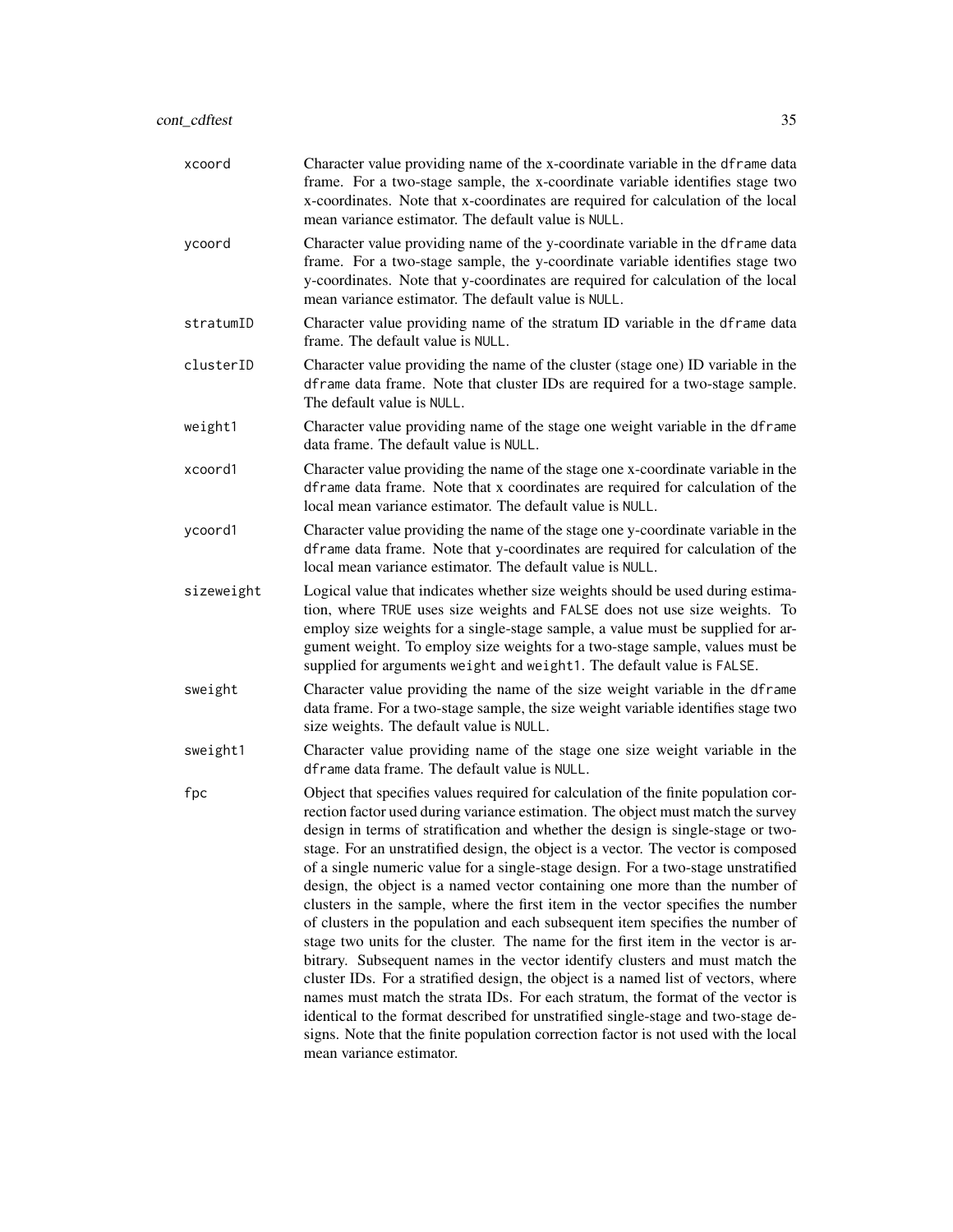Example fpc for a single-stage unstratified survey design: fpc <- 15000 Example fpc for a single-stage stratified survey design: fpc  $\lt$ - list( Stratum  $1 = 9000$ , Stratum  $2 = 6000$ 

Example fpc for a two-stage unstratified survey design: fpc  $\lt$ - c( Ncluster  $= 150$ .

 $Cluster_1 = 150$ , Cluster $2 = 75$ ,  $Cluster_3 = 75$ ,  $Cluster_4 = 125$ , Cluster  $5 = 75$ )

Example fpc for a two-stage stratified survey design:

fpc  $\lt$ - list(

Stratum  $1 = c($ Ncluster $_1 = 100$ ,  $Cluster_1 = 125$ , Cluster $2 = 100$ ,  $Cluster_3 = 100$ ,  $Cluster_4 = 125$ , Cluster  $5 = 50$ ), Stratum $2 = c($ Ncluster  $2 = 50$ ,  $Cluster_1 = 75$ , Cluster  $2 = 150$ , Cluster  $3 = 75$ , Cluster $4 = 75$ ,  $Cluster_5 = 125)$ 

popsize Object that provides values for the population argument of the calibrate or postStratify functions in the survey package. If a value is provided for popsize, then either the calibrate or postStratify function is used to modify the survey design object that is required by functions in the survey package. Whether to use the calibrate or postStratify function is dictated by the format of popsize, which is discussed below. Post-stratification adjusts the sampling and replicate weights so that the joint distribution of a set of poststratifying variables matches the known population joint distribution. Calibration, generalized raking, or GREG estimators generalize post-stratification and raking by calibrating a sample to the marginal totals of variables in a linear regression model. For the calibrate function, the object is a named list, where the names identify factor variables in the dframe data frame. Each element of the list is a named vector containing the population total for each level of the associated factor variable. For the postStratify function, the object is either a data frame, table, or xtabs object that provides the population total for all com-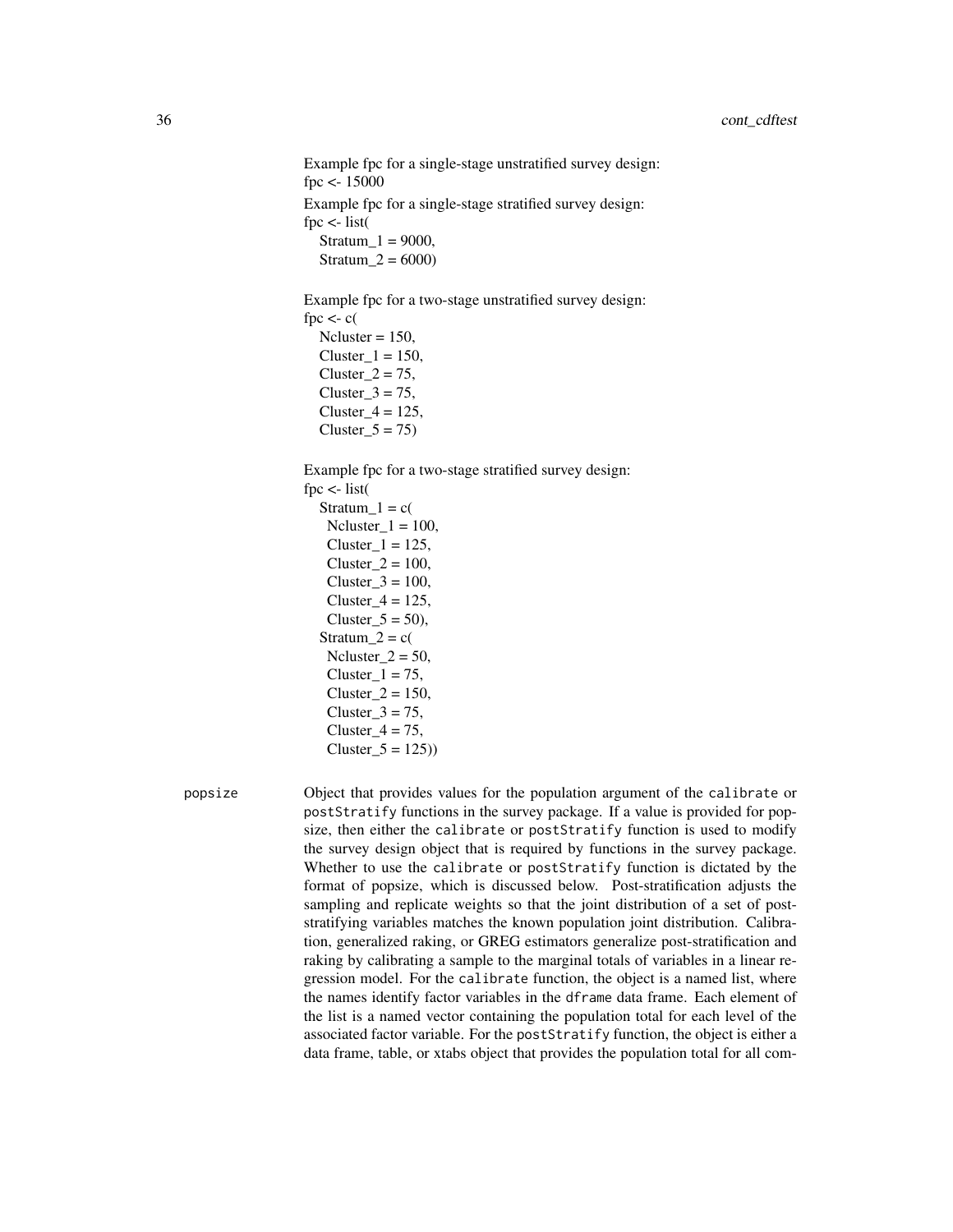binations of selected factor variables in the dframe data frame. If a data frame is used for popsize, the variable containing population totals must be the last variable in the data frame. If a table is used for popsize, the table must have named dimnames where the names identify factor variables in the dframe data frame. If the popsize argument is equal to NULL, then neither calibration nor post-stratification is performed. The default value is NULL.

Example popsize for calibration:

|           | popsize <- list(<br>Ecoregion = $c($<br>$East = 750,$<br>Central = $500$ ,<br>West = $250$ ),<br>$Type = c($<br>Streams = $1150$ ,<br>Rivers = $350$ )                                                                                                                                                                                                                       |
|-----------|------------------------------------------------------------------------------------------------------------------------------------------------------------------------------------------------------------------------------------------------------------------------------------------------------------------------------------------------------------------------------|
|           | Example popsize for post-stratification using a data frame:<br>popsize <- data.frame(<br>Ecoregion = $rep(c("East", "Central", "West"),$<br>$rep(2, 3)$ ),<br>Type = $rep(c("Streams", "Rivers"), 3),$<br>Total = $c(575, 175, 400, 100, 175, 75)$ )                                                                                                                         |
|           | Example popsize for post-stratification using a table:<br>popsize <- with(MySurveyFrame,<br>table(Ecoregion, Type))                                                                                                                                                                                                                                                          |
|           | Example popsize for post-stratification using an xtabs object:<br>popsize <- xtabs(~Ecoregion + Type,<br>$data = MySurveyFrame)$                                                                                                                                                                                                                                             |
| vartype   | Character value providing the choice of the variance estimator, where "Local"<br>indicates the local mean estimator, "SRS" indicates the simple random sampling<br>estimator, "HT" indicates the Horvitz-Thompson estimator, and "YG" indicates<br>the Yates-Grundy estimator. The default value is "Local".                                                                 |
| jointprob | Character value providing the choice of joint inclusion probability approxi-<br>mation for use with Horvitz-Thompson and Yates-Grundy variance estimators,<br>where "overton" indicates the Overton approximation, "hr" indicates the Hartley-<br>Rao approximation, and "brewer" equals the Brewer approximation. The de-<br>fault value is "overton".                      |
| testname  | Name of the test statistic to be reported in the output data frame. Choices for the<br>name are: "Wald", "adjWald", "RaoScott_First", and "RaoScott_Second",<br>which correspond to the Wald statistic, adjusted Wald statistic, Rao-Scott first-<br>order corrected statistic, and Rao-Scott second-order corrected statistic, respec-<br>tively. The default is "adjWald". |
| nclass    | Number of classes into which the CDFs will be divided (binned), which must<br>equal at least 2. The default is 3.                                                                                                                                                                                                                                                            |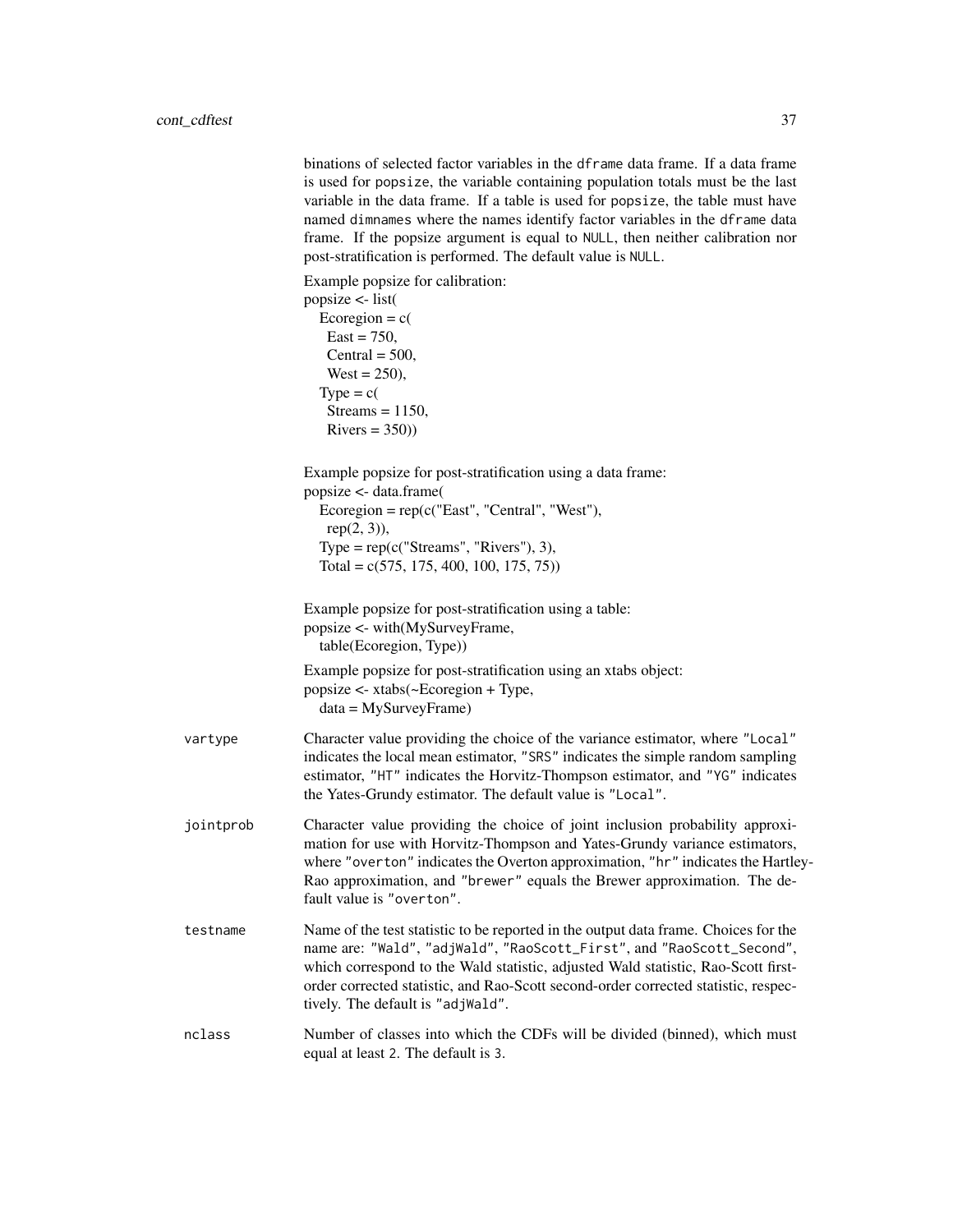#### Value

Data frame of CDF test results for all pairs of subpopulations within each population type for every response variable. The data frame includes the test statistic specified by argument testname plus its degrees of freedom and p-value.

## Author(s)

Tom Kincaid <Kincaid.Tom@epa.gov>

## See Also

[cdf\\_plot](#page-16-0) for visualizing CDF plots

[cont\\_cdfplot](#page-30-0) for making CDF plots output to pdfs

#### Examples

```
n <- 200
mysiteID <- paste("Site", 1:n, sep = "")
dframe <- data.frame(
 siteID = mysiteID,
 wgt = runif(n, 10, 100),
 xcoord = runif(n),
  ycoord = runif(n),stratum = rep(c("Stratum1", "Stratum2"), n / 2),
  Resource_Class = sample(c("Agr", "Forest", "Urban"), n, replace = TRUE)
)
ContVar <- numeric(n)
tst <- dframe$Resource_Class == "Agr"
ContVar[tst] <- rnorm(sum(tst), 10, 1)
tst <- dframe$Resource_Class == "Forest"
ContVar[tst] <- rnorm(sum(tst), 10.1, 1)
tst <- dframe$Resource_Class == "Urban"
ContVar[tst] <- rnorm(sum(tst), 10.5, 1)
dframe$ContVar <- ContVar
myvars <- c("ContVar")
mysubpops <- c("Resource_Class")
mypopsize <- data.frame(
  Resource_Class = rep(c("Agr", "Forest", "Urban"), rep(2, 3)),
  stratum = rep(c("Stratum1", "Stratum2"), 3),Total = c(2500, 1500, 1000, 500, 600, 450)
)
cont_cdftest(dframe,
  vars = myvars, subpops = mysubpops, siteID = "siteID",
  weight = "wgt", xcoord = "xcoord", ycoord = "ycoord",
  stratumID = "stratum", popsize = mypopsize, testname = "RaoScott_First"
\lambda
```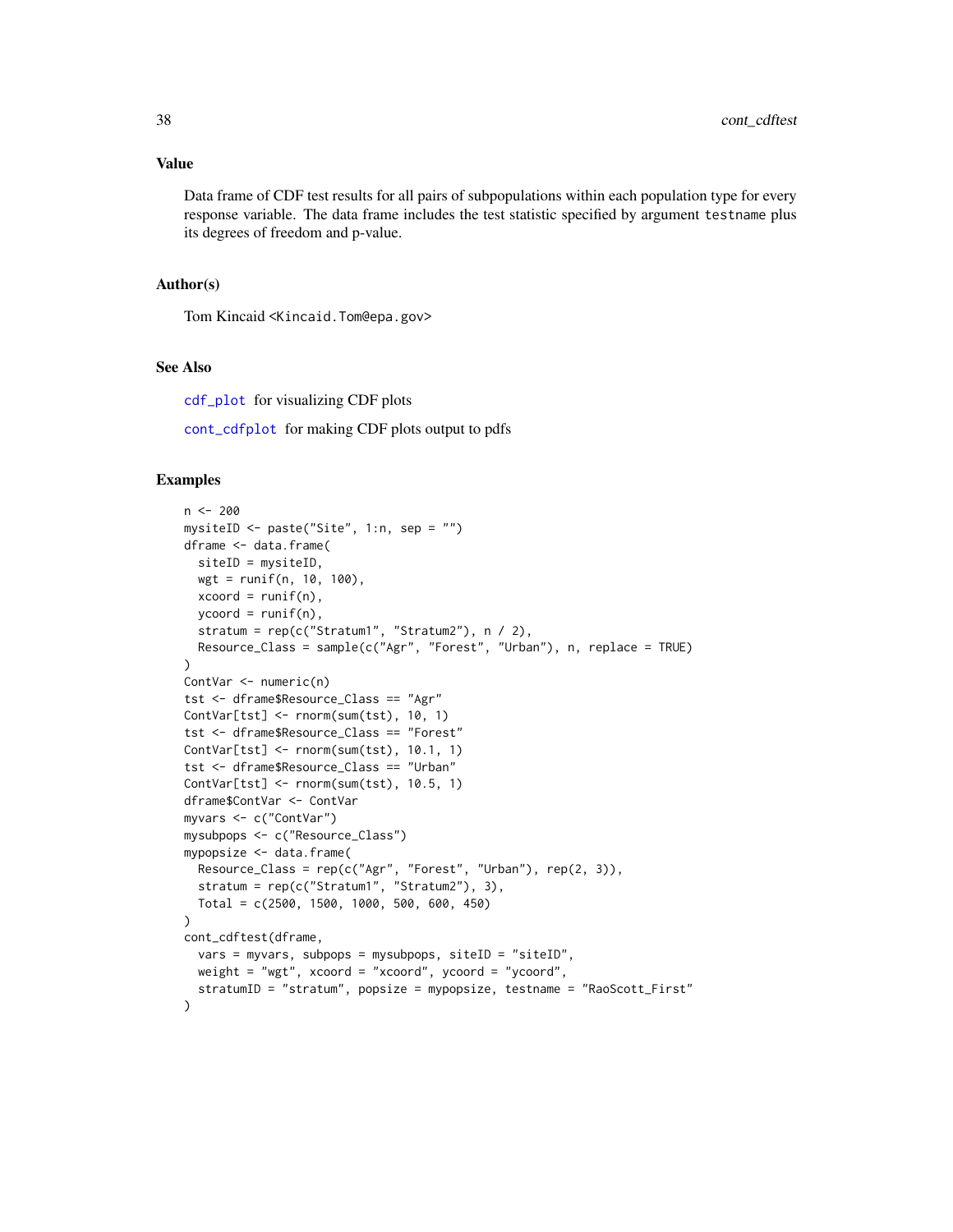Covariance structure accounts for the panel design and the four variance components: unit variation, period variation, unit by period interaction variation and index (or residual) variation. The model incorporates unit, period, unit by period, and index variance components. It also includes a provision for unit correlation and period autocorrelation.

## Usage

```
cov_panel_dsgn(
  paneldsgn = matrix(50, 1, 10),
  nrepeats = 1,
 unit_var = NULL,
 period_var = NULL,
  unitperiod_var = NULL,
  index_var = NULL,
  unit_{rho} = 1,
  period_rho = 0
\mathcal{E}
```
## Arguments

| paneldsgn      | A matrix (dimensions: number of panels (rows) by number of periods (columns))<br>containing the number of units visited for each combination of panel and period.<br>Default is matrix $(50, 1, 10)$ which is a single panel of 50 units visited 10 times,<br>typical time is a period.                                                                                                        |  |
|----------------|------------------------------------------------------------------------------------------------------------------------------------------------------------------------------------------------------------------------------------------------------------------------------------------------------------------------------------------------------------------------------------------------|--|
| nrepeats       | Either NULL or a list of matrices the same length as panelds in specifying the<br>number of revisits made to units in a panel in the same period for each design.<br>Specifying NULL indicates that number of revisits to units is the same for all<br>panels and for all periods and for all panel designs. The default is NULL, a single<br>visit. Names must match list names in paneldsgn. |  |
| unit_var       | The variance component estimate for unit. The default is NULL.                                                                                                                                                                                                                                                                                                                                 |  |
| period_var     | The variance component estimate for period The default is NULL.                                                                                                                                                                                                                                                                                                                                |  |
| unitperiod_var | The variance component estimate for unit by period interaction. The default is<br>NULL.                                                                                                                                                                                                                                                                                                        |  |
| index_var      | The variance component estimate for index error. The default is NULL.                                                                                                                                                                                                                                                                                                                          |  |
| unit_rho       | Unit correlation across periods. The default is 1.                                                                                                                                                                                                                                                                                                                                             |  |
| period_rho     | Period autocorrelation. The default is 0.                                                                                                                                                                                                                                                                                                                                                      |  |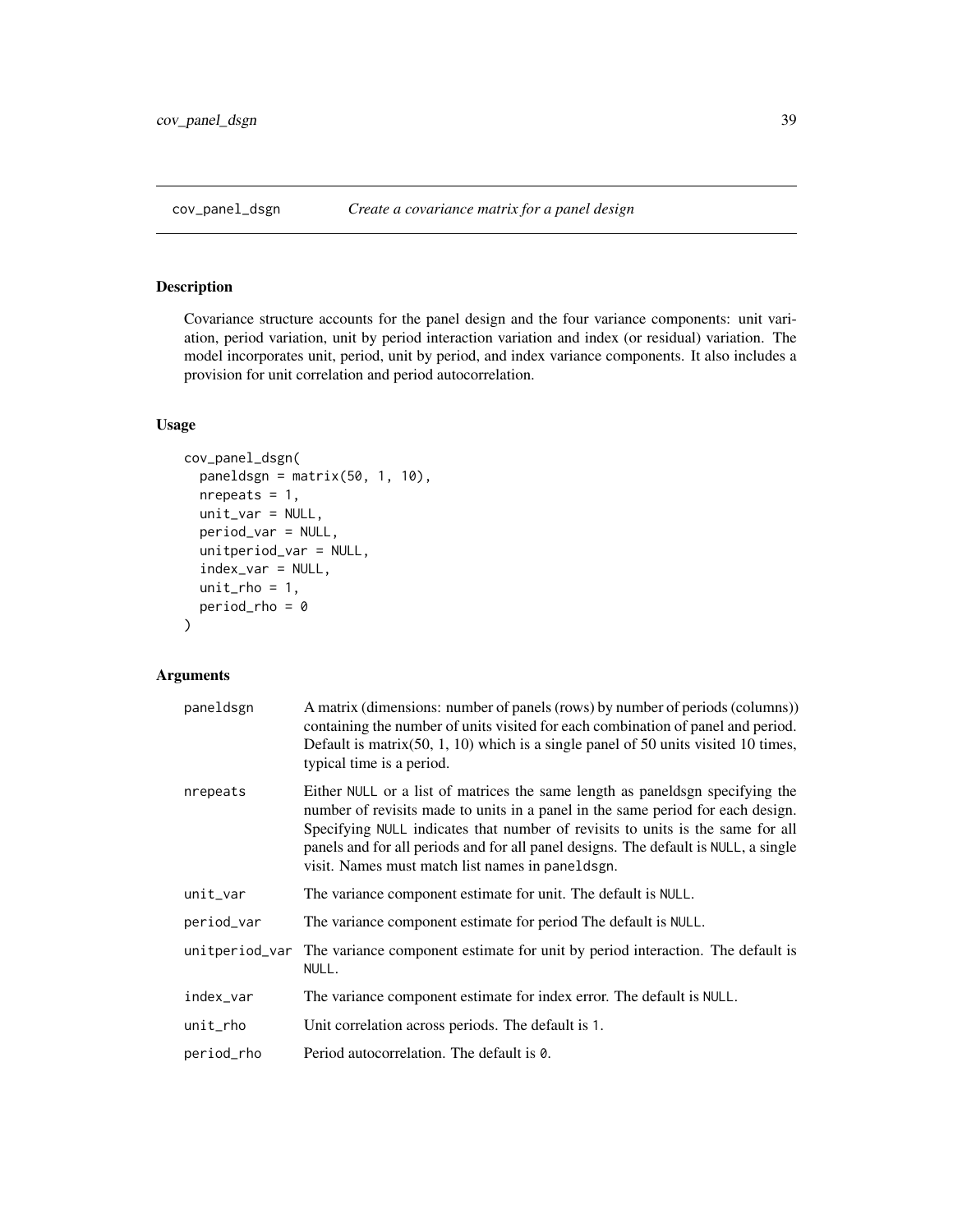#### Details

Covariance structure accounts for the panel design and the four variance components: unit variation, period variation, unit by period interaction variation and index (or residual) variation. Uses the model structure defined by Urquhart 2012.

If nrepeats is NULL, then no units sampled more than once in a specific panel, period combination) and then unit by period and index variances are added together or user may have only estimated unit, period and unit by period variance components so that index component is zero. It calculates the covariance matrix for the simple linear regression. The standard error for a linear trend coefficient is the square root of the variance.

## Value

A list containing the covariance matrix (cov) for the panel design, the input panel design (paneldsgn), the input nrepeats design (nrepeats.dsgn) and the function call.

## Author(s)

Tony Olsen <Olsen.Tony@epa.gov>

### References

Urquhart, N. S., W. S. Overton, et al. (1993) Comparing sampling designs for monitoring ecological status and trends: impact of temporal patterns. In: *Statistics for the Environment.* V. Barnett and K. F. Turkman. John Wiley & Sons, New York, pp. 71-86.

Urquhart, N. S. and T. M. Kincaid (1999). Designs for detecting trends from repeated surveys of ecological resources. *Journal of Agricultural, Biological, and Environmental Statistics*, 4(4), 404-414.

Urquhart, N. S. (2012). The role of monitoring design in detecting trend in long-term ecological monitoring studies. In: *Design and Analysis of Long-term Ecological Monitoring Studies.* R. A. Gitzen, J. J. Millspaugh, A. B. Cooper, and D. S. Licht (eds.). Cambridge University Press, New York, pp. 151-173.

#### See Also

[power\\_dsgn](#page-66-0) for power calculations of multiple panel designs

diffrisk\_analysis *Risk difference analysis*

## Description

This function organizes input and output for risk difference analysis (of categorical variables). The analysis data, dframe, can be either a data frame or a simple features (sf) object. If an sf object is used, coordinates are extracted from the geometry column in the object, arguments xcoord and ycoord are assigned values "xcoord" and "ycoord", respectively, and the geometry column is dropped from the object.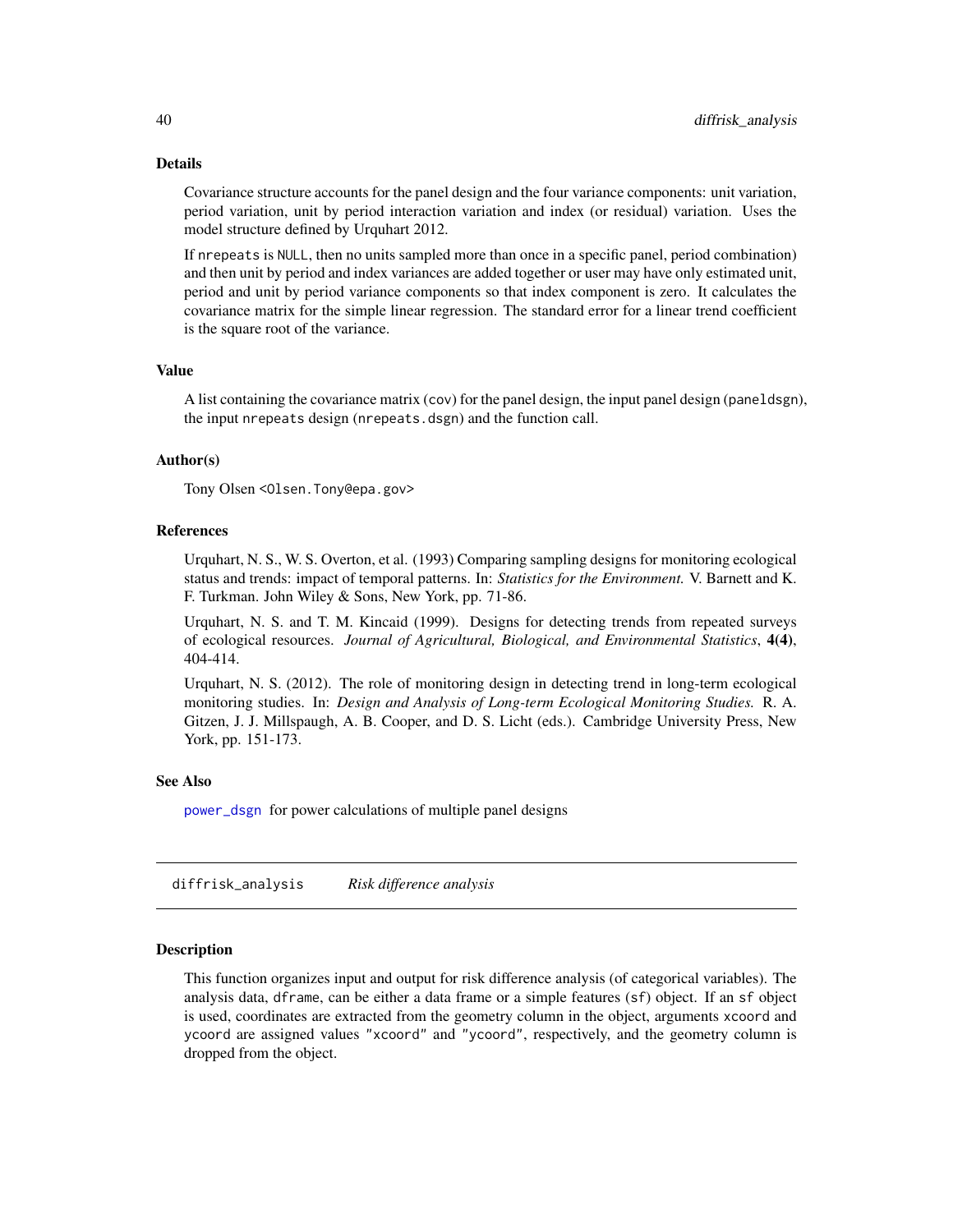# diffrisk\_analysis 41

# Usage

```
diffrisk_analysis(
 dframe,
 vars_response,
 vars_stressor,
 response_levels = NULL,
  stressor_levels = NULL,
  subpops = NULL,
 siteID = NULL,
 weight = "weight",
 xcoord = NULL,
 ycoord = NULL,
 stratumID = NULL,
 clusterID = NULL,
 weight1 = NULL,xcoord1 = NULL,ycoord1 = NULL,
  sizeweight = FALSE,
 sweight = NULL,
 sweight1 = NULL,
 fpc = NULL,popsize = NULL,
 vartype = "Local",
 conf = 95,
 All_Sites = FALSE
)
```
## Arguments

| dframe          | Data to be analyzed (analysis data). A data frame or sf object containing sur-<br>vey design variables, response variables, stressor variables, and subpopulation<br>(domain) variables.                                                                                                                                                                                                                                                                                             |  |
|-----------------|--------------------------------------------------------------------------------------------------------------------------------------------------------------------------------------------------------------------------------------------------------------------------------------------------------------------------------------------------------------------------------------------------------------------------------------------------------------------------------------|--|
| vars_response   | Vector composed of character values that identify the names of response vari-<br>ables in dframe. Each response variable must have two category values (levels),<br>where one level is associated with poor condition and the other level is associ-<br>ated with good condition.                                                                                                                                                                                                    |  |
| vars_stressor   | Vector composed of character values that identify the names of stressor variables<br>in dframe. Each stressor variable must have two category values (levels), where<br>one level is associated with poor condition and the other level is associated with<br>good condition.                                                                                                                                                                                                        |  |
| response_levels |                                                                                                                                                                                                                                                                                                                                                                                                                                                                                      |  |
|                 | List providing the category values (levels) for each element in the vars_response<br>argument. Each element in the list must contain two values, where the first<br>value identifies poor condition, and the second value identifies good condi-<br>tion. This argument must be named and must be the same length as argu-<br>ment vars_response. Names for this argument must match the values in the<br>vars_response argument. If this argument equals NULL, then a named list is |  |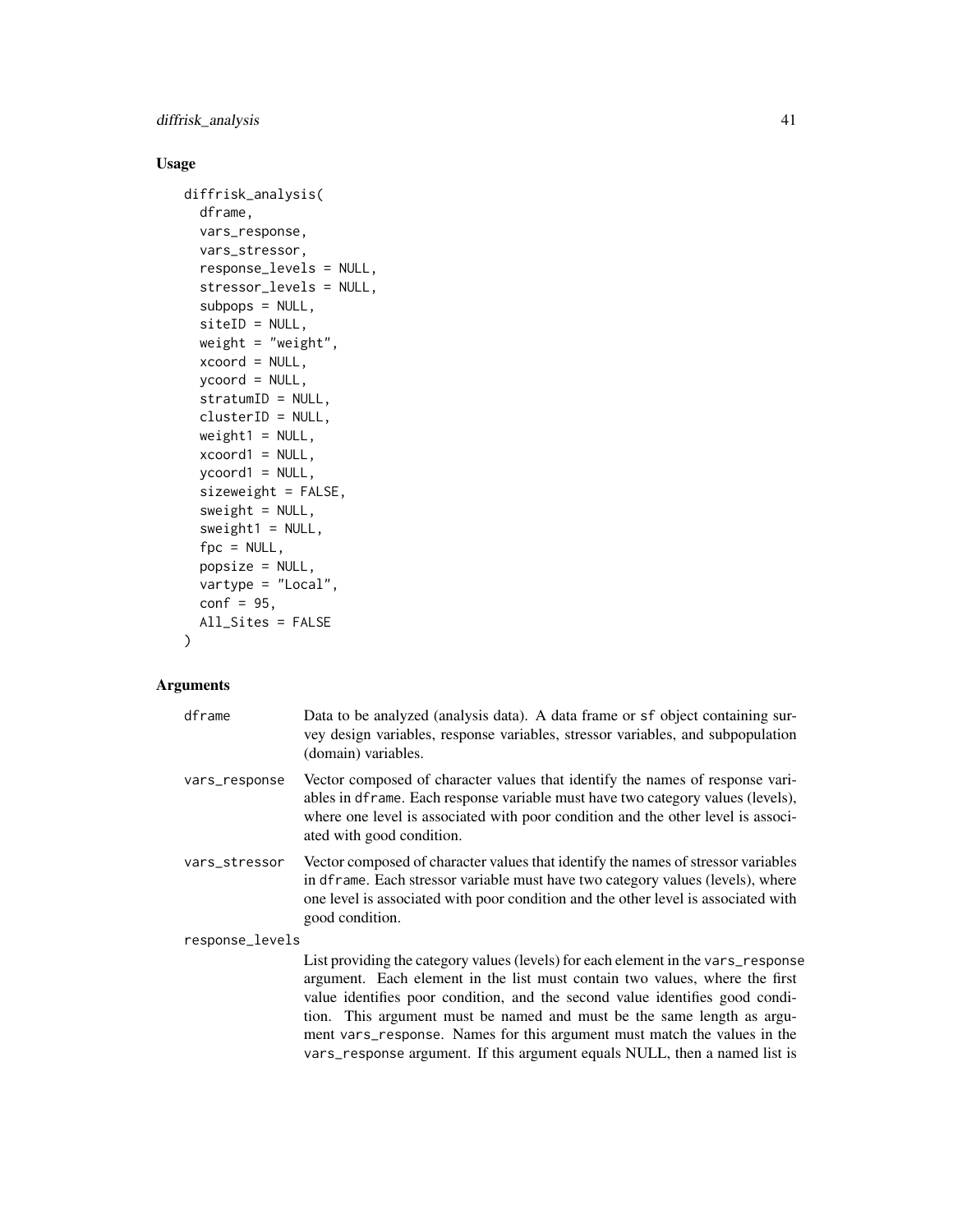created that contains the values "Poor" and "Good" for the first and second levels, respectively, of each element in the vars\_response argument and that uses values in the vars\_response argument as names for the list. The default value is NULL.

stressor\_levels

List providing the category values (levels) for each element in the vars\_stressor argument. Each element in the list must contain two values, where the first value identifies poor condition, and the second value identifies good condition. This argument must be named and must be the same length as argument vars\_stressor. Names for this argument must match the values in the vars\_stressor argument. If this argument equals NULL, then a named list is created that contains the values "Poor" and "Good" for the first and second levels, respectively, of each element in the vars\_stressor argument and that uses values in the vars\_stressor argument as names for the list. The default value is NULL.

- subpops Vector composed of character values that identify the names of subpopulation (domain) variables in dframe. If a value is not provided, the value "All\_Sites" is assigned to the subpops argument and a factor variable named "All\_Sites" that takes the value "All Sites" is added to dframe. The default value is NULL.
- siteID Character value providing the name of the site ID variable in dframe. For a two-stage sample, the site ID variable identifies stage two site IDs. The default value is NULL, which assumes that each row in dframe represents a unique site. weight Character value providing the name of the design weight variable in dframe. For a two-stage sample, the weight variable identifies stage two weights. The

default value is "weight".

- xcoord Character value providing name of the x-coordinate variable in dframe. For a two-stage sample, the x-coordinate variable identifies stage two x-coordinates. Note that x-coordinates are required for calculation of the local mean variance estimator. If dframe is an sf object, this argument is not required (as the geometry column in dframe is used to find the x-coordinate). The default value is NULL.
- ycoord Character value providing name of the y-coordinate variable in dframe. For a two-stage sample, the y-coordinate variable identifies stage two y-coordinates. Note that y-coordinates are required for calculation of the local mean variance estimator. If dframe is an sf object, this argument is not required (as the geometry column in dframe is used to find the t-coordinate). The default value is NULL.
- stratumID Character value providing the name of the stratum ID variable in dframe. The default value is NULL.
- clusterID Character value providing the name of the cluster (stage one) ID variable in dframe. Note that cluster IDs are required for a two-stage sample. The default value is NULL.
- weight1 Character value providing the name of the stage one weight variable in dframe. The default value is NULL.
- xcoord1 Character value providing the name of the stage one x-coordinate variable in dframe. Note that x coordinates are required for calculation of the local mean variance estimator. The default value is NULL.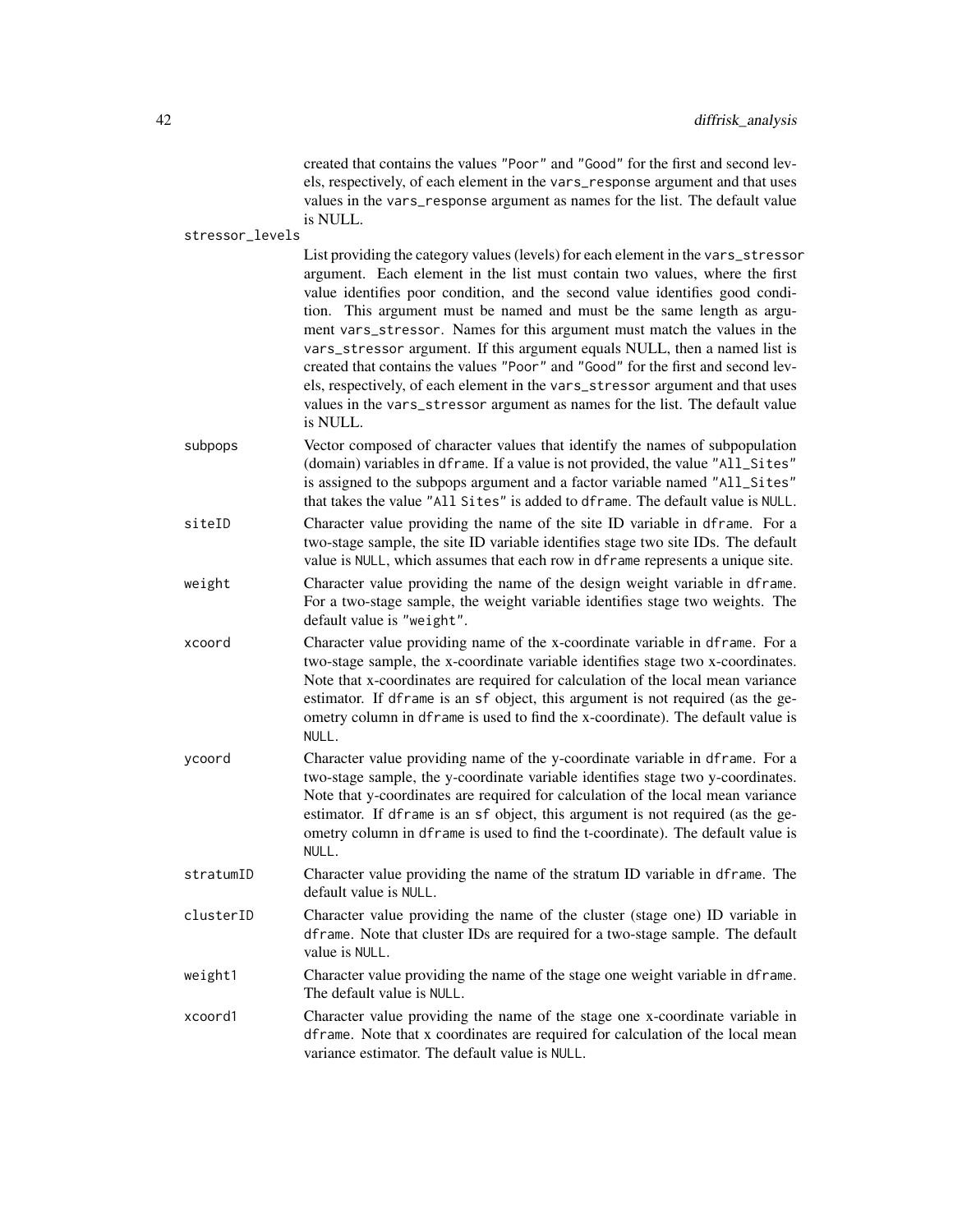- sizeweight Logical value that indicates whether size weights should be used during estimation, where TRUE uses size weights and FALSE does not use size weights. To employ size weights for a single-stage sample, a value must be supplied for argument weight. To employ size weights for a two-stage sample, values must be supplied for arguments weight and weight1. The default value is FALSE.
- sweight Character value providing the name of the size weight variable in dframe. For a two-stage sample, the size weight variable identifies stage two size weights. The default value is NULL.
- sweight1 Character value providing the name of the stage one size weight variable in dframe. The default value is NULL.
- fpc Object that specifies values required for calculation of the finite population correction factor used during variance estimation. The object must match the survey design in terms of stratification and whether the design is single-stage or twostage. For an unstratified design, the object is a vector. The vector is composed of a single numeric value for a single-stage design. For a two-stage unstratified design, the object is a named vector containing one more than the number of clusters in the sample, where the first item in the vector specifies the number of clusters in the population and each subsequent item specifies the number of stage two units for the cluster. The name for the first item in the vector is arbitrary. Subsequent names in the vector identify clusters and must match the cluster IDs. For a stratified design, the object is a named list of vectors, where names must match the strata IDs. For each stratum, the format of the vector is identical to the format described for unstratified single-stage and two-stage designs. Note that the finite population correction factor is not used with the local mean variance estimator.

Example fpc for a single-stage unstratified survey design: fpc <- 15000 Example fpc for a single-stage stratified survey design: fpc  $\lt$ - list( Stratum\_1 = 9000, Stratum  $2 = 6000$ 

Example fpc for a two-stage unstratified survey design: fpc  $\lt$ - c(

 $Ncluster = 150$ , Cluster  $1 = 150$ , Cluster  $2 = 75$ , Cluster  $3 = 75$ ,  $Cluster_4 = 125$ ,  $Cluster_5 = 75$ 

Example fpc for a two-stage stratified survey design: fpc  $\lt$ - list( Stratum $_1 = c($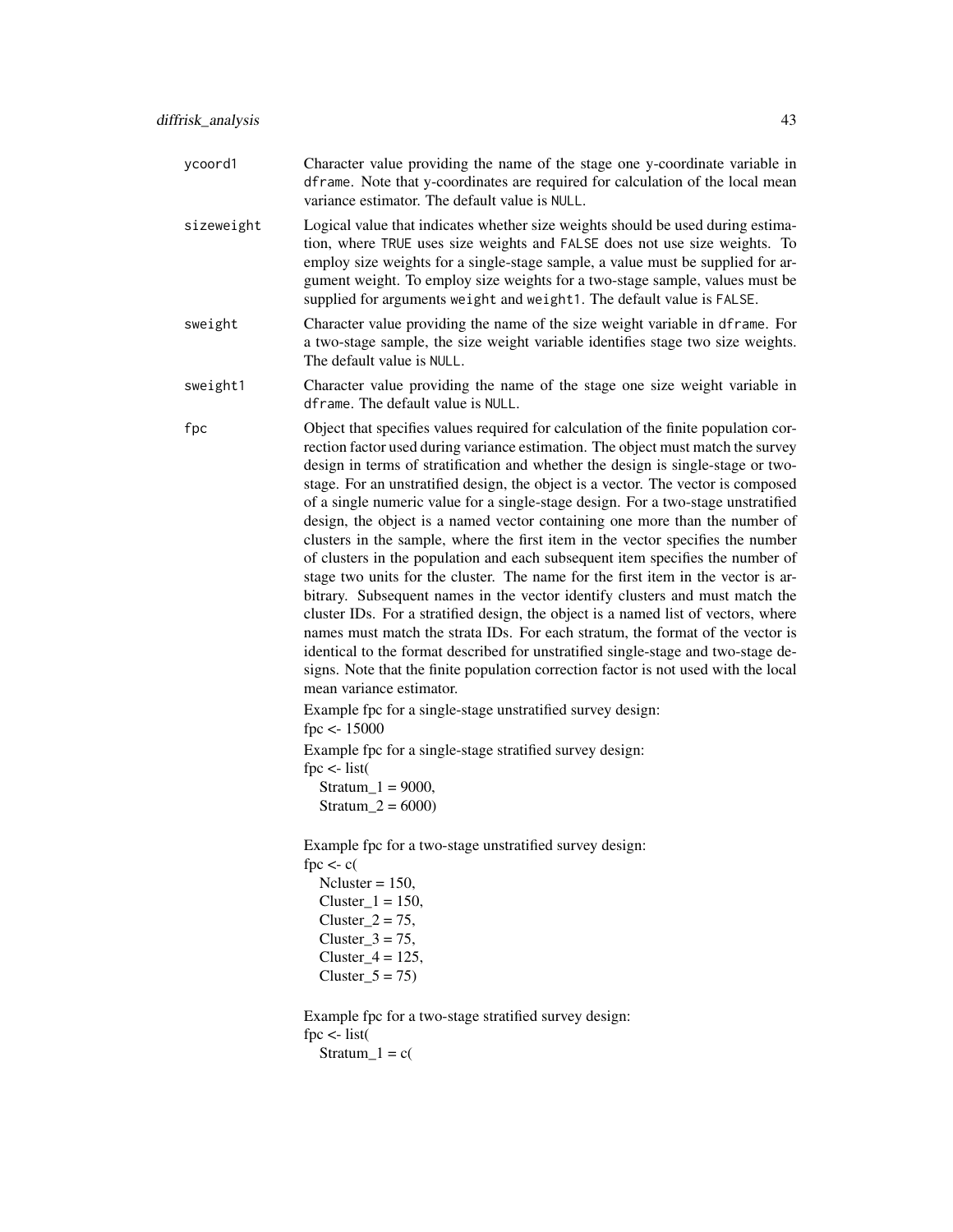```
Ncluster_1 = 100,
 Cluster 1 = 125,
 Cluster 2 = 100,
 Cluster3 = 100,
 Cluster 4 = 125,
 Cluster_5 = 50,
Stratum 2 = c(Ncluster 2 = 50,
 Cluster 1 = 75,
 Cluster_2 = 150,
 Cluster 3 = 75,
 Cluster4 = 75,
 Cluster_5 = 125)
```
popsize Object that provides values for the population argument of the calibrate or postStratify functions in the survey package. If a value is provided for popsize, then either the calibrate or postStratify function is used to modify the survey design object that is required by functions in the survey package. Whether to use the calibrate or postStratify function is dictated by the format of popsize, which is discussed below. Post-stratification adjusts the sampling and replicate weights so that the joint distribution of a set of poststratifying variables matches the known population joint distribution. Calibration, generalized raking, or GREG estimators generalize post-stratification and raking by calibrating a sample to the marginal totals of variables in a linear regression model. For the calibrate function, the object is a named list, where the names identify factor variables in dframe. Each element of the list is a named vector containing the population total for each level of the associated factor variable. For the postStratify function, the object is either a data frame, table, or xtabs object that provides the population total for all combinations of selected factor variables in the dframe data frame. If a data frame is used for popsize, the variable containing population totals must be the last variable in the data frame. If a table is used for popsize, the table must have named dimnames where the names identify factor variables in the dframe data frame. If the popsize argument is equal to NULL, then neither calibration nor post-stratification is performed. The default value is NULL.

Example popsize for calibration:

popsize <- list(

Ecoregion  $= c($  $East = 750$ ,  $Central = 500,$  $West = 250$ ,  $Type = c($  $Streams = 1150$ ,  $Rivers = 350)$ 

Example popsize for post-stratification using a data frame: popsize <- data.frame(

 $Ecoregion = rep(c("East", "Central", "West"),$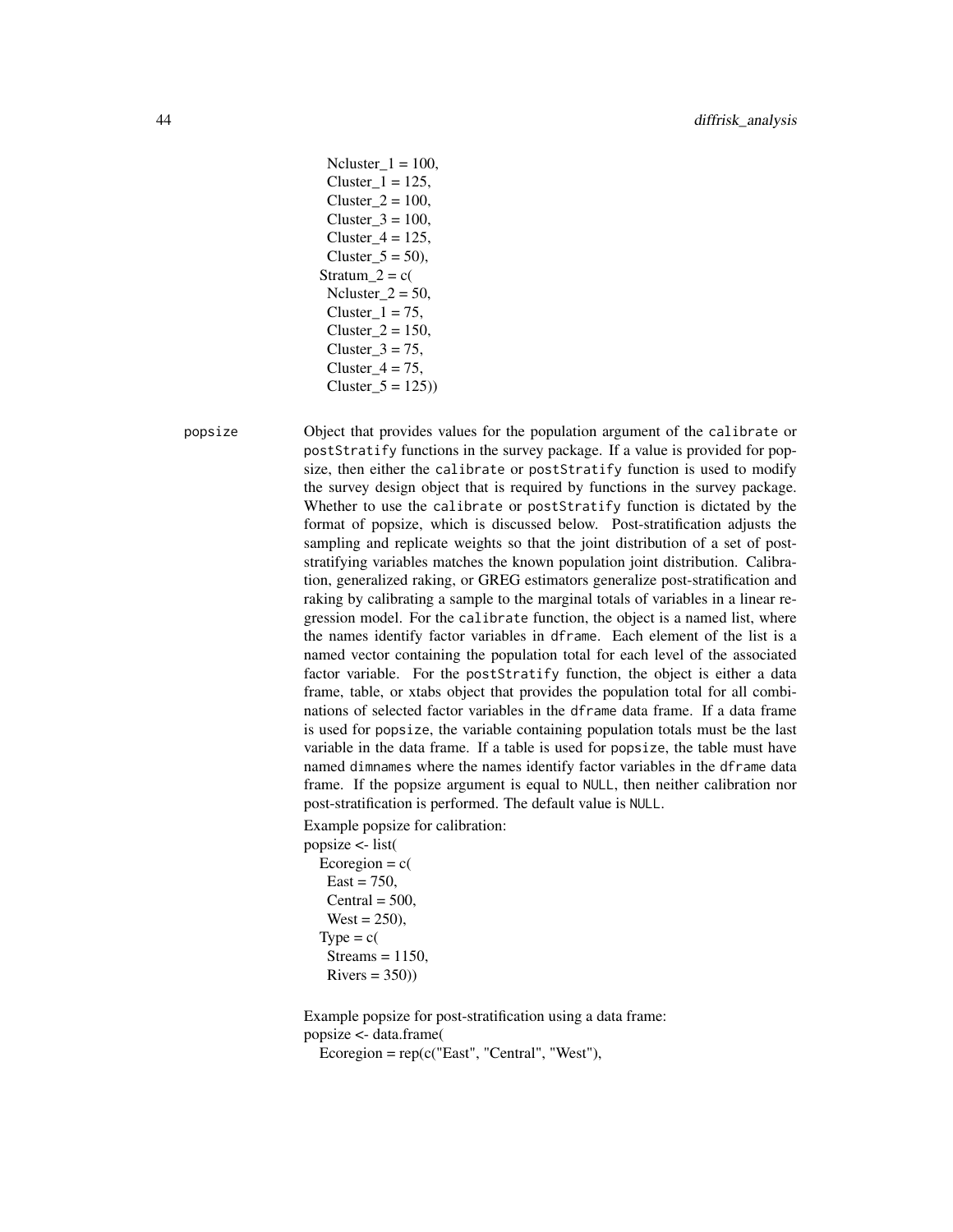|           | $rep(2, 3)$ ),                                                                                                                                                                                                                                                                                                                                                                                         |
|-----------|--------------------------------------------------------------------------------------------------------------------------------------------------------------------------------------------------------------------------------------------------------------------------------------------------------------------------------------------------------------------------------------------------------|
|           | Type = $rep(c("Streams", "Rivers"), 3),$                                                                                                                                                                                                                                                                                                                                                               |
|           | Total = $c(575, 175, 400, 100, 175, 75)$                                                                                                                                                                                                                                                                                                                                                               |
|           | Example popsize for post-stratification using a table:                                                                                                                                                                                                                                                                                                                                                 |
|           | popsize <- with(MySurveyFrame,                                                                                                                                                                                                                                                                                                                                                                         |
|           | table(Ecoregion, Type))                                                                                                                                                                                                                                                                                                                                                                                |
|           | Example popsize for post-stratification using an xtabs object:                                                                                                                                                                                                                                                                                                                                         |
|           | $popsize < xtabs$ $\sim$ Ecoregion + Type,                                                                                                                                                                                                                                                                                                                                                             |
|           | $data = MySurveyFrame)$                                                                                                                                                                                                                                                                                                                                                                                |
| vartype   | Character value providing the choice of the variance estimator, where "Local"<br>indicates the local mean estimator and "SRS" indicates the simple random sam-<br>pling estimator. The default value is "Local".                                                                                                                                                                                       |
| conf      | Numeric value providing the Gaussian-based confidence level. The default value<br>is 95.                                                                                                                                                                                                                                                                                                               |
| All_Sites | A logical variable used when subpops is not NULL. If All_Sites is TRUE, then<br>alongside the subpopulation output, output for all sites (ignoring subpopula-<br>tions) is returned for each variable in vars. If All_Sites is FALSE, then along-<br>side the subpopulation output, output for all sites (ignoring subpopulations) is<br>not returned for each variable in vars. The default is FALSE. |

#### Value

The analysis results. A data frame of population estimates for all combinations of subpopulations, categories within each subpopulation, response variables, and categories within each response variable. Estimates are provided for proportion and size of the population plus standard error, margin of error, and confidence interval estimates.

## Details

Risk difference measures the absolute strength of association between conditional probabilities defined for a response variable and a stressor variable, where the response and stressor variables are classified as either good (i.e., reference condition) or poor (i.e., different from reference condition). Risk difference is defined as the difference between two conditional probabilities: the probability that the response variable is in poor condition given that the stressor variable is in poor condition and the probability that the response variable is in poor condition given that the stressor variable is in good condition. Risk difference values close to zero indicate that the stressor variable has little or no impact on the probability that the response variable is in poor condition. Risk difference values much greater than zero indicate that the stressor variable has a significant impact on the probability that the response variable is in poor condition.

## Author(s)

Tom Kincaid <Kincaid.Tom@epa.gov>

#### See Also

[attrisk\\_analysis](#page-5-0) for attributable risk analysis [relrisk\\_analysis](#page-72-0) for relative risk analysis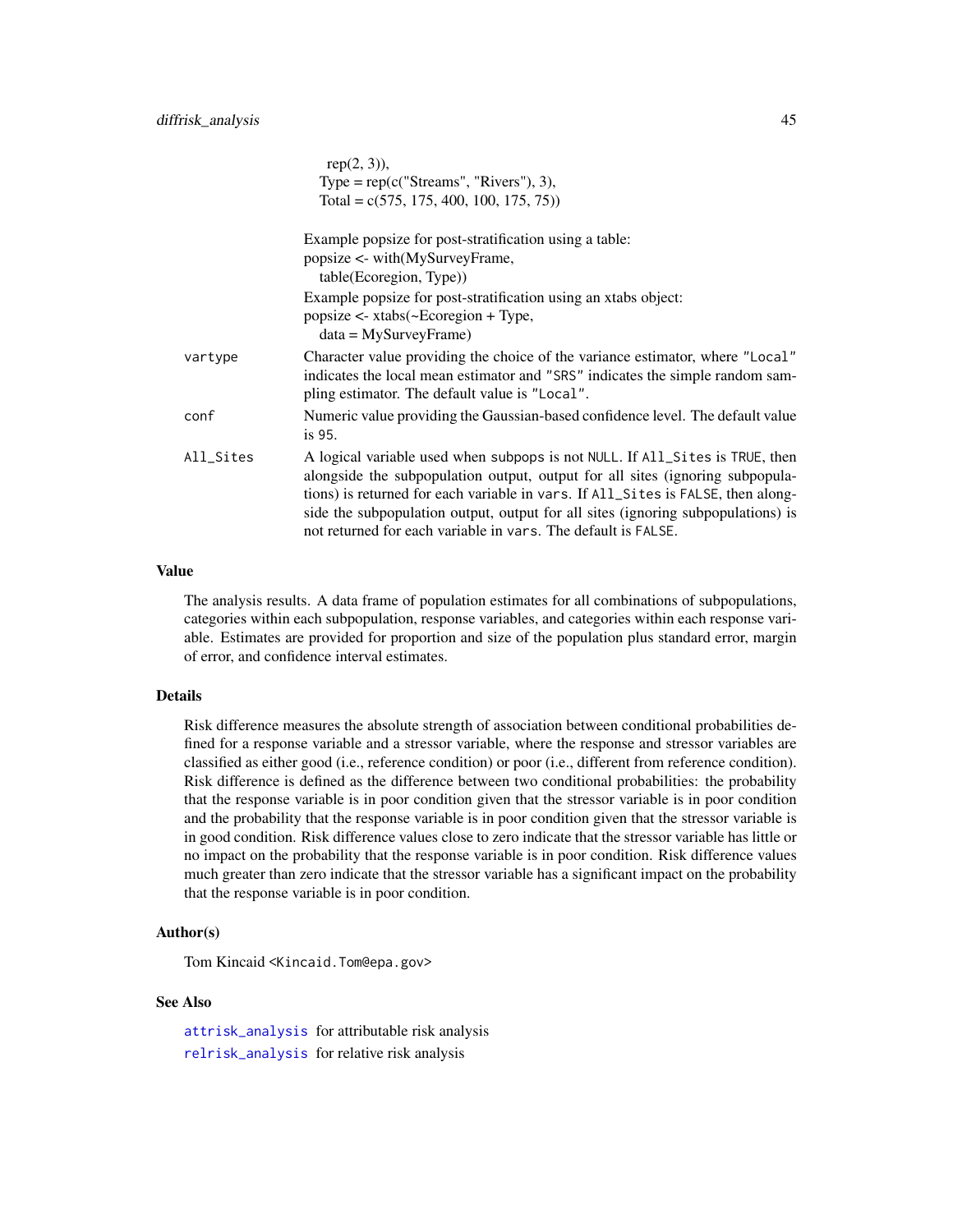## Examples

```
dframe <- data.frame(
  siteID = paste0("Site", 1:100),wgt = runif(100, 10, 100),
  xcoord = runif(100),
  ycoord = runif(100),
  stratum = rep(c("Stratum1", "Stratum2"), 50),
  RespVar1 = sample(c("Poor", "Good"), 100, replace = TRUE),RespVar2 = sample(c("Poor", "Good"), 100, replace = TRUE),
  StressVar = sample(c("Poor", "Good"), 100, replace = TRUE),
  All_Sites = rep("All Sites", 100),
  Resource\_Class = rep(c("Agr", "Forest"), c(55, 45)))
myresponse <- c("RespVar1", "RespVar2")
mystressor <- c("StressVar")
mysubpops <- c("All_Sites", "Resource_Class")
diffrisk_analysis(dframe,
 vars_response = myresponse,
  vars_stressor = mystressor, subpops = mysubpops, siteID = "siteID",
  weight = "wgt", xcoord = xcoord, ycoord = ycoord,
  stratumID = "stratum"
\lambda
```
errorprnt *Print errors from analysis functions*

#### Description

This function prints the error messages vector in the analysis functions.

#### Usage

errorprnt(error\_vec = get("error\_vec", envir = .GlobalEnv))

## Arguments

error\_vec Data frame that contains error messages. The default is "error\_vec", which is the name given to the error messages vector created by functions in the spsurvey package.

## Value

Printed errors.

## Author(s)

Tom Kincaid <Kincaid.Tom@epa.gov>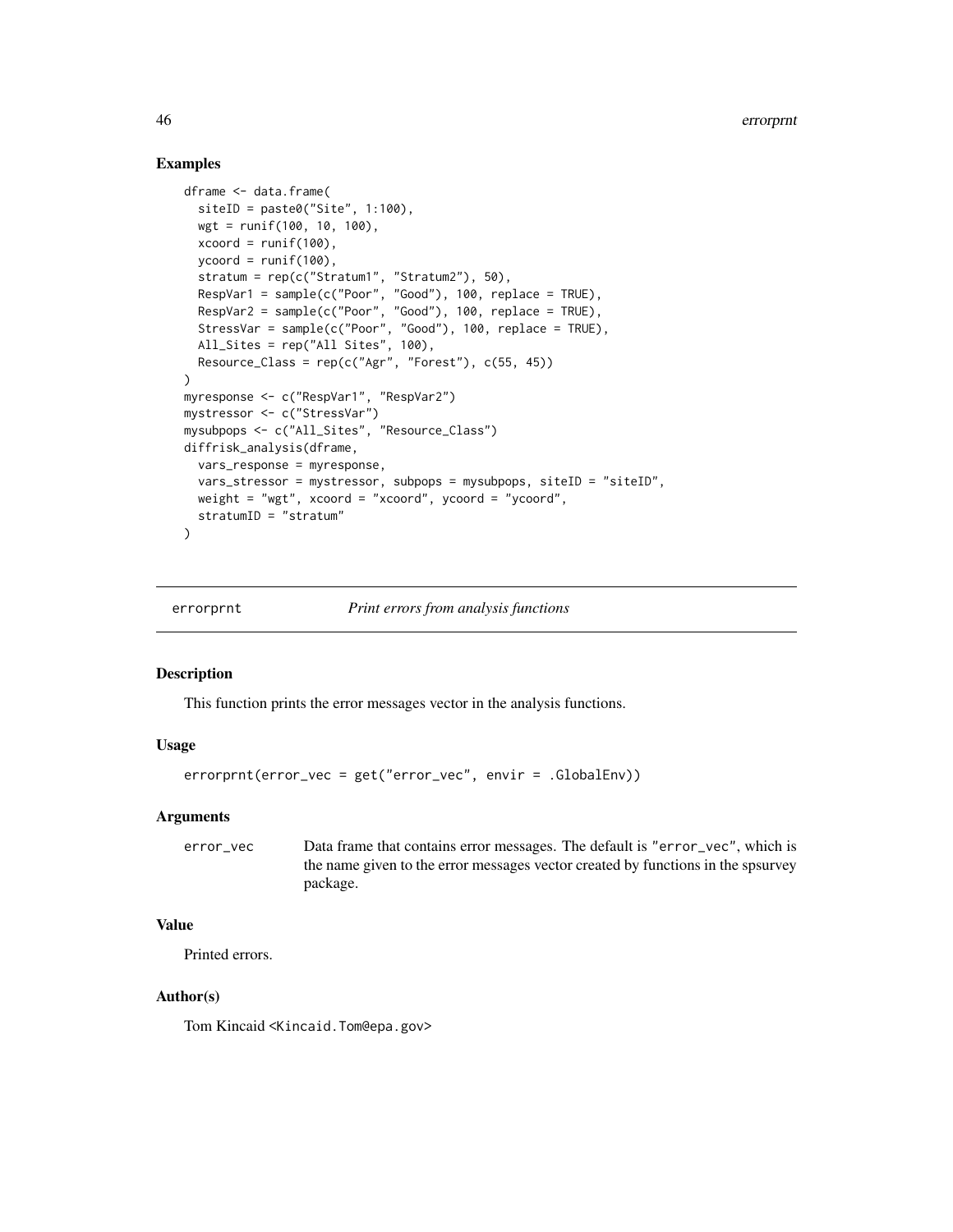<span id="page-46-0"></span>Select a spatially balanced sample from a point (finite), linear / linestring (infinite), or areal / polygon (infinite) sampling frame using the Generalized Random Tessellation Stratified (GRTS) algorithm. The GRTS algorithm accommodates unstratified and stratified sampling designs and allows for equal inclusion probabilities, unequal inclusion probabilities according to a categorical variable, and inclusion probabilities proportional to a positive auxiliary variable. Several additional sampling options are included, such as including legacy (historical) sites, requiring a minimum distance between sites, and selecting replacement sites. For technical details, see Stevens and Olsen (2004).

## Usage

```
grts(
  sframe,
  n_base,
  stratum_var = NULL,
  seltype = NULL,
  caty_var = NULL,
  caty_n = NULL,aux\_var = NULL,legacy_var = NULL,
  legacy_sites = NULL,
  legacy_stratum_var = NULL,
  legacy_caty_var = NULL,
  legacy_aux_var = NULL,
  mindis = NULL,
  maxtry = 10,
  n_over = NULL,
  n_near = NULL,
  wgt\_units = NULL,pt_density = NULL,
  DesignID = "Site",
  SiteBegin = 1,
  sep = "-",
  projcrs_check = TRUE
)
```
### Arguments

| sframe | The sampling frame as an sf object. The coordinate system for sframe must          |
|--------|------------------------------------------------------------------------------------|
|        | projected (not geographic). If m or z values are in sframe's geometry, they are    |
|        | silently dropped (i.e., only x-coordinates and y-coordinates are preserved).       |
| n base | The base sample size required. If the sampling design is unstratified, this is a   |
|        | single numeric value. If the sampling design is stratified, this is a named vector |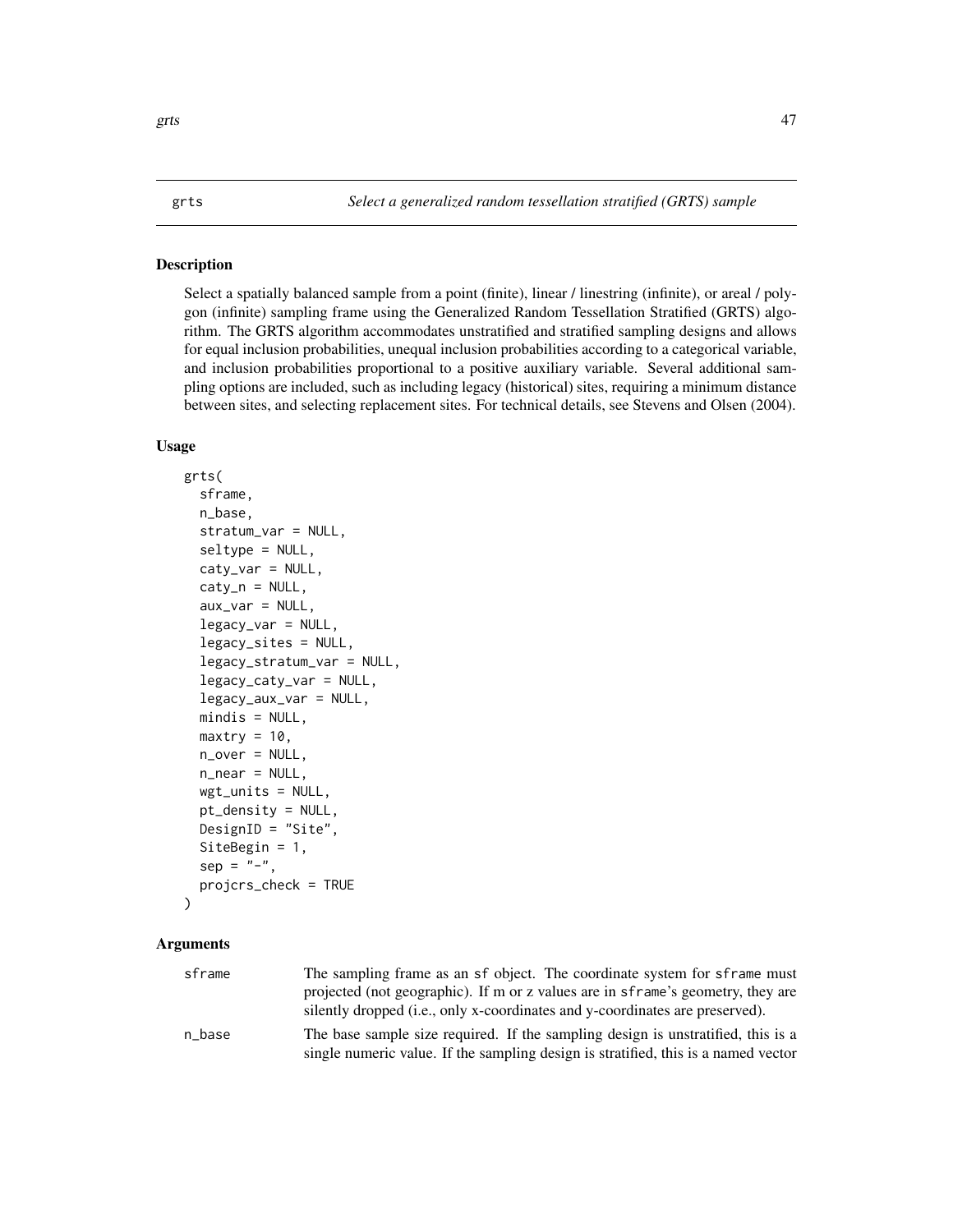or list whose names represent each stratum and whose values represent each stratum's sample size. These names must match the values of the stratification variable represented by stratum\_var. Legacy sites are considered part of the base sample, so the value for n\_base should be equal to the number of legacy sites plus the number of desired non-legacy sites.

- stratum\_var A character string containing the name of the column from sframe that identifies stratum membership for each element in sframe. If stratum equals NULL, the sampling design is unstratified and all elements in sframe are eligible to be selected in the sample. The default is NULL.
- seltype A character string or vector indicating the inclusion probability type, which must be one of following: "equal" for equal inclusion probabilities; "unequal" for unequal inclusion probabilities according to a categorical variable specified by caty\_var; and "proportional" for inclusion probabilities proportional to a positive auxiliary variable specified by aux\_var. If the sampling design is unstratified, seltype is a single character vector. If the sampling design is stratified, seltype is a named vector whose names represent each stratum and whose values represent each stratum's inclusion probability type. seltype's default value tries to match the intended inclusion probability type: If caty\_var and aux\_var are not specified, seltype is "equal"; if caty\_var is specified, seltype is "unequal"; and if aux\_var is specified, seltype is "proportional".
- caty\_var A character string containing the name of the column from sframe that represents the unequal probability variable.
- caty\_n A character vector indicating the expected sample size for each level of caty\_var, the unequal probability variable. If the sampling design is unstratified, caty\_n is a named vector whose names represent each level of caty\_var and whose values represent each level's expected sample size. The sum of caty\_n must equal n\_base. If the sampling design is stratified and the expected sample sizes are the same among strata, caty\_n is a named vector whose names represent represent each level of caty\_var and whose values represent each level's expected sample size – these expected sample sizes are applied to all strata. The sum of caty\_n must equal each stratum's value in n\_base. If the sampling design is stratified and the expected sample sizes differ among strata, caty\_n is a list where each element is named as a stratum in n\_base. Each stratum's list element is a named vector whose names represent each level of caty\_var and whose values represent each level's expected sample size (within the stratum). The sum of the values in each stratum's list element must equal that stratum's value in n\_base.
- aux\_var A character string containing the name of the column from sframe that represents the proportional (to size) inclusion probability variable (auxiliary variable). This auxiliary variable must be positive, and the resulting inclusion probabilities are proportional to the values of the auxiliary variable. Larger values of the auxiliary variable result in higher inclusion probabilities.
- legacy\_var This argument can be used instead of legacy\_sites when sframe is a POINT or MULTIPOINT geometry (i.e. a finite sampling frame), When legacy\_var is used, it is a character string containing the name of the column from sframe that represents whether each site is a legacy site. For legacy sites, the values of the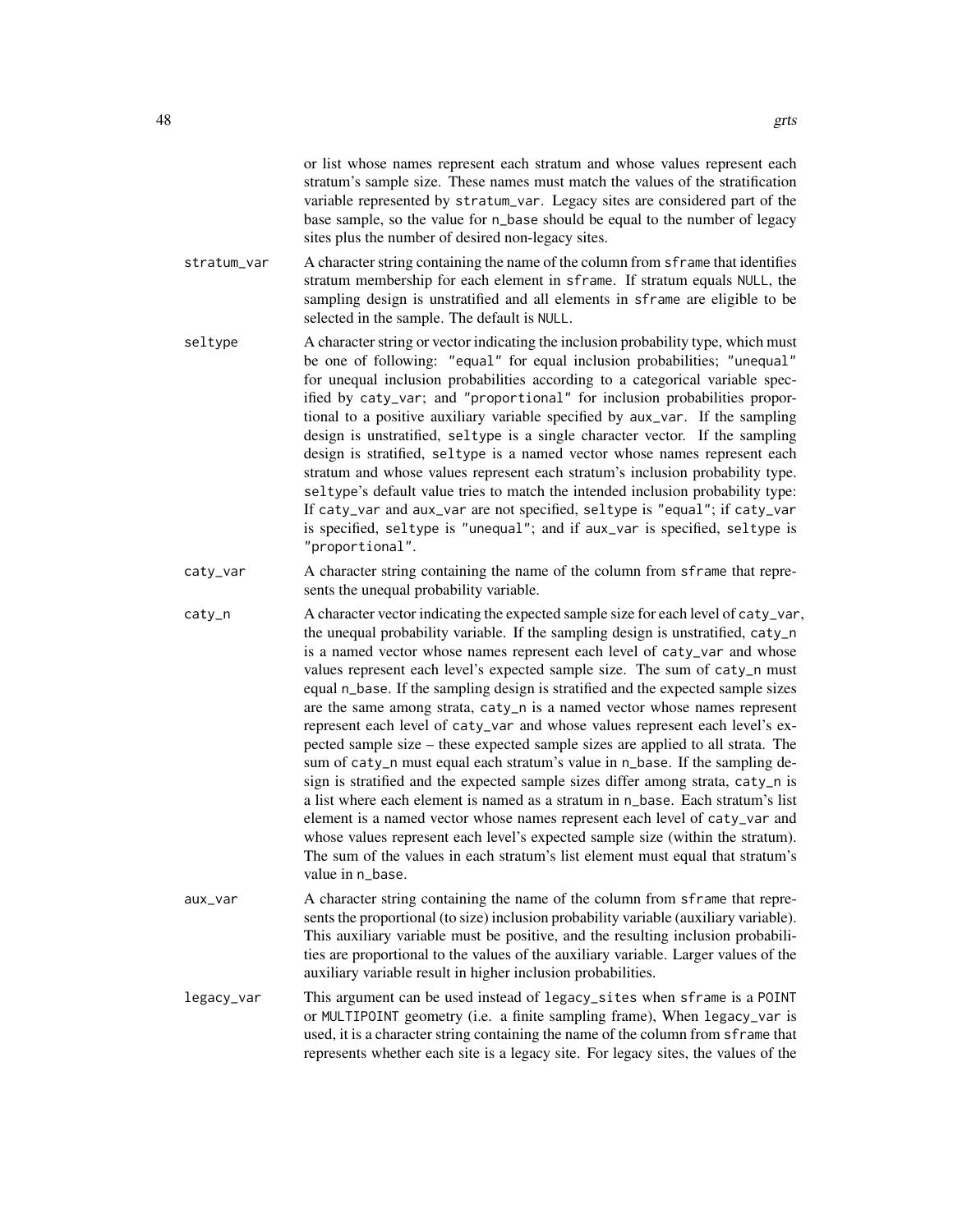legacy\_var must contain character strings that act as a legacy site identifier. For non-legacy sites, the values of the legacy\_var column must be NA. Using this approach, legacy\_stratum\_var, legacy\_caty\_var, and legacy\_aux\_var are not required and should not be used (because legacy\_var represents a column in sframe). spsurvey assumes that the legacy sites were selected from a previous sampling design that incorporated randomness into site selection.

legacy\_sites An sf object with a POINT or MULTIPOINT geometry representing the legacy sites. spsurvey assumes that the legacy sites were selected from a previous sampling design that incorporated randomness into site selection. If m or z values are in legacy\_sites' geometry, they are silently dropped (i.e., only x-coordinates and y-coordinates are preserved).

legacy\_stratum\_var

A character string containing the name of the column from legacy\_sites that identifies stratum membership for each element of legacy\_sites. This argument is required when the sampling design is stratified and its levels must be contained in the levels of the stratum\_var variable. The default value of legacy\_stratum\_var is stratum\_var, so legacy\_stratum\_var need only be specified explicitly when the name of the stratification variable in legacy\_sites differs from stratum\_var.

#### legacy\_caty\_var

A character string containing the name of the column from legacy\_sites that identifies the unequal probability variable for each element of legacy\_sites. This argument is required when the sampling design uses unequal selection probabilities and its categories must be contained in the levels of the caty\_var variable. The default value of legacy\_caty\_var is caty\_var, so legacy\_caty\_var need only be specified explicitly when the name of the unequal probability variable in legacy\_sites differs from caty\_var.

- legacy\_aux\_var A character string containing the name of the column from legacy\_sites that identifies the proportional probability variable for each element of legacy\_sites. This argument is required when the sampling design uses proportional selection probabilities and the values of the legacy\_aux\_var variable must be positive. The default value of legacy\_aux\_var is aux\_var, so legacy\_aux\_var need only be specified explicitly when the name of the proportional probability variable in legacy\_sites differs from aux\_var.
- mindis A numeric value indicating the desired minimum distance between sampled sites. If the sampling design is stratified and mindis is an numeric value, the minimum distance is applied to all strata. If the sampling design is stratified and different minimum distances are desired among strata, then mindis is a list whose names match the names of  $n$ -base and whose and values are the minimum distance for the corresponding stratum. If a minimum distance is not desired for a particular stratum, then the corresponding value in mindis should be 0 or NULL (which is equivalent to 0). The units of mindis must represent the units in sframe. A warning is returned if the minimum distance could not be reached after maxtry attempts. If legacy sites are used, the minimum distance requirement (and subsequent warning if maxtry attempts are reached) is enforced for all base sites that are not legacy sites (i.e., the minimum distance is enforced for these sites by comparing distances against all base sites (legacy and non-legacy)).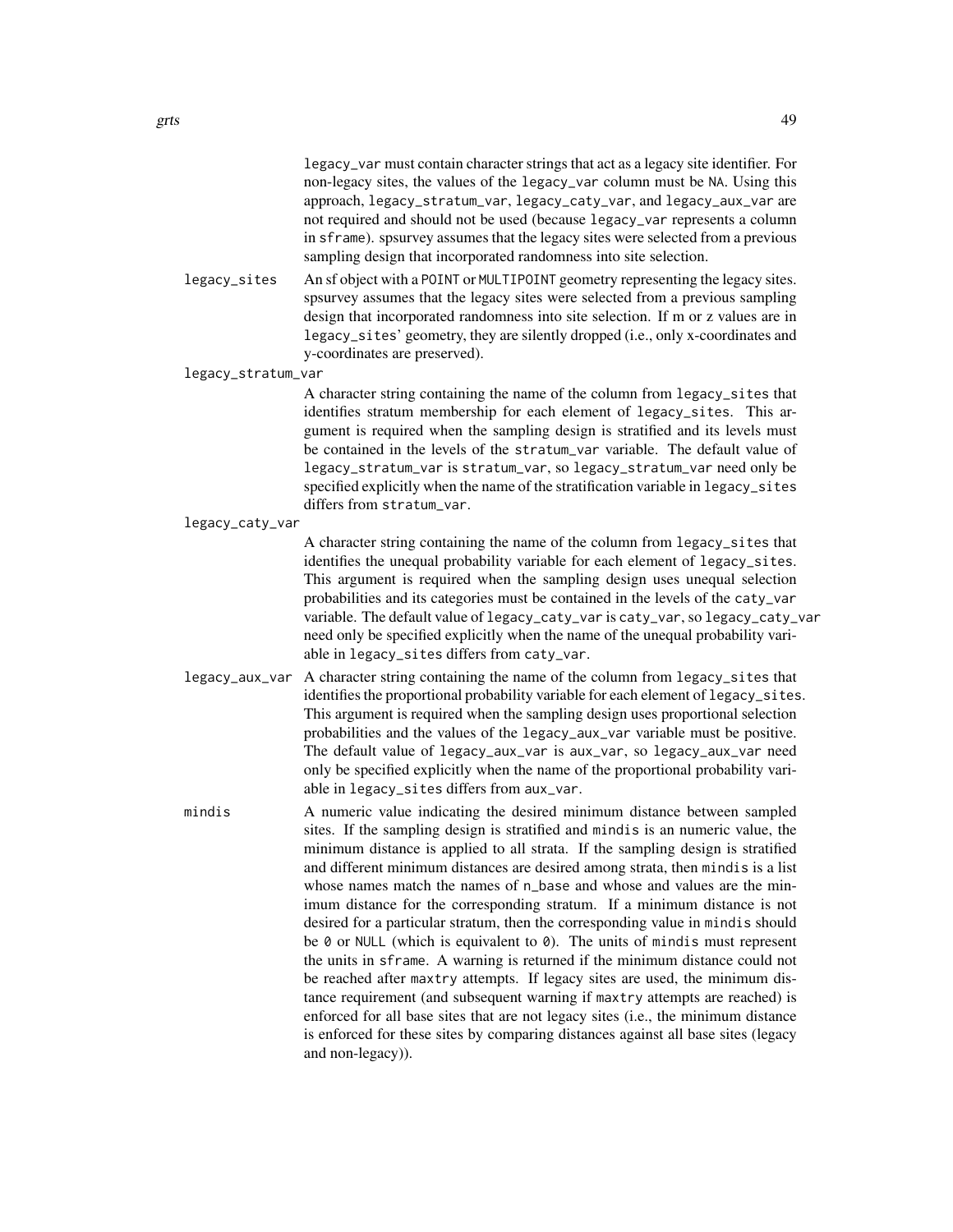| maxtry | The number of maximum attempts to apply the minimum distance algorithm to       |
|--------|---------------------------------------------------------------------------------|
|        | obtain the desired minimum distance between sites. Each iteration takes roughly |
|        | as long as the standard GRTS algorithm. Successive iterations will always con-  |
|        | tain at least as many sites satisfying the minimum distance requirement as the  |
|        | previous iteration. The algorithm stops when the minimum distance requirement   |
|        | is met or there are maxtry iterations. The default number of maximum iterations |
|        | is $10$ .                                                                       |
|        |                                                                                 |

- n\_over The number of reverse hierarchically ordered (rho) replacement sites. If the sampling design is unstratified, then n\_over is an integer specifying the number of rho replacement sites desired. If the sampling design is stratified, then n\_over is a vector (or list) whose names match the names of n\_base and whose values indicate the number of rho replacement sites for each stratum. If replacement sites are not desired for a particular stratum, then the corresponding value in n\_over should be 0 or NULL (which is equivalent to 0). If the sampling design is stratified but the number of n\_over sites is the same in each stratum, n\_over can be a vector which is used for each stratum. Note that if the sampling design has unequal selection probabilities (seltype = "unequal"), then n\_over sites are given the same proportion of caty\_n values as n\_base.
- n\_near The number of nearest neighbor (nn) replacement sites. If the sampling design is unstratified, n\_near is integer from 1 to 10 specifying the number of nn replacement sites to be selected for each base site. If the sampling design is stratified but the same number of nn replacement sites is desired for each stratum, n\_near is integer from 1 to 10 specifying the number of nn replacement sites to be selected for each base site. If the sampling design is unstratified and a different number of nn replacement sites is desired for each stratum, n\_near is a vector (or list) whose names represent strata and whose values is integer from 1 to 10 specifying the number of nn replacement sites to be selected for each base site in the stratum. If replacement sites are not desired for a particular stratum, then the corresponding value in n\_over should be 0 or NULL (which is equivalent to 0). For infinite sampling frames, the distance between a site and its nn depends on pt\_density. The larger pt\_density, the closer the nn neighbors.
- wgt\_units The units used to compute the design weights. These units must be standard units as defined by the set\_units() function in the units package. The default units match the units of the sf object.
- pt\_density A positive integer controlling the density of the GRTS approximation for infinite sampling frames. The GRTS approximation for infinite sample frames vastly improves computational efficiency by generating many finite points and selecting a sample from the points. pt\_density represents the density of finite points per unit to use in the approximation. More specifically, for each stratum, the number of points used in the approximation equals  $pt\_density * (n\_base$ + n\_over). A larger value of pt\_density means a closer approximation to the infinite sampling frame but less computational efficiency. The default value of pt\_density is 10. Note that when used with caty\_n, the unequal inclusion probabilities generated from this approach are also approximations.
- DesignID A character string indicating the naming structure for each site's identifier selected in the sample, which is matched with SiteBegin and included as a variable in the sf object in the function's output. Default is "Site".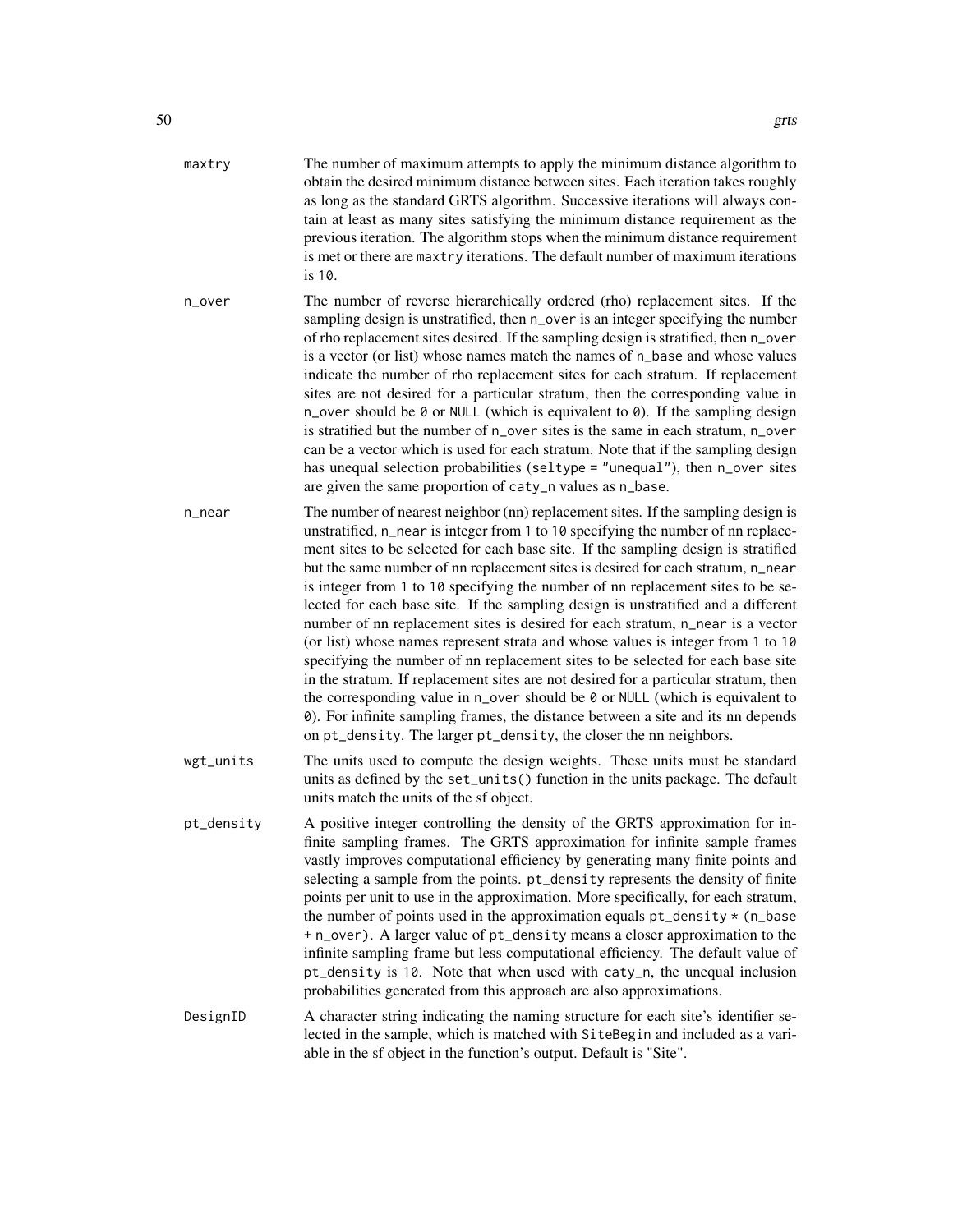| SiteBegin     | A character string indicating the first number to use to match with DesignID                                                                                                                                                                                                                               |
|---------------|------------------------------------------------------------------------------------------------------------------------------------------------------------------------------------------------------------------------------------------------------------------------------------------------------------|
|               | while creating each site's identifier selected in the sample. Successive sites are                                                                                                                                                                                                                         |
|               | given successive integers. The default starting number is 1 and the number of                                                                                                                                                                                                                              |
|               | digits is equal to number of digits in nbase + nover. For example, if nbase is                                                                                                                                                                                                                             |
|               | 50 and nover is 0, then the default site identifiers are $\text{Site-01}$ to $\text{Site-50}$                                                                                                                                                                                                              |
| sep           | A character string that acts as a separator between DesignID and SiteBegin.<br>The default is $"$ -".                                                                                                                                                                                                      |
| projcrs_check | A check for whether the coordinates are projected. If TRUE, an error is returned<br>if coordinates are not projected (i.e., they are geographic or NA). If FALSE, the<br>check is not performed, which means that the crs in sframe (and legacy_sites<br>if provided) can be projected, geographic, or NA. |
|               |                                                                                                                                                                                                                                                                                                            |

## Details

n\_base is the number of sites used to calculate the design weights, which is typically the number of sites used in an analysis. When a panel sampling design is implemented, n\_base is typically the number of sites in all panels that will be sampled in the same temporal period – n\_base is not the total number of sites in all panels. The sum of n\_base and n\_over is equal to the total number of sites to be visited for all panels plus any replacement sites that may be required.

## Value

The sampling design sites and additional information about the sampling design. More specifically, it is, a list with five elements:

- sites\_legacy An sf object containing legacy sites. This is NULL if legacy sites were not included in the sample.
- sites\_base An sf object containing the base sites. This is NULL if n\_base equals the number of legacy sites.
- sites\_over An sf object containing the reverse hierarchically ordered replacement sites. This is NULL if no reverse hierarchically ordered replacement sites were included in the sample.
- sites\_near An sf object containing the nearest neighbor replacement sites. This is NULL if no nearest neighbor replacement sites were included in the sample.
- design A list documenting the specifications of this sampling design. This can be checked to verify your sampling design ran as intended.
	- Call The original function call.
	- stratum The unique strata. This equals "None" if the sampling design was unstratified.
	- n\_base The base sample size per stratum.
	- seltype The selection type per stratum.
	- caty\_n The expected sample sizes for each level of the unequal probability grouping variable per stratum. This equals NULL when seltype is not "unequal".
	- legacy A logical variable indicating whether legacy sites were included in the sample.
	- mindis The minimum distance requirement desired. This is NULL when no minimum distance requirement was applied.
	- n\_over The reverse hierarchically ordered replacement site sample sizes per stratum. If seltype is unequal, this represents the expected sample sizes. This is NULL when no reverse hierarchically ordered replacement sites were selected.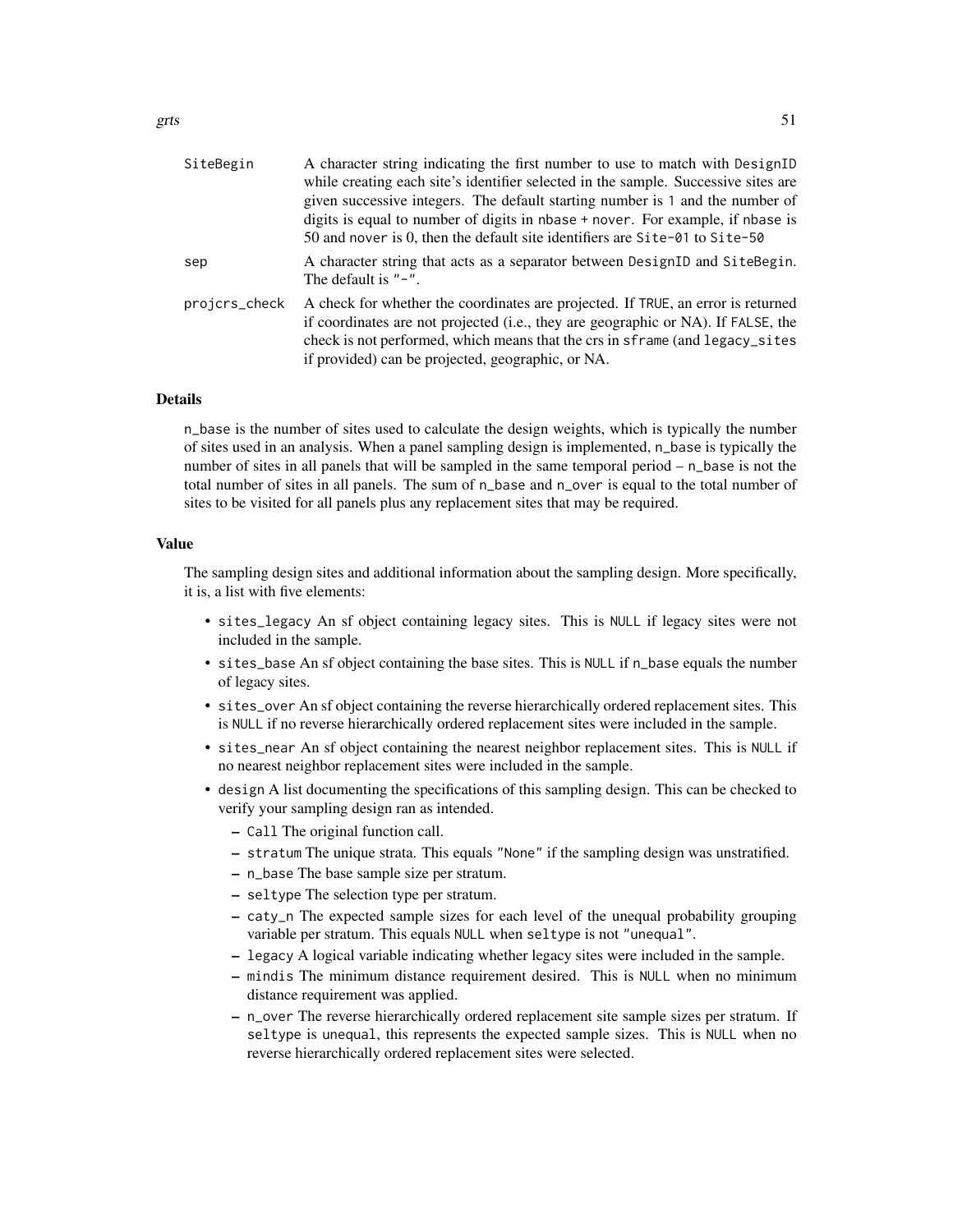– n\_near The number of nearest neighbor replacement sites desired. This is NULL when no nearest neighbor replacement sites were selected.

When non-NULL, the sites\_legacy, sites\_base, sites\_over, and sites\_near objects contain the original columns in sframe and include a few additional columns. These additional columns are

- siteID A site identifier (as named using the DesignID and SiteBegin arguments to grts()).
- siteuse Whether the site is a legacy site (Legacy), base site (Base), reverse hierarchically ordered replacement site (Over), or nearest neighbor replacement site (Near).
- replsite The replacement site ordering. replsite is None if the site is not a replacement site, Next if it is the next reverse hierarchically ordered replacement site to use, or Near\_, where the word following  $\overline{\phantom{a}}$  indicates the ordering of sites closest to the originally sampled site.
- lon\_WGS84 Longitude coordinates using the WGS84 coordinate system (EPSG:4326). Only given if coordinates are projected.
- lat\_WGS84 Latitude coordinates using the WGS84 coordinate system (EPSG:4326). Only given if coordinates are projected.
- X Longitude coordinates using the provided coordinate system. Only given if coordinates are not projected (i.e., they are geographic or NA).
- Y Latitude coordinates using the provided coordinate system. Only given if coordinates are not projected (i.e., they are geographic or NA).
- stratum A stratum indicator. stratum is None if the sampling design was unstratified. If the sampling design was stratified, stratum indicates the stratum.
- wgt The design weight.
- ip The site's original inclusion probability (the reciprocal) of (wgt).
- caty An unequal probability grouping indicator. caty is None if the sampling design did not use unequal inclusion probabilities. If the sampling design did use unequal inclusion probabilities, caty indicates the unequal probability level.
- aux The auxiliary proportional probability variable. This column is only returned if seltype was proportional in the original sampling design.

If any columns in sframe contain these names, those columns from sframe will be automatically prefixed with sframe\_ in the sites object.

## Author(s)

Tony Olsen <olsen.tony@epa.gov>

#### References

Stevens Jr., Don L. and Olsen, Anthony R. (2004). Spatially balanced sampling of natural resources. *Journal of the American Statistical Association*, 99(465), 262-278.

## See Also

[irs](#page-53-0) to select a sample that is not spatially balanced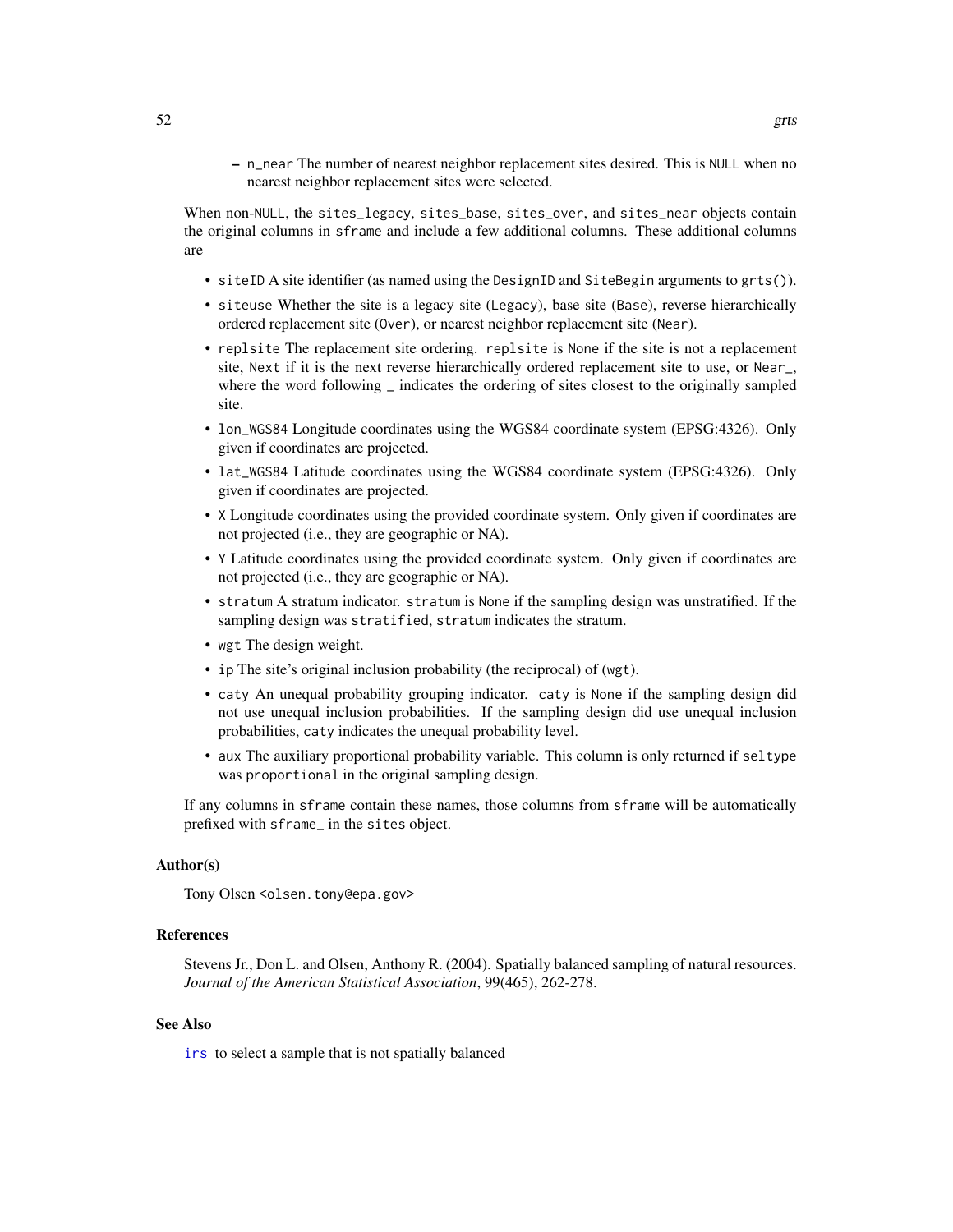## Illinois\_River 53

## Examples

```
## Not run:
sample <- grts(NE_Lakes, n_base = 100)
strata_n \leq c(low = 25, high = 30)
sample_strat <- grts(NE_Lakes, n_base = strata_n, stratum_var = "ELEV_CAT")
sample_over <- grts(NE_Lakes, n_base = 30, n_over = 5)
```
Illinois\_River *Illinois River data*

## Description

An (sf) MULTILINESTRING object of 244 segments of the Illinois River in Arkansas and Oklahoma.

## Usage

Illinois\_River

## End(Not run)

# Format

244 rows and 2 variables:

STATE\_NAME State name.

geometry MULTILINESTRING geometry using the NAD83 / Conus Albers coordinate reference system (EPSG: 5070).

Illinois\_River\_Legacy *Illinois River legacy data*

## Description

An (sf) POINT object of legacy sites for the Illinois River data.

# Usage

Illinois\_River\_Legacy

## Format

5 rows and 2 variables:

STATE\_NAME State name.

geometry POINT geometry using the NAD83 / Conus Albers coordinate reference system (EPSG: 5070).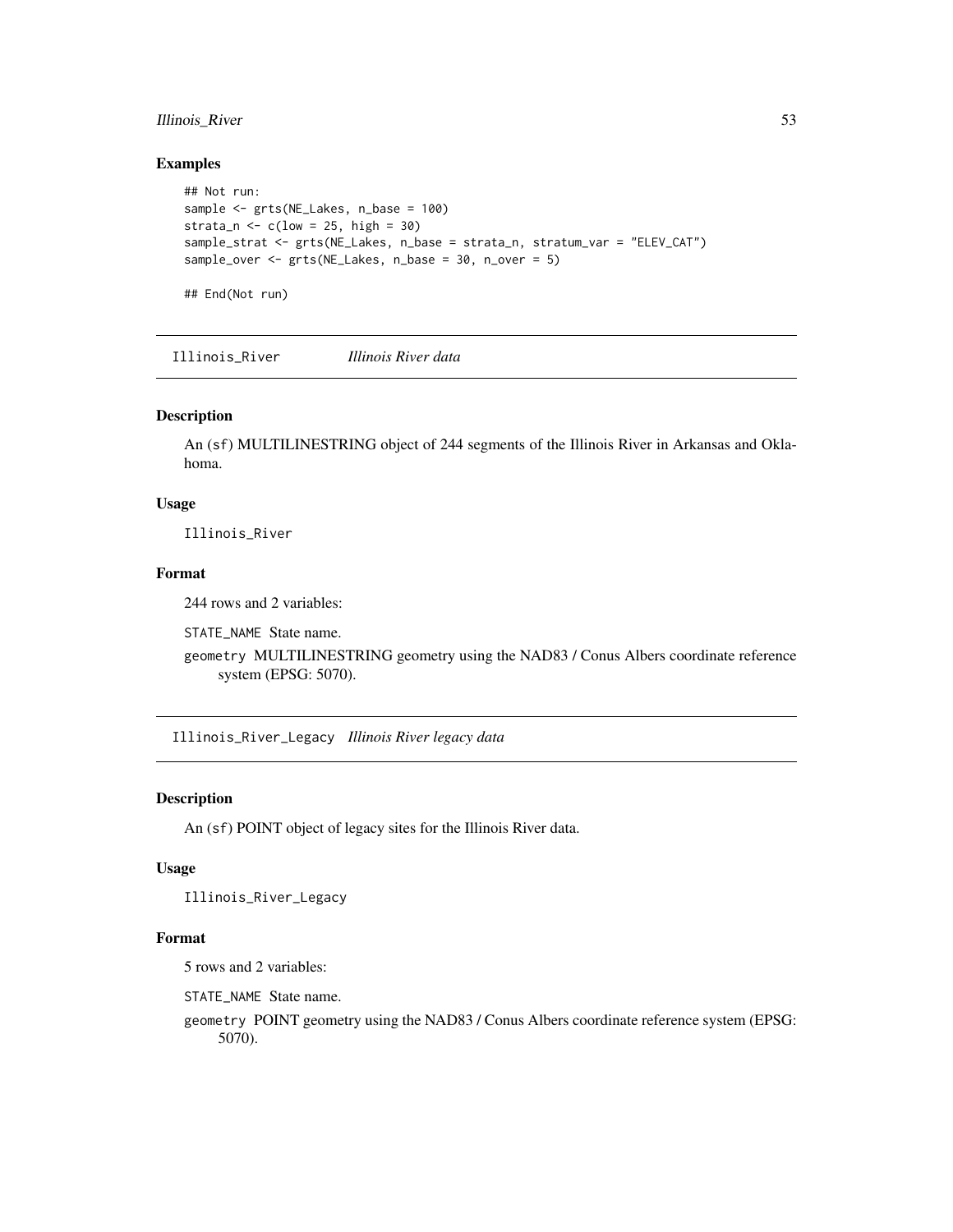<span id="page-53-0"></span>Select a sample that is not spatially balanced from a point (finite), linear / linestring (infinite), or areal / polygon (infinite) sampling frame using the Independent Random Sampling (IRS) algorithm. The IRS algorithm accommodates unstratified and stratified sampling designs and allows for equal inclusion probabilities, unequal inclusion probabilities according to a categorical variable, and inclusion probabilities proportional to a positive auxiliary variable. Several additional sampling options are included, such as including legacy (historical) sites, requiring a minimum distance between sites, and selecting replacement sites.

## Usage

```
irs(
  sframe,
  n_base,
  stratum_var = NULL,
  seltype = NULL,
  caty_var = NULL,
  caty_n = NULL,aux\_var = NULL,legacy_var = NULL,
  legacy_sites = NULL,
  legacy_stratum_var = NULL,
  legacy_caty_var = NULL,
  legacy_aux_var = NULL,
  mindis = NULL,
 maxtry = 10,
  n_over = NULL,
  n_near = NULL,
  wgt\_units = NULL,pt_density = NULL,
 DesignID = "Site",
  SiteBegin = 1,
  sep = "-",
  projcrs_check = TRUE
)
```
### Arguments

| sframe | The sampling frame as an sf object. The coordinate system for sframe must          |
|--------|------------------------------------------------------------------------------------|
|        | projected (not geographic). If m or z values are in sframe's geometry, they are    |
|        | silently dropped (i.e., only x-coordinates and y-coordinates are preserved).       |
| n base | The base sample size required. If the sampling design is unstratified, this is a   |
|        | single numeric value. If the sampling design is stratified, this is a named vector |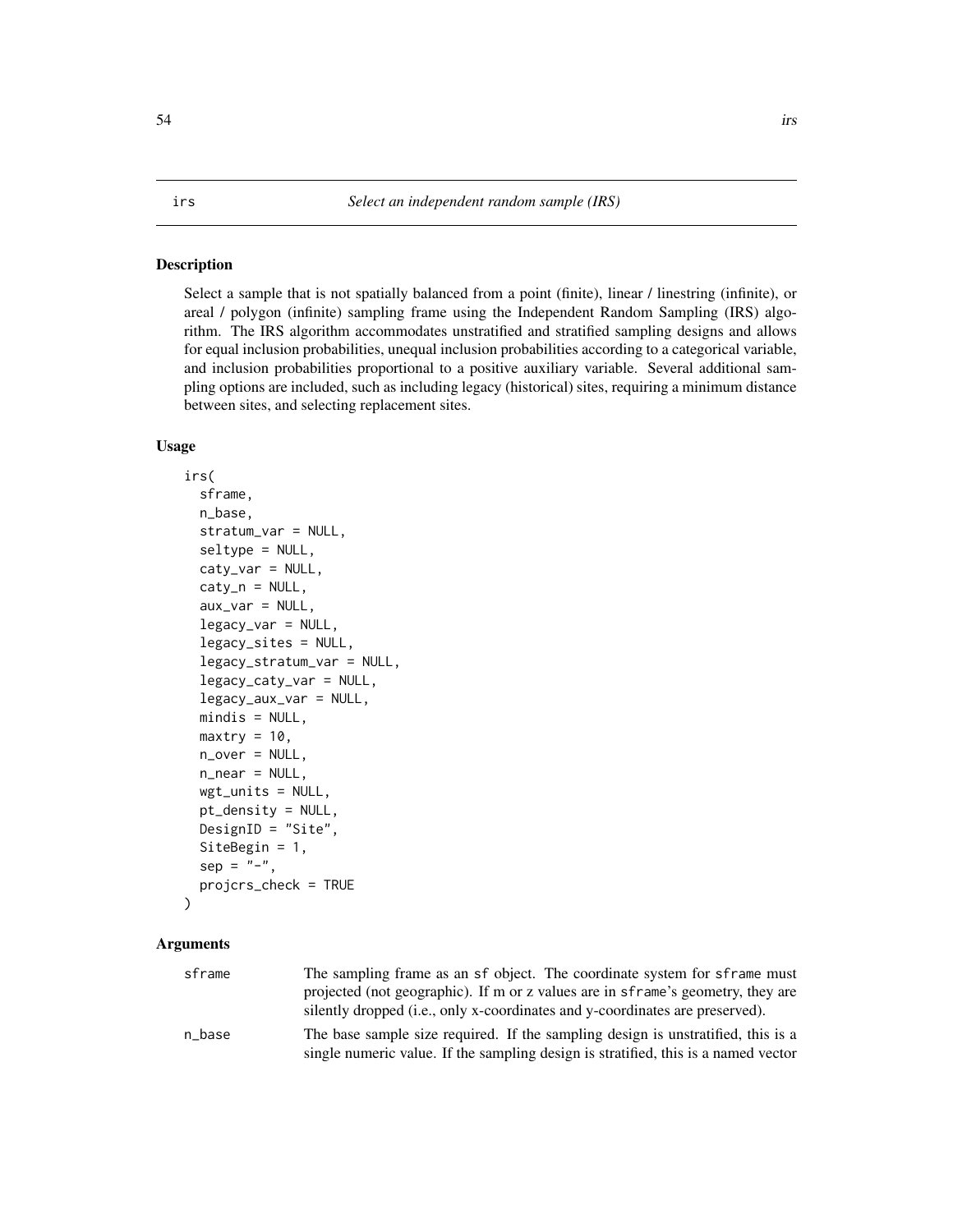or list whose names represent each stratum and whose values represent each stratum's sample size. These names must match the values of the stratification variable represented by stratum\_var. Legacy sites are considered part of the base sample, so the value for n\_base should be equal to the number of legacy sites plus the number of desired non-legacy sites.

- stratum\_var A character string containing the name of the column from sframe that identifies stratum membership for each element in sframe. If stratum equals NULL, the sampling design is unstratified and all elements in sframe are eligible to be selected in the sample. The default is NULL.
- seltype A character string or vector indicating the inclusion probability type, which must be one of following: "equal" for equal inclusion probabilities; "unequal" for unequal inclusion probabilities according to a categorical variable specified by caty\_var; and "proportional" for inclusion probabilities proportional to a positive auxiliary variable specified by aux\_var. If the sampling design is unstratified, seltype is a single character vector. If the sampling design is stratified, seltype is a named vector whose names represent each stratum and whose values represent each stratum's inclusion probability type. seltype's default value tries to match the intended inclusion probability type: If caty\_var and aux\_var are not specified, seltype is "equal"; if caty\_var is specified, seltype is "unequal"; and if aux\_var is specified, seltype is "proportional".
- caty\_var A character string containing the name of the column from sframe that represents the unequal probability variable.
- caty\_n A character vector indicating the expected sample size for each level of caty\_var, the unequal probability variable. If the sampling design is unstratified, caty\_n is a named vector whose names represent each level of caty\_var and whose values represent each level's expected sample size. The sum of caty\_n must equal n\_base. If the sampling design is stratified and the expected sample sizes are the same among strata, caty\_n is a named vector whose names represent represent each level of caty\_var and whose values represent each level's expected sample size – these expected sample sizes are applied to all strata. The sum of caty\_n must equal each stratum's value in n\_base. If the sampling design is stratified and the expected sample sizes differ among strata, caty\_n is a list where each element is named as a stratum in n\_base. Each stratum's list element is a named vector whose names represent each level of caty\_var and whose values represent each level's expected sample size (within the stratum). The sum of the values in each stratum's list element must equal that stratum's value in n\_base.
- aux\_var A character string containing the name of the column from sframe that represents the proportional (to size) inclusion probability variable (auxiliary variable). This auxiliary variable must be positive, and the resulting inclusion probabilities are proportional to the values of the auxiliary variable. Larger values of the auxiliary variable result in higher inclusion probabilities.
- legacy\_var This argument can be used instead of legacy\_sites when sframe is a POINT or MULTIPOINT geometry (i.e. a finite sampling frame), When legacy\_var is used, it is a character string containing the name of the column from sframe that represents whether each site is a legacy site. For legacy sites, the values of the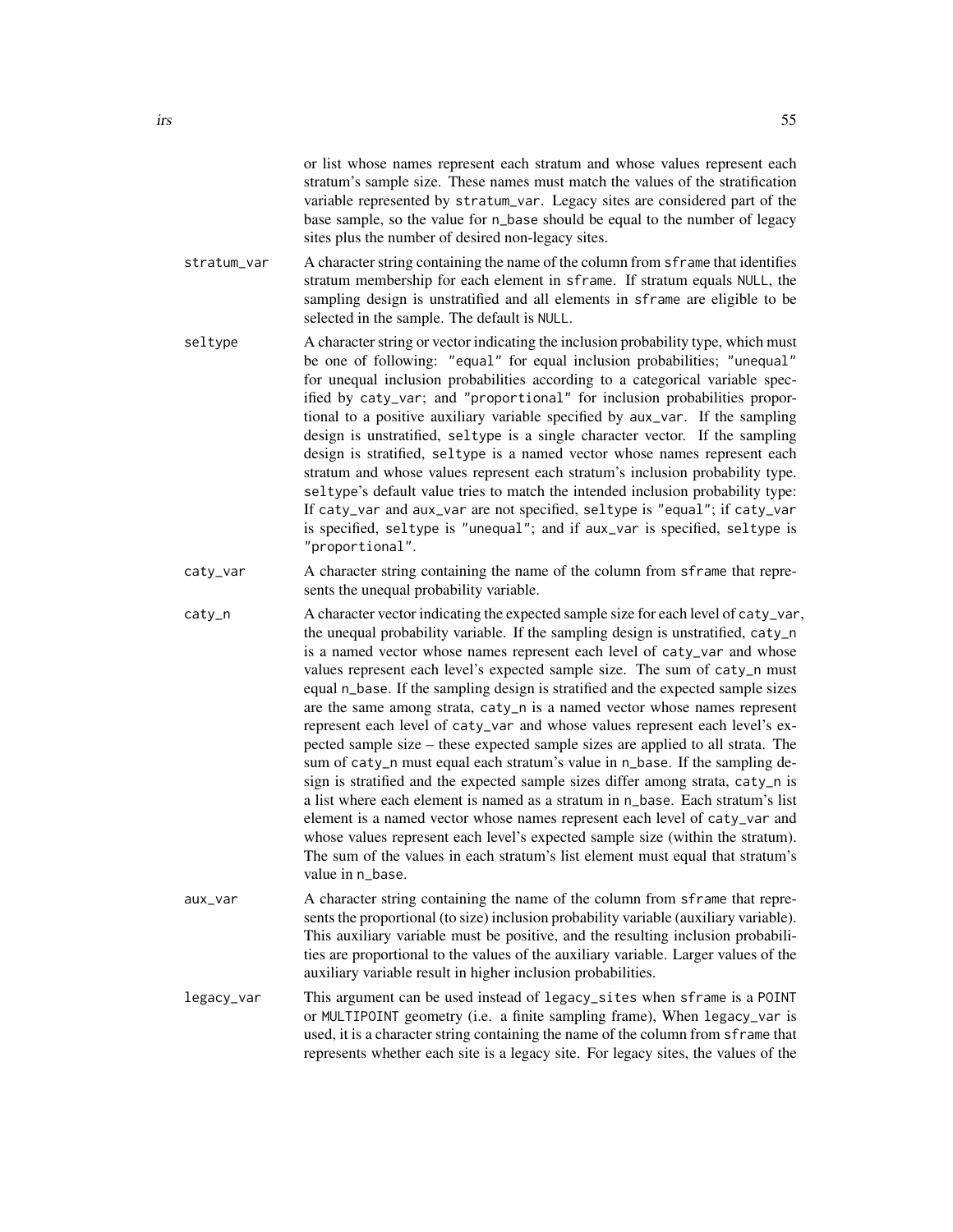legacy\_var must contain character strings that act as a legacy site identifier. For non-legacy sites, the values of the legacy\_var column must be NA. Using this approach, legacy\_stratum\_var, legacy\_caty\_var, and legacy\_aux\_var are not required and should not be used (because legacy\_var represents a column in sframe). spsurvey assumes that the legacy sites were selected from a previous sampling design that incorporated randomness into site selection.

legacy\_sites An sf object with a POINT or MULTIPOINT geometry representing the legacy sites. spsurvey assumes that the legacy sites were selected from a previous sampling design that incorporated randomness into site selection. If m or z values are in legacy\_sites' geometry, they are silently dropped (i.e., only x-coordinates and y-coordinates are preserved).

legacy\_stratum\_var

A character string containing the name of the column from legacy\_sites that identifies stratum membership for each element of legacy\_sites. This argument is required when the sampling design is stratified and its levels must be contained in the levels of the stratum\_var variable. The default value of legacy\_stratum\_var is stratum\_var, so legacy\_stratum\_var need only be specified explicitly when the name of the stratification variable in legacy\_sites differs from stratum\_var.

#### legacy\_caty\_var

A character string containing the name of the column from legacy\_sites that identifies the unequal probability variable for each element of legacy\_sites. This argument is required when the sampling design uses unequal selection probabilities and its categories must be contained in the levels of the caty\_var variable. The default value of legacy\_caty\_var is caty\_var, so legacy\_caty\_var need only be specified explicitly when the name of the unequal probability variable in legacy\_sites differs from caty\_var.

- legacy\_aux\_var A character string containing the name of the column from legacy\_sites that identifies the proportional probability variable for each element of legacy\_sites. This argument is required when the sampling design uses proportional selection probabilities and the values of the legacy\_aux\_var variable must be positive. The default value of legacy\_aux\_var is aux\_var, so legacy\_aux\_var need only be specified explicitly when the name of the proportional probability variable in legacy\_sites differs from aux\_var.
- mindis A numeric value indicating the desired minimum distance between sampled sites. If the sampling design is stratified and mindis is an numeric value, the minimum distance is applied to all strata. If the sampling design is stratified and different minimum distances are desired among strata, then mindis is a list whose names match the names of  $n$ -base and whose and values are the minimum distance for the corresponding stratum. If a minimum distance is not desired for a particular stratum, then the corresponding value in mindis should be 0 or NULL (which is equivalent to 0). The units of mindis must represent the units in sframe. A warning is returned if the minimum distance could not be reached after maxtry attempts. If legacy sites are used, the minimum distance requirement (and subsequent warning if maxtry attempts are reached) is enforced for all base sites that are not legacy sites (i.e., the minimum distance is enforced for these sites by comparing distances against all base sites (legacy and non-legacy)).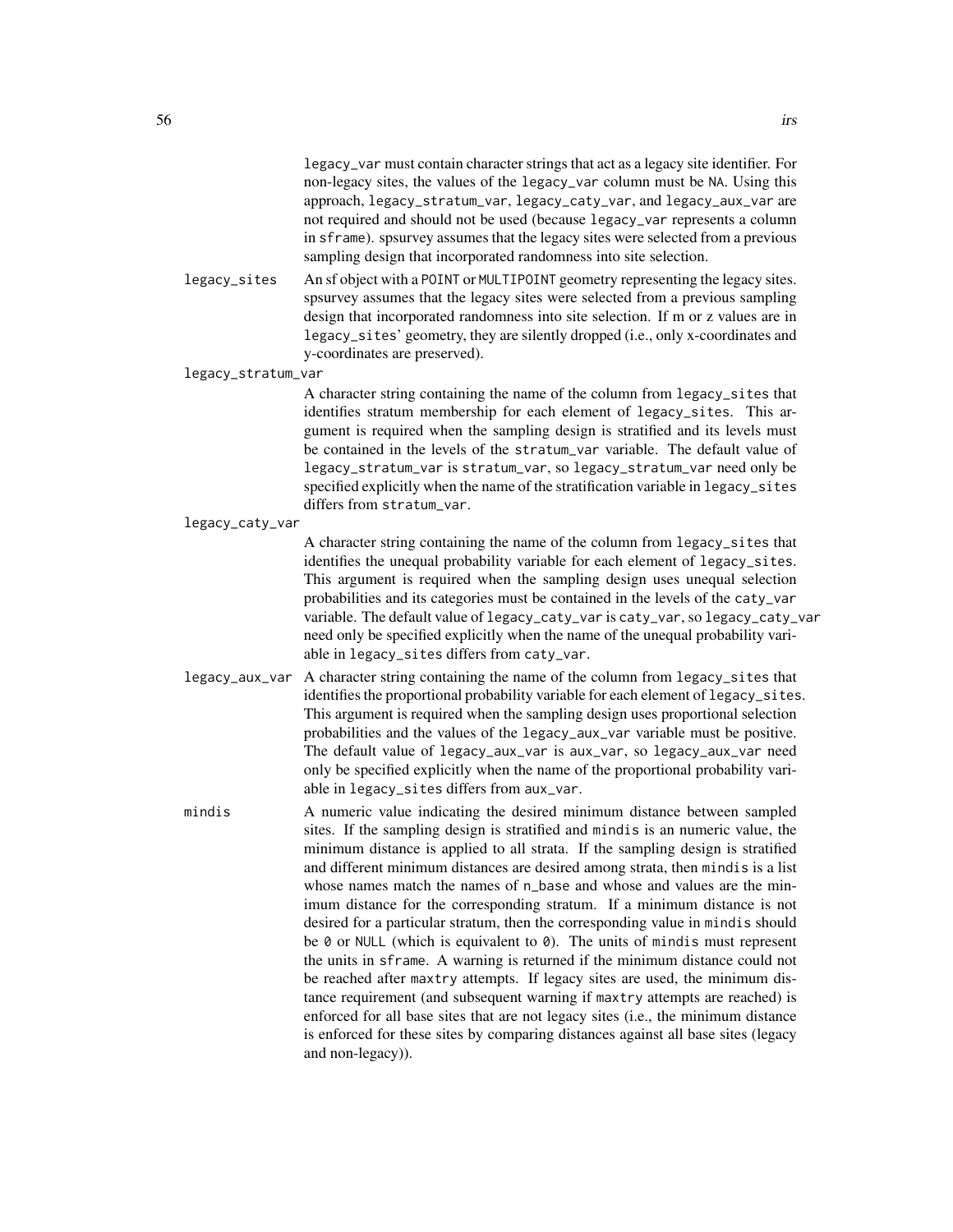| maxtry     | The number of maximum attempts to apply the minimum distance algorithm to<br>obtain the desired minimum distance between sites. Each iteration takes roughly<br>as long as the standard GRTS algorithm. Successive iterations will always con-<br>tain at least as many sites satisfying the minimum distance requirement as the<br>previous iteration. The algorithm stops when the minimum distance requirement<br>is met or there are maxtry iterations. The default number of maximum iterations<br>is 10.                                                                                                                                                                                                                                                                                                                                                                                                                                                                                                                                                                                                   |
|------------|------------------------------------------------------------------------------------------------------------------------------------------------------------------------------------------------------------------------------------------------------------------------------------------------------------------------------------------------------------------------------------------------------------------------------------------------------------------------------------------------------------------------------------------------------------------------------------------------------------------------------------------------------------------------------------------------------------------------------------------------------------------------------------------------------------------------------------------------------------------------------------------------------------------------------------------------------------------------------------------------------------------------------------------------------------------------------------------------------------------|
| n_over     | The number of reverse hierarchically ordered (rho) replacement sites. If the<br>sampling design is unstratified, then n_over is an integer specifying the number<br>of rho replacement sites desired. If the sampling design is stratified, then n_over<br>is a vector (or list) whose names match the names of n_base and whose values<br>indicate the number of rho replacement sites for each stratum. If replacement<br>sites are not desired for a particular stratum, then the corresponding value in<br>n_over should be 0 or NULL (which is equivalent to 0). If the sampling design<br>is stratified but the number of n_over sites is the same in each stratum, n_over<br>can be a vector which is used for each stratum. Note that if the sampling design<br>has unequal selection probabilities (seltype = "unequal"), then n_over sites<br>are given the same proportion of caty_n values as n_base.                                                                                                                                                                                                |
| n_near     | The number of nearest neighbor (nn) replacement sites. If the sampling design is<br>unstratified, n_near is integer from 1 to 10 specifying the number of nn replace-<br>ment sites to be selected for each base site. If the sampling design is stratified<br>but the same number of nn replacement sites is desired for each stratum, n_near<br>is integer from 1 to 10 specifying the number of nn replacement sites to be se-<br>lected for each base site. If the sampling design is unstratified and a different<br>number of nn replacement sites is desired for each stratum, n_near is a vector<br>(or list) whose names represent strata and whose values is integer from 1 to 10<br>specifying the number of nn replacement sites to be selected for each base site<br>in the stratum. If replacement sites are not desired for a particular stratum, then<br>the corresponding value in n_over should be 0 or NULL (which is equivalent to<br>0). For infinite sampling frames, the distance between a site and its nn depends<br>on pt_density. The larger pt_density, the closer the nn neighbors. |
| wgt_units  | The units used to compute the design weights. These units must be standard<br>units as defined by the set_units() function in the units package. The default<br>units match the units of the sf object.                                                                                                                                                                                                                                                                                                                                                                                                                                                                                                                                                                                                                                                                                                                                                                                                                                                                                                          |
| pt_density | A positive integer controlling the density of the GRTS approximation for in-<br>finite sampling frames. The GRTS approximation for infinite sample frames<br>vastly improves computational efficiency by generating many finite points and<br>selecting a sample from the points. pt_density represents the density of finite<br>points per unit to use in the approximation. More specifically, for each stratum,<br>the number of points used in the approximation equals $pt$ _density $*(n$ _base<br>+ n_over). A larger value of pt_density means a closer approximation to the<br>infinite sampling frame but less computational efficiency. The default value of<br>pt_density is 10. Note that when used with caty_n, the unequal inclusion<br>probabilities generated from this approach are also approximations.                                                                                                                                                                                                                                                                                       |
| DesignID   | A character string indicating the naming structure for each site's identifier se-<br>lected in the sample, which is matched with SiteBegin and included as a vari-<br>able in the sf object in the function's output. Default is "Site".                                                                                                                                                                                                                                                                                                                                                                                                                                                                                                                                                                                                                                                                                                                                                                                                                                                                         |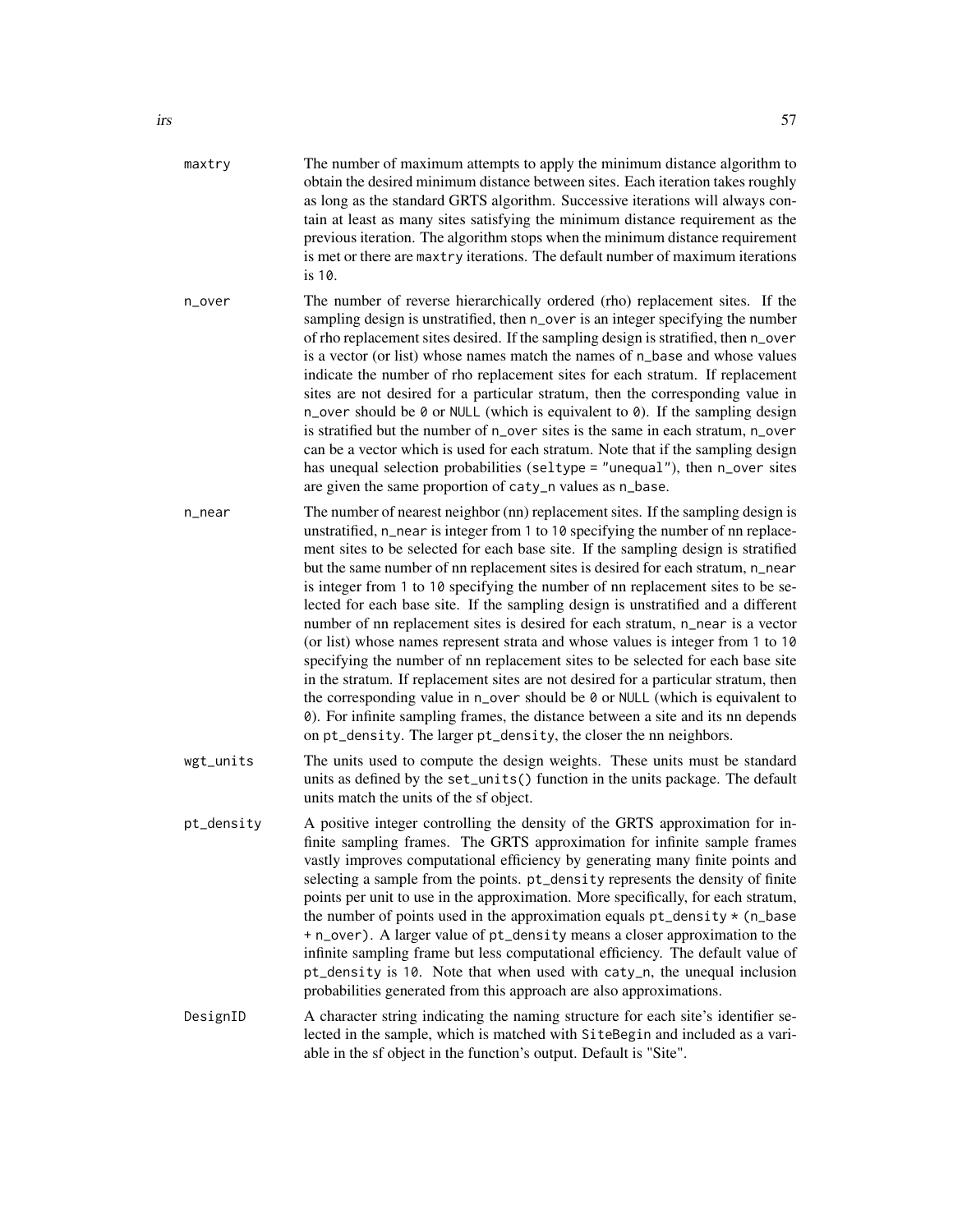| SiteBegin     | A character string indicating the first number to use to match with DesignID                                                                                                                                                                                                                               |
|---------------|------------------------------------------------------------------------------------------------------------------------------------------------------------------------------------------------------------------------------------------------------------------------------------------------------------|
|               | while creating each site's identifier selected in the sample. Successive sites are                                                                                                                                                                                                                         |
|               | given successive integers. The default starting number is 1 and the number of                                                                                                                                                                                                                              |
|               | digits is equal to number of digits in nbase + nover. For example, if nbase is                                                                                                                                                                                                                             |
|               | 50 and nover is 0, then the default site identifiers are Site-01 to Site-50                                                                                                                                                                                                                                |
| sep           | A character string that acts as a separator between DesignID and SiteBegin.<br>The default is $"$ – ".                                                                                                                                                                                                     |
| projcrs_check | A check for whether the coordinates are projected. If TRUE, an error is returned<br>if coordinates are not projected (i.e., they are geographic or NA). If FALSE, the<br>check is not performed, which means that the crs in sframe (and legacy_sites<br>if provided) can be projected, geographic, or NA. |
|               |                                                                                                                                                                                                                                                                                                            |

## Details

n\_base is the number of sites used to calculate the design weights, which is typically the number of sites used in an analysis. When a panel sampling design is implemented, n\_base is typically the number of sites in all panels that will be sampled in the same temporal period – n\_base is not the total number of sites in all panels. The sum of n\_base and n\_over is equal to the total number of sites to be visited for all panels plus any replacement sites that may be required.

## Value

The sampling design sites and additional information about the sampling design. More specifically, it is, a list with five elements:

- sites\_legacy An sf object containing legacy sites. This is NULL if legacy sites were not included in the sample.
- sites\_base An sf object containing the base sites. This is NULL if n\_base equals the number of legacy sites.
- sites\_over An sf object containing the reverse hierarchically ordered replacement sites. This is NULL if no reverse hierarchically ordered replacement sites were included in the sample.
- sites\_near An sf object containing the nearest neighbor replacement sites. This is NULL if no nearest neighbor replacement sites were included in the sample.
- design A list documenting the specifications of this sampling design. This can be checked to verify your sampling design ran as intended.
	- Call The original function call.
	- stratum The unique strata. This equals "None" if the sampling design was unstratified.
	- n\_base The base sample size per stratum.
	- seltype The selection type per stratum.
	- caty\_n The expected sample sizes for each level of the unequal probability grouping variable per stratum. This equals NULL when seltype is not "unequal".
	- legacy A logical variable indicating whether legacy sites were included in the sample.
	- mindis The minimum distance requirement desired. This is NULL when no minimum distance requirement was applied.
	- n\_over The reverse hierarchically ordered replacement site sample sizes per stratum. If seltype is unequal, this represents the expected sample sizes. This is NULL when no reverse hierarchically ordered replacement sites were selected.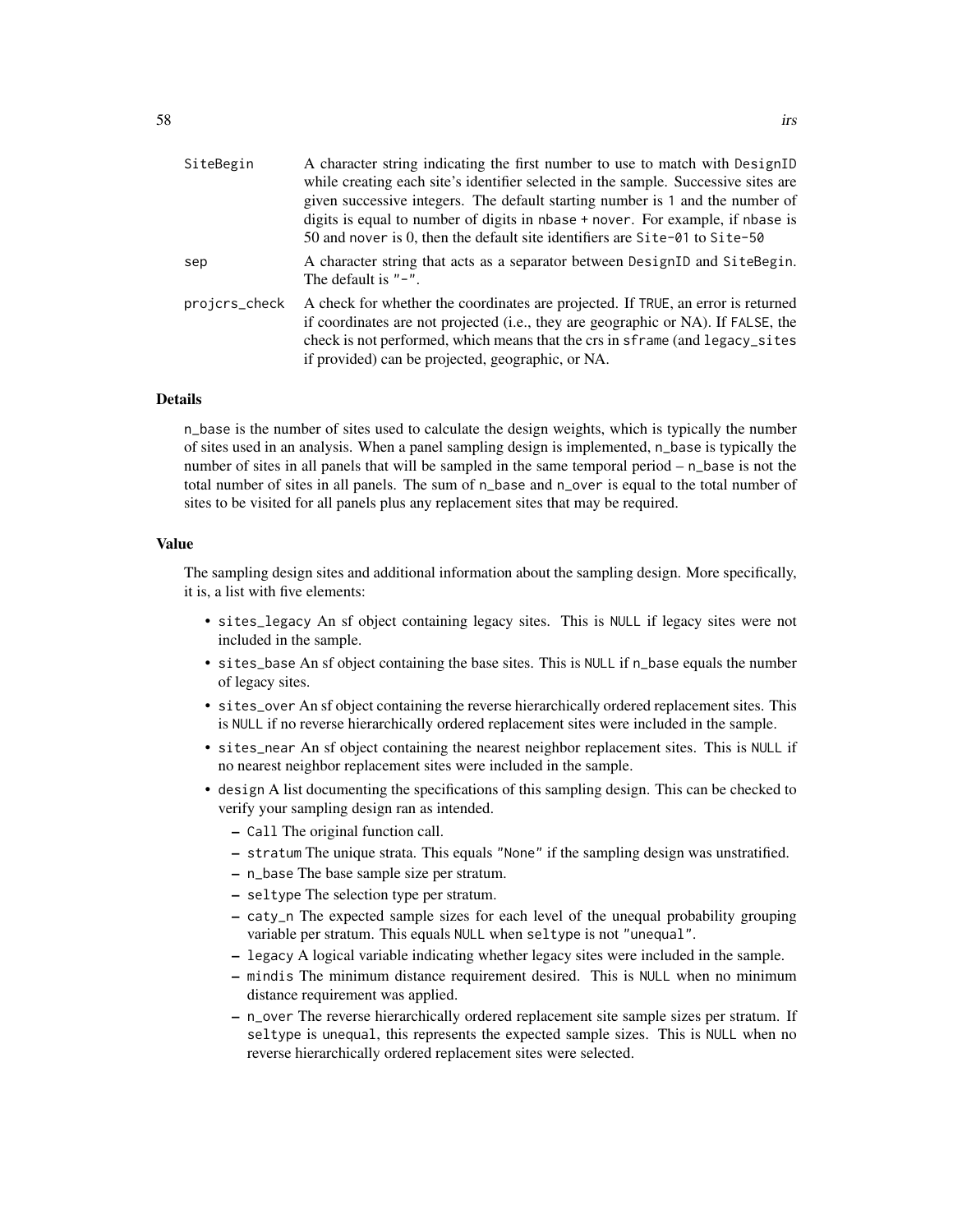– n\_near The number of nearest neighbor replacement sites desired. This is NULL when no nearest neighbor replacement sites were selected.

When non-NULL, the sites\_legacy, sites\_base, sites\_over, and sites\_near objects contain the original columns in sframe and include a few additional columns. These additional columns are

- siteID A site identifier (as named using the DesignID and SiteBegin arguments to grts()).
- siteuse Whether the site is a legacy site (Legacy), base site (Base), reverse hierarchically ordered replacement site (Over), or nearest neighbor replacement site (Near).
- replsite The replacement site ordering. replsite is None if the site is not a replacement site, Next if it is the next reverse hierarchically ordered replacement site to use, or Near\_, where the word following  $\overline{\phantom{a}}$  indicates the ordering of sites closest to the originally sampled site.
- lon\_WGS84 Longitude coordinates using the WGS84 coordinate system (EPSG:4326). Only given if coordinates are projected.
- lat\_WGS84 Latitude coordinates using the WGS84 coordinate system (EPSG:4326). Only given if coordinates are projected.
- X Longitude coordinates using the provided coordinate system. Only given if coordinates are not projected (i.e., they are geographic or NA).
- Y Latitude coordinates using the provided coordinate system. Only given if coordinates are not projected (i.e., they are geographic or NA).
- stratum A stratum indicator. stratum is None if the sampling design was unstratified. If the sampling design was stratified, stratum indicates the stratum.
- wgt The design weight.
- ip The site's original inclusion probability (the reciprocal) of (wgt).
- caty An unequal probability grouping indicator. caty is None if the sampling design did not use unequal inclusion probabilities. If the sampling design did use unequal inclusion probabilities, caty indicates the unequal probability level.
- aux The auxiliary proportional probability variable. This column is only returned if seltype was proportional in the original sampling design.

If any columns in sframe contain these names, those columns from sframe will be automatically prefixed with sframe\_ in the sites object.

#### Author(s)

Tony Olsen <olsen.tony@epa.gov>

## See Also

[grts](#page-46-0) to select a sample that is spatially balanced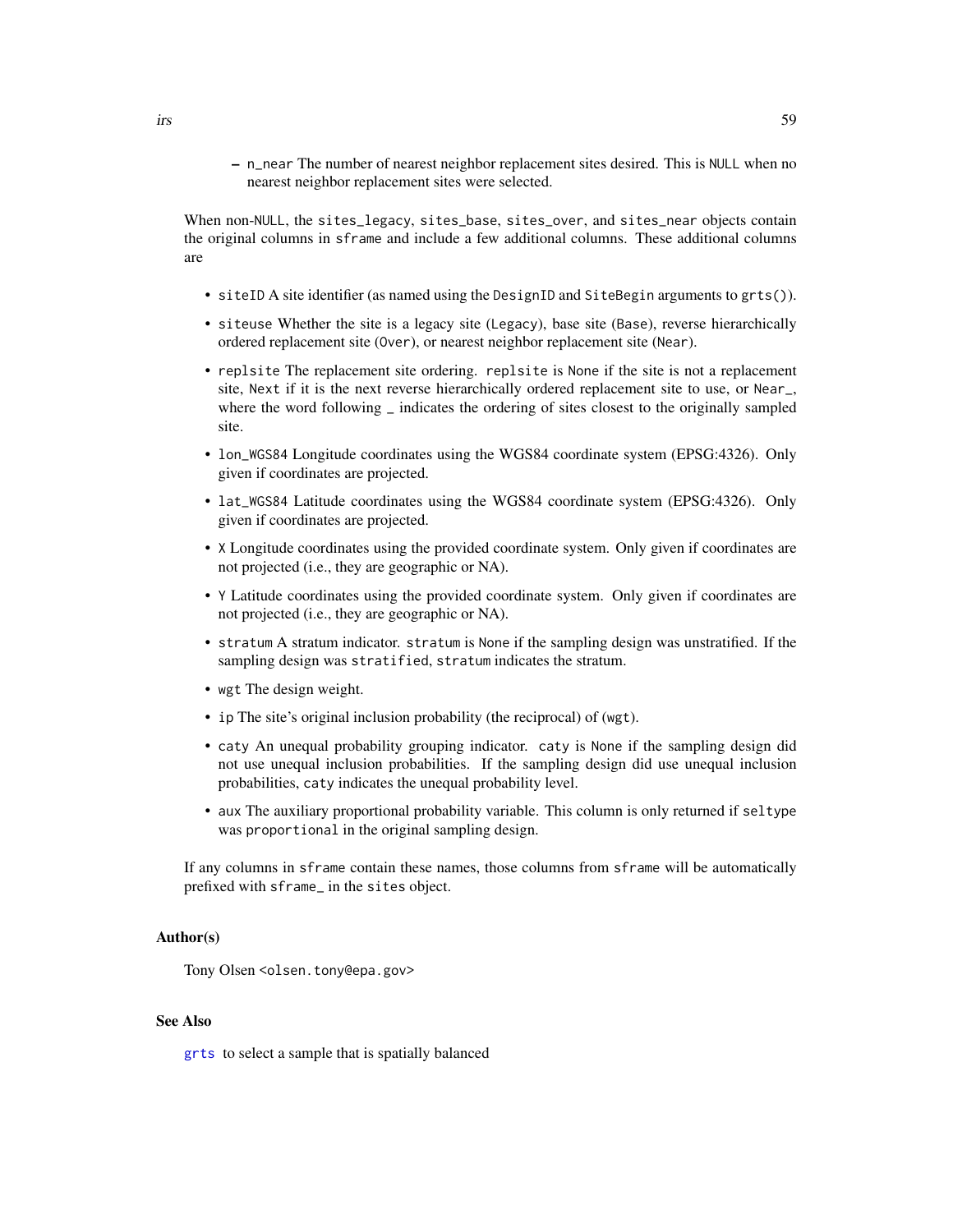## Examples

```
## Not run:
sample <- irs(NE_Lakes, n_base = 100)
strata_n \leq c(low = 25, high = 30)
sample_strat <- irs(NE_Lakes, n_base = strata_n, stratum_var = "ELEV_CAT")
sample_over <- irs(NE_Lakes, n_base = 30, n_over = 5)
## End(Not run)
```
Lake\_Ontario *Lake Ontario data*

## Description

An sf MULTIPOLYGON object of 187 polygons consisting of shoreline segments in Lake Ontario.

#### Usage

Lake\_Ontario

#### Format

187 rows and 5 variables:

COUNTRY Country.

RSRC\_CLASS Bay class.

PSTL\_CODE Postal code.

AREA\_SQKM Area in square kilometers

```
geometry MULTIPOLYGON geometry using the NAD83 / Conus Albers coordinate reference
    system (EPSG: 5070).
```

| localmean cov | Internal Function: Variance-Covariance Matrix Based on Local Mean |
|---------------|-------------------------------------------------------------------|
|               | <i>Estimator</i>                                                  |

## Description

This function calculates the variance-covariance matrix using the local mean estimator.

## Usage

localmean\_cov(zmat, weight\_1st)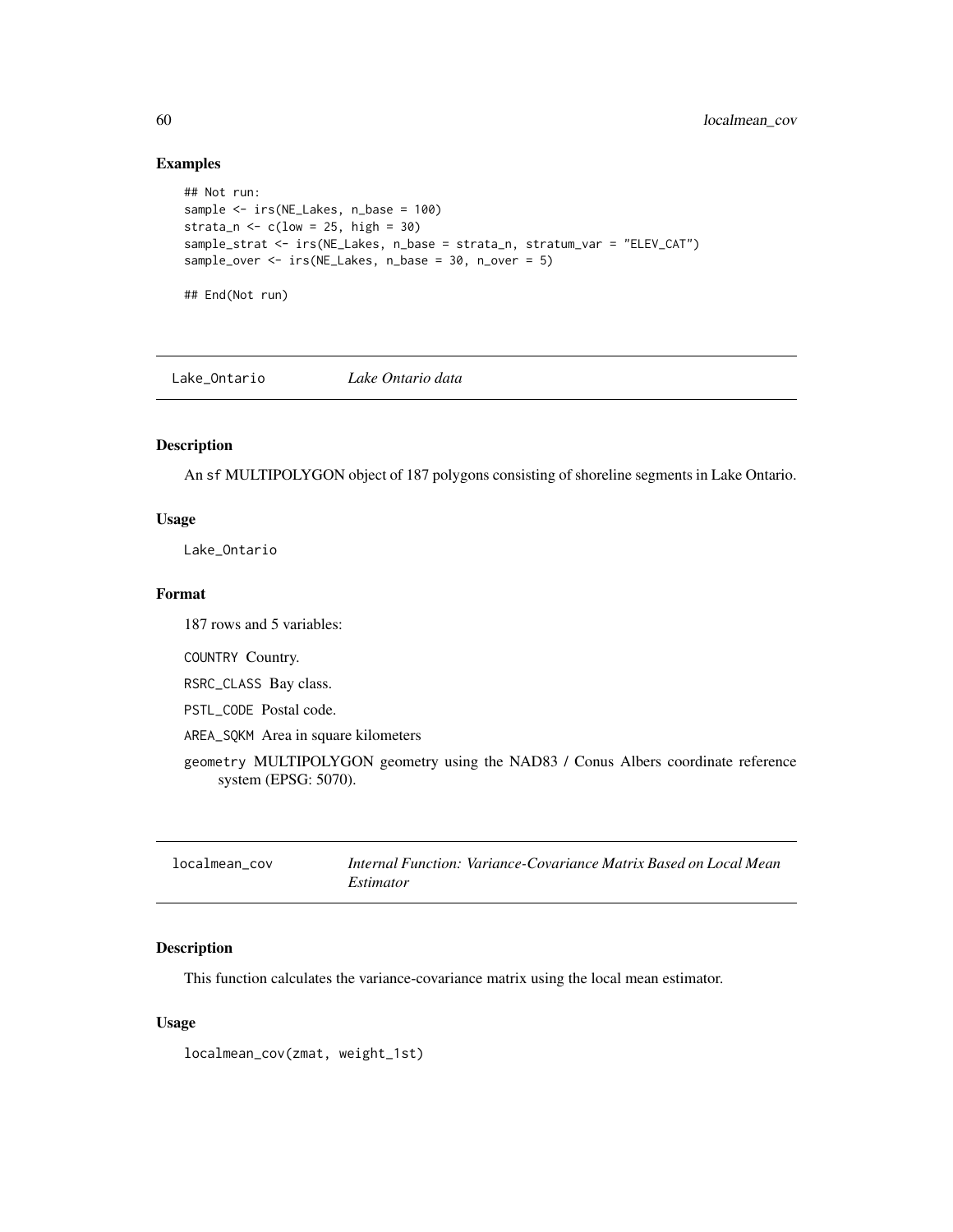## localmean\_var 61

## Arguments

| zmat       | Matrix of weighted response values or weighted residual values for the sample<br>points.                                                                                                  |
|------------|-------------------------------------------------------------------------------------------------------------------------------------------------------------------------------------------|
| weight 1st | List from the local mean weight function containing two elements: a matrix<br>named i i composed of the index values of neighboring points and a vector<br>named gwt composed of weights. |

## Value

The local mean estimator of the variance-covariance matrix.

## Author(s)

Tom Kincaid <Kincaid.Tom@epa.gov>

localmean\_var *Internal Function: Local Mean Variance Estimator*

# Description

This function calculates the local mean variance estimator.

## Usage

```
localmean_var(z, weight_1st)
```
# Arguments

| z          | Vector of weighted response values or weighted residual values for the sample<br>points.                                                                                                  |
|------------|-------------------------------------------------------------------------------------------------------------------------------------------------------------------------------------------|
| weight_1st | List from the local mean weight function containing two elements: a matrix<br>named i i composed of the index values of neighboring points and a vector<br>named gwt composed of weights. |

## Value

The local mean estimator of the variance.

## Author(s)

Tom Kincaid <Kincaid.Tom@epa.gov>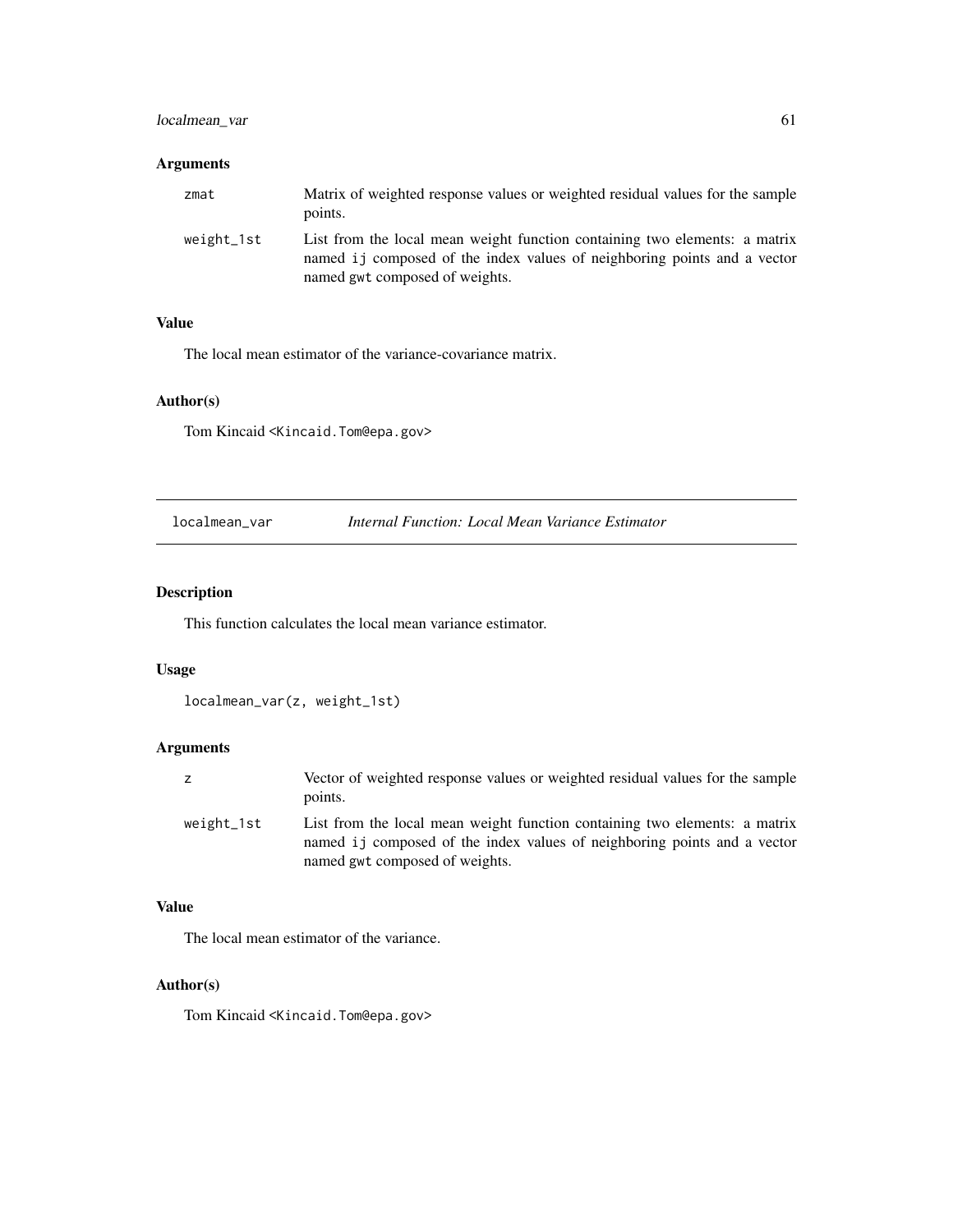This function calculates the index values of neighboring points and associated weights required by the local mean variance estimator.

## Usage

```
localmean\_weight(x, y, prb, nbh = 4)
```
## Arguments

| X   | Vector of x-coordinates for location of the sample points. |
|-----|------------------------------------------------------------|
| y   | Vector of y-coordinates for location of the sample points. |
| prb | Vector of inclusion probabilities for the sample points.   |
| nbh | Number of neighboring points to use in the calculations.   |

## Value

If ginv fails to return valid output, a NULL object. Otherwise, a list containing two elements: a matrix named ij composed of the index values of neighboring points and a vector named gwt composed of weights.

## Author(s)

Tom Kincaid <Kincaid.Tom@epa.gov>

NE\_Lakes *New England Lakes data*

## Description

An sf POINT object of 195 lakes in the Northeastern United States.

#### Usage

NE\_Lakes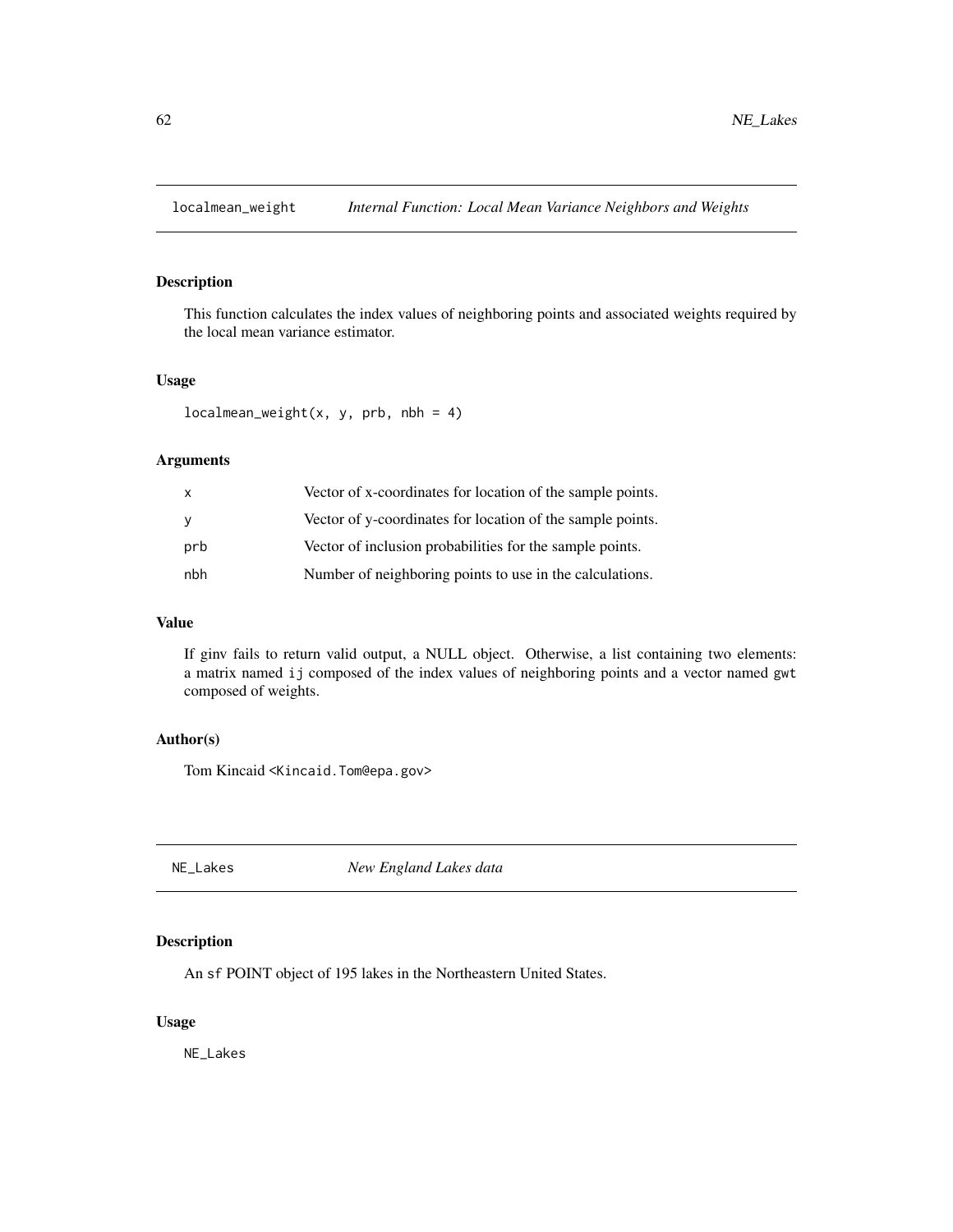NE\_Lakes\_df 63

# Format

195 rows and 5 variables:

AREA Lake area in hectares.

AREA\_CAT Lake area categories based on a hectare cutoff.

ELEV Elevation in meters.

ELEV\_CAT Elevation categories based on a meter cutoff.

geometry POINT geometry using the NAD83 / Conus Albers coordinate reference system (EPSG: 5070).

#### NE\_Lakes\_df *New England Lakes data (as a data frame)*

## Description

An data frame of 195 lakes in the Northeastern United States.

## Usage

NE\_Lakes\_df

# Format

195 rows and 6 variables:

AREA Lake area in hectares.

AREA\_CAT Lake area categories based on a hectare cutoff.

ELEV Elevation in meters.

ELEV\_CAT Elevation categories based on a meter cutoff.

XCOORD x-coordinate using the WGS 84 coordinate reference system (EPSG: 4326)

YCOORD y-coordinate using WGS 84 coordinate reference system (EPSG: 4326)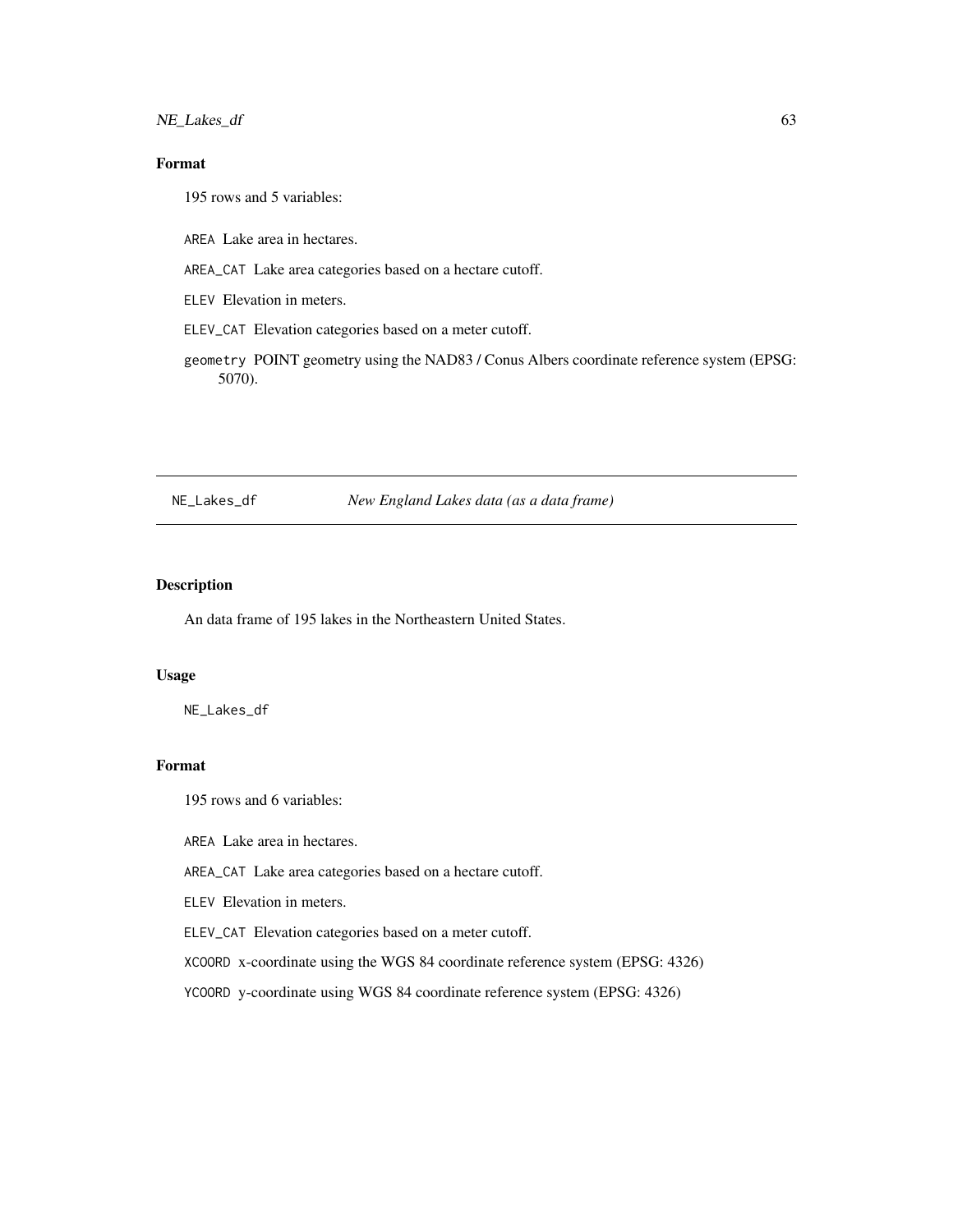An sf POINT object of 5 legacy sites for the NE Lakes data

#### Usage

NE\_Lakes\_Legacy

## Format

5 rows and 5 variables:

AREA Lake area in hectares.

AREA\_CAT Lake area categories based on a hectare cutoff.

ELEV Elevation in meters.

ELEV\_CAT Elevation categories based on a meter cutoff.

geometry POINT geometry using the NAD83 / Conus Albers coordinate reference system (EPSG: 5070).

NLA\_PNW *NLA PNW data*

### Description

An sf POINT object of 96 lakes in the Pacific Northwest Region of the United States during the year 2017, from a subset of the Environmental Protection Agency's "National Lakes Assessment."

#### Usage

NLA\_PNW

## Format

96 rows and 9 variables:

SITE\_ID A unique lake identifier.

WEIGHT The sampling design weight.

URBAN Urban category.

STATE State name.

BMMI Benthic MMI value.

BMMI\_COND Benthic MMI condition categories.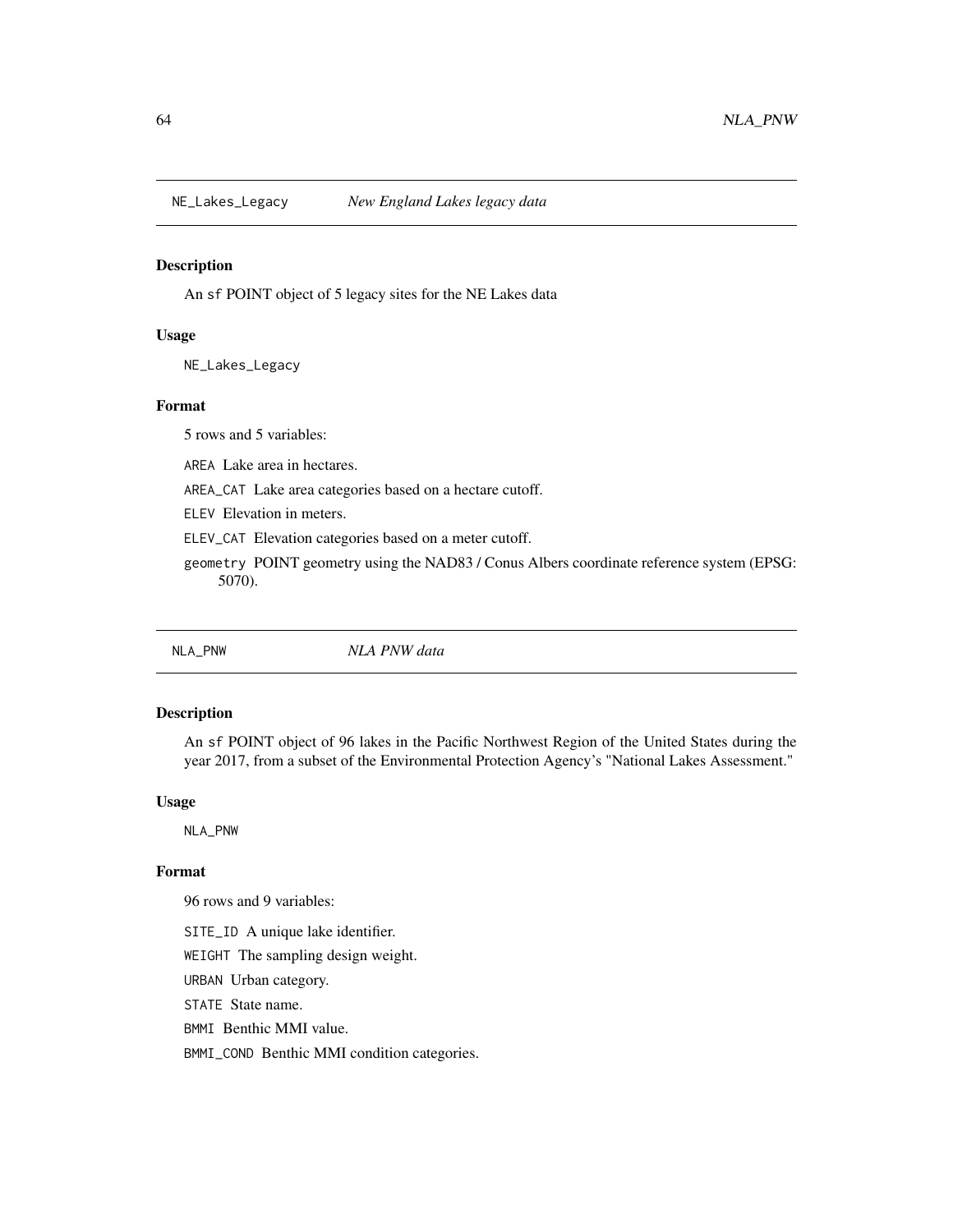- PHOS\_COND Phosphorus condition categories.
- NITR\_COND Nitrogen condition categories.

geometry POINT geometry using the NAD83 / Conus Albers coordinate reference system (EPSG: 5070).

NRSA\_EPA7 *NRSA EPA7 data*

## Description

An sf POINT object of 353 stream segments in the Central United States during the years 2008 and 2013, from a subset of the Environmental Protection Agency's "National Rivers and Streams Assessment."

## Usage

NRSA\_EPA7

## Format

353 rows and 10 variables:

- SITE\_ID A unique site identifier.
- YEAR Year of design cycle.
- WEIGHT Sampling design weights.
- ECOREGION Ecoregion.
- STATE State name.
- BMMI Benthic MMI value.
- BMMI\_COND Benthic MMI categories.
- PHOS\_COND Phosphorus condition categories.
- NITR\_COND Nitrogen condition categories.
- geometry POINT geometry using the NAD83 / Conus Albers coordinate reference system (EPSG: 5070).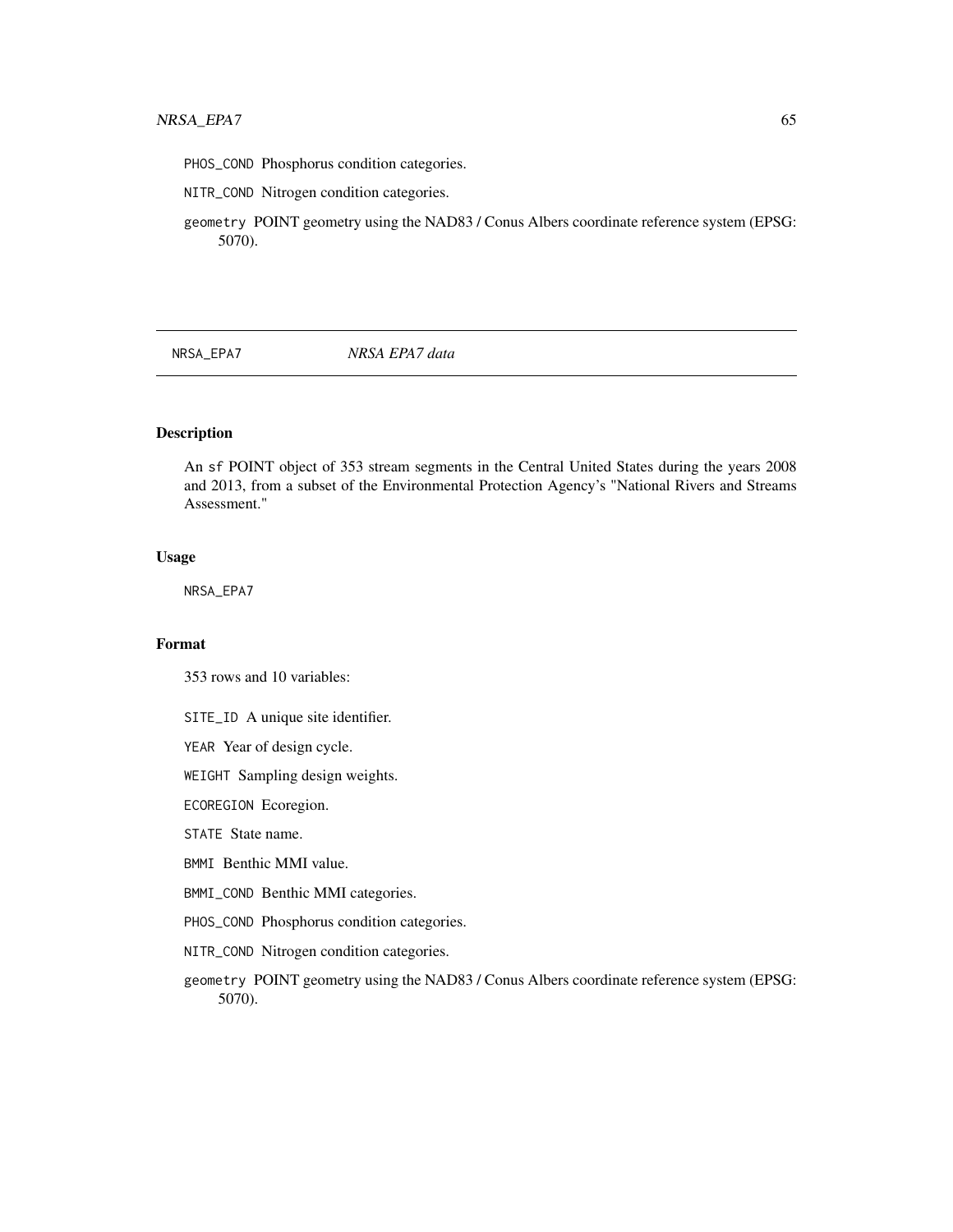Panel revisit design characteristics are summarized: number of panels, number of time periods, total number of sample events for the revisit design, total number of sample events for each panel, total number of sample events for each time period and cumulative number of unique units sampled by time periods.

#### Usage

```
pd_summary(object, visitdsgn = NULL, ...)
```
#### Arguments

| object    | Two-dimensional array from panel_design and dimnames specifying revisit<br>panel design. Typically, array is output from revisit_dsgn, revisit_bibd or<br>revisit_rand functions.                                                                                   |
|-----------|---------------------------------------------------------------------------------------------------------------------------------------------------------------------------------------------------------------------------------------------------------------------|
| visitdsgn | Two-dimensional array with same dimensions as panelds gn specifying the num-<br>ber of times a sample unit is sampled at each time period. Default is visitdsgn=NULL,<br>where default assumes that a sample unit will be sampled only once at each time<br>period. |
| $\cdots$  | Additional arguments (S3 consistency)                                                                                                                                                                                                                               |

## Details

The revisit panel design and the visit design (if present) are summarized. Summaries can be useful to know the effort required to complete the survey design. See the values returned for the summaries that are produced.

#### Value

List of six elements.

- n\_panel number of panels in revisit design
- n\_period number of time periods in revisit design
- n\_total total number of sample events across all panels and all time periods, accounting for visitdsgn, that will be sampled in the revisit design
- n\_periodunit vector of the number of time periods a unit will be sampled in each panel
- n\_unitpnl vector of the number of sample units, accounting for visitdsgn, that will be sampled in each panel
- n\_unitperiod vector of the number of sample units, accounting for visitdsgn, that will be sampled during each time period
- ncum\_unit vector of the cumulative number of unique units that will be sampled in time periods up to and including the current time period.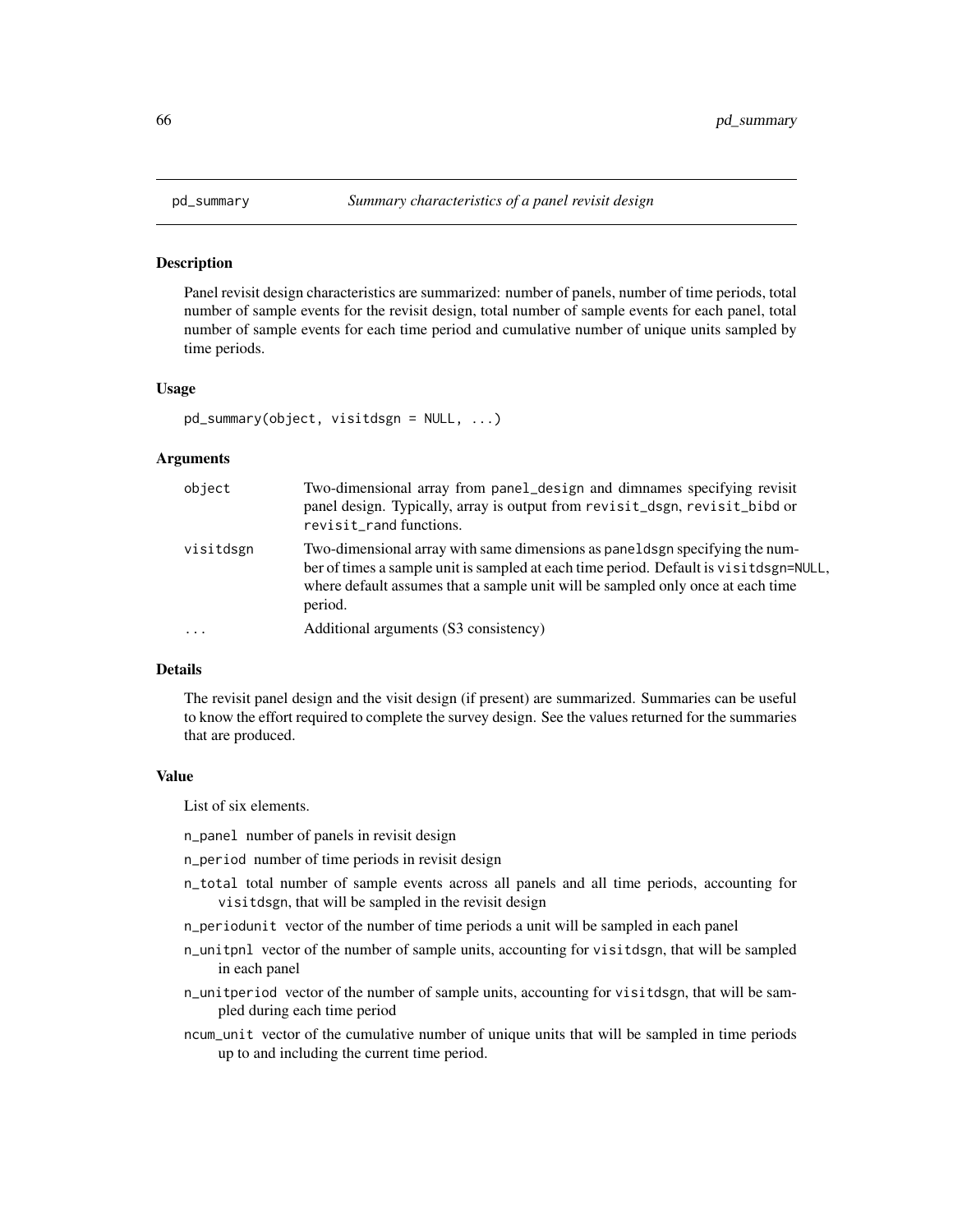## power\_dsgn 67

## Author(s)

Tony Olsen < Olsen. Tony@epa.gov>

## Examples

```
# Serially alternating panel revisit design summary
sa_dsgn <- revisit_dsgn(20, panels = list(SA60N = list(
 n = 60, pnl_dsgn = c(1, 4),
 pnl_n = NA, start_option = "None"
)), begin = 1)
pd_summary(sa_dsgn)
# Add visit design where first panel is sampled twice at every time period
sa_visit <- sa_dsgn
sa_visit[sa_visit > 0] <- 1
sa_visit[1, sa_visit[1, ] > 0] <- 2
pd_summary(sa_dsgn, sa_visit)
```
<span id="page-66-0"></span>power\_dsgn *Power calculation for multiple panel designs*

#### Description

Calculates the power for trend detection for one or more variables, for one or more panel designs, for one or more linear trends, and for one or more significance levels. The panel designs create a covariance model where the model includes variance components for units, periods, the interaction of units and periods, and the residual (or index) variance.

## Usage

```
power_dsgn(
  ind_names,
  ind_values,
  unit_var,
  period_var,
  unitperiod_var,
  index_var,
  unit\_rho = 1,
  period_rho = 0,
  paneldsgn,
  nrepeats = NULL,
  trend_type = "mean".ind_pct = NULL,
  ind\_tail = NULL,trend = 2,
  alpha = 0.05)
```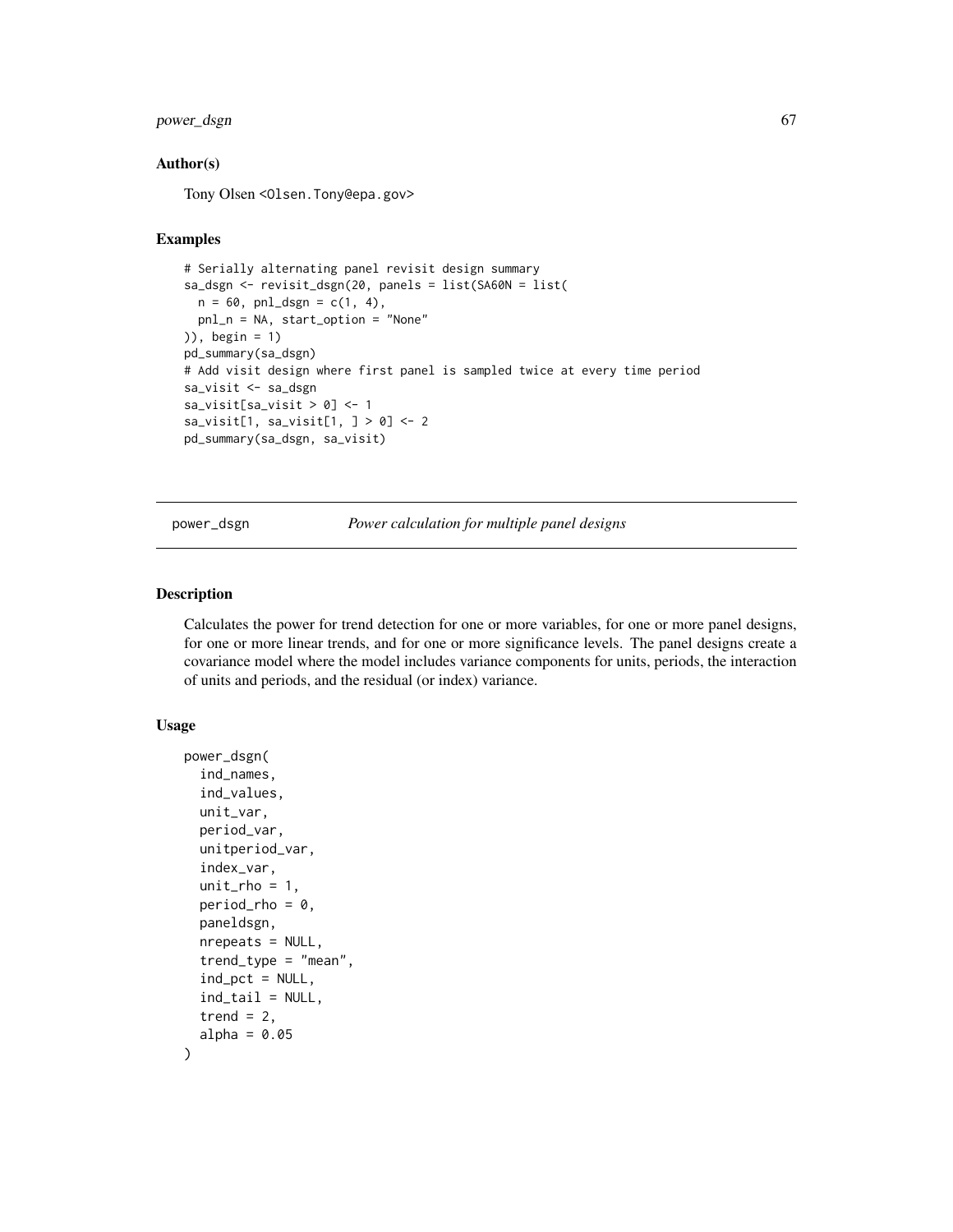# Arguments

| ind_names      | Vector of indicator names                                                                                                                                                                                                                                                                                                                                                                                                                                                   |
|----------------|-----------------------------------------------------------------------------------------------------------------------------------------------------------------------------------------------------------------------------------------------------------------------------------------------------------------------------------------------------------------------------------------------------------------------------------------------------------------------------|
| ind_values     | Vector of indicator mean values                                                                                                                                                                                                                                                                                                                                                                                                                                             |
| unit_var       | Vector of variance component estimates for unit variability for the indicators                                                                                                                                                                                                                                                                                                                                                                                              |
| period_var     | Vector of variance component estimates for period variability for the indicators                                                                                                                                                                                                                                                                                                                                                                                            |
| unitperiod_var | Vector of variance component estimates for unit by period interaction variability<br>for the indicators                                                                                                                                                                                                                                                                                                                                                                     |
| index_var      | Vector of variance component estimates for index (residual) error for the indica-<br>tors                                                                                                                                                                                                                                                                                                                                                                                   |
| unit_rho       | Correlation across units. Default is 1.                                                                                                                                                                                                                                                                                                                                                                                                                                     |
| period_rho     | Correlation across periods. Default is 0.                                                                                                                                                                                                                                                                                                                                                                                                                                   |
| paneldsgn      | A list of panel designs each as a matrix. Each element of the list is a matrix<br>with dimnames (dimensions: number of panels (rows) by number of periods<br>(columns)) containing the number of units visited for each combination of panel<br>and period. Dimnames for columns must be able to be coerced into an integer<br>(e.g., 2016). All designs must span the same number of periods. Typically, the<br>panel designs are the output of the function revisit_dsgn. |
| nrepeats       | Either NULL or a list of matrices the same length as paneldsgn specifying the<br>number of revisits made to units in a panel in the same period for each design.<br>Specifying NULL indicates that number of revisits to units is the same for all<br>panels and for all periods and for all panel designs. The default is NULL, a single<br>visit. Names must match list names in paneldsgn.                                                                               |
| trend_type     | Trend type is either "mean" where trend is applied as percent trend in the in-<br>dicator mean or "percent" where the trend is applied as percent trend in the<br>proportion (percent) of the distribution that is below or above a fixed value. De-<br>fault is trend_type="mean"                                                                                                                                                                                          |
| ind_pct        | When trend_type is equal to "percent", a vector of the values of the indicator<br>fixed value that defines the percent. Default is NULL                                                                                                                                                                                                                                                                                                                                     |
| ind_tail       | When trend_type is equal to "percent", a character vector with values of either<br>"lower" or "upper" for each indicator. "lower" states that the percent is asso-<br>ciated with the lower tail of the distribution and "upper" states that the percent<br>is associated with the upper tail of the distribution. Default is NULL.                                                                                                                                         |
| trend          | Single value or vector of assumed percent change from initial value in the in-<br>dicator for each period. Assumes the trend is expressed as percent per period.<br>Note that the trend may be either positive or negative. The default is 2.                                                                                                                                                                                                                               |
| alpha          | Single value or vector of significance level for linear trend test, alpha, Type I<br>error, level. The default is 0.05.                                                                                                                                                                                                                                                                                                                                                     |

## Details

Calculates the power for detecting a change in the mean for different panel design structures. The model incorporates unit, period, unit by period, and index variance components as well as correlation across units and across periods. See references for methods.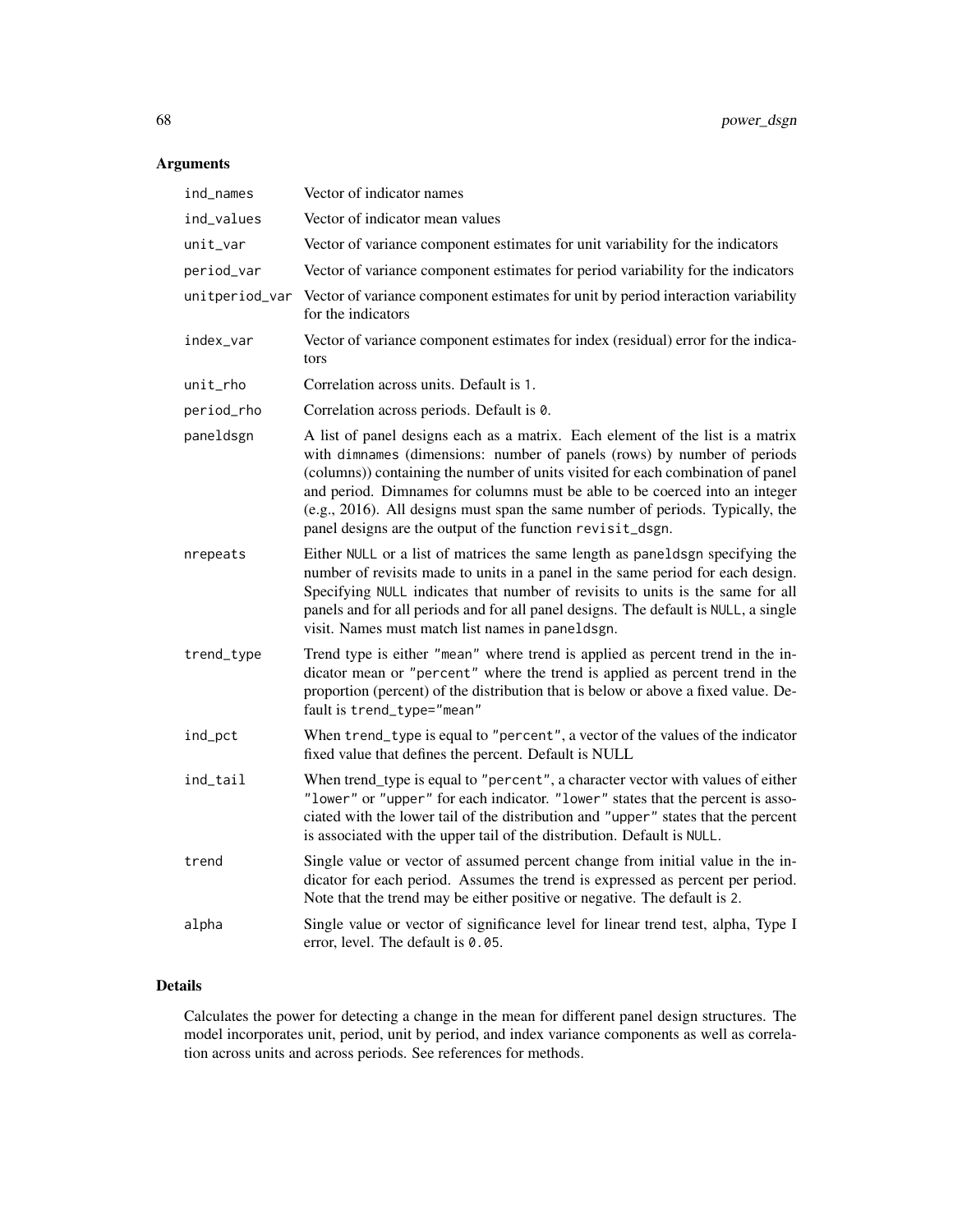## power\_dsgn 69

## Value

A list with components trend\_type, ind\_pct, ind\_tail, trend values across periods, periods (all periods included in one or more panel designs), significance levels, a five-dimensional array of power calculations (dimensions: panel, design names, periods, indicator names, trend names, alpha\_names), an array of indicator mean values for each trend and the function call.

## Author(s)

Tony Olsen <Olsen.Tony@epa.gov>

## References

Urquhart, N. S., W. S. Overton, et al. (1993) Comparing sampling designs for monitoring ecological status and trends: impact of temporal patterns. In: *Statistics for the Environment.* V. Barnett and K. F. Turkman. John Wiley & Sons, New York, pp. 71-86.

Urquhart, N. S. and T. M. Kincaid (1999). Designs for detecting trends from repeated surveys of ecological resources. *Journal of Agricultural, Biological, and Environmental Statistics*, 4(4), 404-414.

Urquhart, N. S. (2012). The role of monitoring design in detecting trend in long-term ecological monitoring studies. In: *Design and Analysis of Long-term Ecological Monitoring Studies.* R. A. Gitzen, J. J. Millspaugh, A. B. Cooper, and D. S. Licht (eds.). Cambridge University Press, New York, pp. 151-173.

## See Also

• [ppd\\_plot](#page-69-0) to plot power curves for panel designs

#### Examples

```
# Power for rotating panel with sample size 60
power_dsgn("Variable_Name",
 ind_values = 43, unit_var = 280, period_var = 4,
 unitperiod_var = 40, index_var = 90, unit_rho = 1, period_rho = 0,
 paneldsgn = list(NoR60 = revisit_dsgn(20,
   panels = list(NoR60 = list(
     n = 60, pnl_dsgn = c(1, NA),
     pnl_n = NA, start_option = "None"
   )), begin = 1
 )),
 nrepeats = NULL, trend_type = "mean", trend = 1.0, alpha = 0.05)
```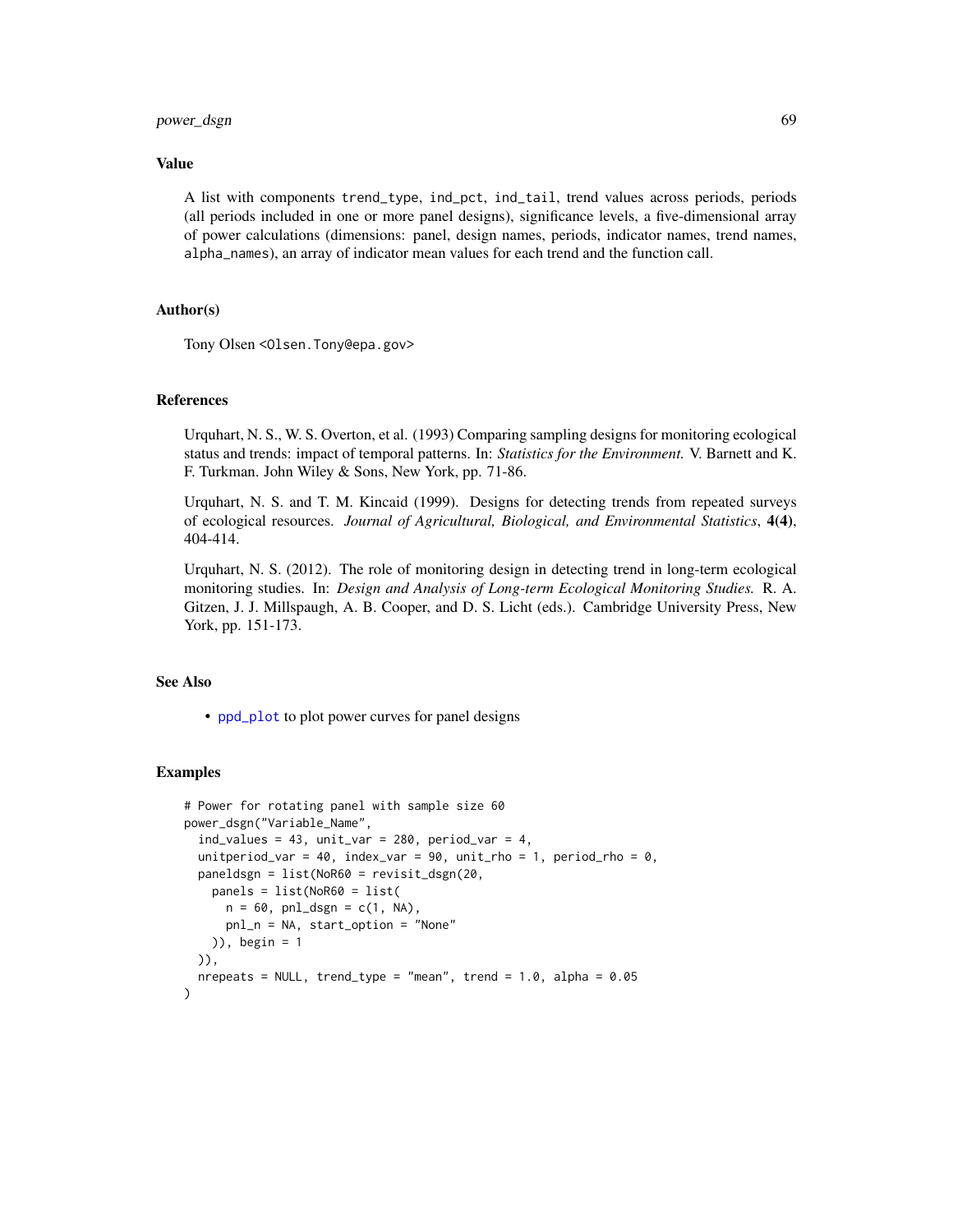<span id="page-69-0"></span>

Plot power curves and relative power curves for trend detection for set of panel designs, time periods, indicators, significance levels and trend. Trend may be based on percent change per period in mean or percent change in proportion of cumulative distribution function above or below a fixed cut point. Types of plots are combinations of standard/relative, mean/percent, period/change and design/indicator. Input must be be of class powerpaneldesign and is normally the output of function power\_dsgn.

## Usage

```
ppd_plot(
  object,
  plot_type = "standard",
  trend_type = "mean",
  xaxis_type = "period",
  comp_type = "design",
  dsgns = NULL,
  indicator = NULL,
  trend = NULL,
  period = NULL,
  alpha = NULL,...
)
```
## Arguments

| object     | List object of class power panel design. Object provides power calculated for a<br>set of panel designs, set of indicators, set of trend values, and set of alpha values.<br>Expect input as list as output from function power_dsgn.                                                                                                                                                                                                                                       |
|------------|-----------------------------------------------------------------------------------------------------------------------------------------------------------------------------------------------------------------------------------------------------------------------------------------------------------------------------------------------------------------------------------------------------------------------------------------------------------------------------|
| plot_type  | Default is "standard" which plots standard power curve. If equal to "relative",<br>then plot power of one panel design compared to one or more other panel de-<br>signs.                                                                                                                                                                                                                                                                                                    |
| trend_type | Character value for trend in mean ("mean") or or percent change in propor-<br>tion ("percent") of cumulative distribution function above or below a fixed cut<br>point. Default is "mean".                                                                                                                                                                                                                                                                                  |
| xaxis_type | Character value equal to "period" or "change" which designates the type of<br>x-axis for power plot where power is plotted on y-axis. For $x-axis_type =$<br>"period", x-axis is periods in dsgnpower. If xaxis_type = "change", then<br>x-axis is percent per period with secondary x-axes for total percent per period<br>and associated change in mean. Default is "period". Note that xaxis_type<br>controls how the input for "period" and "trend" parameters is used. |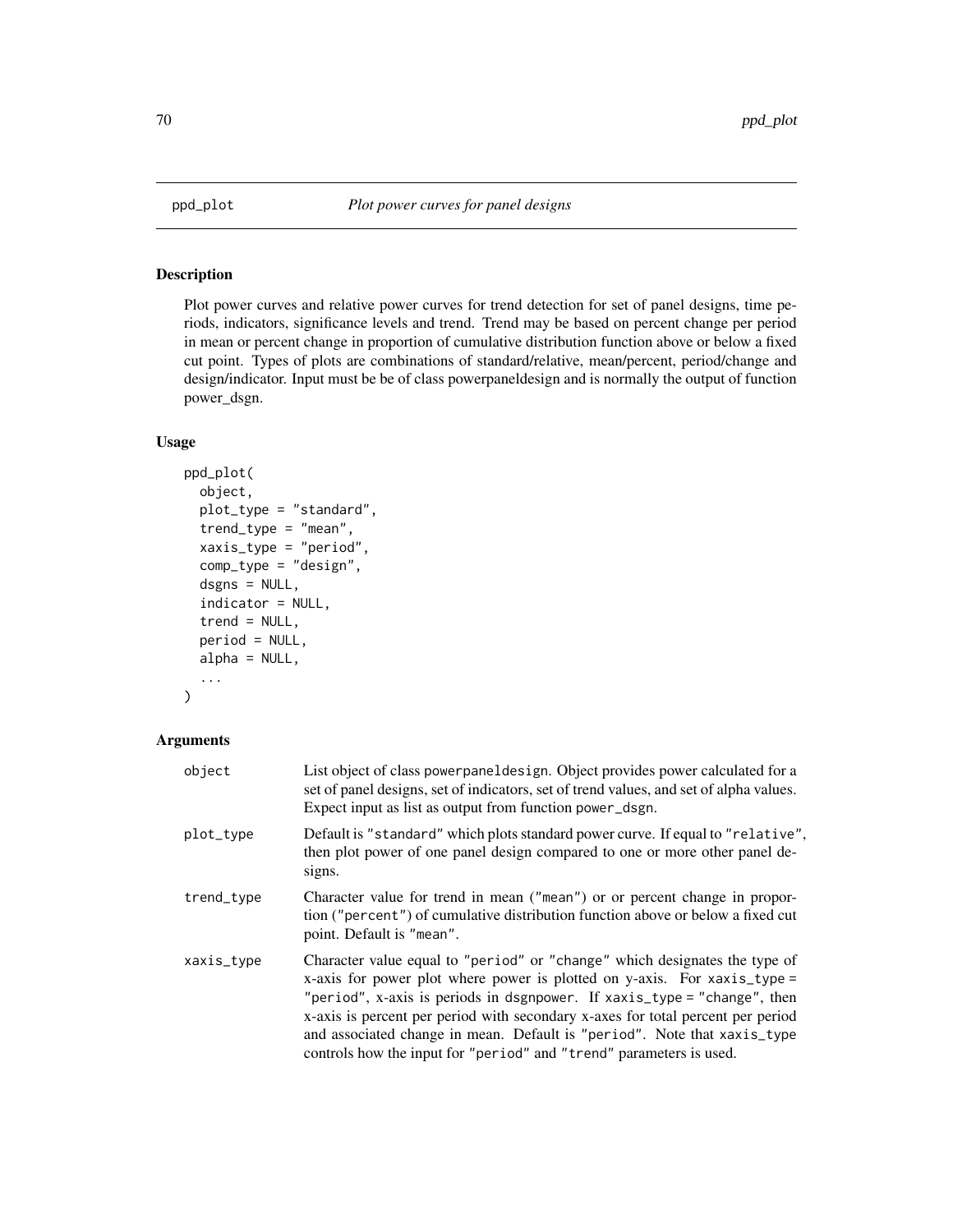| comp_type  | Character value equal to "design" or "indicator" which designates the type<br>of power curve comparison that will occur on a single plot. If comp_type =<br>"design", then on a single plot of power curves all panel designs specified in<br>"dsgns" are plotted for a single indicator, single trend value and single alpha. If<br>comp_type = "indicator", then on a single plot of power curves all indicators<br>specified in "indicator" are plotted for a single panel design, single trend value<br>and single alpha. Default is "design".                                                                                                   |
|------------|------------------------------------------------------------------------------------------------------------------------------------------------------------------------------------------------------------------------------------------------------------------------------------------------------------------------------------------------------------------------------------------------------------------------------------------------------------------------------------------------------------------------------------------------------------------------------------------------------------------------------------------------------|
| dsgns      | Vector of names of panel designs that are to be plotted. Names must be all, or a<br>subset of, names of designs in dsgnpower. Default is NULL which results in only<br>the first panel design in dsgnpower being used.                                                                                                                                                                                                                                                                                                                                                                                                                               |
| indicator  | Vector of indicator names contained in dsgnpower that are to be plotted. Indi-<br>cator names must be all, or a subset of, indicator names in dsgnpower. Default<br>is NULL which results in only the first indicator in dsgnpower being used.                                                                                                                                                                                                                                                                                                                                                                                                       |
| trend      | NULL. A single value or vector of values contained in dsgnpower that will be<br>plotted. Values must be all, or a subset of, trend values in dsgnpower. If<br>xaxis_type is equal to "period", then NULL results in maximum trend value<br>being used and a single value or vector of values results in a separate plot for<br>each value specified. If xaxis_type is equal to "change", then NULL results<br>in all trend values in dsgnpower being plotted on x-axis and a vector of values<br>results in all trend values in dsgnpower from minimum value to maximum value<br>specified being plotted on x-axis.                                  |
| period     | NULL, a single value or vector of values contained in dsgnpower that will be<br>plotted. Values must be all, or a subset of, period values in dsgnpower. If<br>xaxis_type is equal to "period", then NULL results in all time periods in dsgnpower<br>being plotted on x-axis and a vector of values results in all period values in<br>dsgnpower from minimum value to maximum value specified being plotted on<br>x-axis. If xaxis_type is equal to "change", then NULL results in all time peri-<br>ods in dsgnpower being plotted in separate plots and a vector of values results<br>in time periods specified being plotted in separate plots. |
| alpha<br>. | A single value or vector of significance levels (as proportion, e.g. 0.05) con-<br>tained in dsgnpower to used for power plots. Specifying more than a single<br>value results in multiple plots. Default is NULL which results in the minimum<br>significance level in dsgnpower being used.<br>Additional arguments (S3 consistency)                                                                                                                                                                                                                                                                                                               |
|            |                                                                                                                                                                                                                                                                                                                                                                                                                                                                                                                                                                                                                                                      |

## Details

By default the plot function produces a standard power curve at end of each time period on the x-axis with y-axis as power. When more than one panel design is in dsgnpower, the first panel design is used. When more than one indicator is in dsgnpower, the first indicator is used. When more than one trend value is in dsgnpower, the maximum trend value is used. When more than one significance level, alpha, is in dsgnpower, the minimum significance level is used.

Control of the type of plot produced is governed by plot\_type, trend\_type, xaxis\_type and comp\_type. The number of plots produced is governed by the number of panel designs (dsgn) specified, the number of indicators (indicator) specified, the number of time periods (period) specifies, the number of trend values (trend) specified and the number of significance levels (alpha) specified.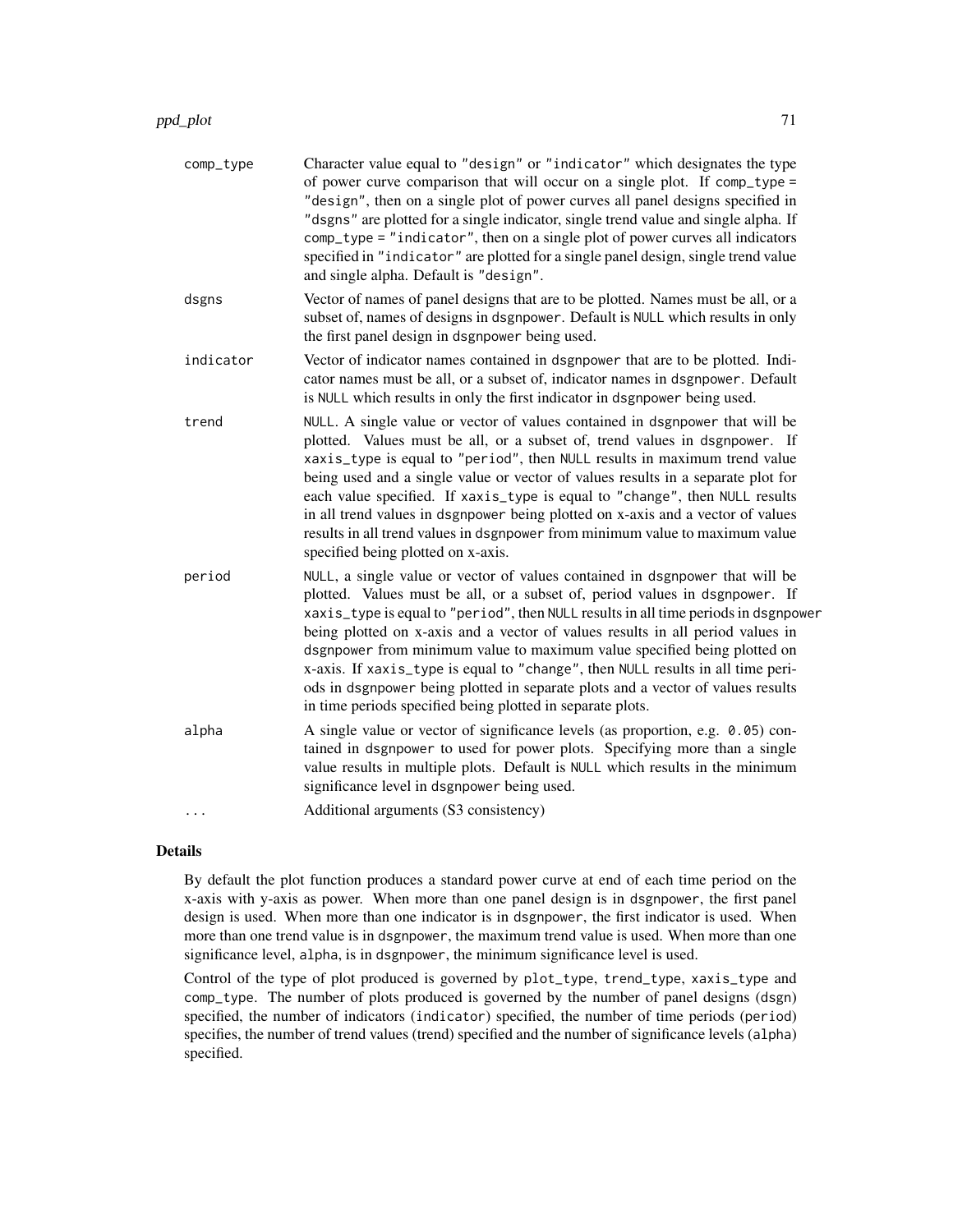When the comparison type ("comp\_type") is equal to "design", all power curves specified by dsgn are plotted on the same plot. When comp\_type is equal to "indicator", all power curves specified by "indicator" are plotted on the same plot. Typically, no more than 4-5 power curves should be plotted on same plot.

## Value

One or more power curve plots are created and plotted. User must specify output graphical device if more than one plot is created. See Devices for graphical output options.

## Author(s)

Tony Olsen <Olsen.Tony@epa.gov>

## Examples

```
## Not run:
# Construct a rotating panel design with sample size of 60
R60N <- revisit_dsgn(20, panels = list(R60N = list(
 n = 60, pnl_dsgn = c(1, NA),
  pnl_n = NA, start_option = "None"
)), begin = 1)
# Construct a fixed panel design with sample size of 60
F60 <- revisit_dsgn(20, panels = list(F60 = list(
  n = 60, pnl_dsgn = c(1, 0),
  pnl_n = NA, start_option = "None"
)), begin = 1)
# Power for rotating panel with sample size 60
Power_tst <- power_dsgn("Variable_Name",
  ind\_values = 43, unit\_var = 280,
  period_var = 4, unitperiod_var = 40, index_var = 90,
  unit_rho = 1, period_rho = 0, paneldsgn = list(
   R60N = R60N, F60 = F60
  ), nrepeats = NULL,
  trend_type = "mean", trend = c(1.0, 2.0), alpha = 0.05\mathcal{L}ppd_plot(Power_tst)
ppd_plot(Power_tst, dsgns = c("F60", "R60N"))
ppd_plot(Power_tst, dsgns = c("F60", "R60N"), trend = 1.0)
ppd_plot(Power_tst,
  plot_type = "relative", comp_type = "design",
  trend_type = "mean", trend = c(1, 2), dsgns = c("R60N", "F60"),indicator = "Variable_Name"
)
```
## End(Not run)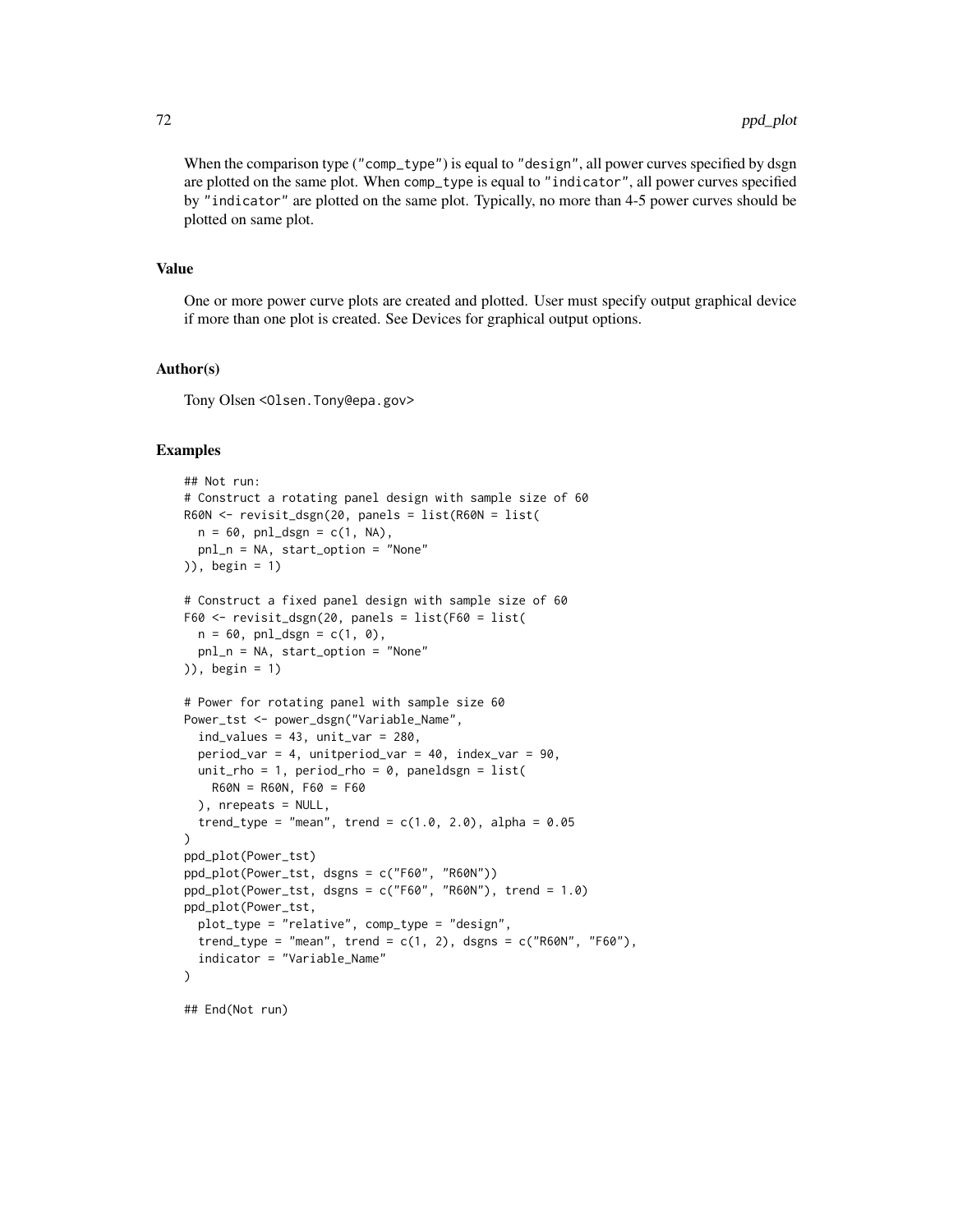#### <span id="page-72-0"></span>Description

This function organizes input and output for relative risk analysis (of categorical variables). The analysis data, dframe, can be either a data frame or a simple features (sf) object. If an sf object is used, coordinates are extracted from the geometry column in the object, arguments xcoord and ycoord are assigned values "xcoord" and "ycoord", respectively, and the geometry column is dropped from the object.

#### Usage

```
relrisk_analysis(
  dframe,
 vars_response,
  vars_stressor,
  response_levels = NULL,
  stressor_levels = NULL,
  subpops = NULL,
  siteID = NULL,
 weight = "weight",
  xcoord = NULL,ycoord = NULL,
  stratumID = NULL,
  clusterID = NULL,
 weight1 = NULL,xcoord1 = NULL,ycoord1 = NULL,
  sizeweight = FALSE,
  sweight = NULL,sweight1 = NULL,fpc = NULL,popsize = NULL,
  vartype = "Local",
  conf = 95,All_Sites = FALSE
)
```

| dframe        | Data to be analyzed (analysis data). A data frame or sf object containing sur-                                                                                   |
|---------------|------------------------------------------------------------------------------------------------------------------------------------------------------------------|
|               | vey design variables, response variables, stressor variables, and subpopulation<br>(domain) variables.                                                           |
| vars_response | Vector composed of character values that identify the names of response vari-<br>ables in dframe. Each response variable must have two category values (levels), |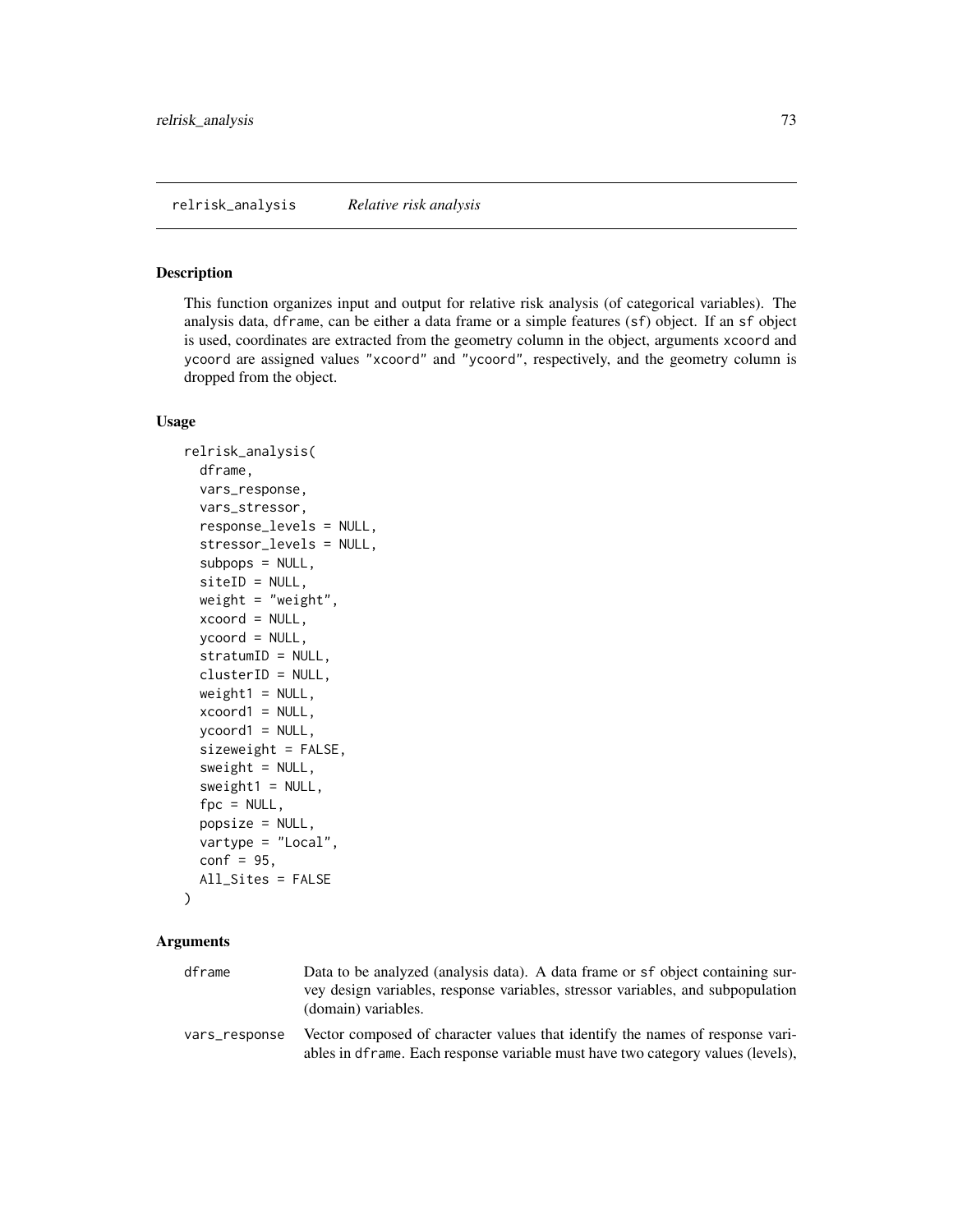where one level is associated with poor condition and the other level is associated with good condition.

vars\_stressor Vector composed of character values that identify the names of stressor variables in dframe. Each stressor variable must have two category values (levels), where one level is associated with poor condition and the other level is associated with good condition.

response\_levels

List providing the category values (levels) for each element in the vars\_response argument. Each element in the list must contain two values, where the first value identifies poor condition, and the second value identifies good condition. This argument must be named and must be the same length as argument vars\_response. Names for this argument must match the values in the vars\_response argument. If this argument equals NULL, then a named list is created that contains the values "Poor" and "Good" for the first and second levels, respectively, of each element in the vars\_response argument and that uses values in the vars\_response argument as names for the list. The default value is NULL.

stressor\_levels

List providing the category values (levels) for each element in the vars\_stressor argument. Each element in the list must contain two values, where the first value identifies poor condition, and the second value identifies good condition. This argument must be named and must be the same length as argument vars\_stressor. Names for this argument must match the values in the vars\_stressor argument. If this argument equals NULL, then a named list is created that contains the values "Poor" and "Good" for the first and second levels, respectively, of each element in the vars\_stressor argument and that uses values in the vars\_stressor argument as names for the list. The default value is NULL.

- subpops Vector composed of character values that identify the names of subpopulation (domain) variables in dframe. If a value is not provided, the value "All\_Sites" is assigned to the subpops argument and a factor variable named "All\_Sites" that takes the value "All Sites" is added to dframe. The default value is NULL.
- siteID Character value providing the name of the site ID variable in dframe. For a two-stage sample, the site ID variable identifies stage two site IDs. The default value is NULL, which assumes that each row in dframe represents a unique site.
- weight Character value providing the name of the design weight variable in dframe. For a two-stage sample, the weight variable identifies stage two weights. The default value is "weight".
- xcoord Character value providing name of the x-coordinate variable in dframe. For a two-stage sample, the x-coordinate variable identifies stage two x-coordinates. Note that x-coordinates are required for calculation of the local mean variance estimator. If dframe is an sf object, this argument is not required (as the geometry column in dframe is used to find the x-coordinate). The default value is NULL.
- ycoord Character value providing name of the y-coordinate variable in dframe. For a two-stage sample, the y-coordinate variable identifies stage two y-coordinates. Note that y-coordinates are required for calculation of the local mean variance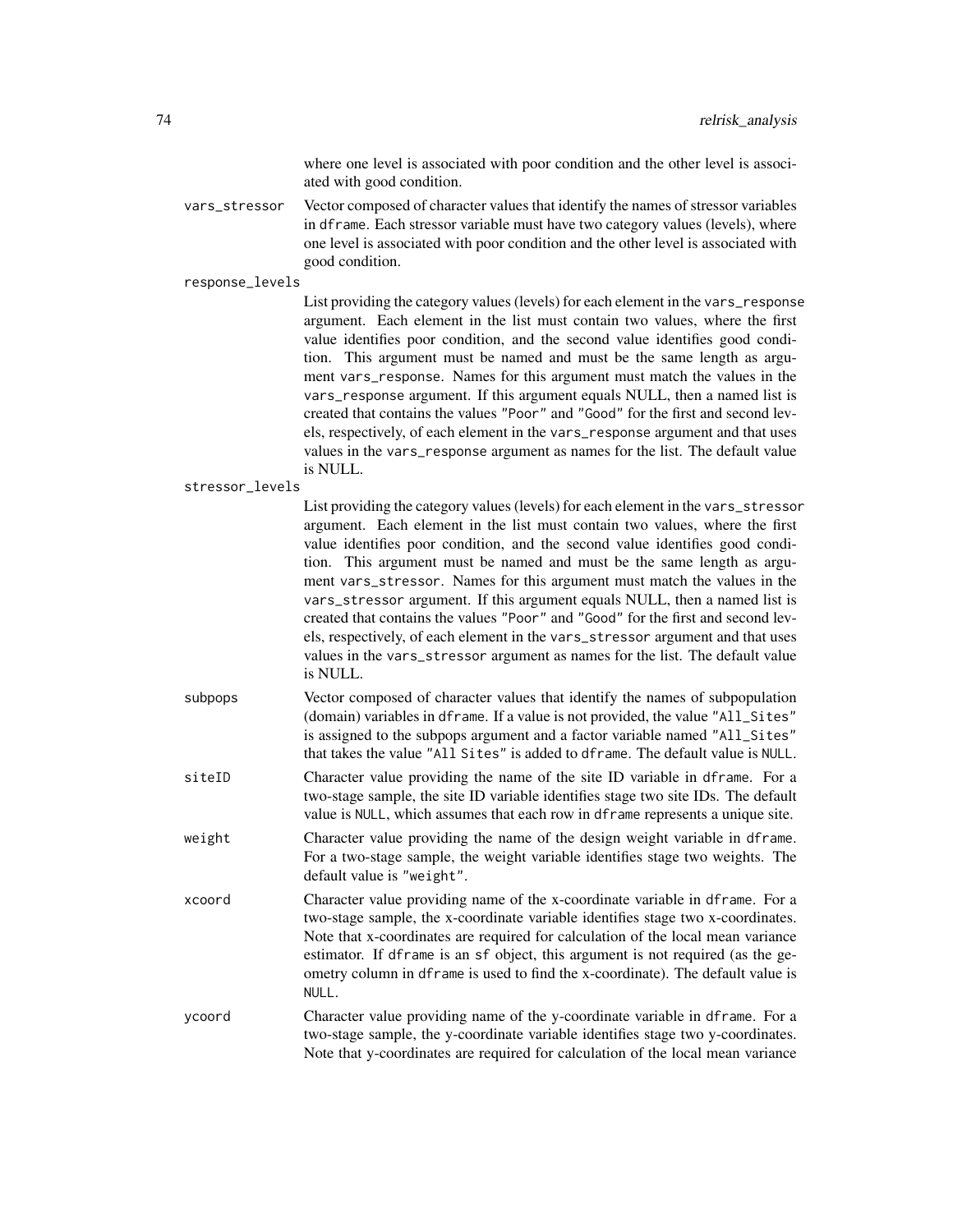| estimator. If dframe is an sf object, this argument is not required (as the ge- |  |
|---------------------------------------------------------------------------------|--|
| ometry column in dframe is used to find the t-coordinate). The default value is |  |
| NULL.                                                                           |  |

- stratumID Character value providing the name of the stratum ID variable in dframe. The default value is NULL.
- clusterID Character value providing the name of the cluster (stage one) ID variable in dframe. Note that cluster IDs are required for a two-stage sample. The default value is NULL.
- weight1 Character value providing the name of the stage one weight variable in dframe. The default value is NULL.
- xcoord1 Character value providing the name of the stage one x-coordinate variable in dframe. Note that x coordinates are required for calculation of the local mean variance estimator. The default value is NULL.
- ycoord1 Character value providing the name of the stage one y-coordinate variable in dframe. Note that y-coordinates are required for calculation of the local mean variance estimator. The default value is NULL.
- sizeweight Logical value that indicates whether size weights should be used during estimation, where TRUE uses size weights and FALSE does not use size weights. To employ size weights for a single-stage sample, a value must be supplied for argument weight. To employ size weights for a two-stage sample, values must be supplied for arguments weight and weight1. The default value is FALSE.
- sweight Character value providing the name of the size weight variable in dframe. For a two-stage sample, the size weight variable identifies stage two size weights. The default value is NULL.
- sweight1 Character value providing the name of the stage one size weight variable in dframe. The default value is NULL.
- fpc Object that specifies values required for calculation of the finite population correction factor used during variance estimation. The object must match the survey design in terms of stratification and whether the design is single-stage or twostage. For an unstratified design, the object is a vector. The vector is composed of a single numeric value for a single-stage design. For a two-stage unstratified design, the object is a named vector containing one more than the number of clusters in the sample, where the first item in the vector specifies the number of clusters in the population and each subsequent item specifies the number of stage two units for the cluster. The name for the first item in the vector is arbitrary. Subsequent names in the vector identify clusters and must match the cluster IDs. For a stratified design, the object is a named list of vectors, where names must match the strata IDs. For each stratum, the format of the vector is identical to the format described for unstratified single-stage and two-stage designs. Note that the finite population correction factor is not used with the local mean variance estimator.

Example fpc for a single-stage unstratified survey design: fpc <- 15000 Example fpc for a single-stage stratified survey design: fpc  $\lt$ - list(

 $Stratum_1 = 9000,$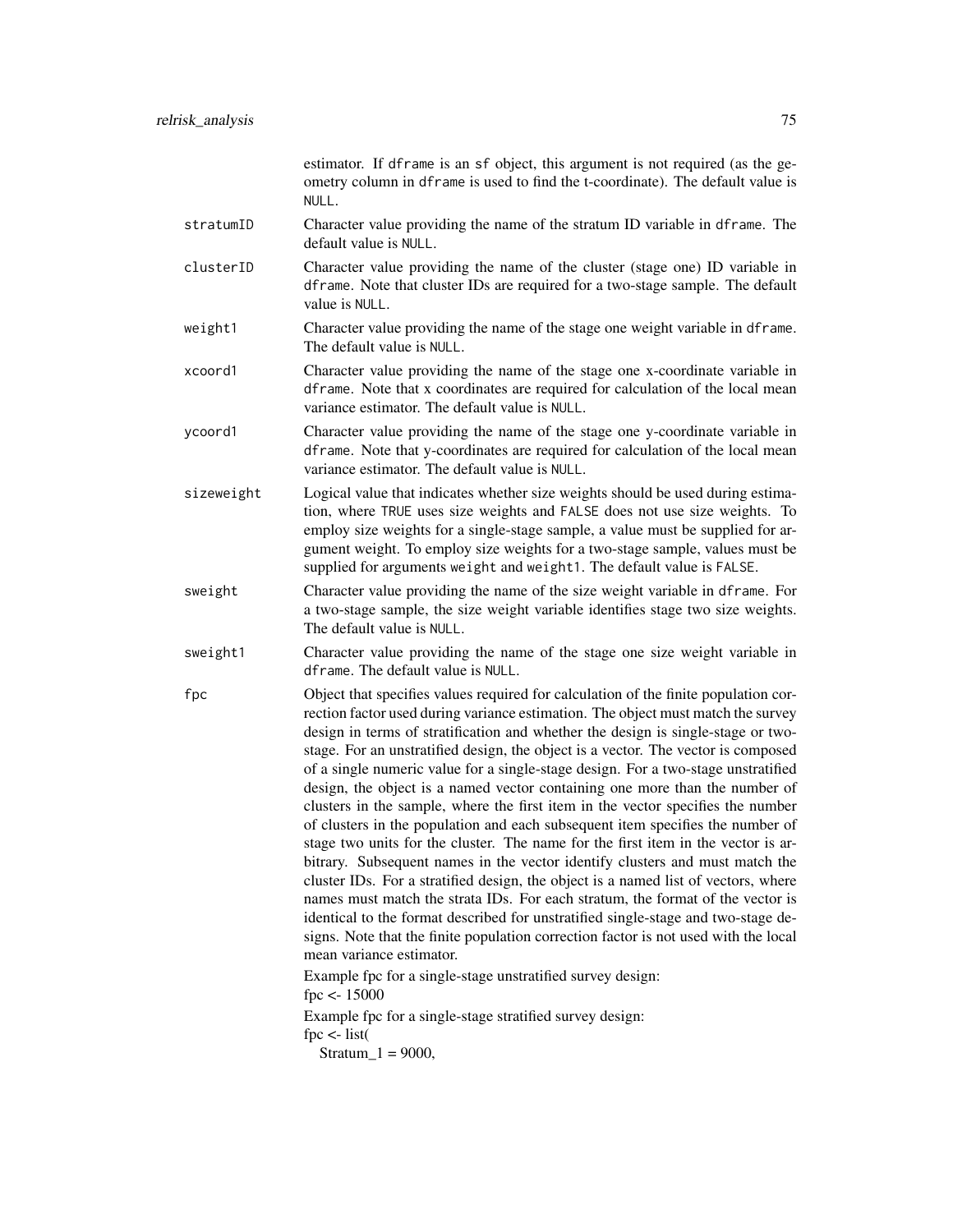$Stratum_2 = 6000$ 

Example fpc for a two-stage unstratified survey design: fpc  $\lt$ - c(  $Ncluster = 150$ ,  $Cluster_1 = 150$ , Cluster $2 = 75$ , Cluster $3 = 75$ ,

Cluster  $4 = 125$ ,  $Cluster_5 = 75$ 

Example fpc for a two-stage stratified survey design:

fpc  $\lt$ - list( Stratum  $1 = c($ Ncluster  $1 = 100$ ,  $Cluster_1 = 125$ ,  $Cluster_2 = 100$ ,  $Cluster_3 = 100$ ,  $Cluster_4 = 125$ , Cluster  $5 = 50$ ), Stratum $2 = c($ Ncluster  $2 = 50$ ,  $Cluster_1 = 75$ , Cluster  $2 = 150$ , Cluster $3 = 75$ , Cluster $4 = 75$ ,  $Cluster_5 = 125)$ 

popsize Object that provides values for the population argument of the calibrate or postStratify functions in the survey package. If a value is provided for popsize, then either the calibrate or postStratify function is used to modify the survey design object that is required by functions in the survey package. Whether to use the calibrate or postStratify function is dictated by the format of popsize, which is discussed below. Post-stratification adjusts the sampling and replicate weights so that the joint distribution of a set of poststratifying variables matches the known population joint distribution. Calibration, generalized raking, or GREG estimators generalize post-stratification and raking by calibrating a sample to the marginal totals of variables in a linear regression model. For the calibrate function, the object is a named list, where the names identify factor variables in dframe. Each element of the list is a named vector containing the population total for each level of the associated factor variable. For the postStratify function, the object is either a data frame, table, or xtabs object that provides the population total for all combinations of selected factor variables in the dframe data frame. If a data frame is used for popsize, the variable containing population totals must be the last variable in the data frame. If a table is used for popsize, the table must have named dimnames where the names identify factor variables in the dframe data frame. If the popsize argument is equal to NULL, then neither calibration nor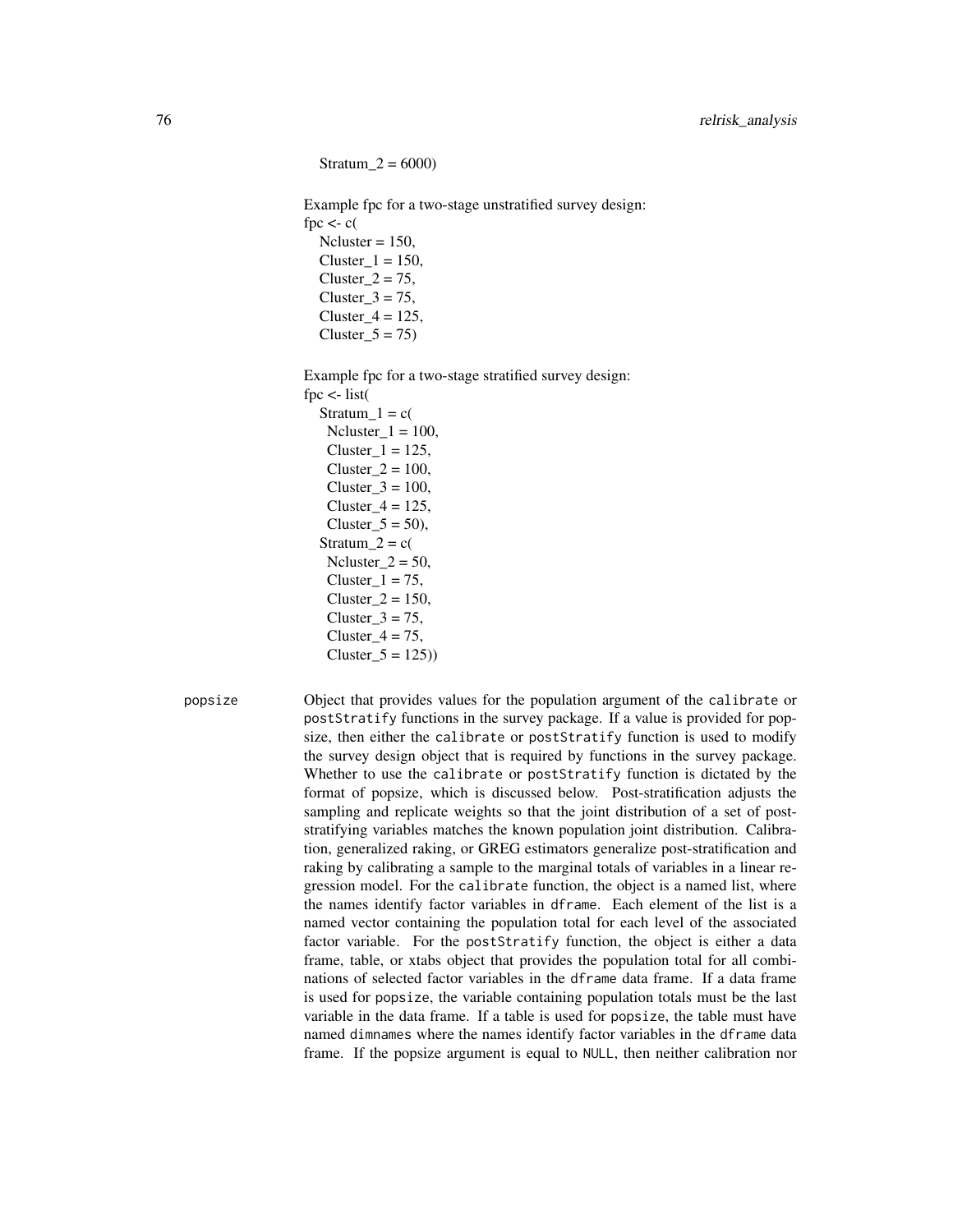|           | post-stratification is performed. The default value is NULL.                     |
|-----------|----------------------------------------------------------------------------------|
|           | Example popsize for calibration:                                                 |
|           | popsize $\le$ - list(                                                            |
|           | Ecoregion = $c$ (                                                                |
|           | $East = 750,$                                                                    |
|           | Central = $500$ ,                                                                |
|           | West = $250$ ),                                                                  |
|           | $Type = c($                                                                      |
|           | Streams = $1150$ ,                                                               |
|           | $Rivers = 350)$                                                                  |
|           | Example popsize for post-stratification using a data frame:                      |
|           | popsize <- data.frame(                                                           |
|           | $Ecoregion = rep(c("East", "Central", "West"),$                                  |
|           | $rep(2, 3)$ ),                                                                   |
|           | Type = $rep(c("Streams", "Rivers"), 3),$                                         |
|           | Total = $c(575, 175, 400, 100, 175, 75)$                                         |
|           | Example popsize for post-stratification using a table:                           |
|           | popsize <- with(MySurveyFrame,                                                   |
|           | table(Ecoregion, Type))                                                          |
|           | Example popsize for post-stratification using an xtabs object:                   |
|           | popsize <- xtabs(~Ecoregion + Type,                                              |
|           | $data = MySurveyFrame)$                                                          |
| vartype   | Character value providing the choice of the variance estimator, where "Local"    |
|           | indicates the local mean estimator and "SRS" indicates the simple random sam-    |
|           | pling estimator. The default value is "Local".                                   |
| conf      | Numeric value providing the Gaussian-based confidence level. The default value   |
|           | is 95.                                                                           |
| All_Sites | A logical variable used when subpops is not NULL. If All_Sites is TRUE, then     |
|           | alongside the subpopulation output, output for all sites (ignoring subpopula-    |
|           | tions) is returned for each variable in vars. If All_Sites is FALSE, then along- |
|           | side the subpopulation output, output for all sites (ignoring subpopulations) is |
|           | not returned for each variable in vars. The default is FALSE.                    |

## Value

The analysis results. A data frame of population estimates for all combinations of subpopulations, categories within each subpopulation, response variables, and categories within each response variable. Estimates are provided for proportion and size of the population plus standard error, margin of error, and confidence interval estimates.

## Details

Relative risk measures the relative strength of association between conditional probabilities defined for a response variable and a stressor variable, where the response and stressor variables are classified as either good (i.e., reference condition) or poor (i.e., different from reference condition).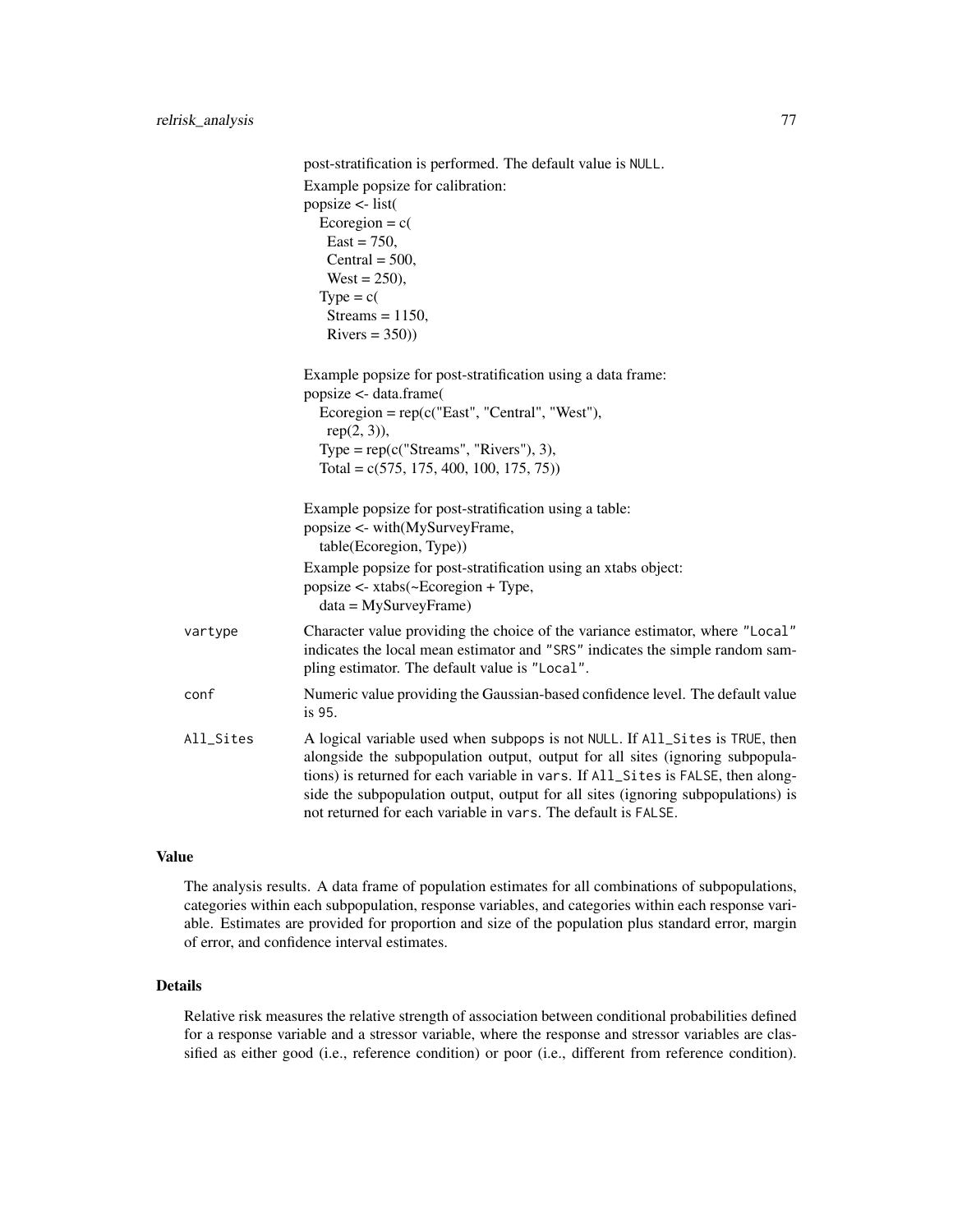<span id="page-77-1"></span>Relative risk is defined as the ratio of two conditional probabilities. The numerator of the ratio is the probability that the response variable is in poor condition given that the stressor variable is in poor condition. The denominator of the ratio is the probability that the response variable is in poor condition given that the stressor variable is in good condition. A relative risk value equal to one indicates that the response variable is independent of the stressor variable. Relative risk values greater than one measure the extent to which poor condition of the stressor variable is associated with poor condition of the response variable.

#### Author(s)

Tom Kincaid <Kincaid.Tom@epa.gov>

#### See Also

[attrisk\\_analysis](#page-5-0) for attributable risk analysis

[diffrisk\\_analysis](#page-39-0) for risk difference analysis

#### Examples

```
dframe <- data.frame(
 siteID = paste0("Site", 1:100),
 wgt = runif(100, 10, 100),
 xcoord = runif(100),
 ycoord = runif(100),
  stratum = rep(c("Stratum1", "Stratum2"), 50),
  RespVar1 = sample(c("Poor", "Good"), 100, replace = TRUE),
  RespVar2 = sample(c("Poor", "Good"), 100, replace = TRUE),
 StressVar = sample(c("Poor", "Good"), 100, replace = TRUE),
 All_Sites = rep("All Sites", 100),
 Resource_Class = rep(c("Agr", "Forest"), c(55, 45)))
myresponse <- c("RespVar1", "RespVar2")
mystressor <- c("StressVar")
mysubpops <- c("All_Sites", "Resource_Class")
relrisk_analysis(dframe,
 vars_response = myresponse,
 vars_stressor = mystressor, subpops = mysubpops, siteID = "siteID",
 weight = "wgt", xcoord = "xcoord", ycoord = "ycoord",
 stratumID = "stratum"
)
```
<span id="page-77-0"></span>

revisit\_bibd *Create a balanced incomplete block panel revisit design*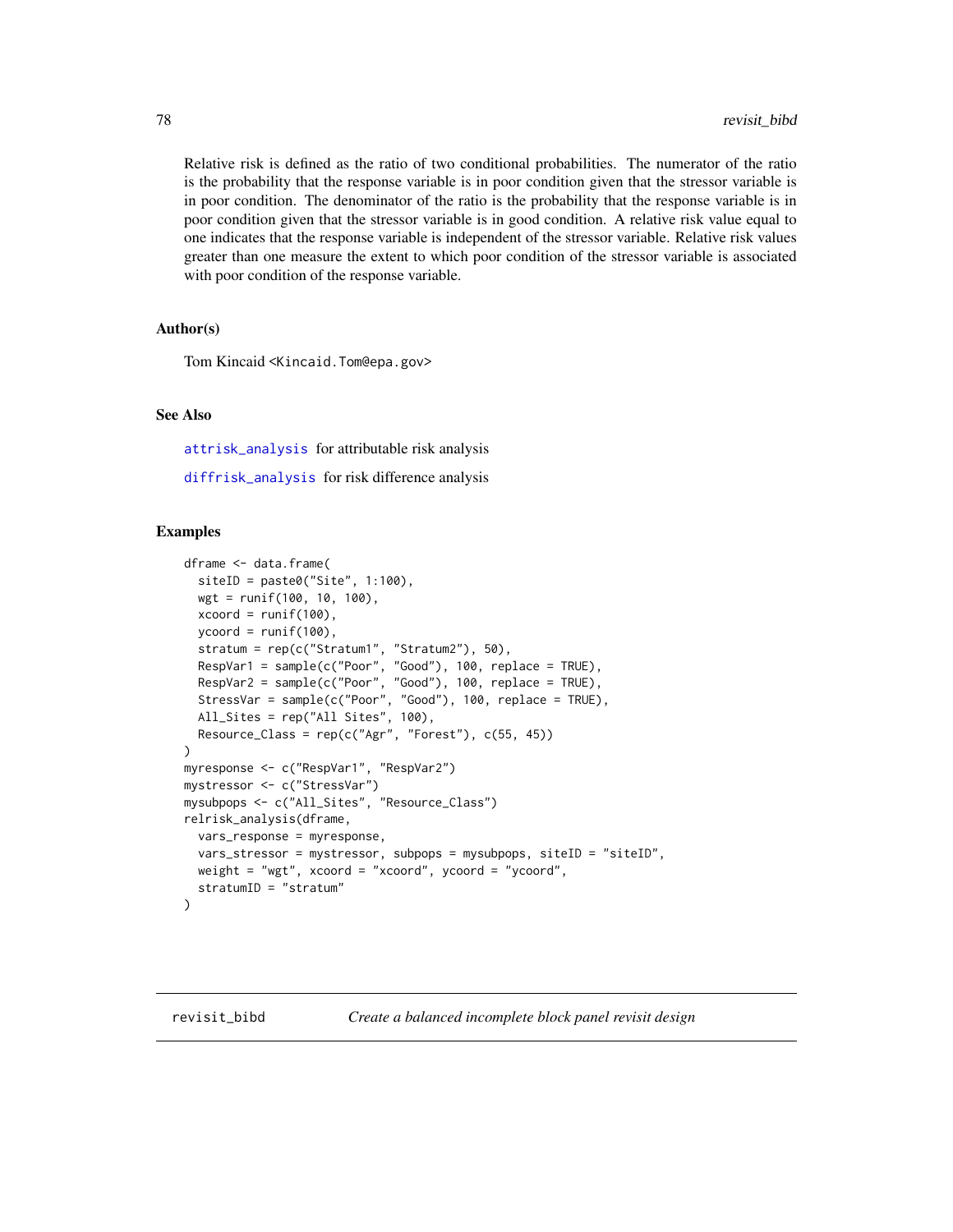## revisit\_bibd 79

#### Description

Create a revisit design for panels in a survey that specifies the time periods for the units of each panel to be sampled based on searching for a D-optimal block design that is a member of the class of generalized Youden designs. The resulting design need not be a balanced incomplete block design. Based on algorithmic idea by Cook and Nachtsheim (1989) and implemented by Robert Wheeler.

## Usage

```
revisit_bibd(
 n_period,
 n_pnl,
 n_visit,
 nsamp,
 panel_name = "BIB",
 begin = 1,
 skip = 1,
  iter = 30
)
```
## Arguments

| n_period   | Number of time periods for the survey design. Typically, number of periods if<br>sampling occurs once per period or number of months if sampling occurs once<br>per month. (v, number of varieties/treatments in BIBD terms) |
|------------|------------------------------------------------------------------------------------------------------------------------------------------------------------------------------------------------------------------------------|
| n_pnl      | Number of panels (b, number of blocks in BIBD terms)                                                                                                                                                                         |
| n_visit    | Number of time periods to be visited in a panel (k, block size in BIBD terms)                                                                                                                                                |
| nsamp      | Number of samples in each panel.                                                                                                                                                                                             |
| panel_name | Prefix for name of each panel                                                                                                                                                                                                |
| begin      | Numeric name of first sampling occasion, e.g. a specific period.                                                                                                                                                             |
| skip       | Number of sampling occasions to skip between planned sampling periods, e.g.,<br>sampling will occur only every 5 periods if $skip = 5$ .                                                                                     |
| iter       | Maximum number of iterations in search for D-optimal Generalized Youden<br>Design.                                                                                                                                           |

## Details

The function uses find.BIB function from crossdes package to search for a D-optimal block design. crossdes uses package AlgDesign to search balanced incomplete block designs.

## Value

A two-dimensional array of sample sizes to be sampled for each panel and each sampling occasion.

## Author(s)

Tony Olsen < Olsen. Tony @epa.gov>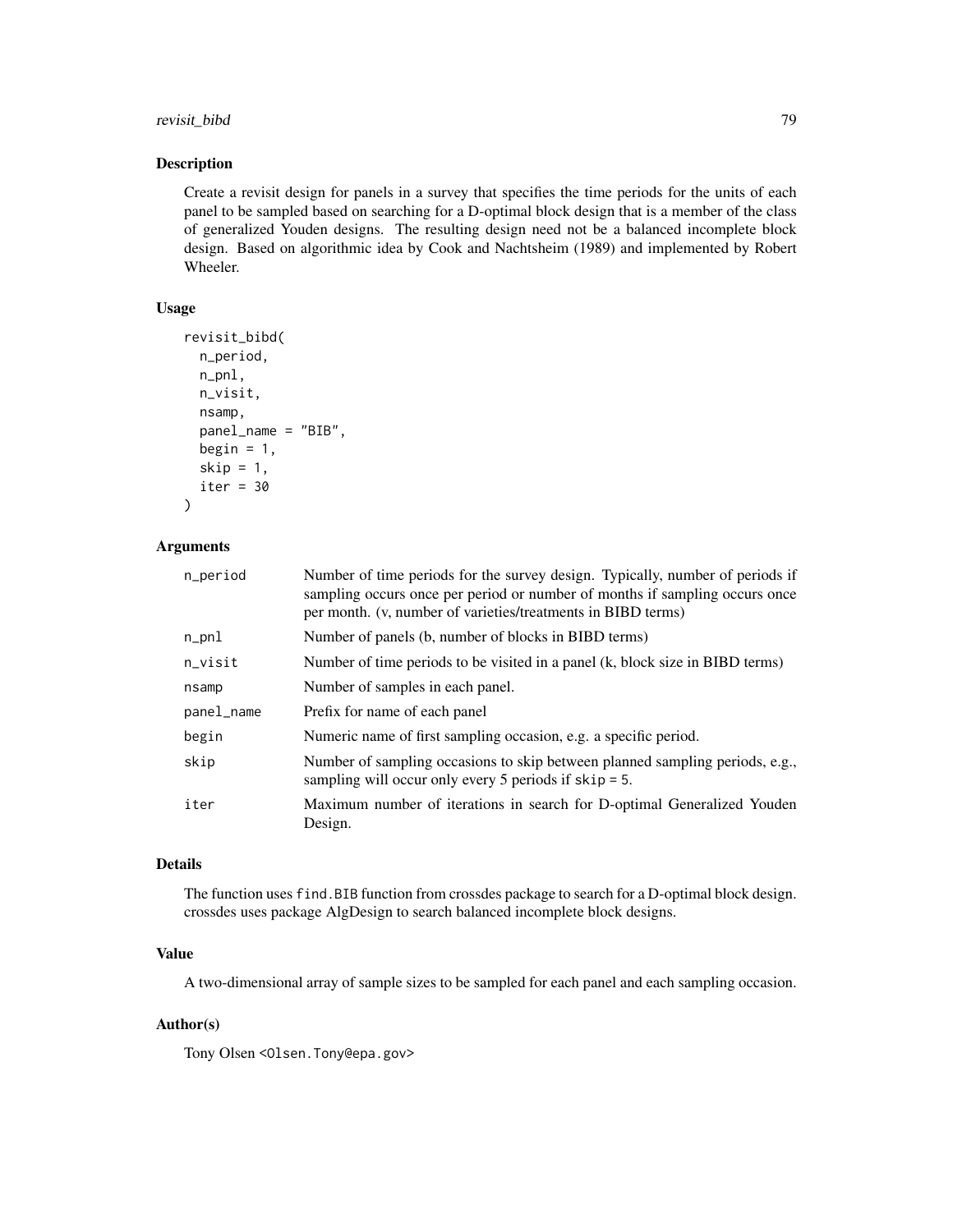## <span id="page-79-1"></span>References

Cook R. D. and C. Nachtsheim. (1989). Computer-aided blocking of factorial and response-surface designs. *Technometrics* 31(3), 339-346.

## See Also

[revisit\\_dsgn](#page-79-0) to create a panel revisit design

[revisit\\_rand](#page-82-0) to create a panel revisit design with random assignment to panels and time periods

[pd\\_summary](#page-65-0) to summarize characteristics of a panel revisit design

#### Examples

```
# Balanced incomplete block design with 20 sample occasions, 20 panels,
# 3 visits to each unit, and 20 units in each panel.
revisit_bibd(n_period = 20, n_pnl = 20, n_visit = 3, nsamp = 20)
```
<span id="page-79-0"></span>revisit\_dsgn *Create a panel revisit design*

## Description

Create a revisit design for panels in a survey that specifies the time periods that members of each panel will be sampled. Three basic panel design structures may be created: always revisit panel, serially alternating panels, or rotating panels.

#### Usage

```
revisit_dsgn(n_period, panels, begin = 1, skip = 1)
```

| n_period | Number of time periods for the panel design. For example, number of periods if<br>sampling occurs once per period or number of months if sampling occurs once<br>per month.                                                                                                                                                                                                                                                                                                                                                                                                                                                                                                                                                                                                                                                                                                                                                                                                                                    |
|----------|----------------------------------------------------------------------------------------------------------------------------------------------------------------------------------------------------------------------------------------------------------------------------------------------------------------------------------------------------------------------------------------------------------------------------------------------------------------------------------------------------------------------------------------------------------------------------------------------------------------------------------------------------------------------------------------------------------------------------------------------------------------------------------------------------------------------------------------------------------------------------------------------------------------------------------------------------------------------------------------------------------------|
| panels   | List of lists where each list specifies a revisit panel structure. Each sublist con-<br>sists of four components: n - sample size for each panel in the sublist, pn1_dsgn<br>- a vector with an even number of elements specifying the panel revisit schedule<br>in terms of the number of consecutive time periods sample units will be sampled,<br>followed by number of consecutive time periods skipped, and then repeated as<br>necessary. pn1_n - number of panels in the sublist, and start_option - option<br>for starting the revisit_dsgn (None, Partial_Begin, or Partial_End) which<br>must be the same a pn1_dsgn. Three basic panel structures are possible: a) if<br>pnl_dsgn ends in 0, then the sample units are visited on all subsequent time<br>periods, b) if pn1_dsgn ends in NA, then panel follows a rotating panel struc-<br>ture, and c) if $pnl_dsgn$ ends in any number $> 0$ , then panel follows a serially<br>alternating panel structure. See details for further information. |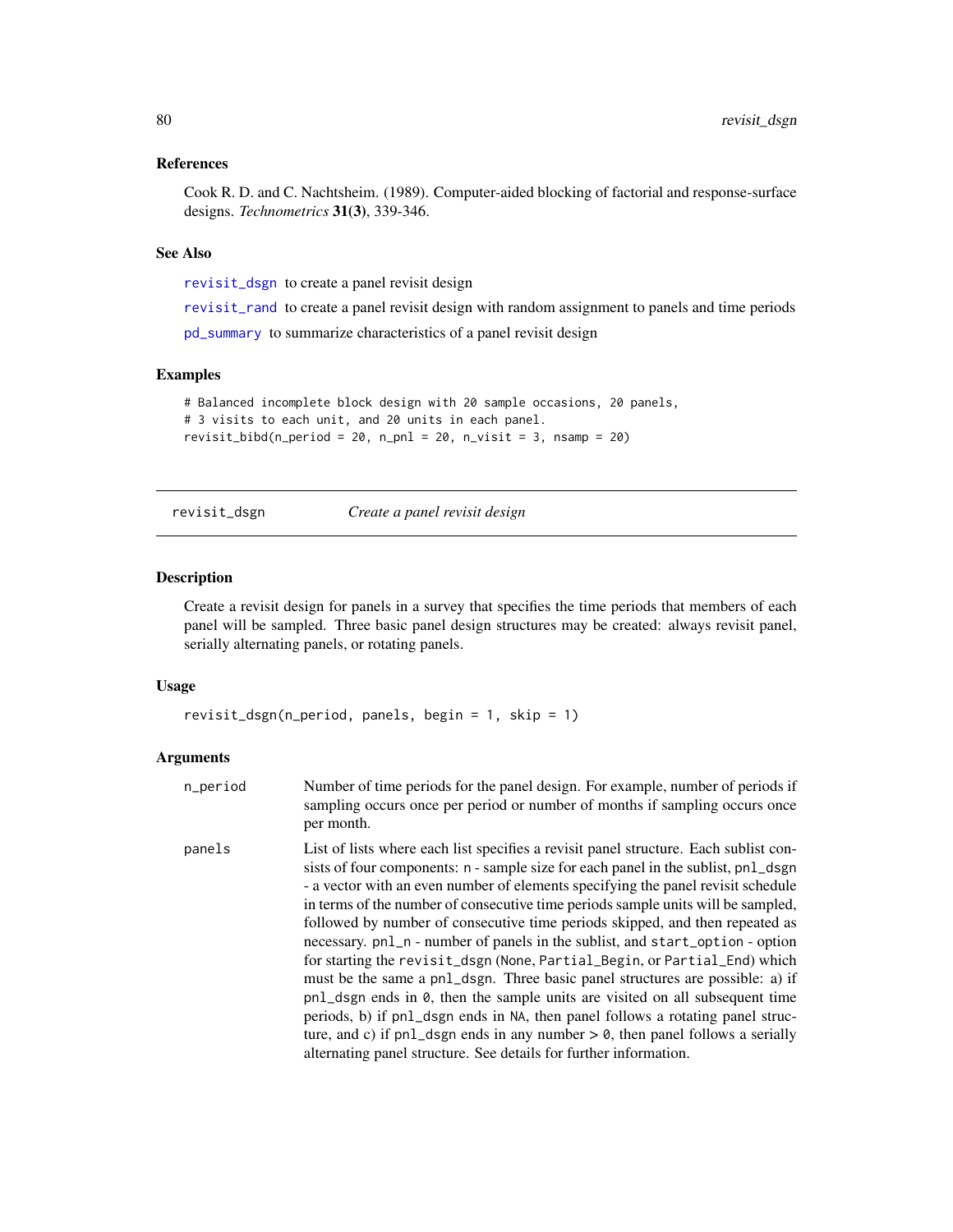| begin | Numeric name of first sampling occasion, e.g. a specific period.            |
|-------|-----------------------------------------------------------------------------|
| skip  | Number of time periods to skip between planned sampling periods, e.g., sam- |
|       | pling will occur only every 5 periods if $skip = 5$ .                       |

## Details

The function creates revisit designs using the concepts in McDonald (2003) to specify the revisit pattern across time periods for each panel. The panel revisit schedule is specified by a vector. Odd positions in vector specify the number of consecutive time periods when panel units are sampled. Even positions in vector specify the number of consecutive time periods when panel units are not sampled.

If last even position is a "0", then a single panel follows an always revisit panel structure. After satisfying the initial revisit schedule specified prior to the "0", units in a panel are always visited for rest of the time periods. The simplest always revisit panel design is to revisit every sample unit on every time period, specified as  $pnl_dsgn = c(1,0)$  or using McDonald's notation [1-0].

If the last even position is NA, the panels follow a rotating panel structure. For example, pnl\_dsgn  $= c(1,NA)$  designates that sample units in a panel will be visited once and then never again, [1-n] in McDonald's notation.  $pnl_dsgn = c(1,4,1,NA)$  designates that sample units in a panel will be visited once, then not sampled on next four time periods, then sampled again once at the next time period and then never sampled again, [1-4-1-n] in McDonald/s notation.

If the last even position is  $> 0$ , the panels follow a serially alternating panel structure. For example,  $pnl_dsgn = c(1,4)$  designates that sample units in a panel will be visited once, then not sampled during the next four time periods, then sampled once and not sampled for next four time periods, and that cycle repeated until end of the number of time periods, [1-4] in McDonald's notation.  $pnl_dsgn = c(2,3,1,4)$  designates that the cycle has sample units in a panel being visited during two consecutive time periods, not sampled for three consecutive time periods, sampled for one time period and then not sampled on next four time periods, and the cycle is repeated until end of the number of time periods, [2-3-1-4] in McDonald's notation.

The number of panels in a single panel design is specified by pnl\_n. For an always revisit panel structure, a single panel is created and pnl\_n is ignored. For a rotating panel structure, when pnl\_n = NA, the number of panels is equal to n\_period. Note that this should only be used when the rotating panel structure is the only panel design, i.e., no split panel design (see below for split panel details). If pnl\_n = m is specified for a rotating panel design, then then number of panels will be m. For example,  $pnl\_dsgn = c(1,4,1,NA)$  and and  $pnl\_n = 5$  means that only 5 panels will be constructed and the last time period to be sampled will be time period 10. In McDonald's notation the panel design structure is  $[(1-4-1-n)^{5}]$ . If the number of time periods, n\_period, is 20 and no other panel design structure is specified, then the last 10 time periods will not be sampled. For serially alternating panels, when pnl\_n = NA, the number of panels will be the sum of the elements in pan\_dsgn (ignoring NA). If pnl\_n is specified as m, then m panels will be created. For example,  $pnl_dsgn = c(1,4,1,4)$  and  $pnl_n = 3$ ,  $[(1-4-1-4)^{3}]$  in McDonald's notation, will create first three panels of the 510 serially alternating panels specified by pnl\_dsgn.

A serially alternating or rotating panel revisit design may not result in the same number of units being sampled during each time period, particularly during the initial start up period. The default is to not specify a startup option ("None"). Start up option "Partial\_Begin" initiates the revisit design at the last time period scheduled for sampling in the first panel. For example, a [2-3-1-4] design starts at time period 6 instead of time period 1 under the Partial Begin option. For a serially alternating panel structure, start up option "Partial\_End" initiates the revisit design at the time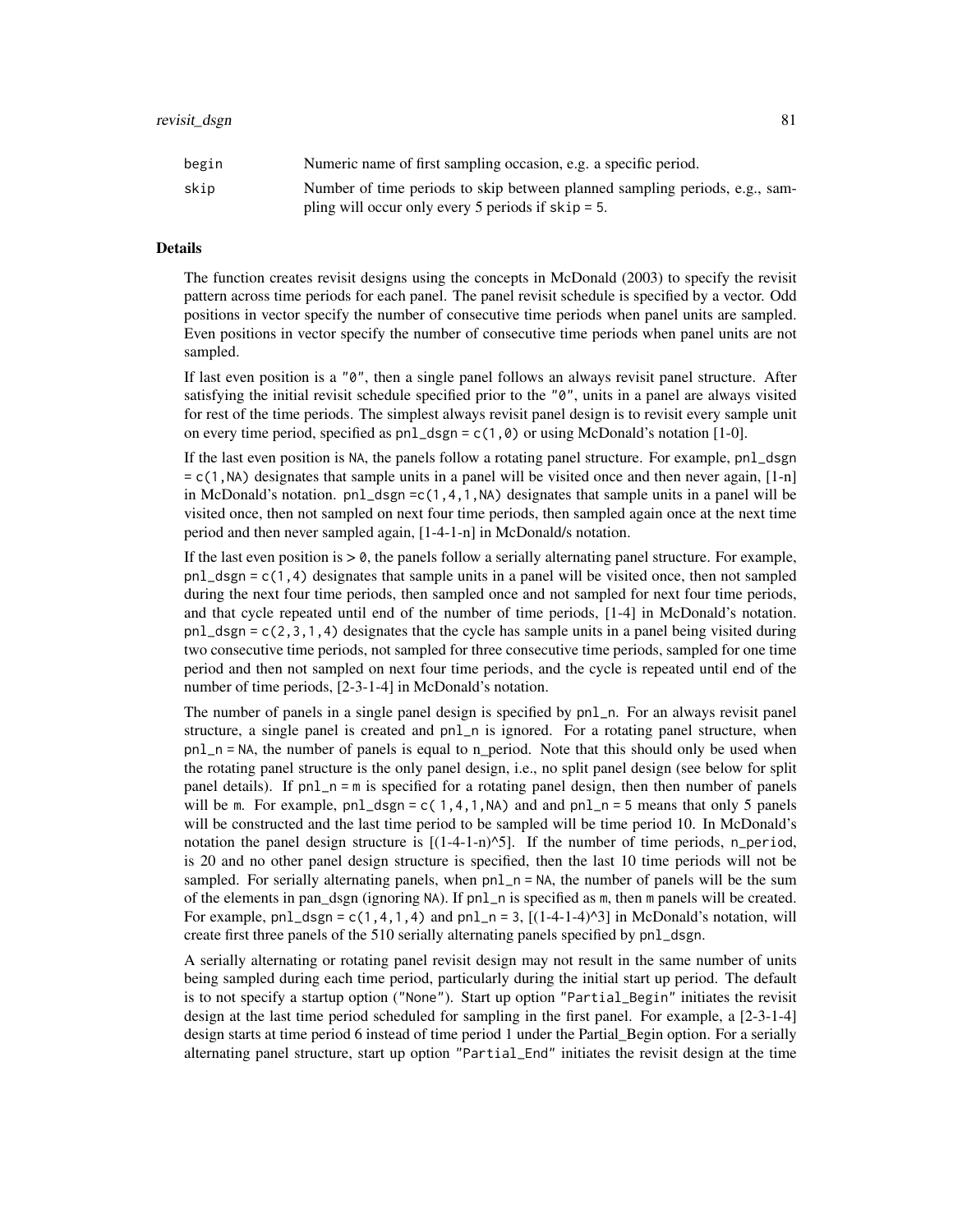period that begins the second serially alternating pattern. For example, a [2-3-1-4] design starts at time period 11 instead of time period 1. For a rotating panel structure design, use of Partial\_End makes the assumption that the number of panels equals the number of time periods and adds units to the last "m" panels for time periods 1 to "m" as if number of time periods was extended by "m" where "m" is one less than then the sum of the panel design. For example, a  $[1-4-1-4-1-n]$  design would result in  $m = 10$ . Note that some designs with  $pnl$  not equal to the number of sample occasions can produce unexpected panel designs. See examples.

Different types of panel structures can be combined, these are termed split panels by many authors, by specifying more than one list for the panels parameter. The total number of panels is the sum of the number of panels in each of the panel structures specified by the split panel design.

#### Value

A two-dimensional array of sample sizes to be sampled at each combination of panel and time period.

#### Author(s)

Tony Olsen <Olsen.Tony@epa.gov>

## References

McDonald, T. (2003). Review of environmental monitoring methods: survey designs. *Environmental Monitoring and Assessment* 85, 277-292.

#### See Also

[revisit\\_bibd](#page-77-0) to create a balanced incomplete block panel revisit design

[revisit\\_rand](#page-82-0) to create a revisit design with random assignment to panels and time periods

[pd\\_summary](#page-65-0) to summarize characteristics of a panel revisit design

#### Examples

```
# One panel of 60 sample units sampled at every time period: [1-0]
revisit_dsgn(20, panels = list(
 Annual = list(
   n = 60, pnl\_dsgn = c(1, 0), pnl.n = NA,
    start_option = "None"
 )
), begin = 1)
# Rotating panels of 60 units sampled once and never again: [1-n]. Number
# of panels equal n_period.
revisit_dsgn(20,
 panels = list(
   R60N = list(n = 60, pn1_dsgn = c(1, NA), pn1_n = NA, start-option = "None")\lambda.
 begin = 1)
```
<span id="page-81-0"></span>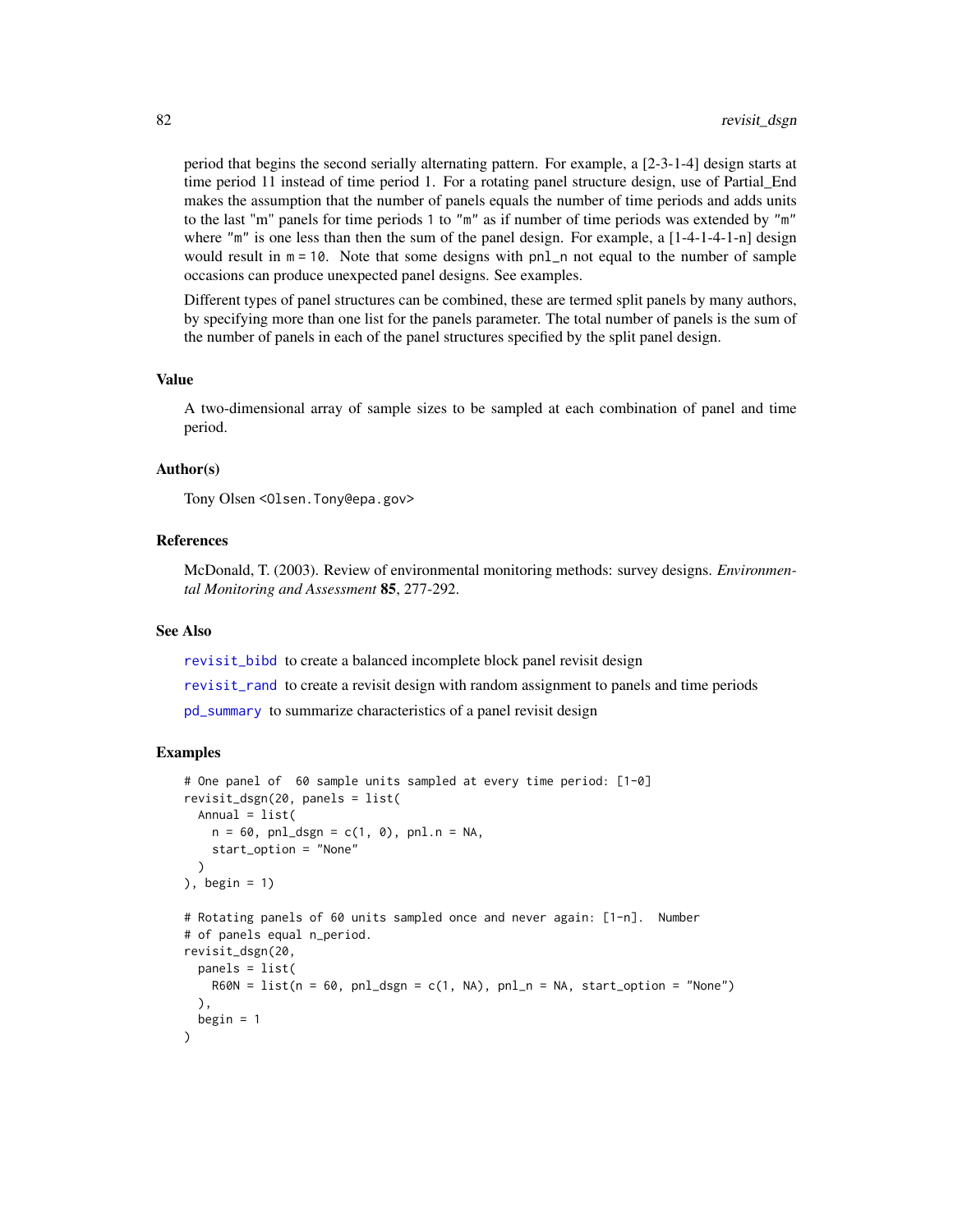## <span id="page-82-1"></span>revisit\_rand 83

```
# Serially alternating panel with three visits to sample unit then skip
# next two time periods: [3-2]
revisit_dsgn(20, panels = list(
 SAGOPE = list(n = 20, pnl_dsgn = c(3, 2), pnl_n = NA,
   start_option = "Partial_End"
  )
), begin = 1)
# Split panel of sample units combining above two panel designs: [1-0, 1-n]
revisit_dsgn(n_period = 20, begin = 2017, panels = list(
  Annual = list(n = 60, pnl_dsgn = c(1, 0), pnl.n = NA,
    start_option = "None"
  ),
  R60N = list(n = 60, pn1_dsgn = c(1, NA), pn1_n = NA, start-option = "None")))
```
<span id="page-82-0"></span>revisit\_rand *Create a revisit design with random assignment to panels and time periods*

## Description

Create a revisit design for a survey that specifies the panels and time periods that will be sampled by random selection of panels and time periods. Three options for random assignments are "period" where the number of time periods to be sampled in a panel is fixed, "panel" where the number panels to be sampled in a time period is fixed, and "none" where the number of panel-period combinations is fixed.

#### Usage

```
revisit_rand(
  n_period,
 n_pnl,
  rand_control = "period",
 n_visit,
 nsamp,
 panel_name = "Random",
 begin = 1,
  skip = 1)
```
#### Arguments

n\_period Number of time periods for the survey design. Typically, number of periods if sampling occurs once per period or number of months if sampling occurs once per month. (v, number of varieties (or treatments) in BIBD terms)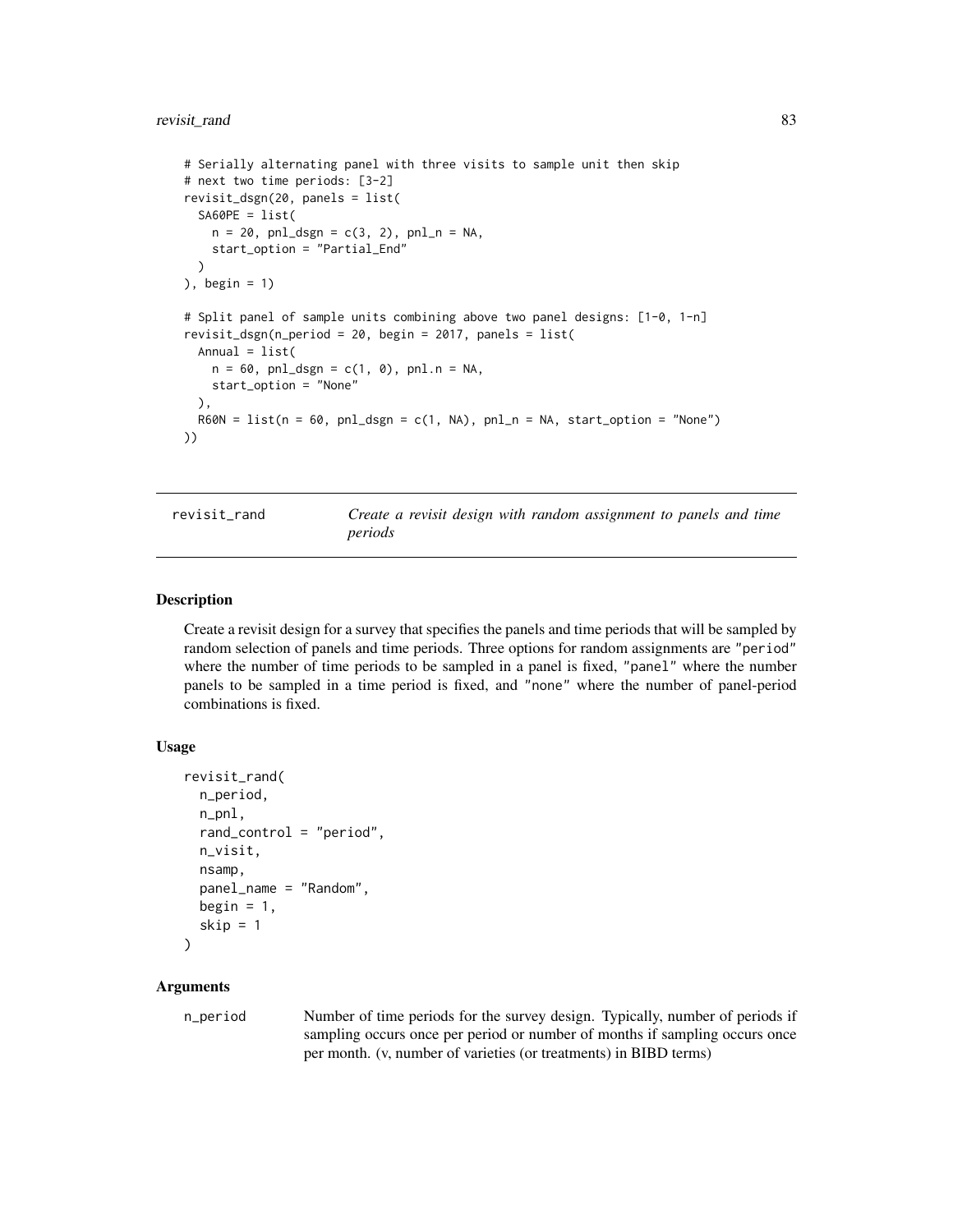<span id="page-83-0"></span>

| $n\_pnl$     | Number of panels                                                                                                                                                                                                                                                                                                                                 |
|--------------|--------------------------------------------------------------------------------------------------------------------------------------------------------------------------------------------------------------------------------------------------------------------------------------------------------------------------------------------------|
| rand_control | Character value must be "none", "panel", or "period". Specifies whether the<br>number of sample events will be fixed for each panel ("panel"), for each sam-<br>ple occasion ("occasion"), or for total panel-period combinations ("none").<br>Default is "panel".                                                                               |
| n_visit      | If rand_control is "panel", this is the number of panels that will be sampled<br>in each time period. If rand_control is "period", this is the number of time<br>periods to be sampled in each panel. If rand_control is "none", this is the<br>total number of panel-period combinations that will have units sampled in the<br>revisit design. |
| nsamp        | Number of samples in each panel.                                                                                                                                                                                                                                                                                                                 |
| panel_name   | Prefix for name of each panel                                                                                                                                                                                                                                                                                                                    |
| begin        | Numeric name of first sampling occasion, e.g. a specific period.                                                                                                                                                                                                                                                                                 |
| skip         | Number of sampling occasions to skip between planned sampling periods, e.g.,<br>sampling will occur only every 5 periods if $skip = 5$ .                                                                                                                                                                                                         |

## Details

The revisit design for a survey is created by random selection of panels and time periods that will have sample events. The number of sample occasions that will be visited by a panel is random.

## Value

A two-dimensional array of sample sizes to be sampled for each panel and each time period.

#### Author(s)

Tony Olsen <Olsen.Tony@epa.gov>

## See Also

[revisit\\_bibd](#page-77-0) create a balanced incomplete block panel revisit design [revisit\\_dsgn](#page-79-0) create a panel revisit design [pd\\_summary](#page-65-0) to summarize characteristics of a panel revisit design

## Examples

```
revisit_rand(
 n\_period = 20, n\_pnl = 10, rand\_control = "none", n\_visit = 50,
  nsamp = 20)
revisit_rand(
  n\_period = 20, n\_pnl = 10, rand\_control = "panel", n\_visit = 5,
  n\text{ samp} = 10\lambdarevisit_rand(
  n_period = 20, n_pnl = 10, rand_control = "period",
  n_visit = 5, n samp = 10\mathcal{L}
```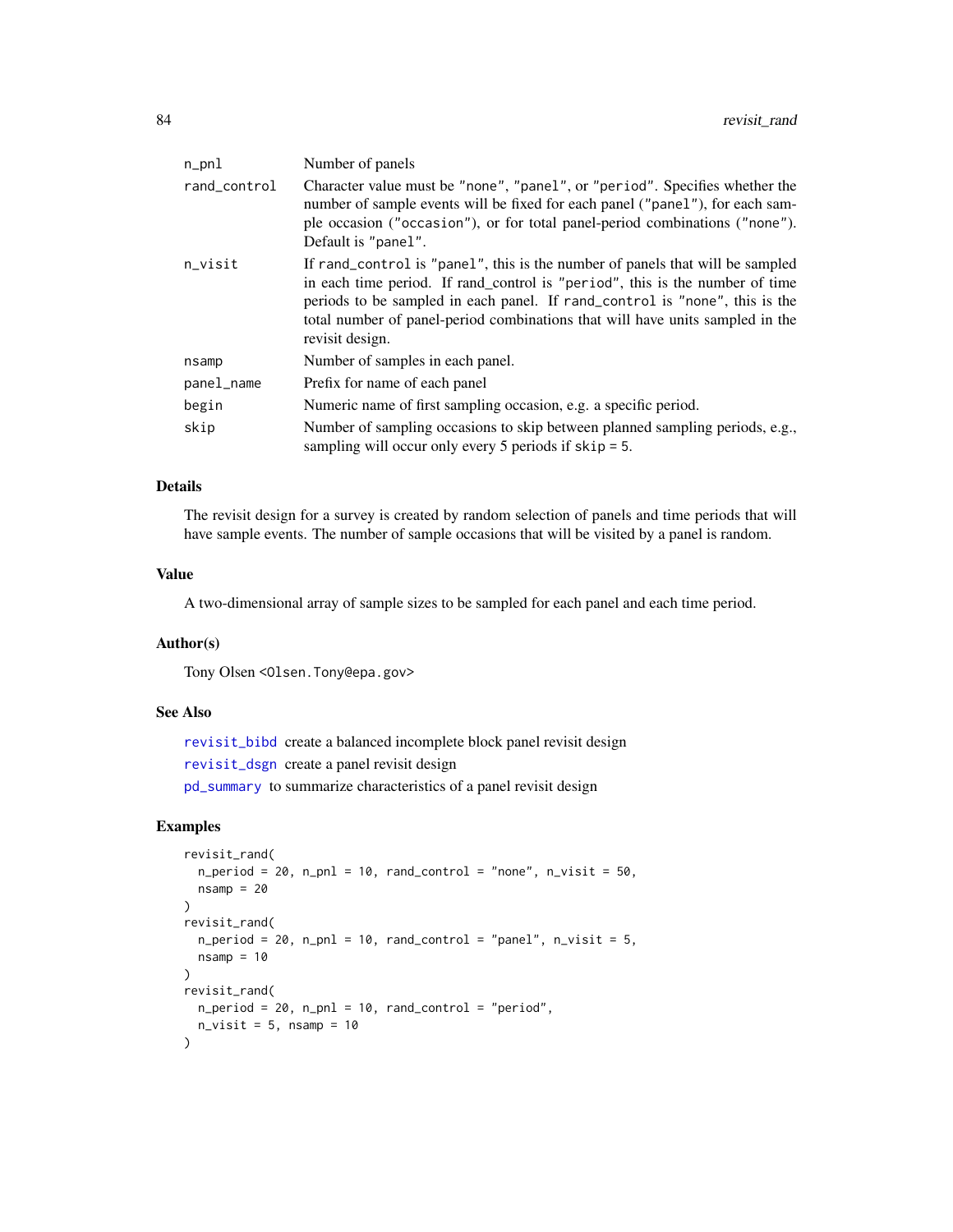<span id="page-84-0"></span>

## Description

This function measures the spatial balance (with respect to the sampling frame) of design sites using Voronoi polygons (Dirichlet tessellations).

## Usage

```
sp_balance(
 object,
  sframe,
 stratum_var = NULL,
  ip = NULL,
 metrics = "pielou",
 extents = FALSE
)
```

| object      | An sf object containing some design sites.                                                                                                                                                                                                                                                                                                                                                                                                                                                                        |
|-------------|-------------------------------------------------------------------------------------------------------------------------------------------------------------------------------------------------------------------------------------------------------------------------------------------------------------------------------------------------------------------------------------------------------------------------------------------------------------------------------------------------------------------|
| sframe      | The sampling frame as an sf object. The coordinate system for sframe must be<br>one where distance for coordinates is meaningful.                                                                                                                                                                                                                                                                                                                                                                                 |
| stratum_var | The name of the stratum variable in object and sframe. If NULL (the default),<br>no strata is assumed. If a single character vector is provided, it is assumed this<br>is the name of the stratum variable in object and sframe. If a two-dimensional<br>character vector is provided, one element must be named "object" and corre-<br>sponds to the name of the stratum variable in object, while the other element<br>must be named "sframe" and corresponds to the name of the stratum variable in<br>sframe. |
| ip          | Inclusion probabilities associated with each row of sframe. If these are not<br>provided, an equal probability design is assumed (within strata).                                                                                                                                                                                                                                                                                                                                                                 |
| metrics     | A character vector of spatial balance metrics:                                                                                                                                                                                                                                                                                                                                                                                                                                                                    |
|             | pielou Pielou's Evenness Index (the default). This statistic can take on a value<br>between zero and one.                                                                                                                                                                                                                                                                                                                                                                                                         |
|             | simpsons Simpsons Evenness Index. This statistic can take on a value between<br>zero and logarithm of the sample size.                                                                                                                                                                                                                                                                                                                                                                                            |
|             | rmse Root-Mean-Squared Error. This statistic can take on a value between zero<br>and infinity.                                                                                                                                                                                                                                                                                                                                                                                                                    |
|             | mse Mean-Squared Error. This statistic can take on a value between zero and<br>infinity.                                                                                                                                                                                                                                                                                                                                                                                                                          |
|             | mae Median-Absolute Error. This statistic can take on a value between zero and<br>infinity.                                                                                                                                                                                                                                                                                                                                                                                                                       |
|             |                                                                                                                                                                                                                                                                                                                                                                                                                                                                                                                   |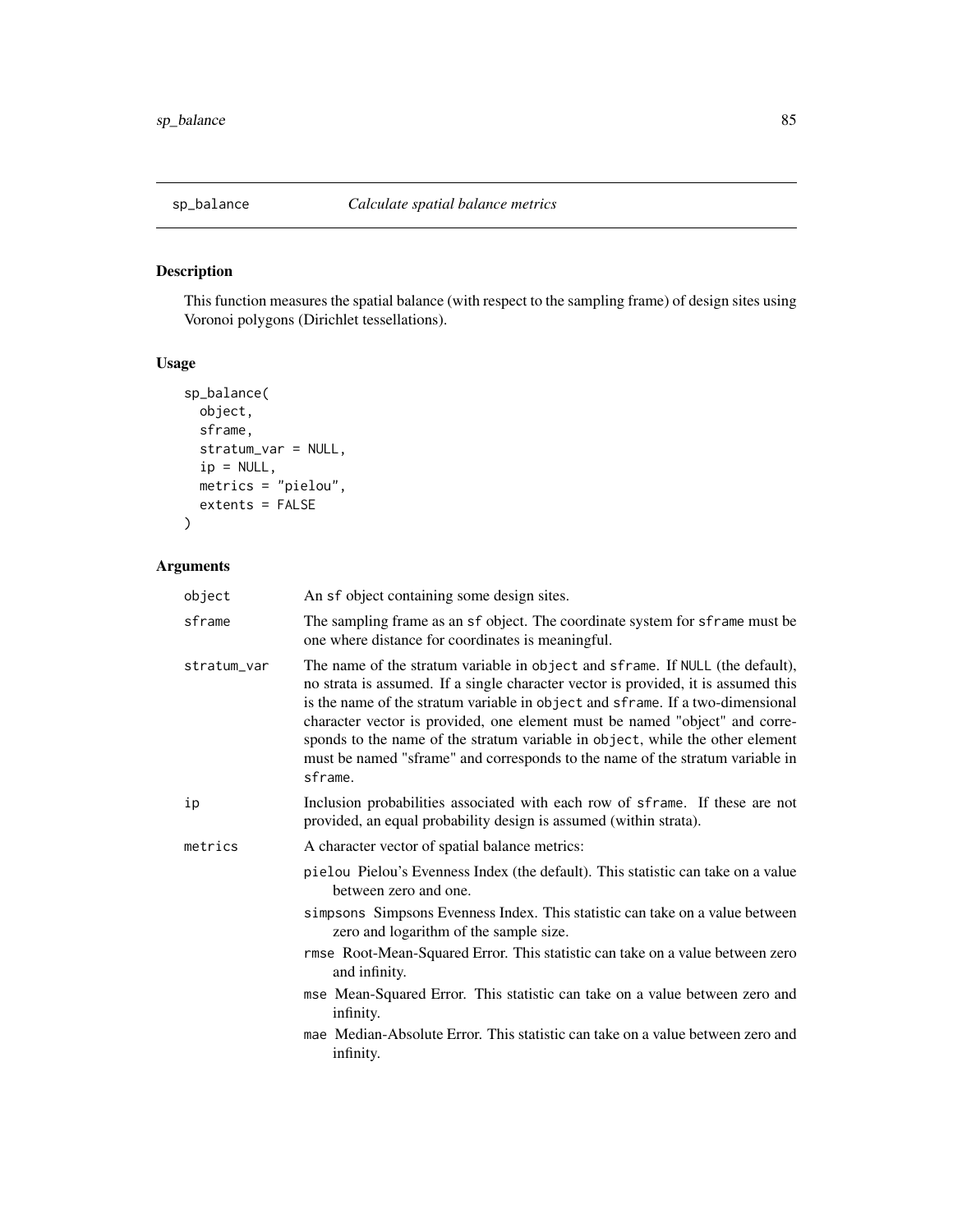<span id="page-85-0"></span>

|         | medae Mean-Absolute Error. This statistic can take on a value between zero<br>and infinity.                                                                       |
|---------|-------------------------------------------------------------------------------------------------------------------------------------------------------------------|
|         | chisq Chi-Squared Loss. This statistic can take on a value between zero and<br>infinity.                                                                          |
|         | All spatial balance metrics have a lower bound of zero, which indicates perfect<br>spatial balance. As the metric value increases, the spatial balance decreases. |
| extents | Should the extent (total units) within each Voronoi polygon be returned? De-<br>faults to FALSE.                                                                  |
|         |                                                                                                                                                                   |

## Value

A data frame with columns providing the stratum (stratum), spatial balance metric (metric), and spatial balance (value).

#### Author(s)

Michael Dumelle <Dumelle.Michael@epa.gov>

## Examples

```
## Not run:
sample <- grts(NE_Lakes, 30)
sp_balance(sample$sites_base, NE_Lakes)
strata_n \leq c(low = 25, high = 30)
sample_strat <- grts(NE_Lakes, n_base = strata_n, stratum_var = "ELEV_CAT")
sp_balance(sample_strat$sites_base, NE_Lakes, stratum_var = "ELEV_CAT", metric = "rmse")
```
## End(Not run)

sp\_plot *Plot sampling frames, design sites, and analysis data.*

## **Description**

This function plots sampling frames, design sites, and analysis data. If the left-hand side of the formula is empty, plots are of the distributions of the right-hand side variables. If the left-hand side of the variable contains a variable, plots are of the left-hand size variable for each level of each right-hand side variable. This function is largely built on plot.sf(), and all spsurvey plotting methods can supply additional arguments to plot.sf(). For more information on plotting in sf, run ?sf::plot.sf().

#### Usage

```
sp_plot(object, ...)
## Default S3 method:
sp_plot(
```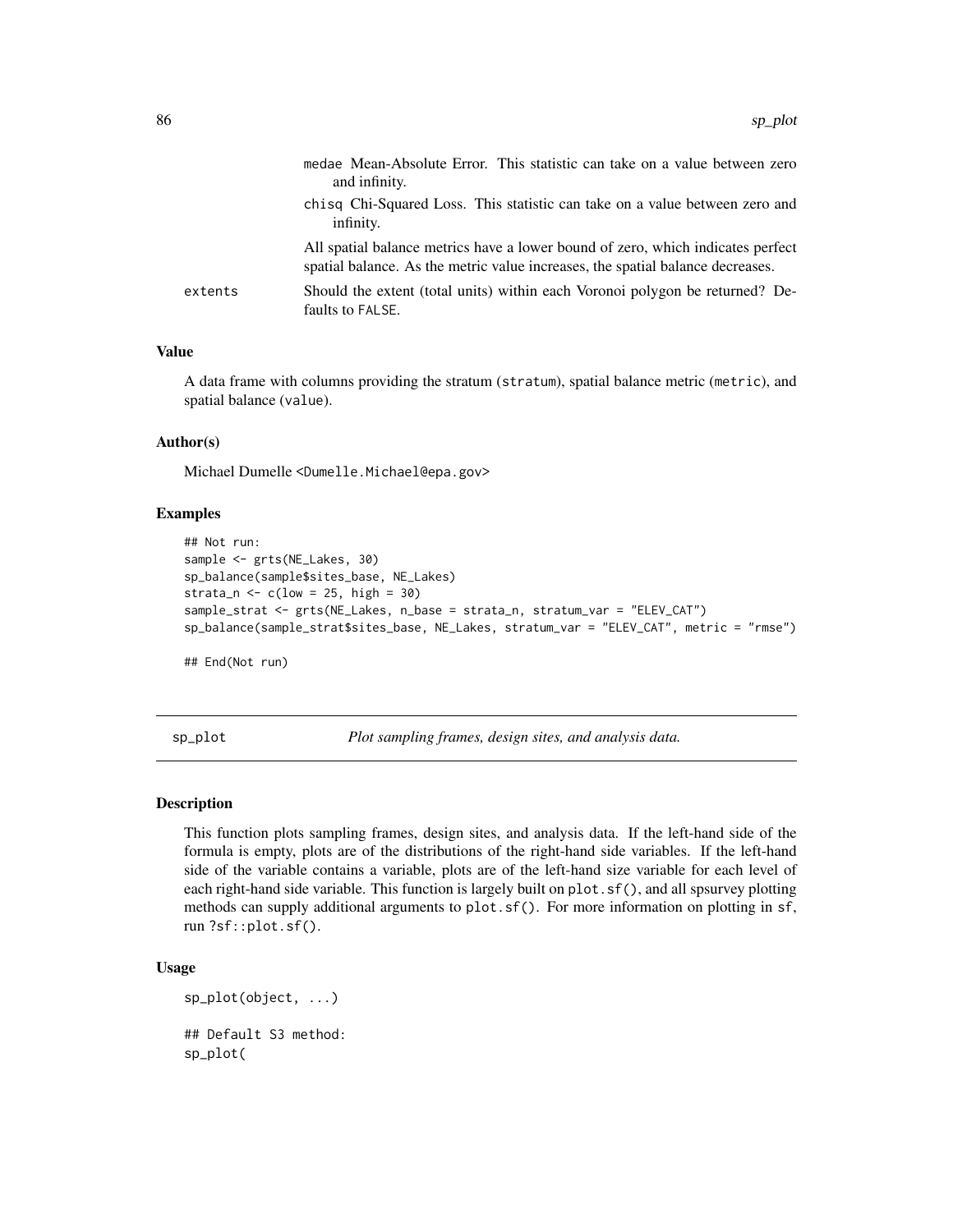sp\_plot 87

```
object,
  formula = -1,
 xcoord,
 ycoord,
 crs,
 var_args = NULL,
 varlevel_args = NULL,
  geom = FALSE,
 onlyshow = NULL,
 fix\_bbox = TRUE,...
\mathcal{L}## S3 method for class 'spdesign'
sp_plot(
 object,
  sframe = NULL,
 formula = \simsiteuse,
 siteuse = NULL,
 var_args = NULL,
 varlevel_args = NULL,
 geom = FALSE,
 onlyshow = NULL,
 fix\_bbox = TRUE,...
\mathcal{L}
```

| object  | An object to plot. When plotting sampling frames or analysis data, a data frame<br>or sf object. When plotting design sites, an object created by grts() or irs()<br>(which has class spdesign).                                                                                                                                                                                                                                                                                                                                                                                                                                                                                                                                                                                                                                                                                     |
|---------|--------------------------------------------------------------------------------------------------------------------------------------------------------------------------------------------------------------------------------------------------------------------------------------------------------------------------------------------------------------------------------------------------------------------------------------------------------------------------------------------------------------------------------------------------------------------------------------------------------------------------------------------------------------------------------------------------------------------------------------------------------------------------------------------------------------------------------------------------------------------------------------|
|         | Additional arguments to pass to plot. sf().                                                                                                                                                                                                                                                                                                                                                                                                                                                                                                                                                                                                                                                                                                                                                                                                                                          |
| formula | A formula. One-sided formulas are used to summarize the distribution of nu-<br>meric or categorical variables. For one-sided formulas, variable names are<br>placed to the right of $\sim$ (a right-hand side variable). Two sided formulas are<br>used to summarize the distribution of a left-hand side variable for each level<br>of each right-hand side categorical variable in the formula. Note that only for<br>two-sided formulas are numeric right-hand side variables coerced to a categor-<br>ical variables. If an intercept is included as a right-hand side variable (whether<br>the formula is one-sided or two-sided), the total will also be summarized. When<br>plotting sampling frames or analysis data, the default formula is $\sim$ 1. When plot-<br>ting design sites, siteuse should be used in the formula, and the default formula<br>is $\sim$ siteuse. |
| xcoord  | Name of the x-coordinate (east-west) in object (only required if object is not<br>an sf object).                                                                                                                                                                                                                                                                                                                                                                                                                                                                                                                                                                                                                                                                                                                                                                                     |
| ycoord  | Name of y (north-south)-coordinate in object (only required if object is not<br>an sf object).                                                                                                                                                                                                                                                                                                                                                                                                                                                                                                                                                                                                                                                                                                                                                                                       |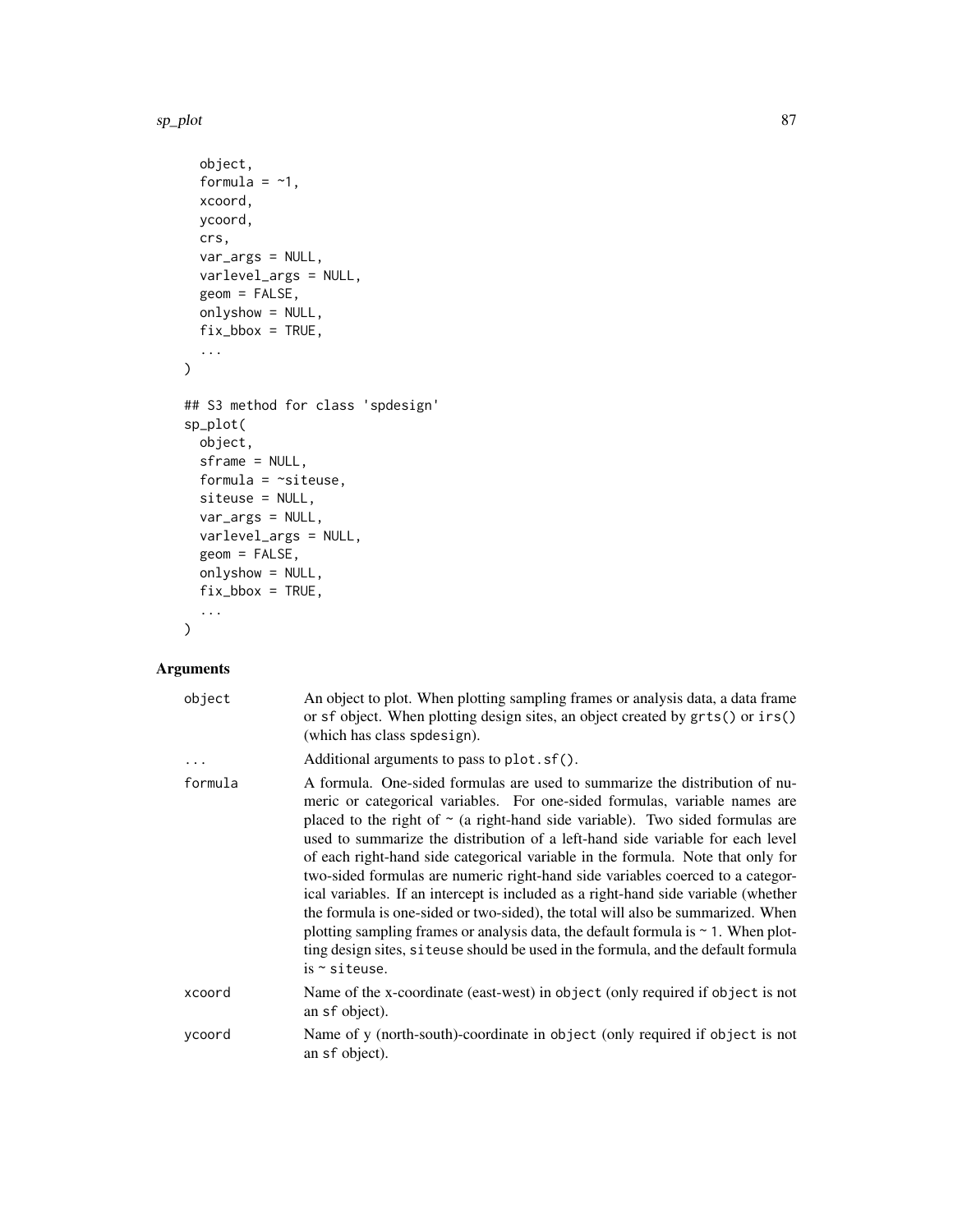| crs           | Projection code for xcoord and ycoord (only required if object is not an sf<br>object).                                                                                                                                                                                                                                                                                                                                                                                                                                                                                                                                          |
|---------------|----------------------------------------------------------------------------------------------------------------------------------------------------------------------------------------------------------------------------------------------------------------------------------------------------------------------------------------------------------------------------------------------------------------------------------------------------------------------------------------------------------------------------------------------------------------------------------------------------------------------------------|
| var_args      | A named list. The name of each list element corresponds to a right-hand side<br>variable in formula. Values in the list are composed of graphical arguments that<br>are to be passed to every level of the variable. To see all graphical arguments<br>available, run ?plot.sf.                                                                                                                                                                                                                                                                                                                                                  |
| varlevel_args | A named list. The name of each list element corresponds to a right-hand side<br>variable in formula. The first element in this list should be "levels" and con-<br>tain all levels of the particular right-hand side variable. Subsequent names cor-<br>respond to graphical arguments that are to be passed to the specified levels (in<br>order) of the right-hand side variable. Values for each graphical argument must<br>be specified for each level of the right-hand side variable, but applicable sf de-<br>faults will be matched by inputting the value NA. To see all graphical arguments<br>available, run ?plot.sf |
| geom          | Should separate geometries for each level of the right-hand side formula vari-<br>ables be plotted? Defaults to FALSE.                                                                                                                                                                                                                                                                                                                                                                                                                                                                                                           |
| onlyshow      | A string indicating the single level of the single right-hand side variable for<br>which a summary is requested. This argument is only used when a single right-<br>hand side variable is provided.                                                                                                                                                                                                                                                                                                                                                                                                                              |
| fix_bbox      | Should the geometry bounding box be fixed across plots? If a length-four vector<br>with names "xmin", "ymin", "xmax", and "ymax" and values indicating bound-<br>ing box edges, the bounding box will be fixed as $fix_b$ box across plots. If TRUE,<br>the bounding box will be fixed across plots as the bounding box of object. If<br>FALSE, the bounding box will vary across plots according to the unique geometry<br>for each plot. Defaults to TRUE.                                                                                                                                                                     |
| sframe        | The sampling frame (an sf object) to plot alongside design sites. This argument<br>is only used when object corresponds to the design sites.                                                                                                                                                                                                                                                                                                                                                                                                                                                                                     |
| siteuse       | A character vector of site types to include when plotting design sites. It can<br>only take on values "sframe" (sampling frame), "Legacy" (for legacy sites),<br>"Base" (for base sites), "Over" (for n_over replacement sites), and "Near"<br>(for n_near replacement sites). The order of sites represents the layering in the<br>plot (e.g. siteuse = c("Base", "Legacy") will plot legacy sites on top of base<br>sites. Defaults to all non-NULL elements in x and y with plot order "sframe",<br>"Legacy", "Base", "Over", "Near".                                                                                         |

## Author(s)

Michael Dumelle <Dumelle.Michael@epa.gov>

## Examples

```
## Not run:
data("NE_Lakes")
sp_plot(NE_Lakes, formula = ~ELEV_CAT)
sample <- grts(NE_Lakes, 30)
sp_plot(sample, NE_Lakes)
data("NLA_PNW")
```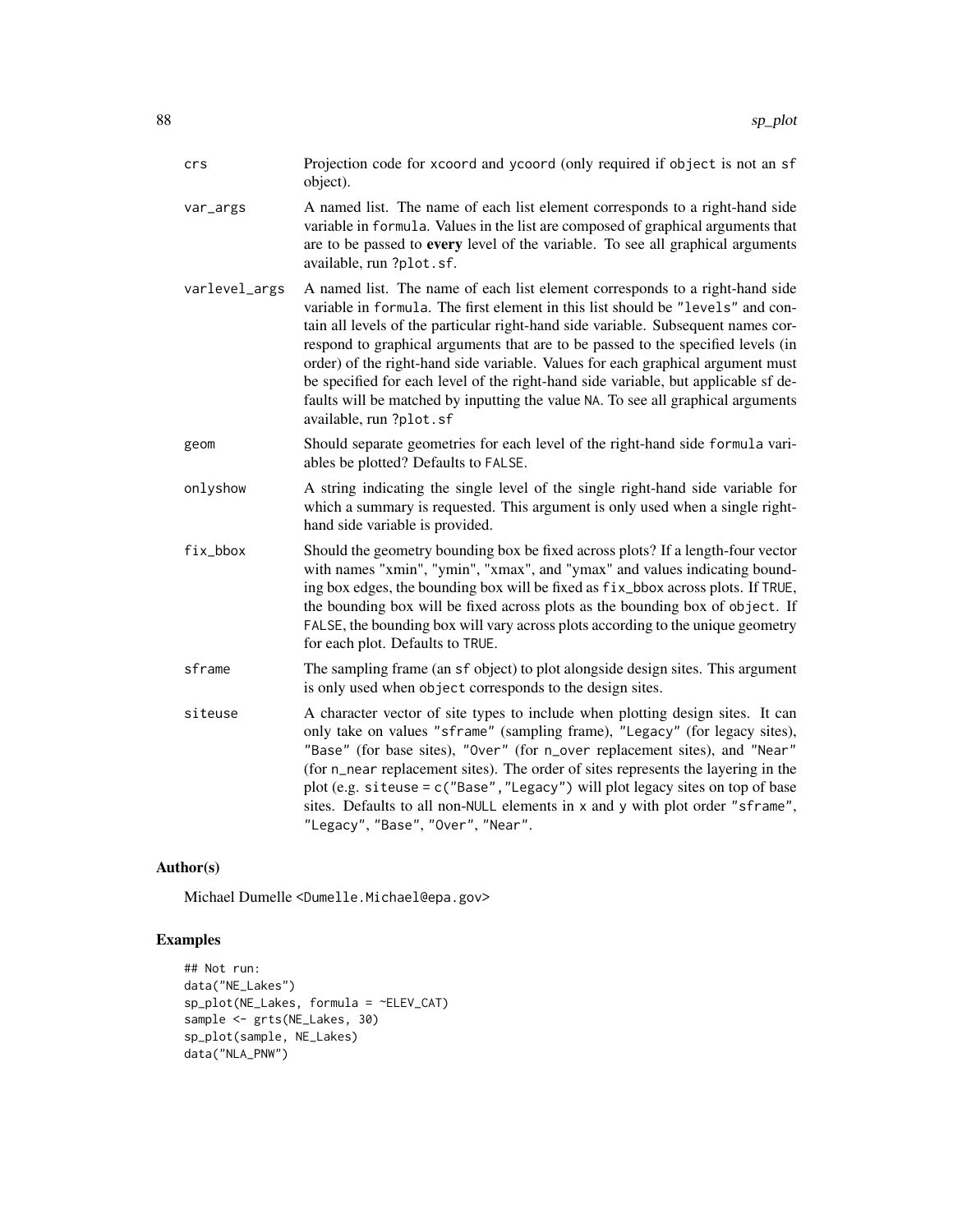#### <span id="page-88-0"></span>sp\_rbind 89

```
sp_plot(NLA_PNW, formula = ~BMMI)
## End(Not run)
```
sp\_rbind *Combine rows from GRTS or IRS samples.*

## Description

This function row binds the sites\_legacy, sites\_base, sites\_over, and sites\_near objects from a GRTS or IRS sample into a single sf object. This function is most useful when a single sf object that contains all design sites is desired (e.g. writing out a single shapefile using sf::write\_sf()).

#### Usage

```
sp_rbind(object, siteuse = NULL)
```
#### Arguments

| object  | The design sites (output from $grts()$ or $irs()$ ).                                                                                                                                                                                                                                                                                                          |
|---------|---------------------------------------------------------------------------------------------------------------------------------------------------------------------------------------------------------------------------------------------------------------------------------------------------------------------------------------------------------------|
| siteuse | A character vector of site types to return. Can contain "Legacy" (for legacy<br>sites), "Base" (for base sites), "Over" (for n_over replacement sites), and "Near"<br>(for n_near replacement sites). The default is NULL, which returns all non-NULL<br>output from object\$sites_legacy, object\$sites_base, object\$sites_over,<br>and object\$sites_near. |

#### Value

A single sf object containing all requested design sites.

#### Author(s)

Michael Dumelle <Dumelle.Michael@epa.gov>

## Examples

```
## Not run:
sample <- grts(NE_Lakes, 50, n_over = 10)
sample <- sp_rbind(sample)
write_sf(sample, "mypath/sample.shp")
```
## End(Not run)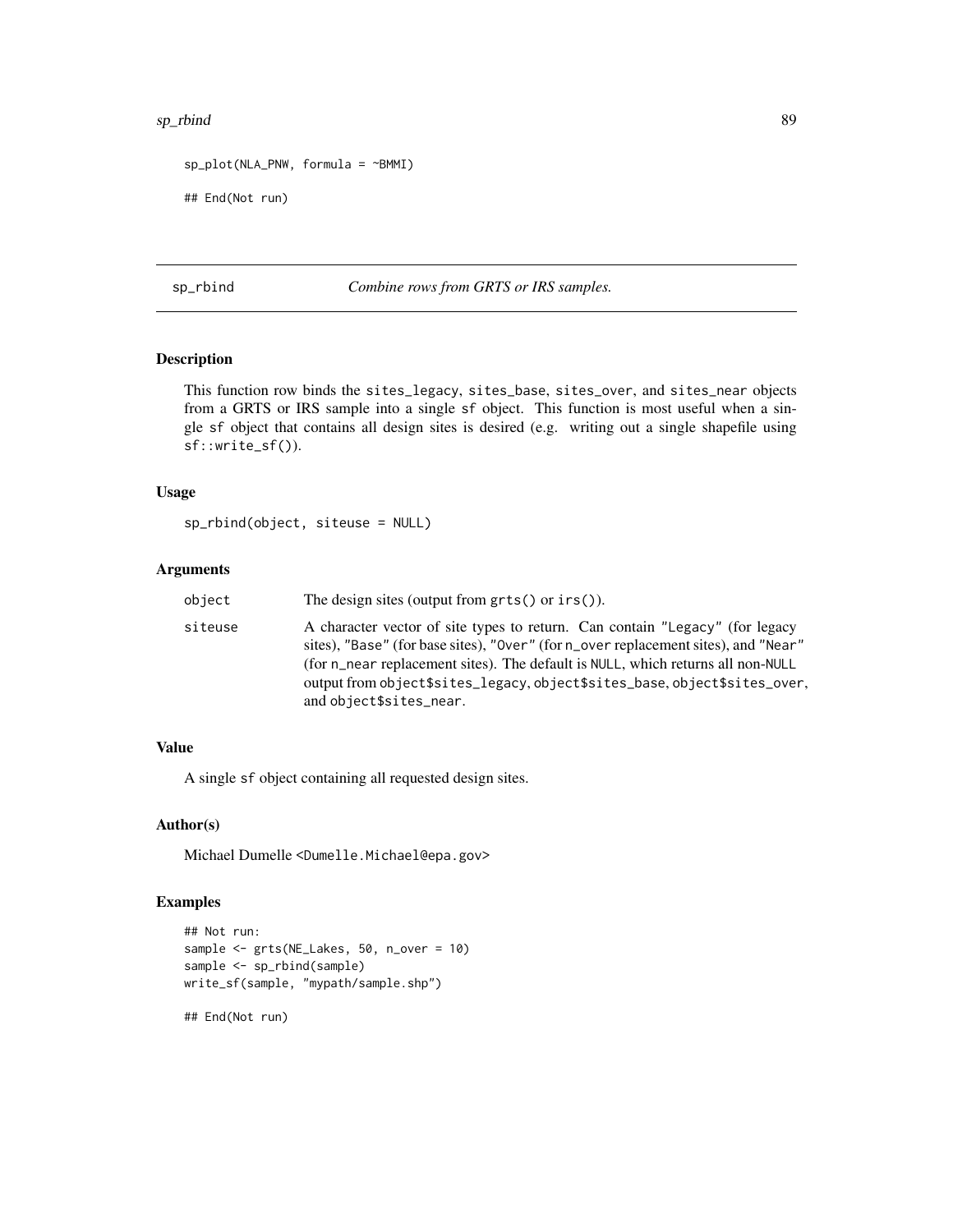## Description

sp\_summary() summarizes sampling frames, design sites, and analysis data. The right-hand of the formula specifies the variables (or factors) to summarize by. If the left-hand side of the formula is empty, the summary will be of the distributions of the right-hand side variables. If the left-hand side of the formula contains a variable, the summary will be of the left-hand size variable for each level of each right-hand side variable.

#### Usage

```
sp_summary(object, ...)
## Default S3 method:
sp\_summary(object, formula = ~1, only show = NULL, ...)## S3 method for class 'spdesign'
sp_summary(object, formula = ~siteuse, siteuse = NULL, onlyshow = NULL, ...)
```

| object    | An object to summarize. When summarizing sampling frames, or analysis data,<br>a data frame or sf object. When summarizing design sites, an object created<br>by grts() or irs() (which has class spdesign). When summarizing analysis<br>data, a data frame or an sf object.                                                                                                                                                                                                                                                                                                                                                                                                                                                                                                                                                                                                              |
|-----------|--------------------------------------------------------------------------------------------------------------------------------------------------------------------------------------------------------------------------------------------------------------------------------------------------------------------------------------------------------------------------------------------------------------------------------------------------------------------------------------------------------------------------------------------------------------------------------------------------------------------------------------------------------------------------------------------------------------------------------------------------------------------------------------------------------------------------------------------------------------------------------------------|
| $\ddotsc$ | Additional arguments to pass to sp_summary(). If the left-hand side of the for-<br>mula is empty, the appropriate generic arguments are passed to summary.data.frame.<br>If the left-hand side of the formula is provided, the appropriate generic argu-<br>ments are passed to summary.default.                                                                                                                                                                                                                                                                                                                                                                                                                                                                                                                                                                                           |
| formula   | A formula. One-sided formulas are used to summarize the distribution of nu-<br>meric or categorical variables. For one-sided formulas, variable names are<br>placed to the right of $\sim$ (a right-hand side variable). Two sided formulas are<br>used to summarize the distribution of a left-hand side variable for each level<br>of each right-hand side categorical variable in the formula. Note that only for<br>two-sided formulas are numeric right-hand side variables coerced to a categor-<br>ical variables. If an intercept is included as a right-hand side variable (whether<br>the formula is one-sided or two-sided), the total will also be summarized. When<br>summarizing sampling frames or analysis data, the default formula is $\sim$ 1. When<br>summarizing design sites, siteuse should be used in the formula, and the de-<br>fault formula is $\sim$ siteuse. |
| onlyshow  | A string indicating the single level of the single right-hand side variable for<br>which a summary is requested. This argument is only used when a single right-<br>hand side variable is provided.                                                                                                                                                                                                                                                                                                                                                                                                                                                                                                                                                                                                                                                                                        |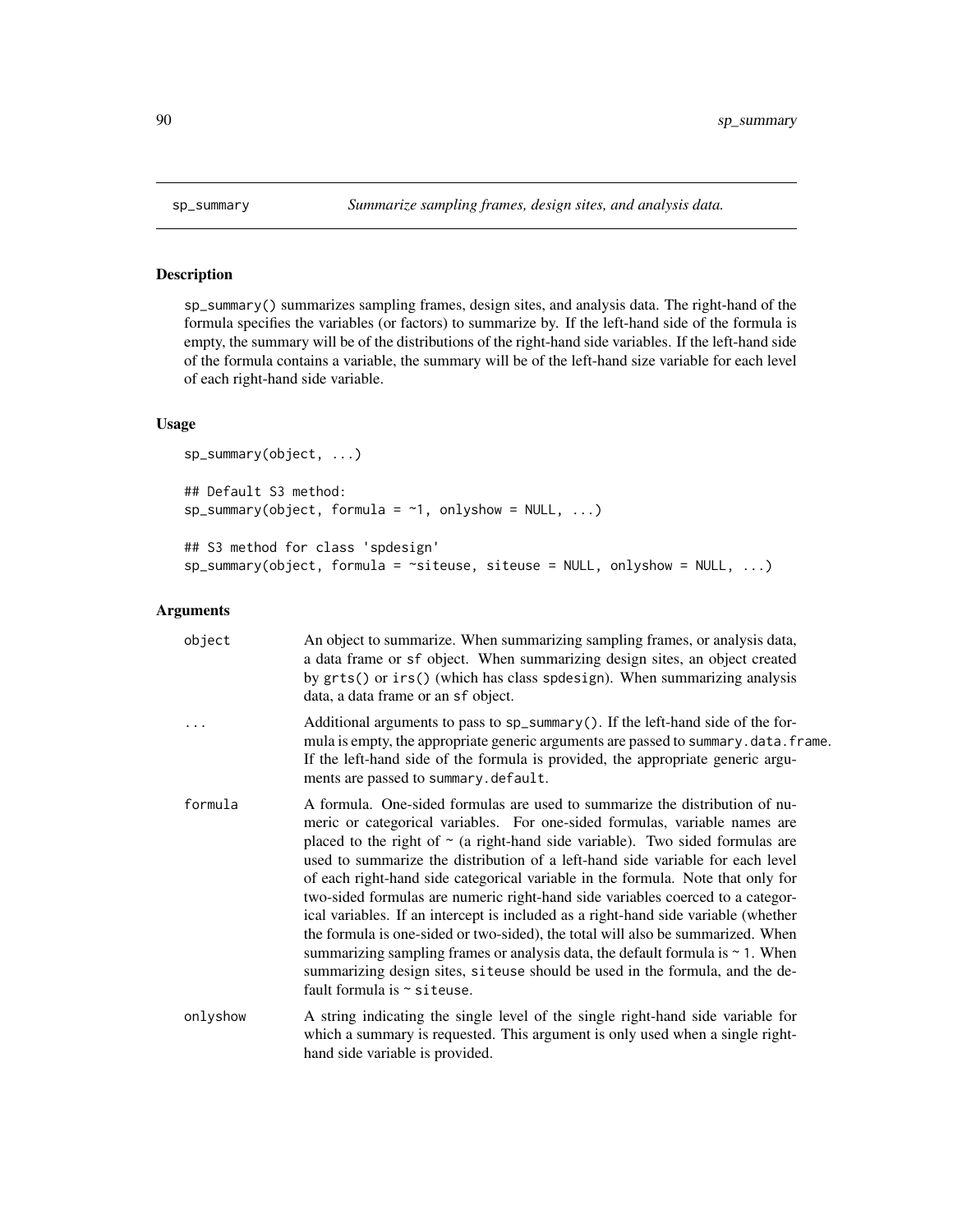#### <span id="page-90-0"></span>stopprnt 91 and 91 and 91 and 91 and 91 and 91 and 91 and 91 and 91 and 91 and 91 and 91 and 91 and 91 and 91

## Value

If the left-hand side of the formula is empty, a named list containing summaries of the count distribution for each right-hand side variable is returned. If the left-hand side of the formula contains a variable, a named list containing five number summaries (numeric left-hand side) or tables (categorical or factor left hand side) is returned for each right-hand side variable.

## Author(s)

Michael Dumelle <Dumelle.Michael@epa.gov>

## Examples

```
## Not run:
data("NE_Lakes")
sp_summary(NE_Lakes, ELEV ~ 1)
sp_summary(NE_Lakes, ~ ELEV_CAT * AREA_CAT)
sample <- grts(NE_Lakes, 100)
sp_summary(sample, ~ ELEV_CAT * AREA_CAT)
```

```
## End(Not run)
```
stopprnt *Print grts() and irs() errors.*

## Description

This function prints the error messages vector in the grts and irs functions.

#### Usage

```
stopprnt(stop_df = get("stop_df", envir = .GlobalEnv), m = 1:nrow(stop_df))
```
## Arguments

| stop_df | Data frame that contains stop messages. The default is stop df, which is the        |
|---------|-------------------------------------------------------------------------------------|
|         | name given to the stop data frame created by functions in the spsurvey package.     |
| m       | Vector of indices for stop messages that are to be printed. The default is a vector |
|         | containing the integers from 1 through the number of rows in stop df, which         |
|         | will print all stop messages in the data frame.                                     |

## Value

Printed errors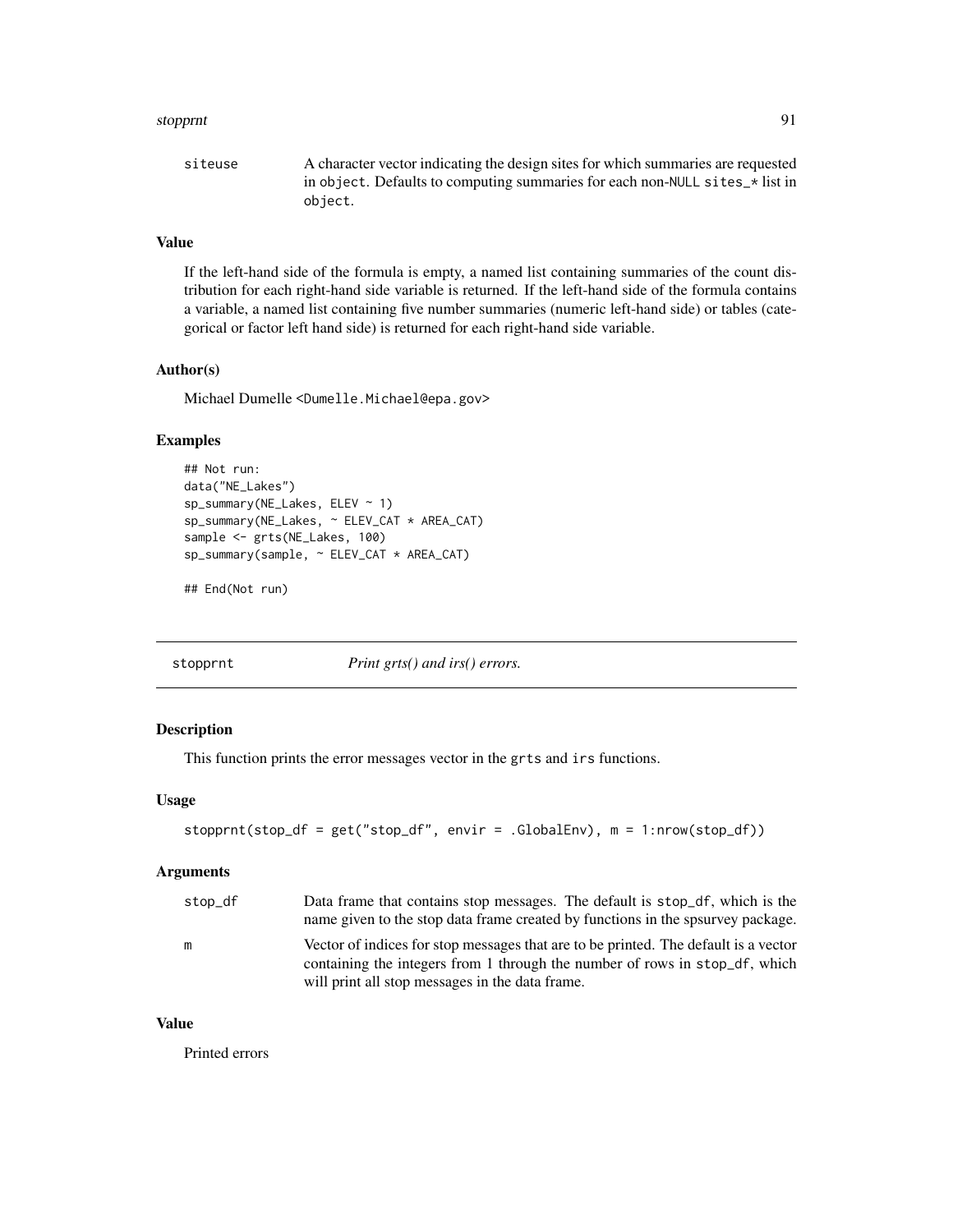### <span id="page-91-0"></span>Author(s)

Tony Olsen <Olsen.Tony@epa.gov>

trend\_analysis *Trend analysis*

#### Description

This function organizes input and output for estimation of trend across time for a series of samples (for categorical and continuous variables). Trend is estimated using the analytical procedure identified by the model arguments. For categorical variables, the choices for the model\_cat argument are: (1) simple linear regression, (2) weighted linear regression, and (3) generalized linear mixedeffects model. For continuous variables, the choices for the model\_cont argument are: (1) simple linear regression, (2) weighted linear regression, and (3) linear mixed-effects model. The analysis data, dframe, can be either a data frame or a simple features (sf) object. If an sf object is used, coordinates are extracted from the geometry column in the object, arguments xcoord and ycoord are assigned values "xcoord" and "ycoord", respectively, and the geometry column is dropped from the object.

#### Usage

```
trend_analysis(
  dframe,
  vars_cat = NULL,vars_cont = NULL,
  subpos = NULL,model_cat = "SLR",
  cat_rhs = NULL,model_cont = "LMM",
  cont_rhs = NULL,
  siteID = "siteID",
 yearID = "year",
 weight = "weight",
  xcoord = NULL,ycoord = NULL,stratumID = NULL,
  clusterID = NULL,
 weight1 = NULL,xcoord1 = NULL,ycoord1 = NULL,
  sizeweight = FALSE,
  sweight = NULL,sweight1 = NULL,
  fpc = NULL,popsize = NULL,
  invprboot = TRUE,
```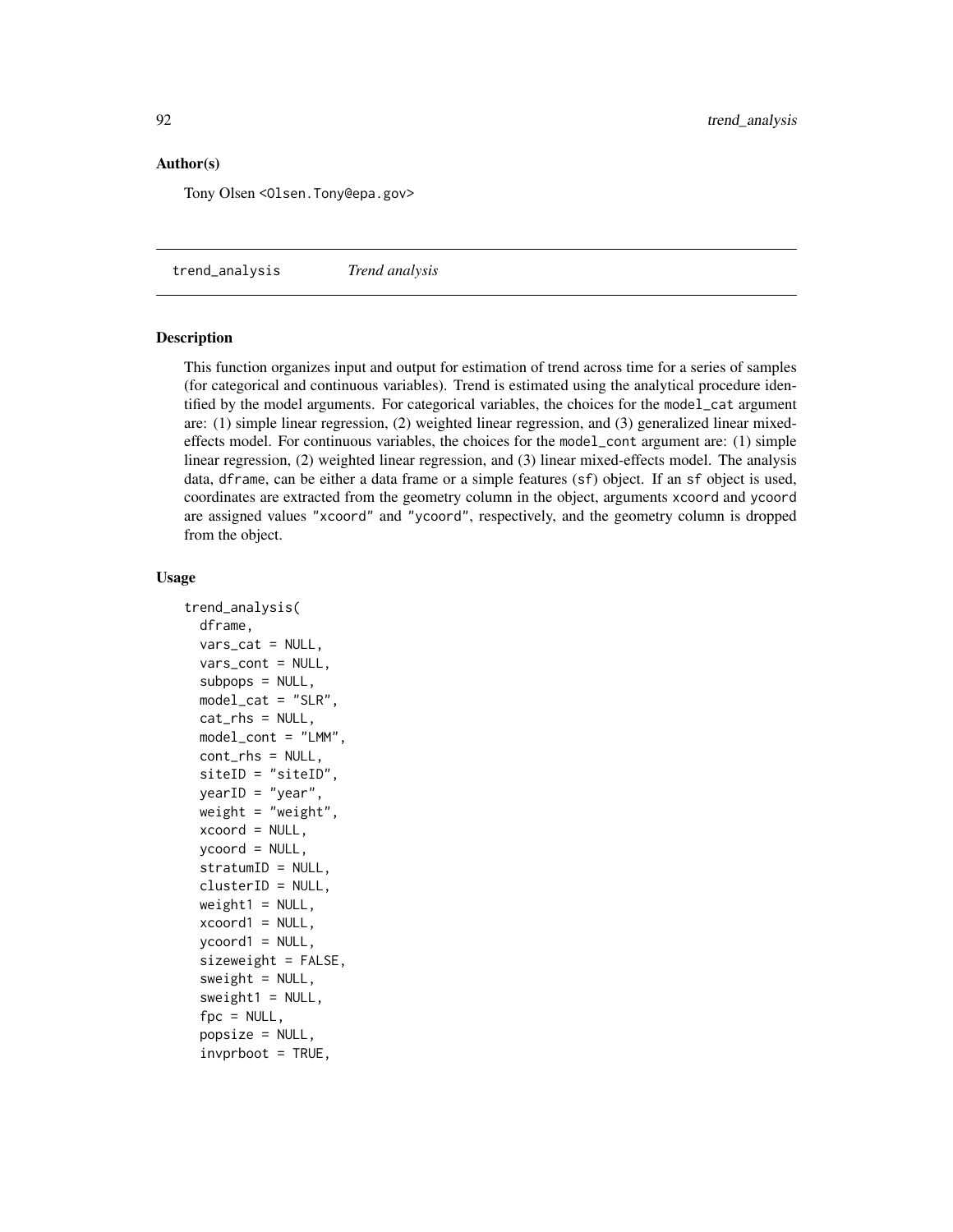## trend\_analysis 93

```
nboot = 1000,vartype = "Local",
 jointprob = "overion",
 \text{conf} = 95,All_Sites = FALSE
\mathcal{L}
```

| dframe     | Data to be analyzed (analysis data). A data frame or sf object containing survey<br>design variables, response variables, and subpopulation (domain) variables.                                                                                                                                                                                        |
|------------|--------------------------------------------------------------------------------------------------------------------------------------------------------------------------------------------------------------------------------------------------------------------------------------------------------------------------------------------------------|
| vars_cat   | Vector composed of character values that identify the names of categorical re-<br>sponse variables in dframe. If argument model_cat equals "GLMM", the cat-<br>egorical variables in the dframe data frame must be factors each of which has<br>two levels, where the second level will be assumed to specify "success". The<br>default value is NULL. |
| vars_cont  | Vector composed of character values that identify the names of continuous re-<br>sponse variables in dframe. The default value is NULL.                                                                                                                                                                                                                |
| subpops    | Vector composed of character values that identify the names of subpopulation<br>(domain) variables in dframe. If a value is not provided, the value "All_Sites"<br>is assigned to the subpops argument and a factor variable named "All_Sites"<br>that takes the value "All Sites" is added to dframe. The default value is NULL.                      |
| model_cat  | Character value identifying the analytical procedure used for trend estimation<br>for categorical variables. The choices are: "SLR" (simple linear regression),<br>"WLR" (weighted linear regression), and "GLMM" (generalized linear mixed-effects<br>model). The default value is "SLR".                                                             |
| cat_rhs    | Character value specifying the right hand side of the formula for a generalized<br>linear mixed-effects model. If a value is not provided, the argument is assigned<br>a value that specifies the Piepho and Ogutu (2002) model. The default value is<br>NULL.                                                                                         |
| model_cont | Character value identifying the analytical procedure used for trend estimation<br>for continuous variables. The choices are: "SLR" (simple linear regression),<br>"WLR" (weighted linear regression), and "LMM" (linear mixed-effects model).<br>The default value is "LMM".                                                                           |
| cont_rhs   | Character value specifying the right hand side of the formula for a linear mixed-<br>effects model. If a value is not provided, the argument is assigned a value that<br>specifies the Piepho and Ogutu (2002) model. The default value is NULL.                                                                                                       |
| siteID     | Character value providing name of the site ID variable in dframe. If repeat visit<br>sites are present, the site ID value for each revisit site will be the same for each<br>survey. For a two-stage sample, the site ID variable identifies stage two site IDs.<br>The default value is "siteID".                                                     |
| yearID     | Character value providing name of the time period variable in dframe, which<br>must be numeric and will be forced to numeric if it is not. The default assump-<br>tion is that the time period variable is years. The default value is "year".                                                                                                         |
| weight     | Character value providing name of the design weight variable in dframe. For a<br>two-stage sample, the weight variable identifies stage two weights. The default<br>value is "weight".                                                                                                                                                                 |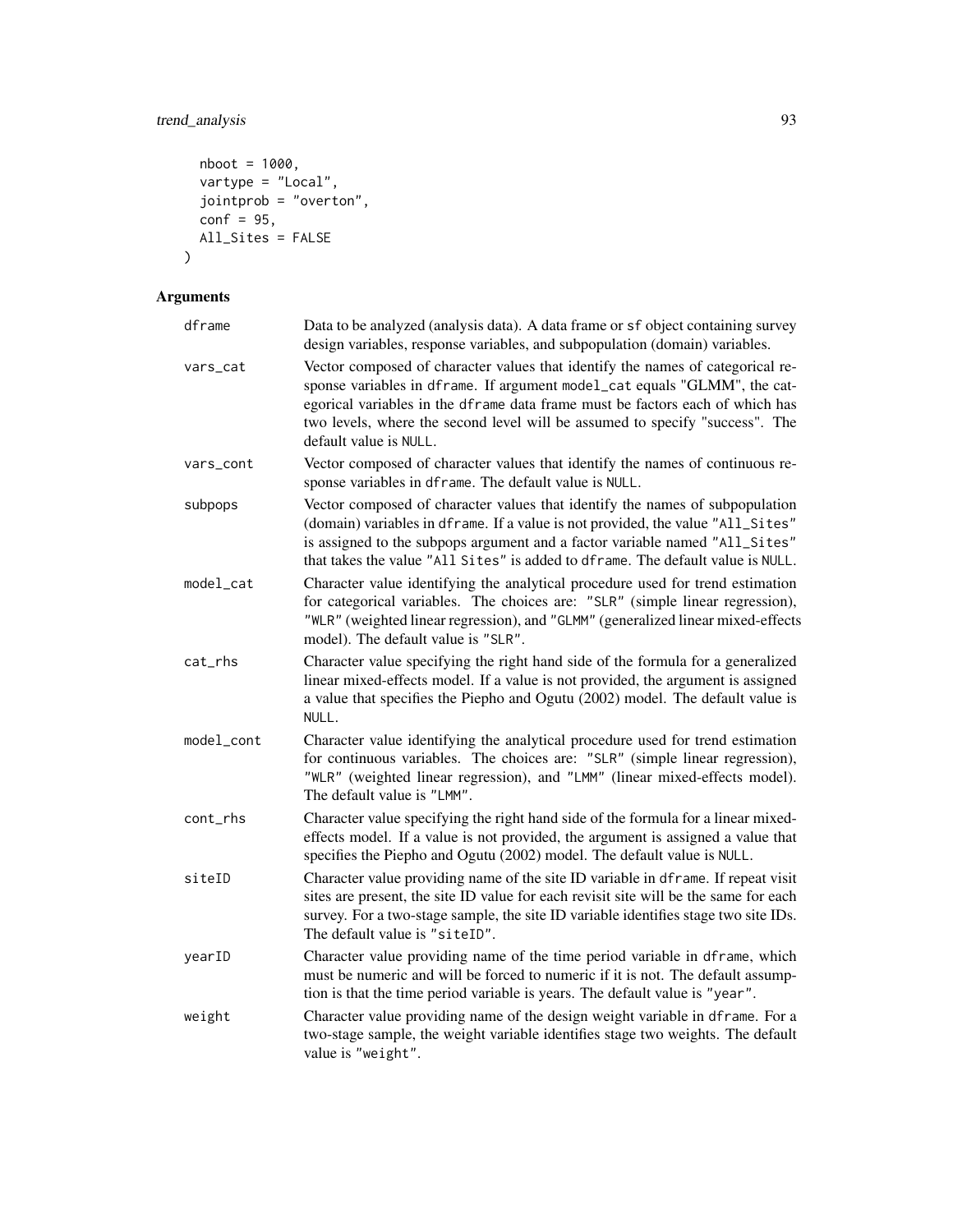| xcoord     | Character value providing name of the x-coordinate variable in dframe. For a<br>two-stage sample, the x-coordinate variable identifies stage two x-coordinates.<br>Note that x-coordinates are required for calculation of the local mean variance<br>estimator. If dframe is an sf object, this argument is not required (as the ge-<br>ometry column in dframe is used to find the x-coordinate). The default value is<br>NULL.                                                                                                                                                                                                                                                                                                                                                                                                                                                                                                                    |
|------------|------------------------------------------------------------------------------------------------------------------------------------------------------------------------------------------------------------------------------------------------------------------------------------------------------------------------------------------------------------------------------------------------------------------------------------------------------------------------------------------------------------------------------------------------------------------------------------------------------------------------------------------------------------------------------------------------------------------------------------------------------------------------------------------------------------------------------------------------------------------------------------------------------------------------------------------------------|
| ycoord     | Character value providing name of the y-coordinate variable in dframe. For a<br>two-stage sample, the y-coordinate variable identifies stage two y-coordinates.<br>Note that y-coordinates are required for calculation of the local mean variance<br>estimator. If dframe is an sf object, this argument is not required (as the ge-<br>ometry column in dframe is used to find the y-coordinate). The default value is<br>NULL.                                                                                                                                                                                                                                                                                                                                                                                                                                                                                                                    |
| stratumID  | Character value providing name of the stratum ID variable in dframe. The de-<br>fault value is NULL.                                                                                                                                                                                                                                                                                                                                                                                                                                                                                                                                                                                                                                                                                                                                                                                                                                                 |
| clusterID  | Character value providing name of the cluster (stage one) ID variable in dframe.<br>Note that cluster IDs are required for a two-stage sample. The default value is<br>NULL.                                                                                                                                                                                                                                                                                                                                                                                                                                                                                                                                                                                                                                                                                                                                                                         |
| weight1    | Character value providing name of the stage one weight variable in dframe. The<br>default value is NULL.                                                                                                                                                                                                                                                                                                                                                                                                                                                                                                                                                                                                                                                                                                                                                                                                                                             |
| xcoord1    | Character value providing name of the stage one x-coordinate variable in dframe.<br>Note that x-coordinates are required for calculation of the local mean variance<br>estimator. The default value is NULL.                                                                                                                                                                                                                                                                                                                                                                                                                                                                                                                                                                                                                                                                                                                                         |
| ycoord1    | Character value providing name of the stage one y-coordinate variable in dframe.<br>Note that y-coordinates are required for calculation of the local mean variance<br>estimator. The default value is NULL.                                                                                                                                                                                                                                                                                                                                                                                                                                                                                                                                                                                                                                                                                                                                         |
| sizeweight | Logical value that indicates whether size weights should be used during esti-<br>mation, where $TRUE =$ use size weights and $FALSE =$ do not use size weights.<br>To employ size weights for a single-stage sample, a value must be supplied for<br>argument weight. To employ size weights for a two-stage sample, values must<br>be supplied for arguments weight and weight1. The default value is FALSE.                                                                                                                                                                                                                                                                                                                                                                                                                                                                                                                                        |
| sweight    | Character value providing name of the size weight variable in dframe. For a<br>two-stage sample, the size weight variable identifies stage two size weights.<br>The default value is NULL.                                                                                                                                                                                                                                                                                                                                                                                                                                                                                                                                                                                                                                                                                                                                                           |
| sweight1   | Character value providing name of the stage one size weight variable in dframe.<br>The default value is NULL.                                                                                                                                                                                                                                                                                                                                                                                                                                                                                                                                                                                                                                                                                                                                                                                                                                        |
| fpc        | Object that specifies values required for calculation of the finite population cor-<br>rection factor used during variance estimation. The object must match the survey<br>design in terms of stratification and whether the design is single-stage or two-<br>stage. For an unstratified design, the object is a vector. The vector is composed<br>of a single numeric value for a single-stage design. For a two-stage unstratified<br>design, the object is a named vector containing one more than the number of<br>clusters in the sample, where the first item in the vector specifies the number<br>of clusters in the population and each subsequent item specifies the number of<br>stage two units for the cluster. The name for the first item in the vector is ar-<br>bitrary. Subsequent names in the vector identify clusters and must match the<br>cluster IDs. For a stratified design, the object is a named list of vectors, where |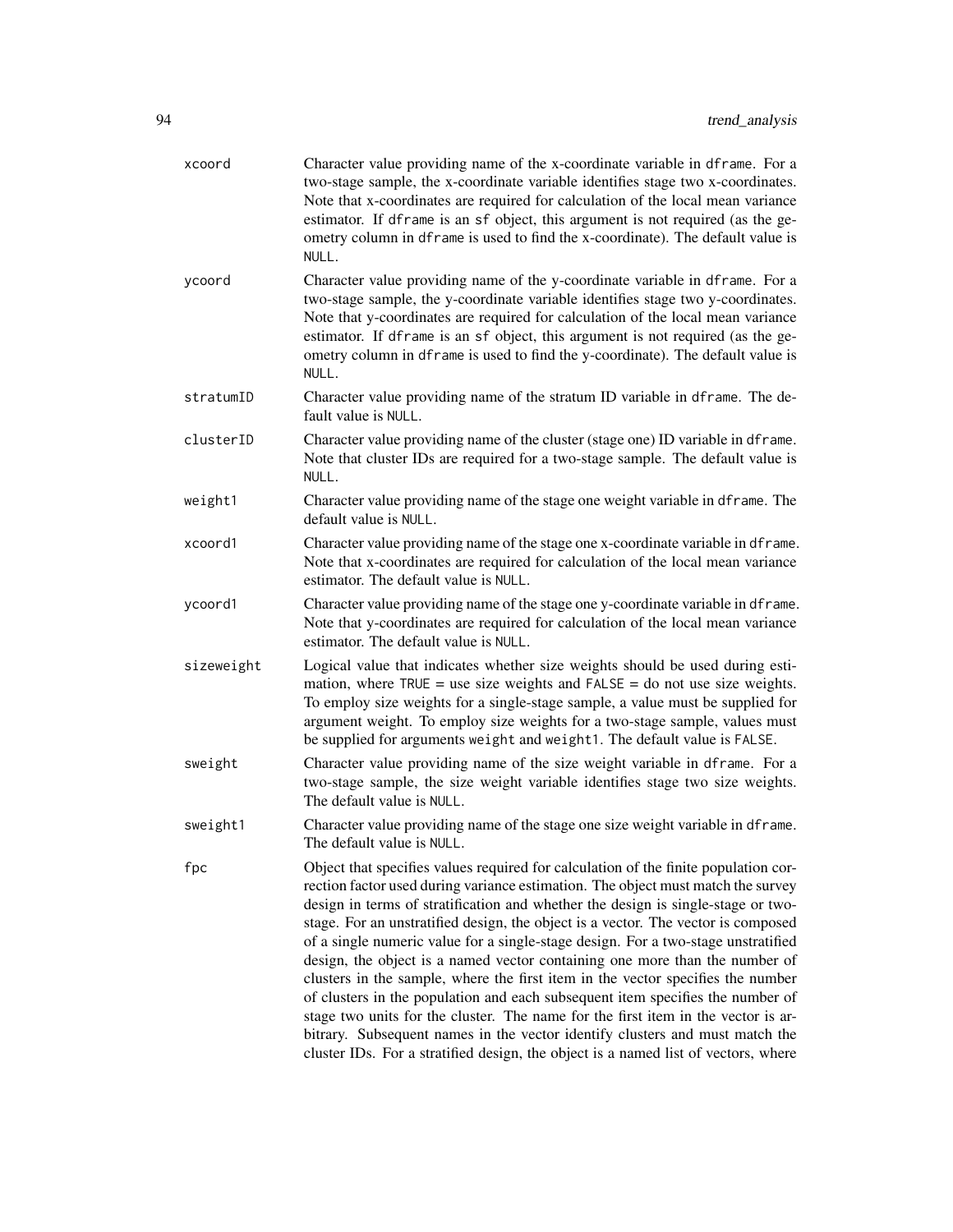names must match the strata IDs. For each stratum, the format of the vector is identical to the format described for unstratified single-stage and two-stage designs. Note that the finite population correction factor is not used with the local mean variance estimator.

Example fpc for a single-stage unstratified survey design: fpc <- 15000

Example fpc for a single-stage stratified survey design:

fpc  $\lt$ - list(

 $Stratum_1 = 9000,$ Stratum  $2 = 6000$ 

Example fpc for a two-stage unstratified survey design: fpc  $\lt$ - c(  $Ncluster = 150$ ,

Cluster  $1 = 150$ , Cluster $2 = 75$ , Cluster $3 = 75$ ,  $Cluster_4 = 125$ ,  $Cluster_5 = 75$ 

Example fpc for a two-stage stratified survey design:

fpc <- list(

 $Stratum_1 = c$  $Ncluster_1 = 100$ , Cluster  $1 = 125$ ,  $Cluster_2 = 100$ ,  $Cluster_3 = 100$ ,  $Cluster_4 = 125$ , Cluster $_5 = 50$ , Stratum $2 = c($  $Ncluster_2 = 50$ , Cluster $1 = 75$ ,  $Cluster_2 = 150$ , Cluster $3 = 75$ , Cluster $4 = 75$ , Cluster  $5 = 125$ )

popsize Object that provides values for the population argument of the calibrate or postStratify functions in the survey package. If a value is provided for popsize, then either the calibrate or postStratify function is used to modify the survey design object that is required by functions in the survey package. Whether to use the calibrate or postStratify function is dictated by the format of popsize, which is discussed below. Post-stratification adjusts the sampling and replicate weights so that the joint distribution of a set of poststratifying variables matches the known population joint distribution. Calibration, generalized raking, or GREG estimators generalize post-stratification and raking by calibrating a sample to the marginal totals of variables in a linear regression model. For the calibrate function, the object is a named list, where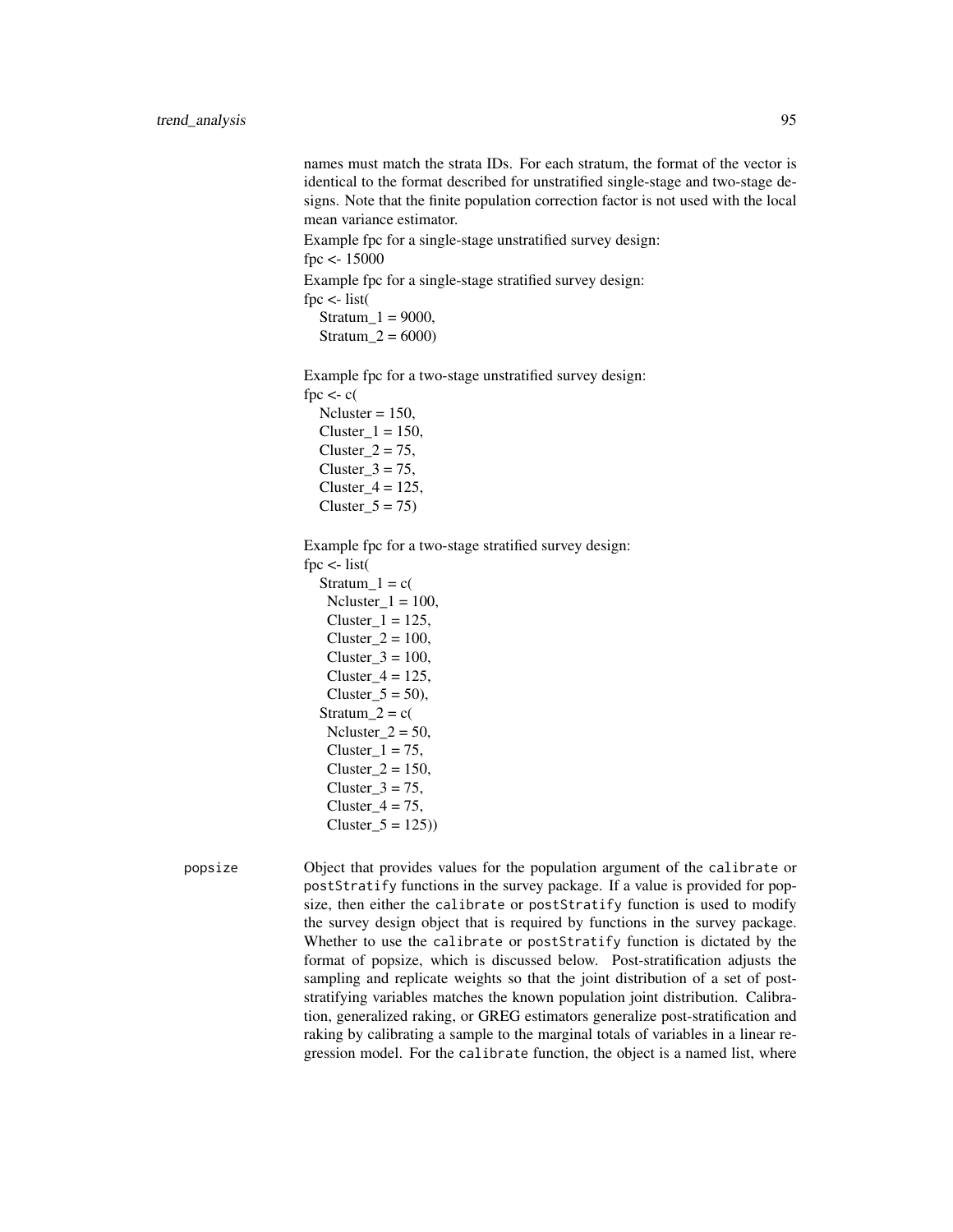the names identify factor variables in dframe. Each element of the list is a named vector containing the population total for each level of the associated factor variable. For the postStratify function, the object is either a data frame, table, or xtabs object that provides the population total for all combinations of selected factor variables in the dframe data frame. If a data frame is used for popsize, the variable containing population totals must be the last variable in the data frame. If a table is used for popsize, the table must have named dimnames where the names identify factor variables in the dframe data frame. If the popsize argument is equal to NULL, then neither calibration nor post-stratification is performed. The default value is NULL.

|           | Example popsize for calibration:                                                                                                                                                                                                                                                                                                                                                  |
|-----------|-----------------------------------------------------------------------------------------------------------------------------------------------------------------------------------------------------------------------------------------------------------------------------------------------------------------------------------------------------------------------------------|
|           | popsize <- list(                                                                                                                                                                                                                                                                                                                                                                  |
|           | Ecoregion = $c($                                                                                                                                                                                                                                                                                                                                                                  |
|           | $East = 750,$                                                                                                                                                                                                                                                                                                                                                                     |
|           | Central = $500$ ,                                                                                                                                                                                                                                                                                                                                                                 |
|           | $West = 250$ ,                                                                                                                                                                                                                                                                                                                                                                    |
|           | $Type = c($                                                                                                                                                                                                                                                                                                                                                                       |
|           | Streams = $1150$ ,                                                                                                                                                                                                                                                                                                                                                                |
|           | $Rivers = 350)$                                                                                                                                                                                                                                                                                                                                                                   |
|           | Example popsize for post-stratification using a data frame:                                                                                                                                                                                                                                                                                                                       |
|           | popsize <- data.frame(                                                                                                                                                                                                                                                                                                                                                            |
|           | $Ecoregion = rep(c("East", "Central", "West"),$                                                                                                                                                                                                                                                                                                                                   |
|           | $rep(2, 3)$ ),                                                                                                                                                                                                                                                                                                                                                                    |
|           | Type = $rep(c("Streams", "Rivers"), 3),$                                                                                                                                                                                                                                                                                                                                          |
|           | Total = $c(575, 175, 400, 100, 175, 75)$ )                                                                                                                                                                                                                                                                                                                                        |
|           | Example popsize for post-stratification using a table:                                                                                                                                                                                                                                                                                                                            |
|           | popsize <- with(MySurveyFrame,                                                                                                                                                                                                                                                                                                                                                    |
|           | table(Ecoregion, Type))                                                                                                                                                                                                                                                                                                                                                           |
|           | Example popsize for post-stratification using an xtabs object:                                                                                                                                                                                                                                                                                                                    |
|           | popsize <- xtabs(~Ecoregion + Type,                                                                                                                                                                                                                                                                                                                                               |
|           | $data = MySurveyFrame)$                                                                                                                                                                                                                                                                                                                                                           |
| invprboot | Logical value that indicates whether the inverse probability bootstrap procedure<br>is used to calculate trend parameter estimates. This bootstrap procedure is only<br>available for the "LMM" option for continuous variables. Inverse probability<br>references the design weights, which are the inverse of the sample inclusion<br>probabilities. The default value is TRUE. |
| nboot     | Numeric value for the number of bootstrap iterations. The default is 1000.                                                                                                                                                                                                                                                                                                        |
| vartype   | Character value providing choice of the variance estimator, where "Local" $=$<br>the local mean estimator, "SRS" = the simple random sampling estimator, " $HT$ "<br>= the Horvitz-Thompson estimator, and "YG" = the Yates-Grundy estimator. The<br>default value is "Local".                                                                                                    |
| jointprob | Character value providing choice of joint inclusion probability approximation<br>for use with Horvitz-Thompson and Yates-Grundy variance estimators, where                                                                                                                                                                                                                        |

"overton" indicates the Overton approximation, "hr" indicates the Hartley\_Rao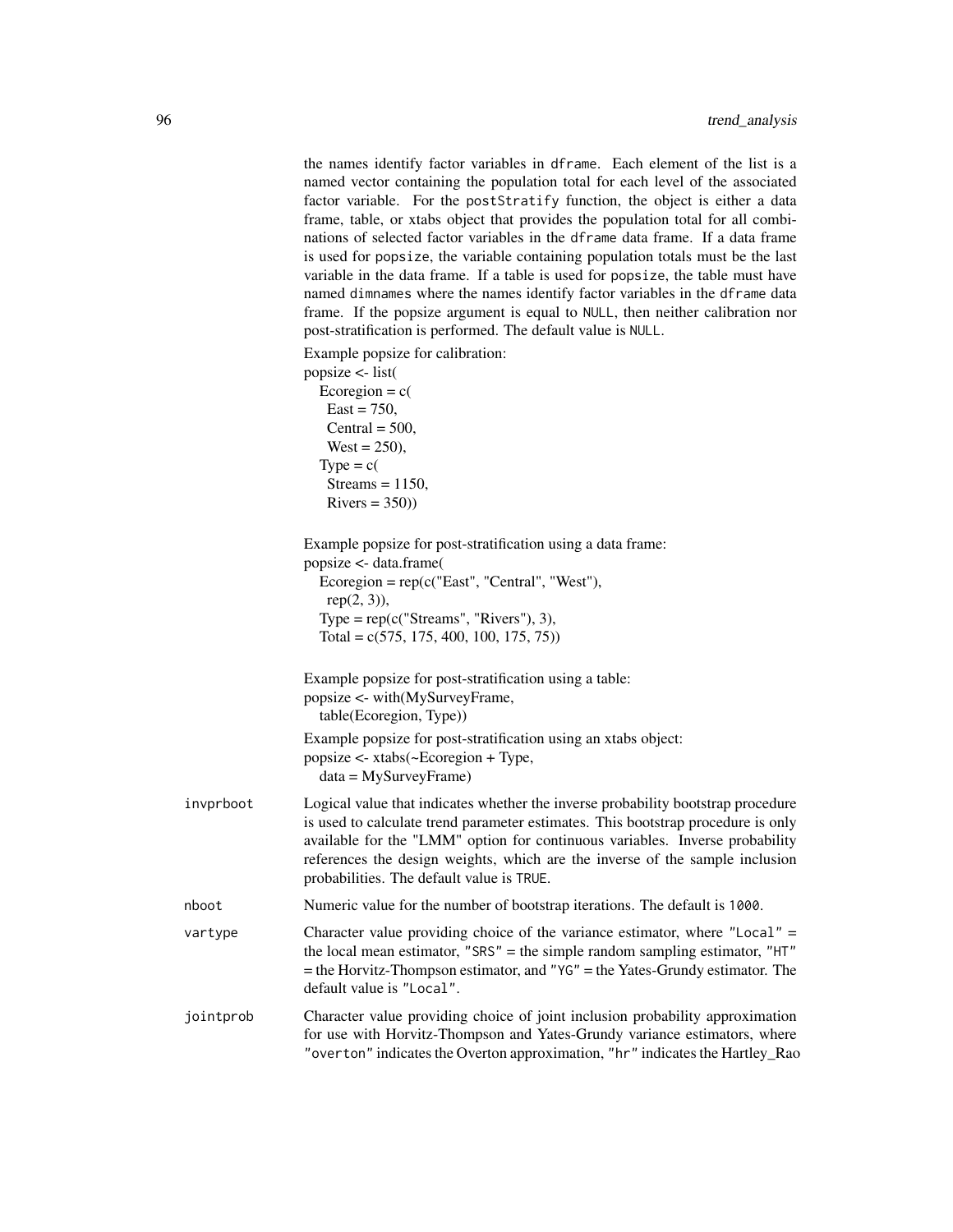|           | approximation, and "brewer" equals the Brewer approximation. The default<br>value is "overton".                                                                                                                                                                                                                                                                                                        |
|-----------|--------------------------------------------------------------------------------------------------------------------------------------------------------------------------------------------------------------------------------------------------------------------------------------------------------------------------------------------------------------------------------------------------------|
| conf      | Numeric value for the Gaussian-based confidence level. The default is 95.                                                                                                                                                                                                                                                                                                                              |
| All Sites | A logical variable used when subpops is not NULL. If All_Sites is TRUE, then<br>alongside the subpopulation output, output for all sites (ignoring subpopula-<br>tions) is returned for each variable in vars. If All_Sites is FALSE, then along-<br>side the subpopulation output, output for all sites (ignoring subpopulations) is<br>not returned for each variable in vars. The default is FALSE. |

#### Value

The analysis results. A list composed of two data frames containing trend estimates for all combinations of population Types, subpopulations within Types, and response variables. For categorical variables, trend estimates are calculated for each category of the variable. The two data frames in the output list are:

catsum data frame containing trend estimates for categorical variables

contsum data frame containing trend estimates for continuous variables

For the SLR and WLR model options, the data frame contains the following variables:

Type subpopulation (domain) name

Subpopulation subpopulation name within a domain

Indicator response variable

Trend Estimate trend estimate

Trend Std Error trend standard error

Trend LCBxxPct trend xx% (default 95%) lower confidence bound

**Trend UCBxxPct** trend  $xx\%$  (default 95%) upper confidence bound

Trend\_p\_Value trend p-value

Intercept\_Estimate intercept estimate

Intercept\_Std\_Error intercept standard error

Intercept\_LCBxxPct intercept xx% (default 95%) lower confidence bound

Intercept\_UCBxxPct intercept xx% (default 95%) upper confidence bound

Intercept\_p\_Value intercept p-value

**R** Squared R-squared value

Adj\_R\_Squared adjusted R-squared value

For the GLMM and LMM model options, contents of the data frames will vary depending on the model specified by arguments cat\_rhs and cont\_rhs. For the default PO model, the data frame contains the following variables:

Type subpopulation (domain) name

Subpopulation subpopulation name within a domain

Indicator response variable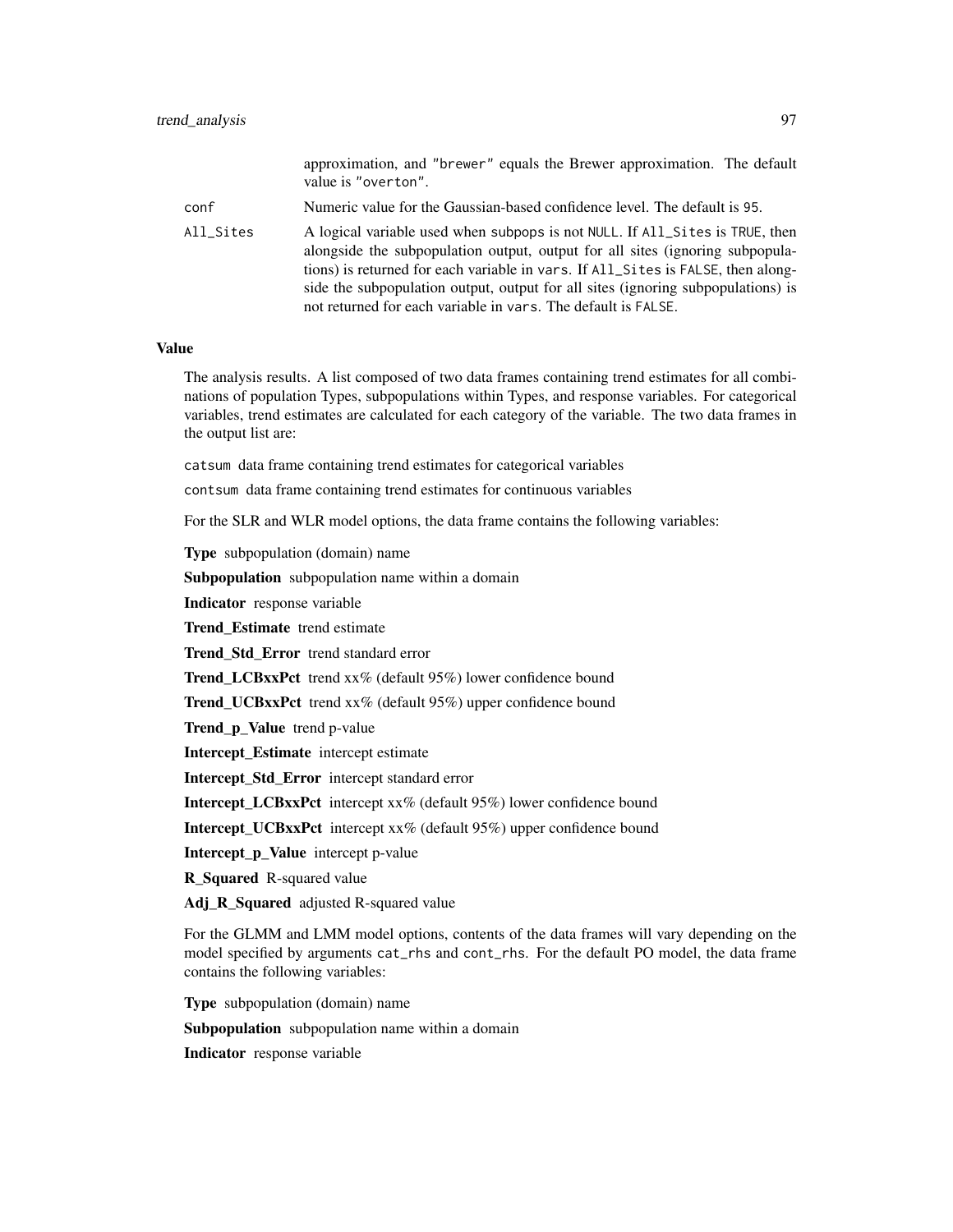Trend\_Estimate trend estimate Trend\_Std\_Error trend standard error Trend LCBxxPct trend xx% (default 95%) lower confidence bound Trend\_UCBxxPct trend xx% (default 95%) upper confidence bound Trend\_p\_Value trend p-value Intercept Estimate intercept estimate Intercept Std Error intercept standard error Intercept\_LCBxxPct intercept xx% (default 95%) lower confidence bound **Intercept UCBxxPct** intercept  $x \mathcal{K}$  (default 95%) upper confidence bound Intercept p Value intercept p-value Var\_SiteInt variance of the site intercepts Var\_SiteTrend variance of the site trends Corr\_SiteIntSlope correlation of site intercepts and site trends Var\_Year year variance Var\_Residual residual variance AIC generalized Akaike Information Criterion

#### Details

For the simple linear regression (SLR) model, a design-based estimate of the category proportion (categorical variables) or the mean (continuous variables) is calculated for each time period (year). Four choices of variance estimator are available for calculating variance of the designbased estimates: (1) the local mean estimator, (2) the simple random sampling estimator, (3) the Horvitz-Thompson estimator, and (4) the Yates-Grundy estimator. For the Horvitz-Thompson and Yates-Grundy estimators, there are three choices for calculating joint inclusion probabilities: (1) the Overton approximation, (2) the Hartley-Rao approximation, and (3) the Brewer approximation. The lm function in the stats package is used to fit a linear model using a formula argument that specifies the proportion or mean estimates as the response variable and years as the regressor variable. For fitting the SLR model, the yearID variable from the dframe argument is modified by subtracting the minimum value of years from all values of the variable. Parameter estimates are extracted from the object returned by the lm function. For the weighted linear regression (WLR) model, the process is the same as the SLR model except that the inverse of the variances of the proportion or mean estimates is used as the weights argument in the call to the lm function. For the LMM option, the lmer function in the lme4 package is used to fit a linear mixed-effects model for trend across years. For both the GLMM and LMM options, the default Piepho and Ogutu (PO) model includes fixed effects for intercept and trend (slope) and random effects for intercept and trend for individual sites, where the siteID variable from the dframe argument identifies sites. Correlation between the random effects for site intercepts and site trends is included in the model. Finally, the PO model contains random effects for year variance and residual variance. For the GLMM and LMM options, arguments cat\_rhs and cont\_rhs, respectively, can be used to specify the right hand side of the model formula. Internally, a variable named Wyear is created that is useful for specifying the cat\_rhs and cont\_rhs arguments. The Wyear variable is created by subtracting the minimum value of the yearID variable from all values of the variable. If argument invprboot is FALSE, parameter estimates are extracted from the object returned by the lmer function. If argument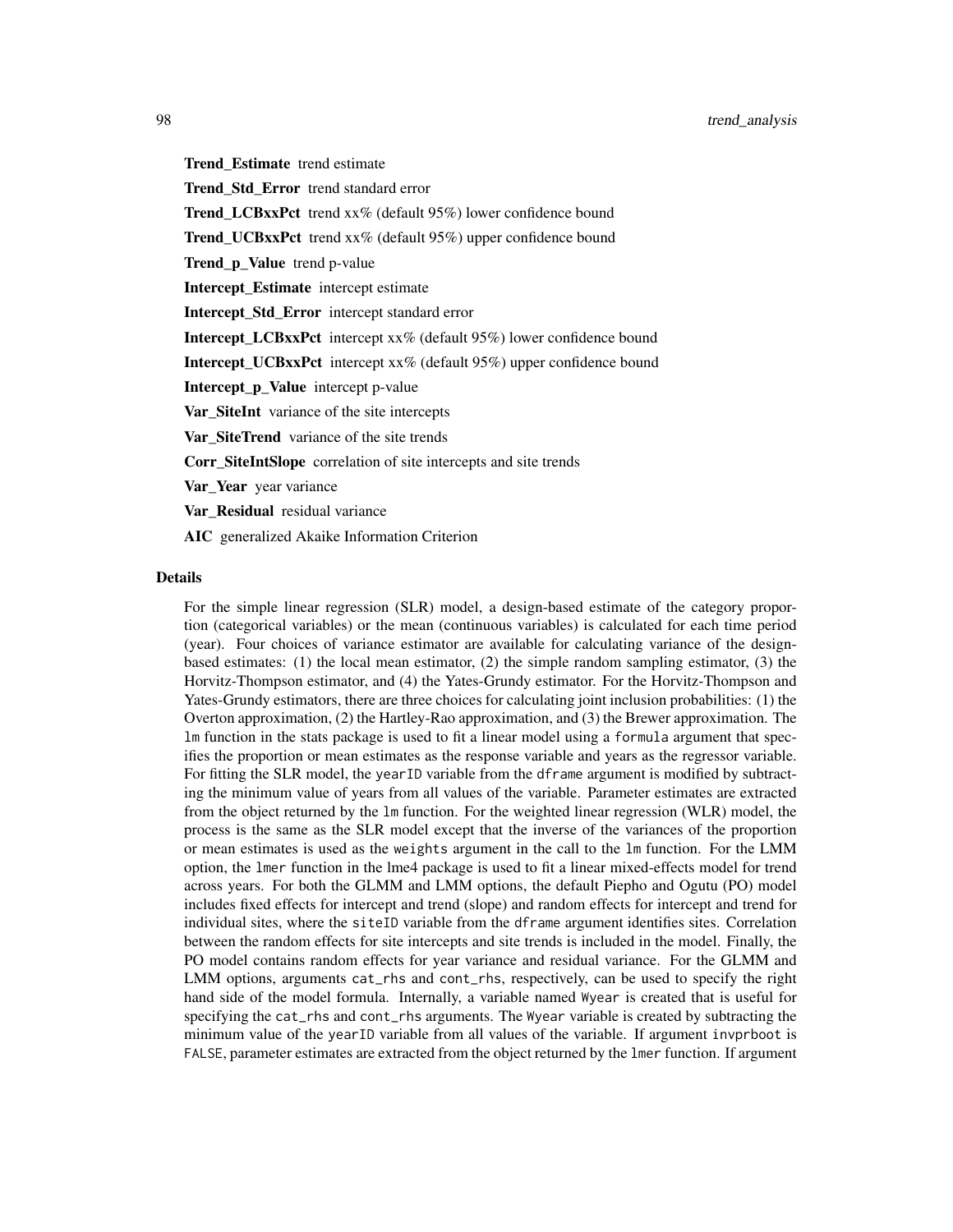<span id="page-98-0"></span>invprboot is TRUE, the boot function in the boot package is used to generate bootstrap replicates using a function named bootfcn as the statistic argument passed to the boot function. For each bootstrap replicate, bootfcn calls the glmer or lmer function, as appropriate, using the specified model. design weights identified by the weight argument for the trend\_analysis function are passed as the weights argument for the boot function, which specifies importance weights. Using the design weights as the weights argument ensures that bootstrap replicates are representative of the survey population. Parameter estimates are calculated using the object returned by the boot function.

#### Author(s)

Tom Kincaid <Kincaid.Tom@epa.gov>

#### See Also

[change\\_analysis](#page-19-0) for change analysis

#### Examples

```
# Example using a categorical variable with three resource classes and a
# continuous variable
mydframe <- data.frame(
  siteID = rep(paste0("Site", 1:40), rep(5, 40)),yearID = rep(seq(2000, 2020, by = 5), 40),wgt = rep(runif(40, 10, 100), rep(5, 40)),
  xcoord = rep(runif(40), rep(5, 40)),ycoord = rep(runif(40), rep(5, 40)),All_Sites = rep("All Sites", 200),
  Region = sample(c("North", "South"), 200, replace = TRUE),
  Resource_Class = sample(c("Good", "Fair", "Poor"), 200, replace = TRUE),
  ContVar = rnorm(200, 10, 1)
)
myvars_cat <- c("Resource_Class")
myvars_cont <- c("ContVar")
mysubpops <- c("All_Sites", "Region")
trend_analysis(
 dframe = mydframe,
  vars_cat = myvars_cat,
  vars_cont = myvars_cont,
  subpops = mysubpops,
  model_cat = "WLR",model_cont = "SLR",
  siteID = "siteID",
  yearID = "yearID",
  weight = "wgt",
  xcoord = "xcoord",
  ycoord = "ycoord"
)
```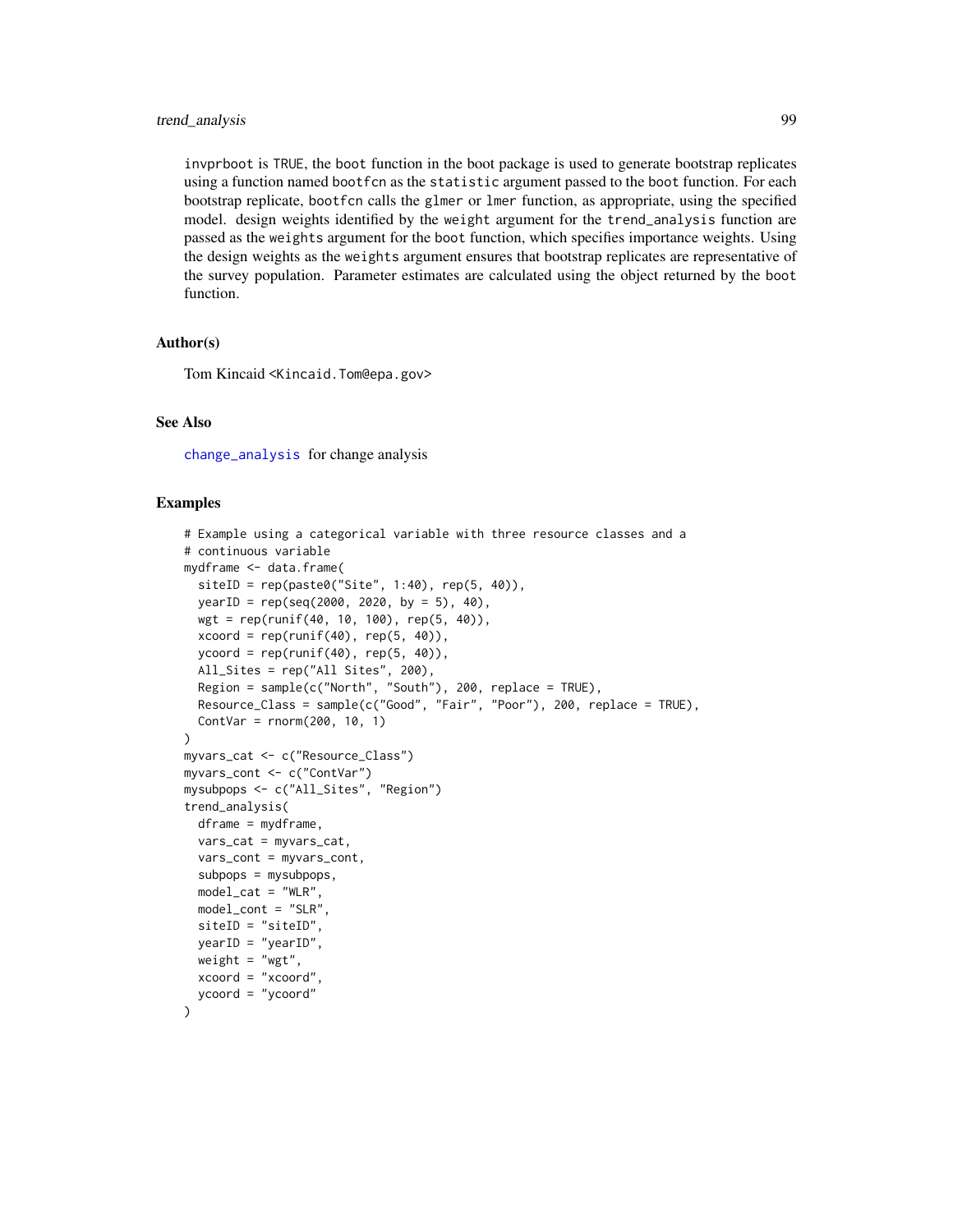<span id="page-99-0"></span>

## Description

This function prints the warnings messages from the grts(), irs(), and analysis functions.

## Usage

```
warnprnt(warn_df = get("warn_df", envir = .GlobalEnv), m = 1:nrow(warn_df))
```
## Arguments

| warn df | Data frame that contains warning messages. The default is "warn_df", which is<br>the name given to the warnings data frame created by functions in the spsurvey<br>package.                                                 |
|---------|-----------------------------------------------------------------------------------------------------------------------------------------------------------------------------------------------------------------------------|
| m       | Vector of indices for warning messages that are to be printed. The default is a<br>vector containing the integers from 1 through the number of rows in warn_df,<br>which will print all warning messages in the data frame. |

## Value

Printed warnings.

## Author(s)

Tom Kincaid <Kincaid.Tom@epa.gov>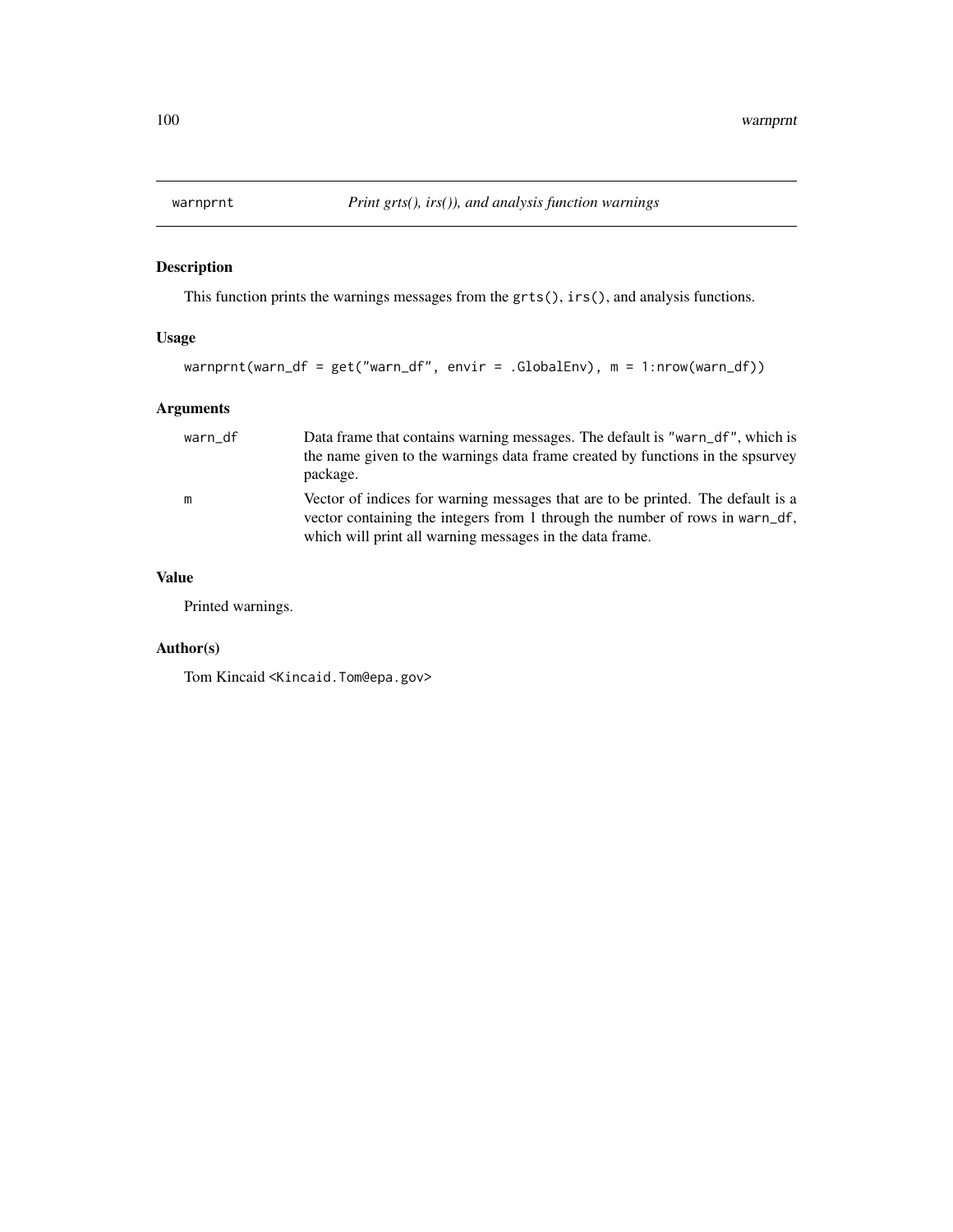# Index

∗ datasets Illinois\_River , [53](#page-52-0) Illinois\_River\_Legacy , [53](#page-52-0) Lake\_Ontario, [60](#page-59-0) NE\_Lakes, [62](#page-61-0) NE\_Lakes\_df, [63](#page-62-0) NE\_Lakes\_Legacy , [64](#page-63-0) NLA\_PNW, [64](#page-63-0) NRSA\_EPA7 , [65](#page-64-0) ∗ misc adjwgt, [4](#page-3-0) ∗ plot cont\_cdfplot , [31](#page-30-0) ∗ survey adjwgt , [4](#page-3-0) attrisk\_analysis , [6](#page-5-1) cat\_analysis , [12](#page-11-0) cdf\_plot , [17](#page-16-0) change\_analysis , [20](#page-19-1) cont\_analysis , [25](#page-24-0) cont\_cdfplot , [31](#page-30-0) cont\_cdftest , [33](#page-32-0) cov\_panel\_dsgn , [39](#page-38-0) diffrisk\_analysis , [40](#page-39-1) localmean\_cov , [60](#page-59-0) localmean\_var , [61](#page-60-0) pd\_summary , [66](#page-65-1) power\_dsgn , [67](#page-66-0) ppd\_plot , [70](#page-69-0) relrisk\_analysis , [73](#page-72-0) revisit\_bibd , [78](#page-77-1) revisit\_dsgn , [80](#page-79-1) revisit\_rand , [83](#page-82-1) trend\_analysis , [92](#page-91-0) ∗ univar attrisk\_analysis , [6](#page-5-1) cat\_analysis , [12](#page-11-0) cont\_analysis , [25](#page-24-0) diffrisk\_analysis , [40](#page-39-1)

relrisk\_analysis , [73](#page-72-0) adjwgt , [4](#page-3-0) ash1\_wgt , [5](#page-4-0) attrisk\_analysis , [6](#page-5-1) , *[45](#page-44-0)* , *[78](#page-77-1)* cat\_analysis , [12](#page-11-0) , *[30](#page-29-0)* cdf\_plot , [17](#page-16-0) , *[32](#page-31-0)* , *[38](#page-37-0)* change\_analysis , [20](#page-19-1) , *[99](#page-98-0)* cont\_analysis , *[16](#page-15-0)* , [25](#page-24-0) cont\_cdfplot , *[19](#page-18-0)* , [31](#page-30-0) , *[38](#page-37-0)* cont\_cdftest , *[19](#page-18-0)* , *[32](#page-31-0)* , [33](#page-32-0) cov\_panel\_dsgn , [39](#page-38-0) diffrisk\_analysis , *[11](#page-10-0)* , [40](#page-39-1) , *[78](#page-77-1)* errorprnt , [46](#page-45-0) grts , [47](#page-46-0) , *[59](#page-58-0)* Illinois\_River , [53](#page-52-0) Illinois\_River\_Legacy , [53](#page-52-0) irs , *[52](#page-51-0)* , [54](#page-53-0) Lake\_Ontario, <mark>6</mark>0 localmean\_cov , [60](#page-59-0) localmean\_var , [61](#page-60-0) localmean\_weight , [62](#page-61-0) NE\_Lakes , [62](#page-61-0) NE\_Lakes\_df , [63](#page-62-0) NE\_Lakes\_Legacy , [64](#page-63-0) NLA\_PNW, [64](#page-63-0) NRSA\_EPA7, [65](#page-64-0) pd\_summary , [66](#page-65-1) , *[80](#page-79-1)* , *[82](#page-81-0)* , *[84](#page-83-0)* power\_dsgn , *[40](#page-39-1)* , [67](#page-66-0) ppd\_plot , *[69](#page-68-0)* , [70](#page-69-0) relrisk\_analysis , *[11](#page-10-0)* , *[45](#page-44-0)* , [73](#page-72-0) revisit\_bibd , [78](#page-77-1) , *[82](#page-81-0)* , *[84](#page-83-0)*